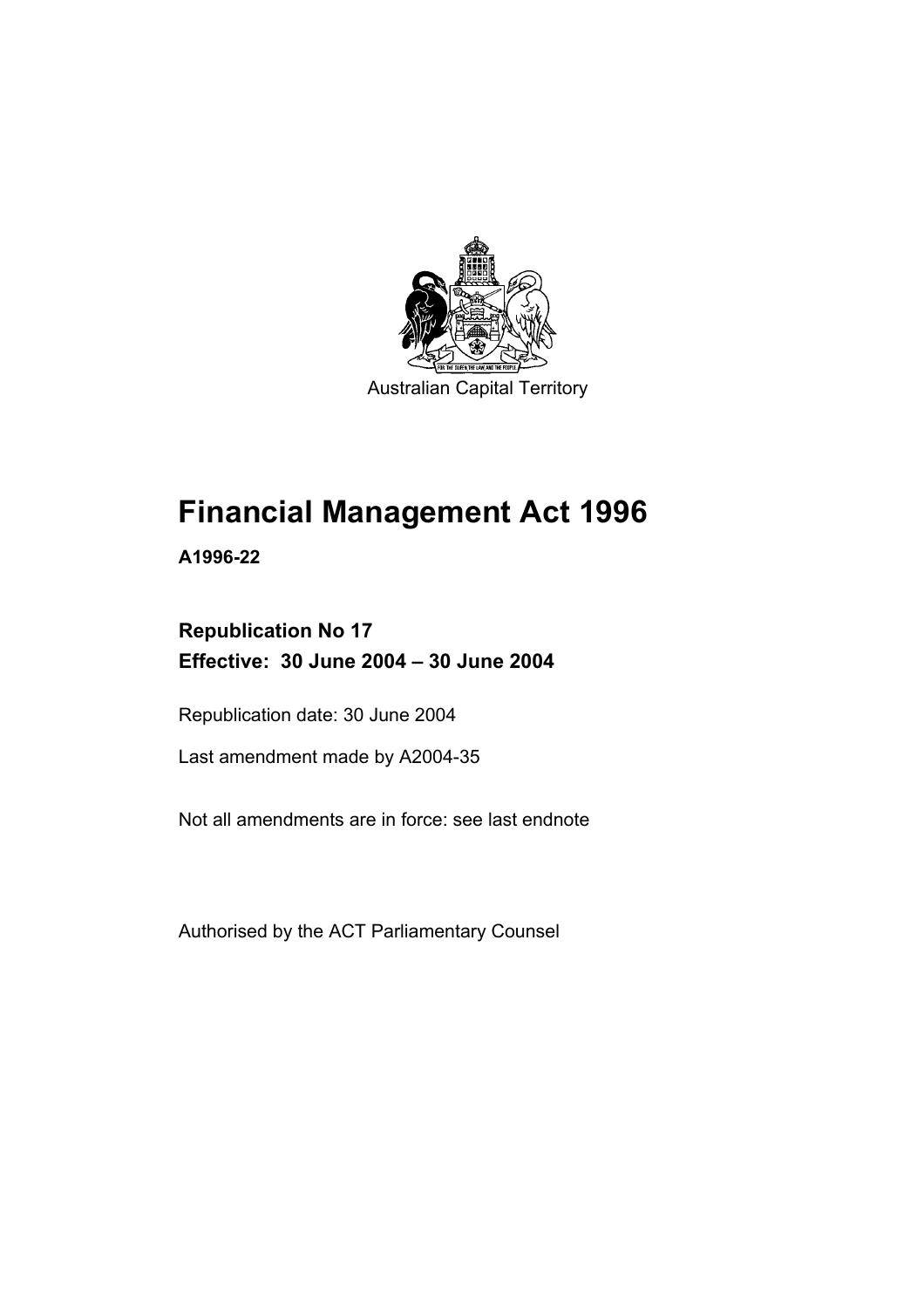#### **About this republication**

#### **The republished law**

This is a republication of the *Financial Management Act 1996* (including any amendment made under the *Legislation Act 2001*, part 11.3 (Editorial changes)) as in force on 30 June 2004*.* It also includes any amendment, repeal or expiry affecting the republished law to 30 June 2004.

The legislation history and amendment history of the republished law are set out in endnotes 3 and 4.

#### **Kinds of republications**

The Parliamentary Counsel's Office prepares 2 kinds of republications of ACT laws (see the ACT legislation register at www.legislation.act.gov.au):

- authorised republications to which the *Legislation Act 2001* applies
- unauthorised republications.

The status of this republication appears on the bottom of each page.

#### **Editorial changes**

The *Legislation Act 2001*, part 11.3 authorises the Parliamentary Counsel to make editorial amendments and other changes of a formal nature when preparing a law for republication. Editorial changes do not change the effect of the law, but have effect as if they had been made by an Act commencing on the republication date (see *Legislation Act 2001*, s 115 and s 117). The changes are made if the Parliamentary Counsel considers they are desirable to bring the law into line, or more closely into line, with current legislative drafting practice.

This republication does not include amendments made under part 11.3 (see endnote 1).

#### **Uncommenced provisions and amendments**

If a provision of the republished law has not commenced or is affected by an uncommenced amendment, the symbol  $\mathbf{U}$  appears immediately before the provision heading. The text of the uncommenced provision or amendment appears only in the last endnote.

#### **Modifications**

If a provision of the republished law is affected by a current modification, the symbol  $\mathbf{M}$ appears immediately before the provision heading. The text of the modifying provision appears in the endnotes. For the legal status of modifications, see *Legislation Act 2001*, section 95.

#### **Penalties**

The value of a penalty unit for an offence against this republished law at the republication date is—

- (a) if the person charged is an individual—\$100; or
- (b) if the person charged is a corporation—\$500.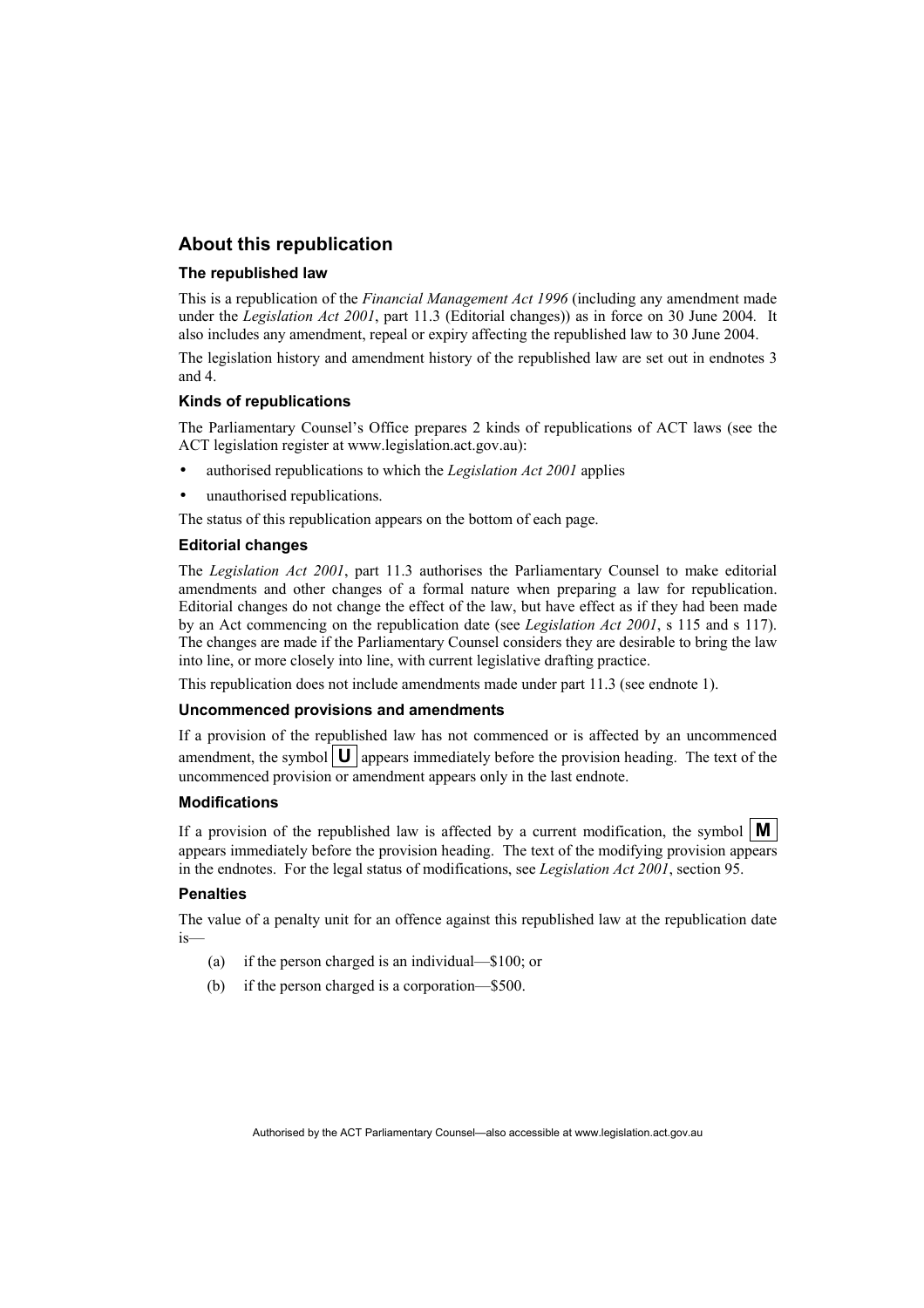

# **Financial Management Act 1996**

# **Contents**

|                     |                                                                            | Page       |
|---------------------|----------------------------------------------------------------------------|------------|
| Part 1              | <b>Preliminary</b>                                                         |            |
| 1                   | Name of Act                                                                | 2          |
| $\overline{2}$      | Act subject to Territory Superannuation Provision Protection Act           | 2          |
| 3                   | Dictionary                                                                 | 2          |
| 3A                  | <b>Notes</b>                                                               | 2          |
| 3B                  | Declaration that certain authorities are not Territory authorities for Act | 3          |
| 4                   | Application of pts 2, 3 and 5 to Legislative Assembly secretariat          | 3          |
| Part 2              | <b>Budget management</b>                                                   |            |
| <b>Division 2.1</b> | <b>Appropriations and budgets</b>                                          |            |
| 5                   | Timing of first Appropriation Bill for financial year                      | 4          |
| 6                   | Necessity for appropriation                                                |            |
| 7                   | Payments authorised on lapse of appropriation                              | 4          |
| 8                   | Form of appropriation                                                      | 5          |
| <b>R17</b>          | Financial Management Act 1996                                              | contents 1 |
| 30/06/04            | Fffective: 30/06/04-30/06/04                                               |            |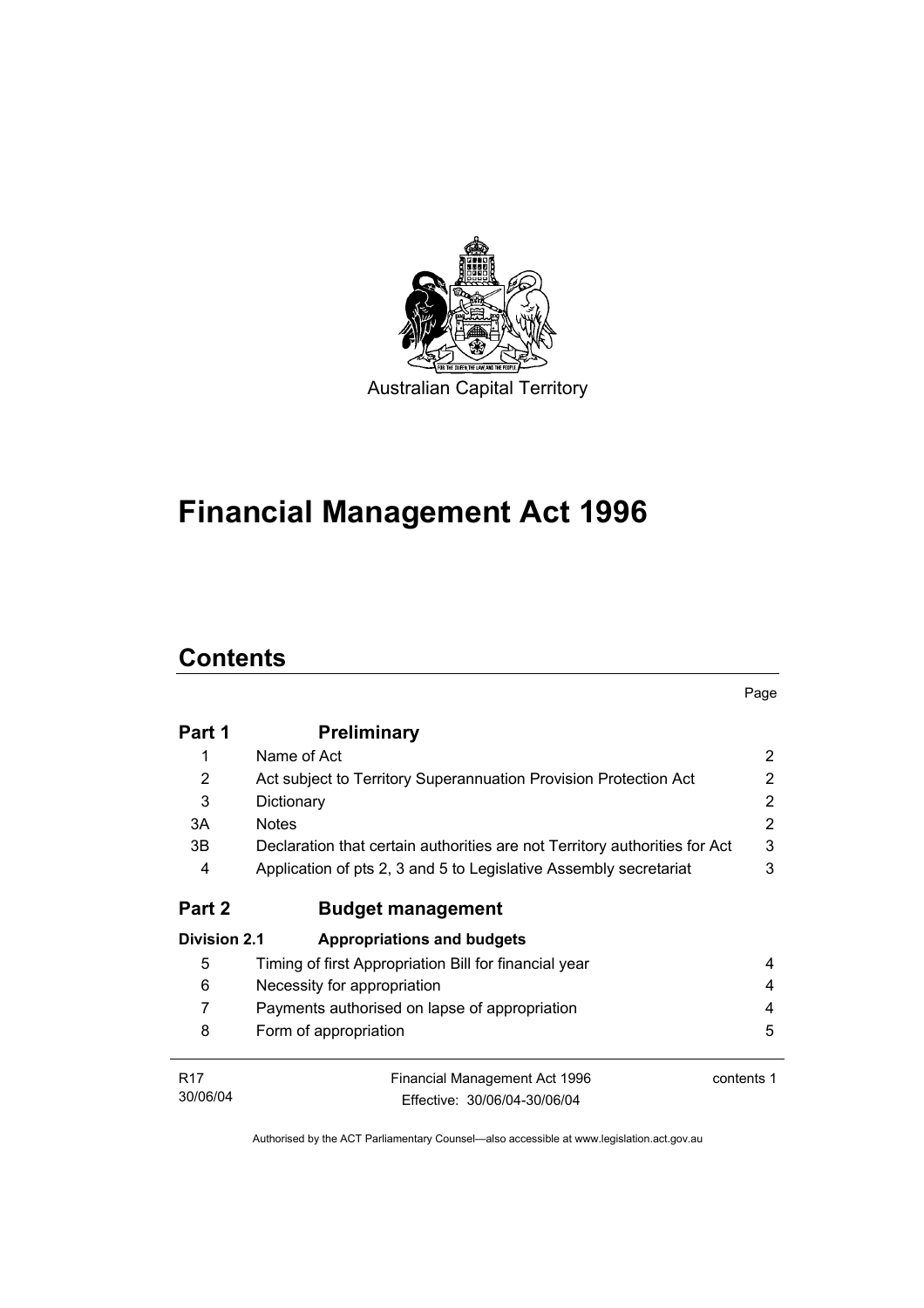#### **Contents**

|                     |                                                                                | Page           |
|---------------------|--------------------------------------------------------------------------------|----------------|
| 9                   | Net appropriations for outputs                                                 | 5.             |
| <b>9A</b>           | Net appropriations for capital injections                                      | 6              |
| 9B                  | Appropriations for payments on behalf of Territory to be net<br>appropriations | 6              |
| 10                  | <b>Budget papers</b>                                                           | 6              |
| 11                  | <b>Territory budgets</b>                                                       | $\overline{7}$ |
| <b>11A</b>          | Financial policy objectives and strategies statement                           | 10             |
| 12                  | Departmental budgets                                                           | 11             |
| 12A                 | Public trading enterprise budgets                                              | 12             |
| 13                  | Supplementary budget papers                                                    | 12             |
| 13A                 | Amendment of departmental budget for supplementary appropriation               | 13             |
| 14                  | Transfer of funds between appropriations                                       | 14             |
| 15                  | Transfer of funds within appropriations                                        | 14             |
| <b>15A</b>          | Reclassification of certain appropriations                                     | 15             |
| 16                  | Transfer of functions between departments                                      | 15             |
| 17                  | Variation of appropriations for Commonwealth grants                            | 16             |
| 17A                 | Variations of appropriations for certain payments to Commonwealth              | 17             |
| 18                  | Treasurer's advance                                                            | 17             |
| 18A                 | Assembly to be told about treasurer's advance                                  | 18             |
| 19                  | Refunds of payments made without liability                                     | 18             |
| 19A                 | Payments for Territory GST liabilities                                         | 19             |
| 19B                 | Authorisation of expenditure of certain Commonwealth grants                    | 19             |
| 19 <sub>C</sub>     | Amendment of conditions of capital injection                                   | 20             |
| 19D                 | Amendment of performance criteria                                              | 20             |
| 19E                 | Amendment of financial targets                                                 | 21             |
| 19F                 | Amendment of budgets                                                           | 22             |
| 20                  | <b>Budgets for Legislative Assembly secretariat</b>                            | 23             |
| <b>Division 2.2</b> | <b>Budget reviews and pre-election updates</b>                                 |                |
| 20A                 | <b>Budget review</b>                                                           | 23             |
| 20B                 | Purpose and contents of budget review                                          | 24             |
| 20C                 | Pre-election budget update                                                     | 25             |
| 20 <sub>D</sub>     | Purpose and contents of pre-election budget update                             | 25             |

contents 2 Financial Management Act 1996 Effective: 30/06/04-30/06/04

R17 30/06/04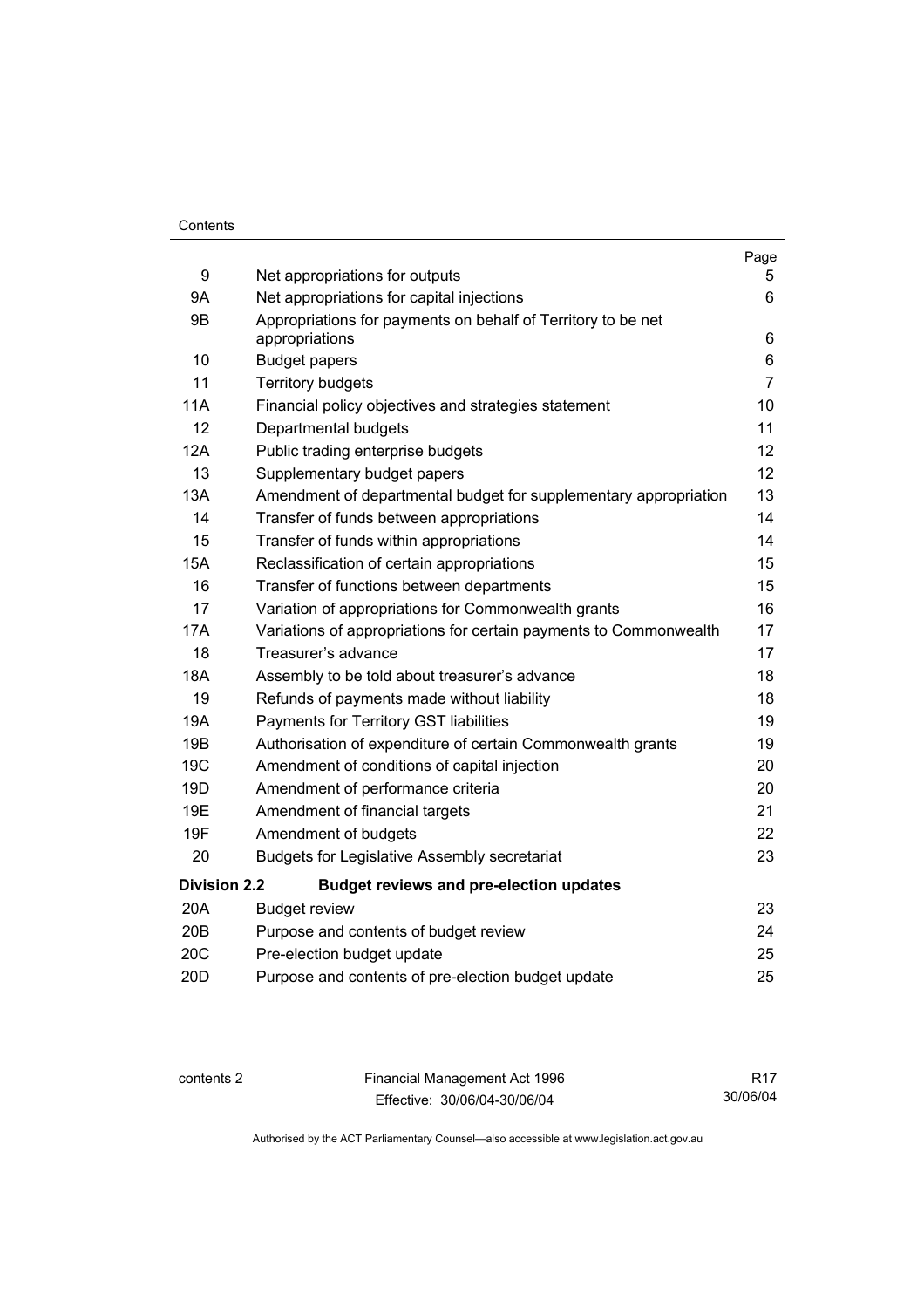#### Contents

|                     |                                                                              | Page       |
|---------------------|------------------------------------------------------------------------------|------------|
| Part 3              | <b>Financial reports</b>                                                     |            |
| <b>Division 3.1</b> | <b>Financial reports of the Territory</b>                                    |            |
| 21                  | Meaning of the Territory in div 3.1                                          | 28         |
| 22                  | Annual financial statements of the Territory                                 | 28         |
| 23                  | Responsibility for annual financial statements                               | 28         |
| 24                  | Audit of annual financial statements                                         | 29         |
| 25                  | Presentation of annual financial statements to Legislative Assembly          | 30         |
| 26                  | Periodic financial statements                                                | 30         |
| <b>Division 3.2</b> | <b>Financial reports of departments</b>                                      |            |
| 27                  | Annual financial statements of departments                                   | 31         |
| 28                  | Responsibility for annual financial statements                               | 32         |
| 29                  | Audit of financial statements of departments                                 | 32         |
| 30                  | Presentation of annual financial statements                                  | 33         |
| 30A                 | Quarterly departmental performance reports                                   | 33         |
| Part 4              | Financial management responsibilities of chief<br>executives of departments  |            |
| 31                  | Responsibilities of chief executives of departments                          | 35         |
| Part 5              | <b>Banking and investment</b>                                                |            |
| 32                  | Agreement for the conduct of banking for Territory                           | 37         |
| 33                  | Territory banking account                                                    | 37         |
| 34                  | Departmental banking accounts                                                | 37         |
| 34A                 | Transfer of departmental banking account                                     | 38         |
| 34B                 | End of year balances of departmental banking accounts                        | 39         |
| 35                  | Payments into banking accounts                                               | 39         |
| 36                  | Transfer following change in departmental responsibilities                   | 40         |
| 36A                 | Transfers from departmental banking accounts to Territory banking<br>account | 40         |
| 37                  | Payments from Territory banking account                                      | 40         |
| 38                  | Investment of certain public money                                           | 41         |
| Part 6              | <b>Borrowing and guarantees</b>                                              |            |
| 39                  | Power of Territory to borrow                                                 | 43         |
|                     |                                                                              |            |
| R17                 | Financial Management Act 1996                                                | contents 3 |
| 30/06/04            | Effective: 30/06/04-30/06/04                                                 |            |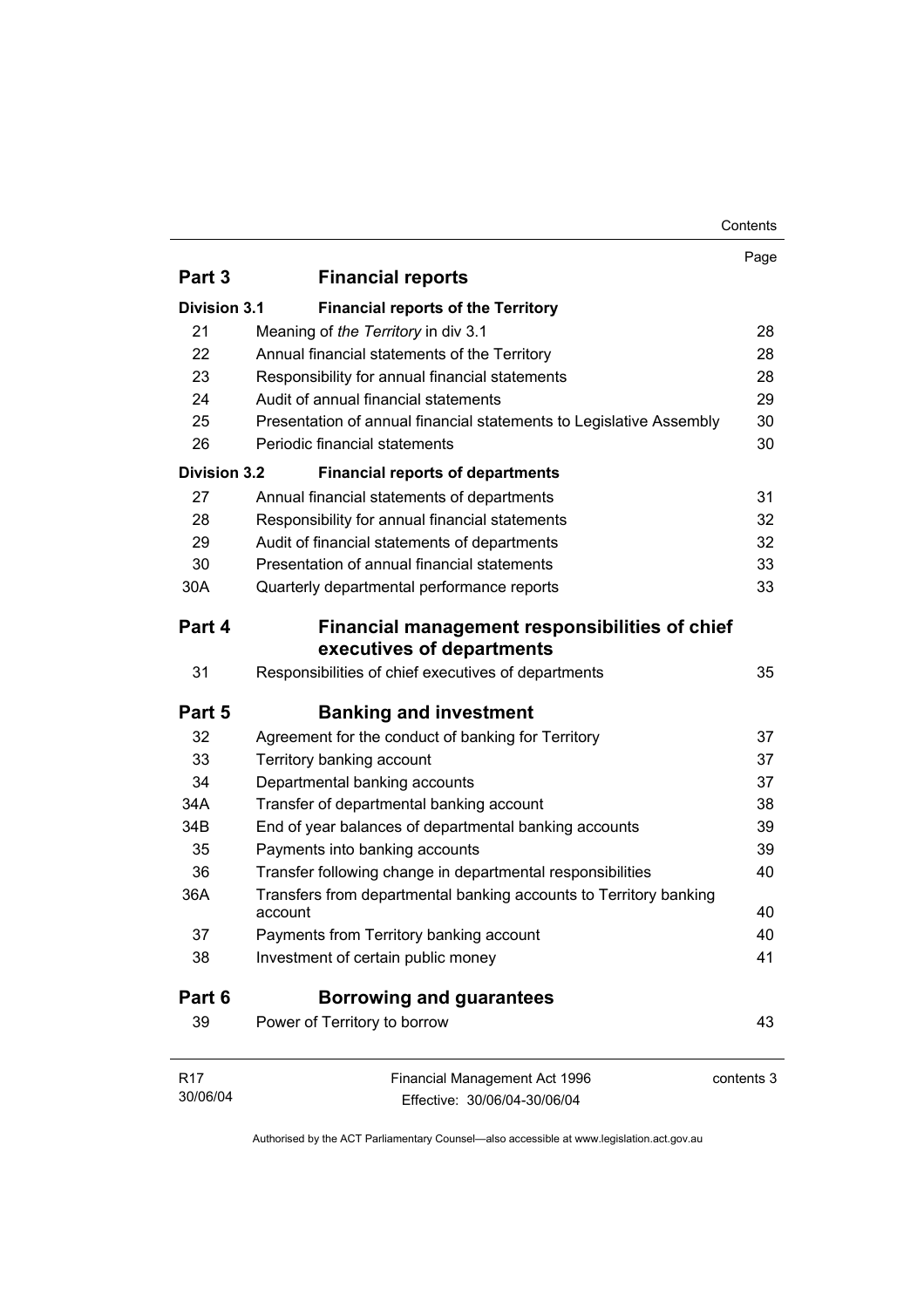#### **Contents**

|            |                                                                  | Page     |
|------------|------------------------------------------------------------------|----------|
| 40         | Treasurer may borrow on behalf of Territory                      | 43       |
| 41         | Power of Territory authorities to borrow                         | 43       |
| 42         | Borrowings by Territory authorities to be approved               | 43       |
| 43         | Territory authorities may give security                          | 44       |
| 44         | Power to approve borrowings not delegable                        | 44       |
| 45         | Loans to be paid into Territory banking account                  | 44       |
| 46         | Payments by Treasurer                                            | 44       |
| 47         | <b>Guarantees by Territory</b>                                   | 44       |
| Part 7     | <b>Trust money</b>                                               |          |
| 49         | Identity of trust money                                          | 46       |
| 50         | Administration of trust money                                    | 46       |
| 51         | Departmental trust banking accounts                              | 46       |
| 52         | Transfers between banking accounts                               | 47       |
| 53         | Investment of trust money                                        | 47       |
| 53A        | Unclaimed trust money                                            | 47       |
| 53B        | Review of decisions                                              | 49       |
| 53C        | Notification of decisions                                        | 49       |
| Part 8     | <b>Financial provisions relating to Territory</b><br>authorities |          |
| 54         | Responsibilities of chief executive officers                     | 50       |
| 55         | Banking accounts                                                 | 51       |
| 56         | Investment                                                       | 51       |
| 57         | Borrowing                                                        | 52       |
| 58         | <b>Statements of intent</b>                                      | 53       |
| 59         | Annual financial statements                                      | 53       |
| 60         | Responsibility for annual financial statements                   | 54       |
| 61         | Audit of annual financial statements                             | 55       |
| 62         | Presentation of annual financial statements                      | 55       |
| 63         | Interim financial statements                                     | 56       |
| Part 9     | <b>Miscellaneous</b>                                             |          |
| 64         | Act of grace payments                                            | 57       |
| 65         | Waiver of debts etc                                              | 58       |
| contents 4 | Financial Management Act 1996                                    | R17      |
|            | Effective: 30/06/04-30/06/04                                     | 30/06/04 |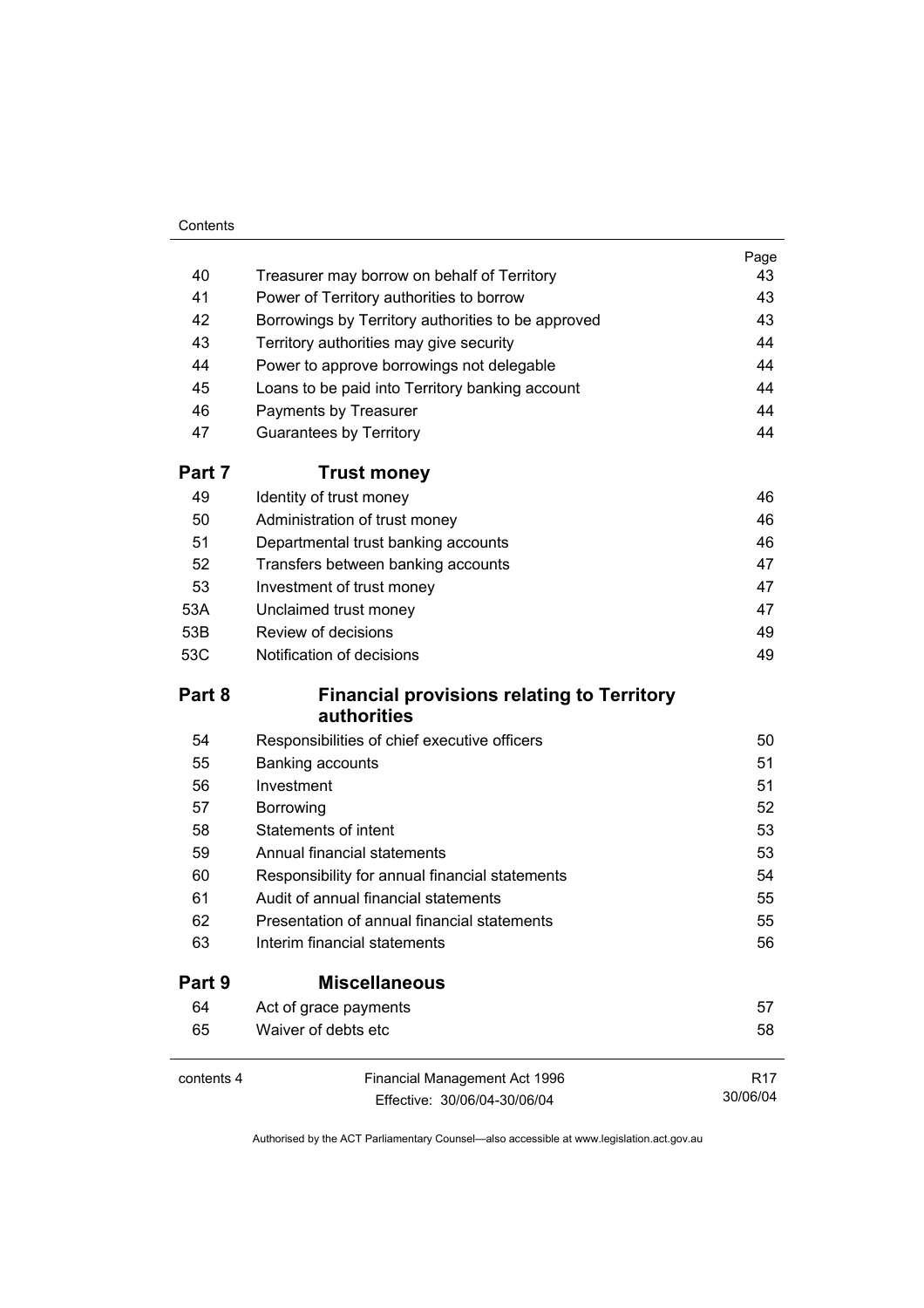|                   |                                          | Contents |
|-------------------|------------------------------------------|----------|
|                   |                                          | Page     |
| 66                | Payments in relation to deceased estates | 59       |
| 67                | Guideline-making power                   | 60       |
| 68                | Regulation-making power                  | 60       |
|                   |                                          |          |
| <b>Dictionary</b> |                                          | 61       |
| <b>Endnotes</b>   |                                          |          |
| 1                 | About the endnotes                       | 67       |
| 2                 | Abbreviation key                         | 67       |
| 3                 | Legislation history                      | 68       |
| 4                 | Amendment history                        | 72       |
| 5                 | Earlier republications                   | 79       |
| 6                 | Uncommenced amendments                   | 81       |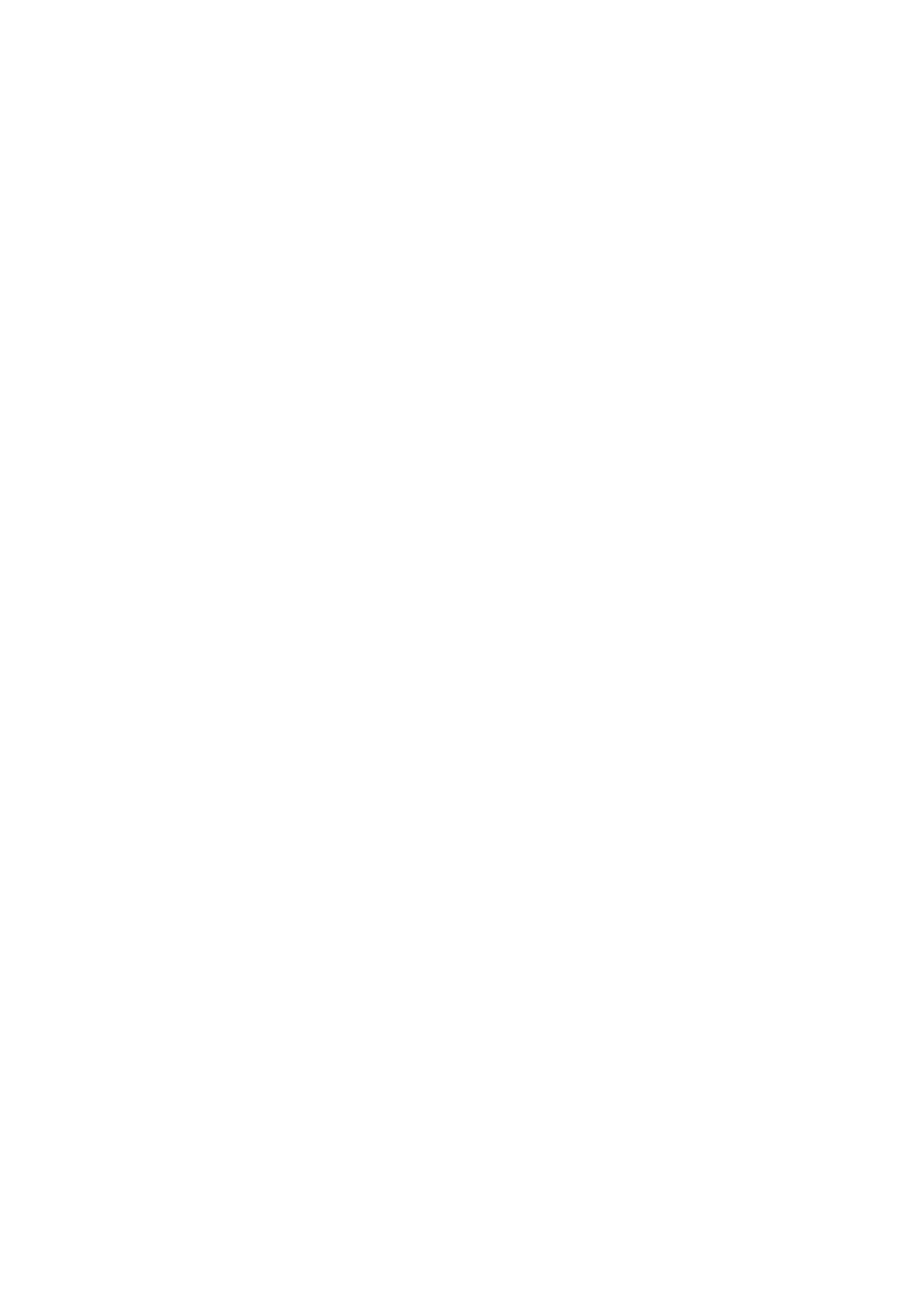

Australian Capital Territory

# **Financial Management Act 1996**

An Act to provide for the financial management of the government of the Territory, to provide for the scrutiny of that management by the Legislative Assembly, to specify financial reporting requirements for the government of the Territory, and for related purposes

R17 30/06/04

I

Financial Management Act 1996 Effective: 30/06/04-30/06/04

page 1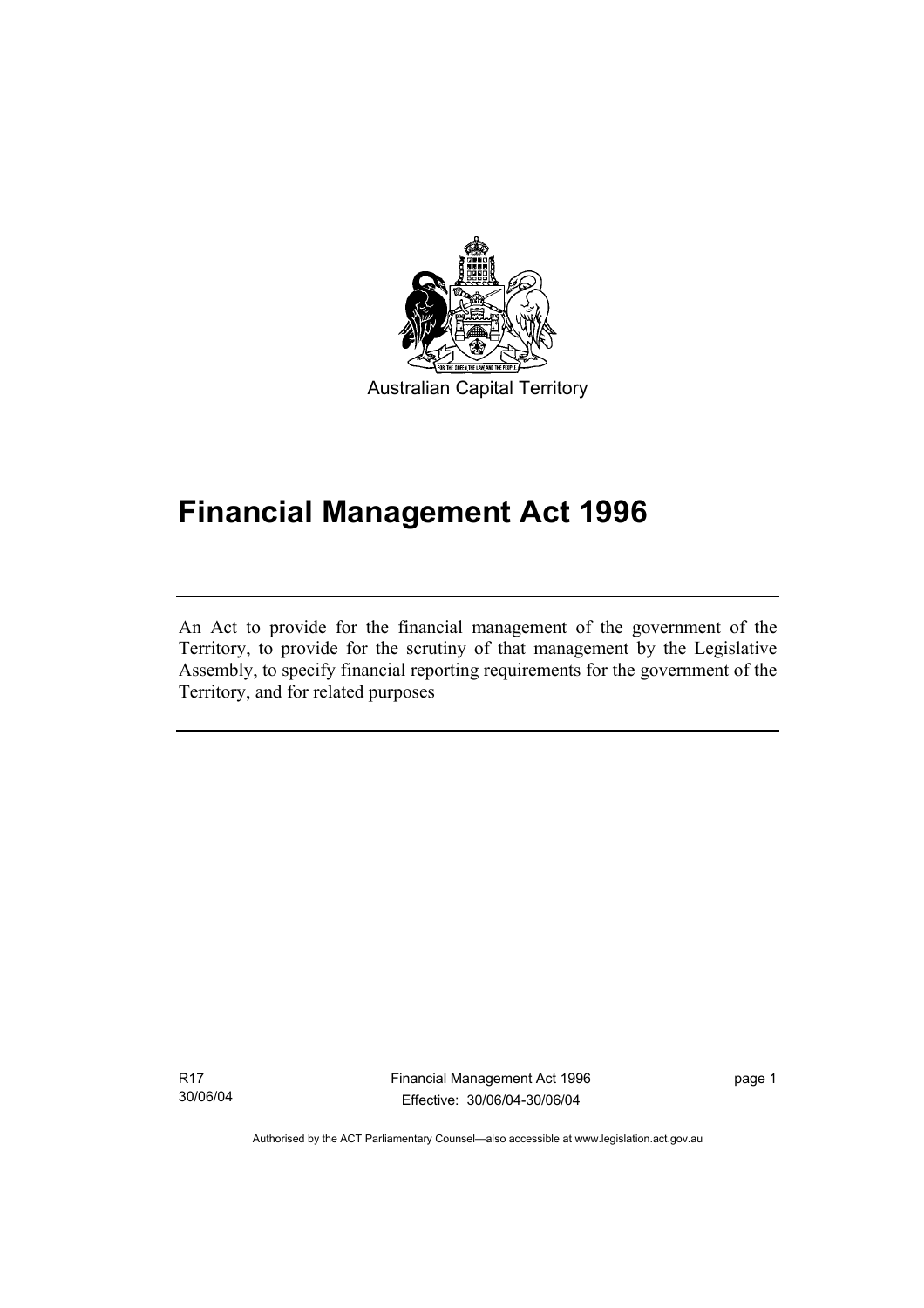#### **Part 1** Preliminary

Section 1

# **Part 1** Preliminary

#### **1 Name of Act**

This Act is the *Financial Management Act 1996*.

#### **2 Act subject to Territory Superannuation Provision Protection Act**

This Act is subject to the *Territory Superannuation Provision Protection Act 2000*.

#### **3 Dictionary**

The dictionary at the end of this Act is part of this Act.

*Note 1* The dictionary at the end of this Act defines certain words and expressions used in the Act, and includes references (*signpost definitions*) to other words and expressions defined elsewhere in this Act or in other legislation.

> For example, the signpost definition '*superannuation appropriation* see the *Territory Superannuation Provision Protection Act 2000*, dictionary.' means that the expression 'superannuation appropriation' is defined in that dictionary and the definition applies to this Act.

*Note 2* A definition in the dictionary (including a signpost definition) applies to the entire Act unless the definition, or another provision of the Act, provides otherwise or the contrary intention otherwise appears (see *Legislation Act 2001*, s 155 and s 156).

#### **3A Notes**

A note included in this Act is explanatory and is not part of the Act.

*Note* See *Legislation Act 2001*, s 127 (1), (4) and (5) for the legal status of notes.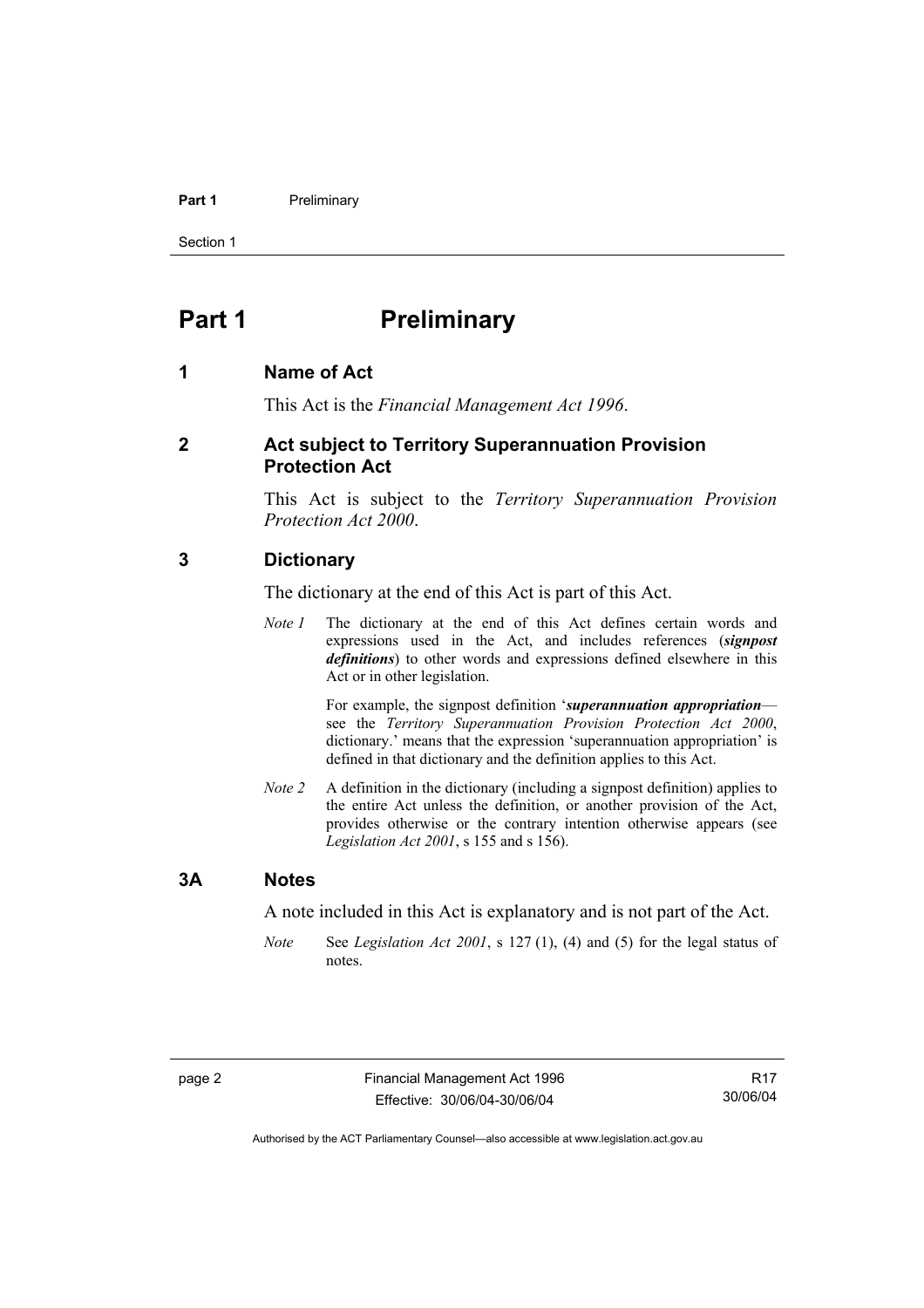#### **3B Declaration that certain authorities are not Territory authorities for Act**

- (1) The Treasurer may, in writing, declare that a stated body is not a Territory authority for this Act.
- (2) A declaration under subsection (1) is a notifiable instrument.

*Note* A notifiable instrument must be notified under the *Legislation Act 2001*.

## **4 Application of pts 2, 3 and 5 to Legislative Assembly secretariat**

Unless the contrary intention appears, the provisions of parts 2, 3 and 5 apply to the Legislative Assembly secretariat as if—

- (a) a reference in those provisions to a department included a reference to the Legislative Assembly secretariat; and
- (b) a reference in those provisions to the responsible Minister of a department were a reference to the Speaker of the Legislative Assembly; and
- (c) a reference in those provisions to the responsible chief executive of a department included a reference to the clerk of the Legislative Assembly.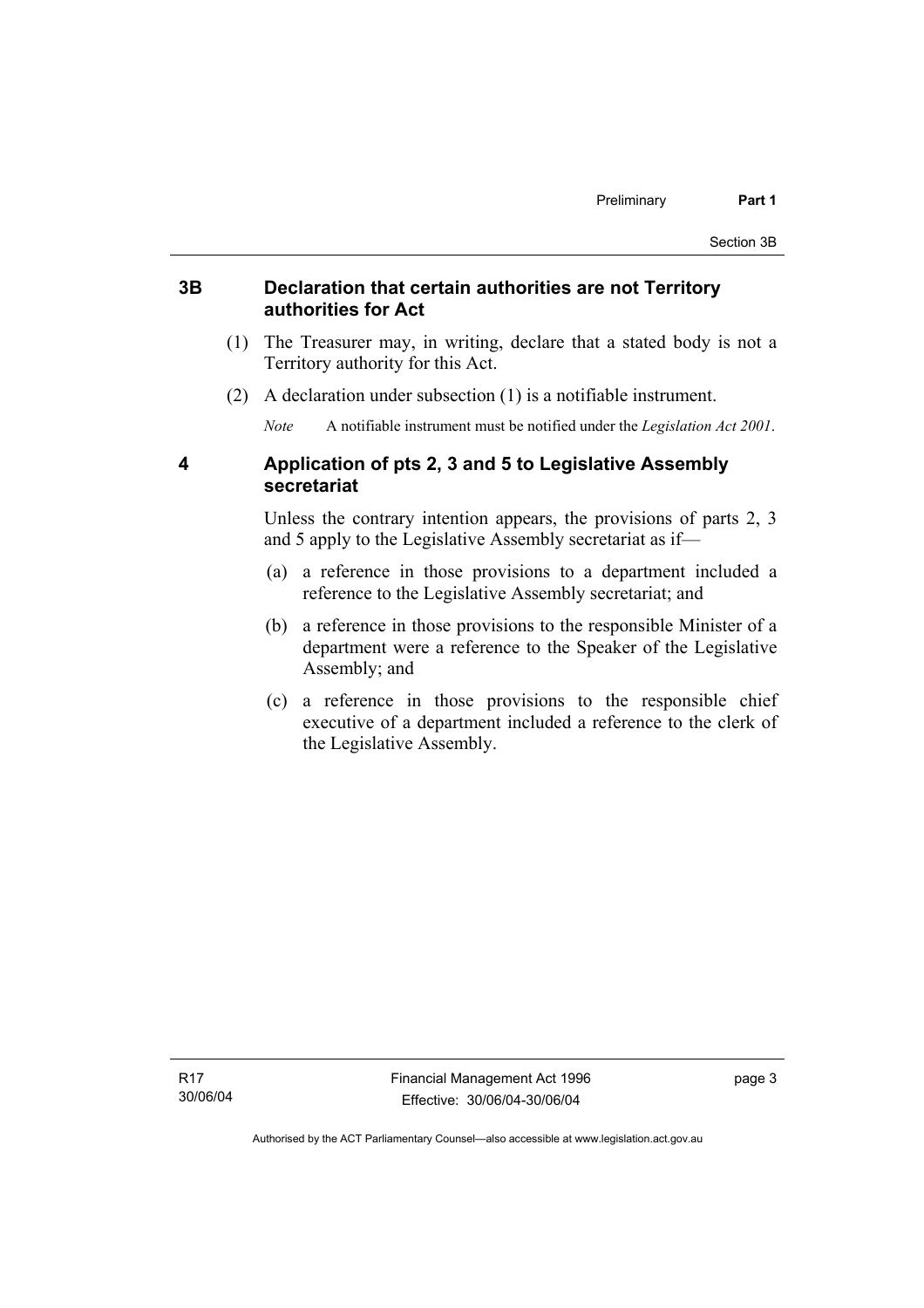**Part 2** Budget management<br>**Division 2.1** Appropriations and by **Division 2.1** Appropriations and budgets Section 5

# **Part 2 Budget management**

# **Division 2.1 Appropriations and budgets**

## **5 Timing of first Appropriation Bill for financial year**

Except as otherwise provided by a resolution of the Legislative Assembly, the first Appropriation Bill relating to a financial year shall be introduced into the Legislative Assembly not later than 3 months after the beginning of the financial year.

#### **6 Necessity for appropriation**

No payment of public money shall be made otherwise than in accordance with an appropriation.

#### **7 Payments authorised on lapse of appropriation**

If, before the end of a financial year, no Act other than this Act has been passed appropriating public money to meet the requirements of the next financial year, the Treasurer may pay the sums necessary to meet those requirements subject to the following provisions:

- (a) the authority of the Treasurer under this section shall cease on the commencement of the first Appropriation Act for the next financial year;
- (b) on that commencement all payments made under this section for the next financial year shall be taken for all purposes to have been paid out of money appropriated by that Act;
- (c) the payments made under this section for any purpose shall not exceed, in total,  $\frac{1}{2}$  of the amount appropriated by Appropriation Acts for the immediately previous financial year for that purpose.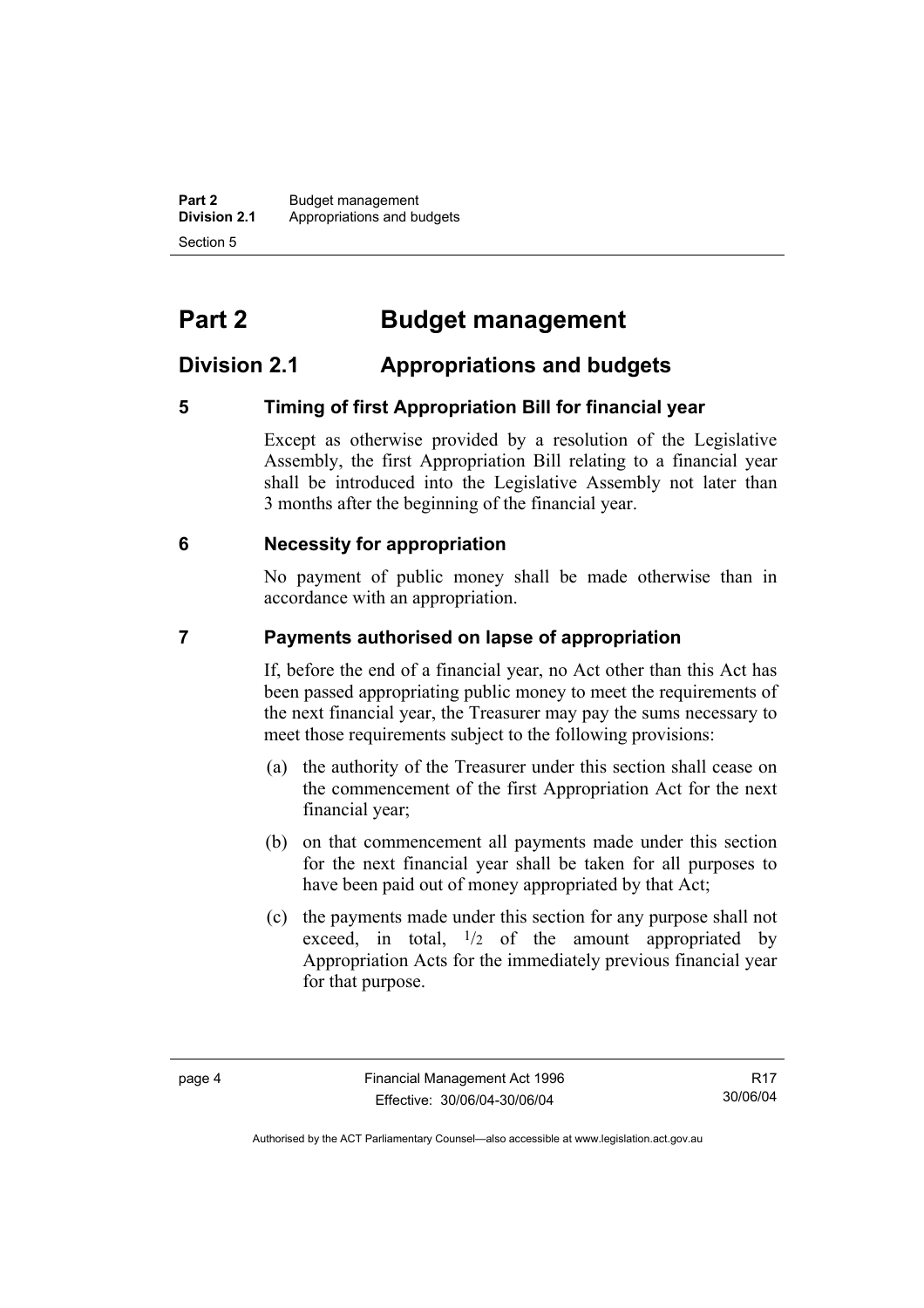#### **8 Form of appropriation**

An Appropriation Act shall make separate appropriations in relation to each department for—

- (a) the provision of outputs by the department; and
- (b) any capital injection to be provided to the department; and
- (c) any payments to be made by the department on behalf of the Territory.

- **9 Net appropriations for outputs** 
	- (1) An appropriation for the provision of outputs may be expressed to be made for the net cost of providing the outputs.
	- (2) Despite section 6, if an appropriation for a department is stated to be made for the net cost of providing outputs, the department may apply the following in paying the expenses and liabilities of the department in providing the outputs:
		- (a) the payments it is entitled to receive otherwise than under an Appropriation Act for providing the outputs;
		- (b) the value of the input tax credits to which it is entitled for taxable supplies in relation to providing the outputs.
	- (3) To remove any doubt, it is declared that, if the appropriations made by an Appropriation Act for a department do not state an amount, or state an '0' appropriation, for the provision of outputs by the department, the appropriations have effect as if they included an appropriation stated to be made for the provision of outputs by the department at no net cost to the Territory.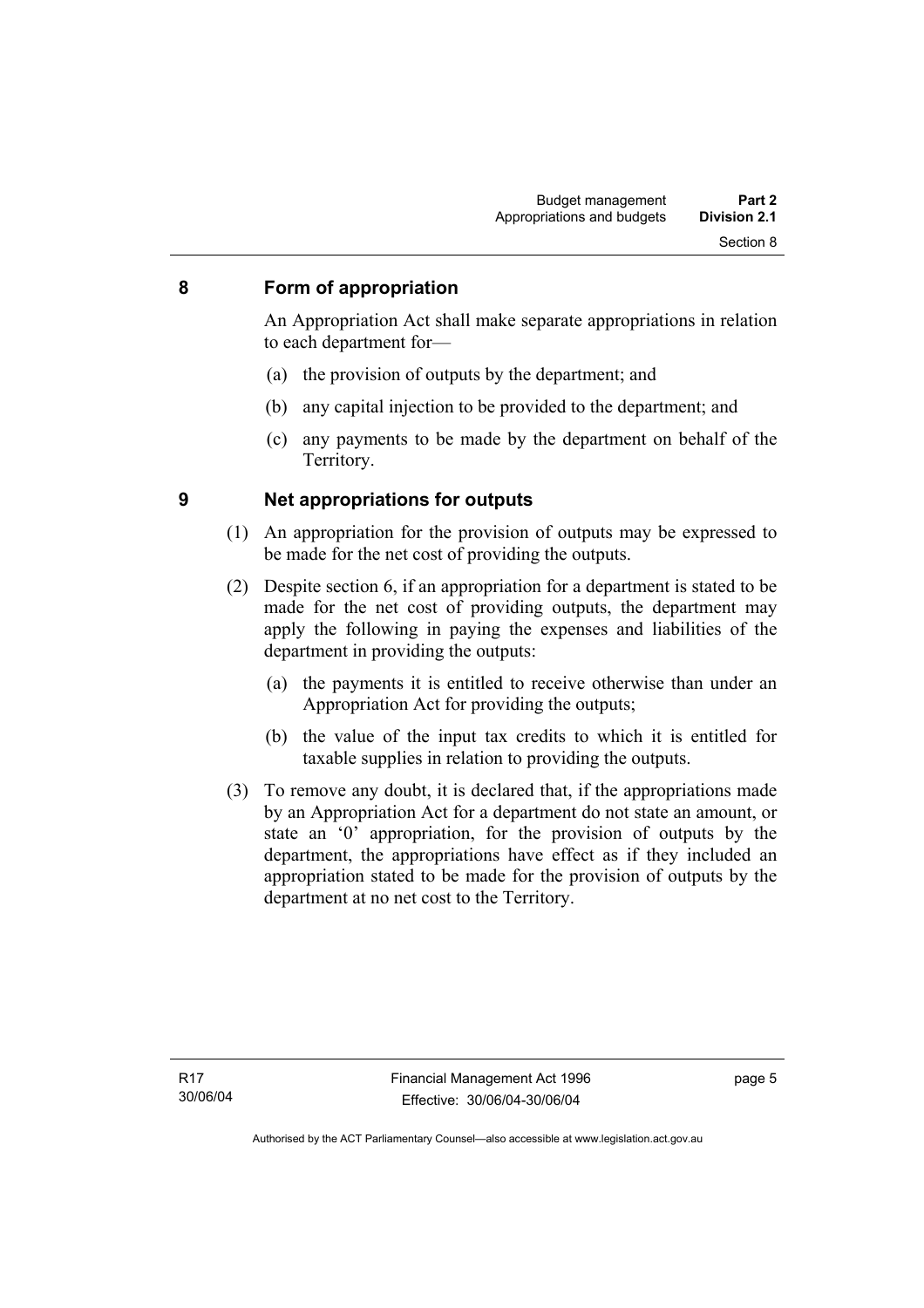# **9A Net appropriations for capital injections**

- (1) An appropriation for a capital injection may be stated to be made for, or partly for, the net cost of purchasing or developing assets.
- (2) Despite section 6, if an appropriation is stated to be made for, or partly for, the net cost of purchasing or developing assets, the value of the input tax credits to which the relevant entity is entitled for taxable supplies in relation to purchasing or developing the assets may be applied by the entity in paying the expenses and liabilities of the entity in purchasing or developing the assets.
- (3) In this section:

*relevant entity*, in relation to an appropriation for a capital injection, means the department, authority or corporation that is to undertake the purchasing or developing of assets for which the appropriation is made.

## **9B Appropriations for payments on behalf of Territory to be net appropriations**

Despite section 6 (Necessity for appropriations), if an appropriation for a department is made for payments to be made on behalf of the Territory, the department may apply input tax credits to which the Territory is entitled for taxable supplies for which the payments are made towards the payments under the appropriation.

## **10 Budget papers**

The Treasurer shall, for each financial year, immediately after the presentation of the Bill for the first Appropriation Act relating to the year, present to the Legislative Assembly—

- (a) the proposed budget for the Territory for the year; and
- (b) the proposed budget for each department for the year; and
- (c) the proposed budget for each public trading enterprise for the year; and

R17 30/06/04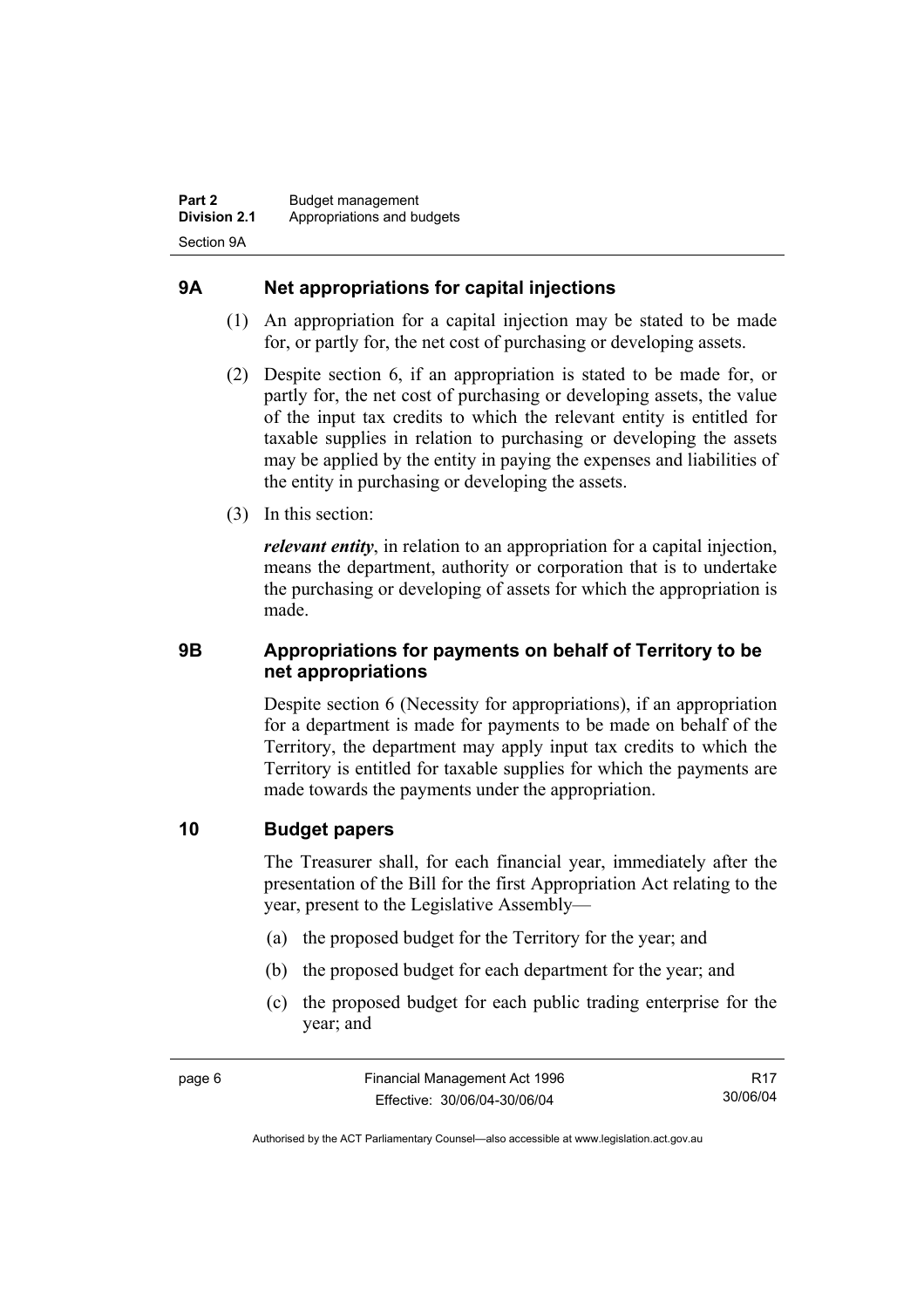- (d) a consolidated financial management statement in relation to—
	- (i) the general government sector; and
	- (ii) the public trading enterprise sector.

## **11 Territory budgets**

- (1) The proposed budget for the Territory for a financial year presented to the Legislative Assembly under section 10 (a) must include—
	- (a) a financial policy objectives and strategies statement under section 11A for the financial year; and
	- (b) a statement of the economic or other assumptions used to make the budget estimates; and
	- (c) a statement about the sensitivity of the budget estimates to changes in the economic or other assumptions; and
	- (d) a statement of the risks, quantified if possible, that may affect the budget estimates, including contingent liabilities; and
	- (e) the financial statements required under the financial management guidelines.
- (2) The proposed budget must be prepared in a form that assists a comparison, for each appropriation unit, between the budget for the Territory for the previous financial year and the proposed budget.
- (3) The financial statements included in the proposed budget under subsection (1) (e) must include budget estimates, for each appropriation unit, for each of the next 3 financial years; and
- (4) The proposed budget must be prepared taking into account—
	- (a) the principles of responsible fiscal management;
	- (b) the object of providing a basis for sustainable social and economic services and infrastructure fairly to all ACT residents; and

page 7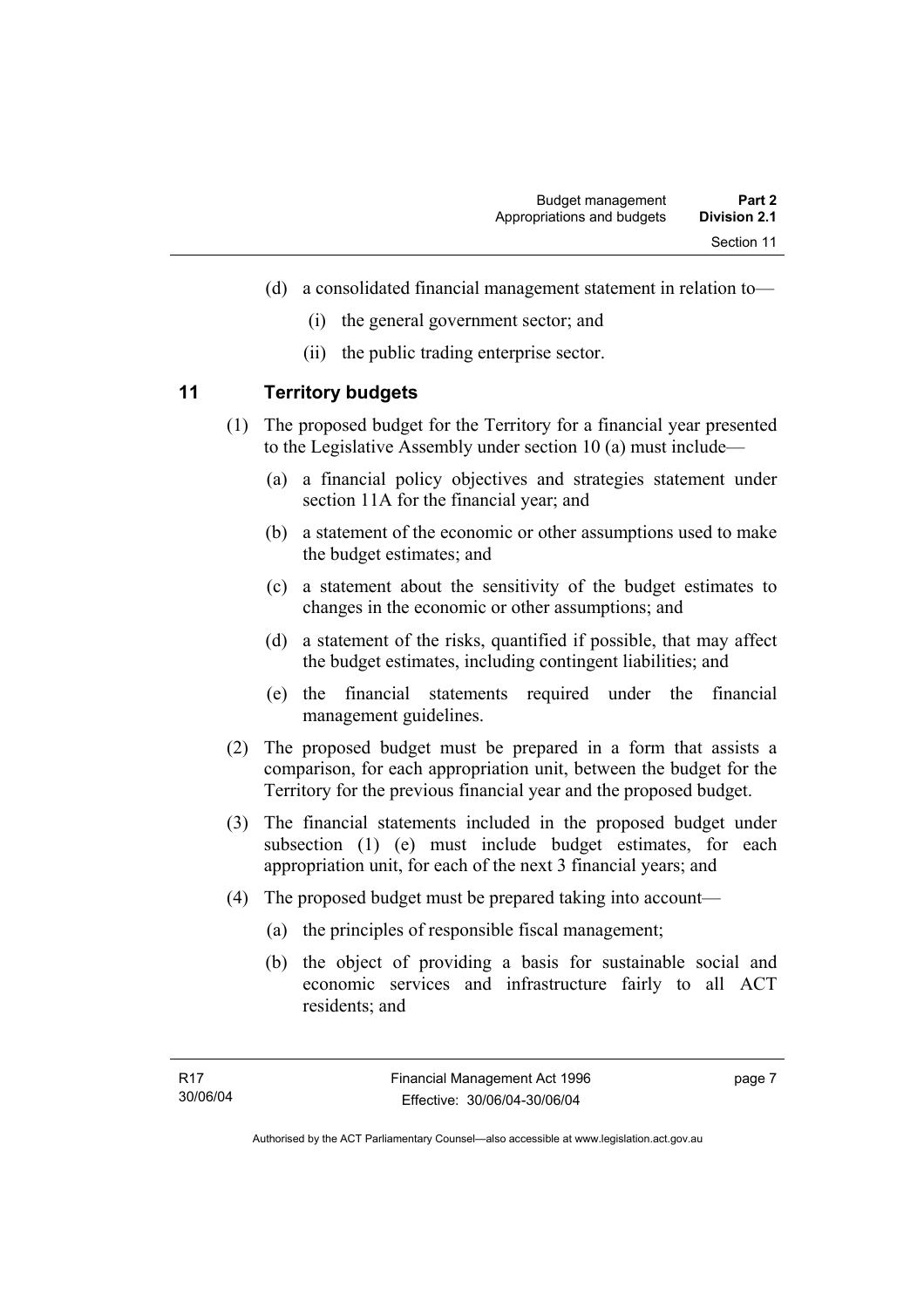- (c) the object of ecologically sustainable development.
- (5) The proposed budget may depart from the principles of responsible fiscal management, but if it does so—
	- (a) any departure must be temporary; and
	- (b) the Treasurer must present to the Legislative Assembly, when the first Appropriation Bill for the financial year is presented to the Legislative Assembly, a statement setting out—
		- (i) the reasons for the departure; and
		- (ii) the approach intended to be taken to return to the principles; and
		- (iii) when the principles are expected to be returned to.
- (6) In this section:

*ecologically sustainable development* means the effective integration of economic and environmental considerations in decision-making processes achievable through implementation of the following principles:

- (a) the precautionary principle;
- (b) the inter-generational equity principle;
- (c) conservation of biological diversity and ecological integrity;
- (d) improved valuation and pricing of environmental resources.

*fiscal risks* include the following:

- (a) risks from the level of the Territory's general government sector debt;
- (b) commercial risks from ownership of corporations and public enterprises:
- (c) risks from changes in the structure of the Territory's tax base;
- (d) risks from management of the Territory's assets and liabilities.

| page 8 | Financial Management Act 1996 | R17      |
|--------|-------------------------------|----------|
|        | Effective: 30/06/04-30/06/04  | 30/06/04 |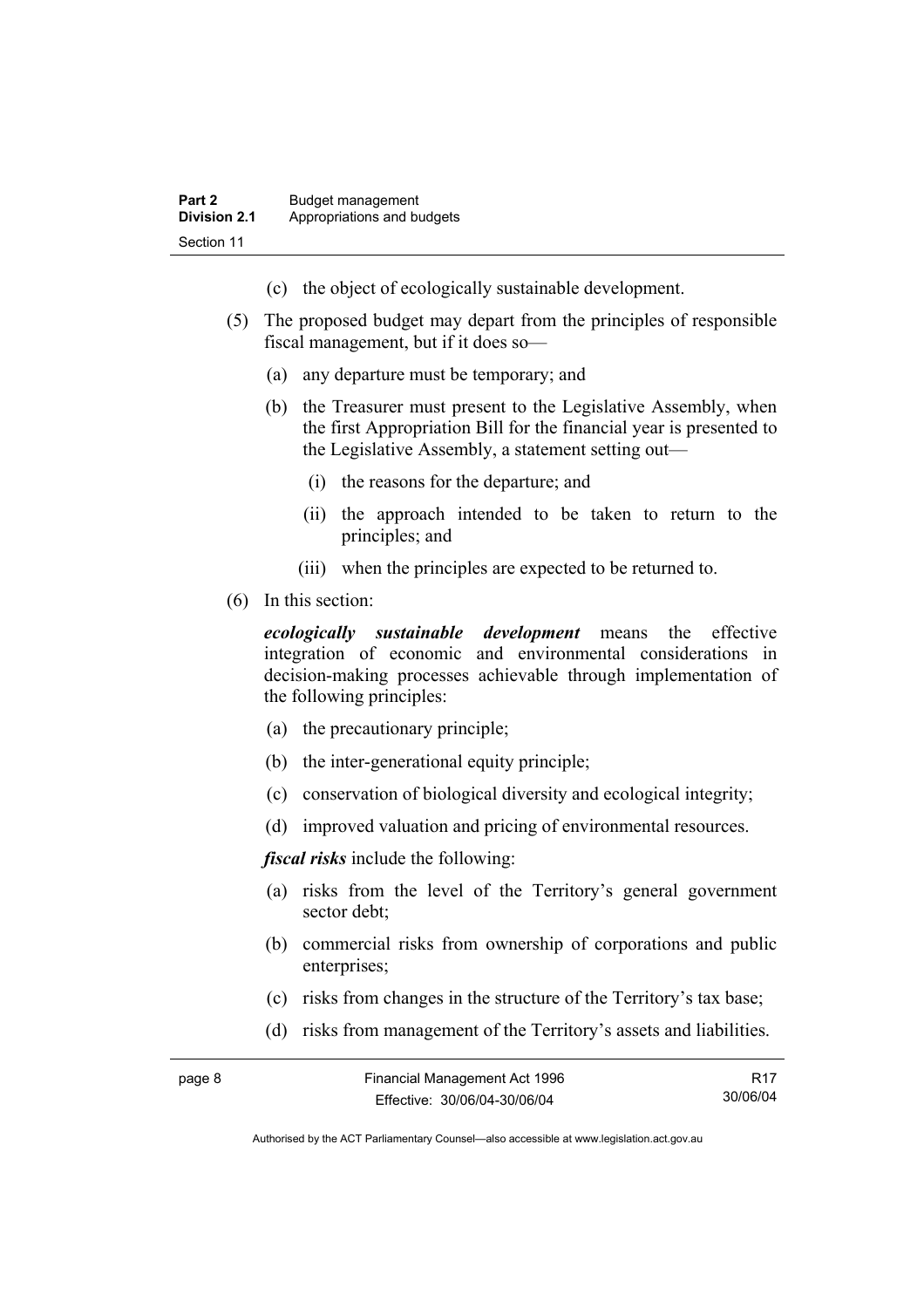*inter-generational equity principle* means that the present generation should ensure that the health, diversity and productivity of the environment is maintained or enhanced for the benefit of future generations.

*precautionary principle* means that, if there is a threat of serious or irreversible environmental damage, a lack of full scientific certainty should not be used as a reason for postponing measures to prevent environmental degradation.

*principles of responsible fiscal management* means the following principles:

- (a) ensuring that the total liabilities of the Territory are at prudent levels to provide a buffer against factors that may impact adversely on the level of total Territory liabilities in the future, and ensuring that, until prudent levels have been achieved, the total operating expenses of the Territory in each financial year are less than its operating revenue levels in the same financial year;
- (b) when prudent levels of total Territory liabilities have been achieved, maintaining the levels by ensuring that, on average, over a reasonable period of time, the total operating expenses of the Territory do not exceed its operating revenue levels;
- (c) achieving and maintaining levels of Territory net worth to provide a buffer against factors that may impact adversely on levels of Territory net worth in the future;
- (d) managing prudently the fiscal risks of the Territory;
- (e) pursuing spending and taxing policies that are consistent with a reasonable degree of stability and predictability in the level of the tax burden;
- (f) giving full, accurate and timely disclosure of financial information about the activities of the government and its agencies.

page 9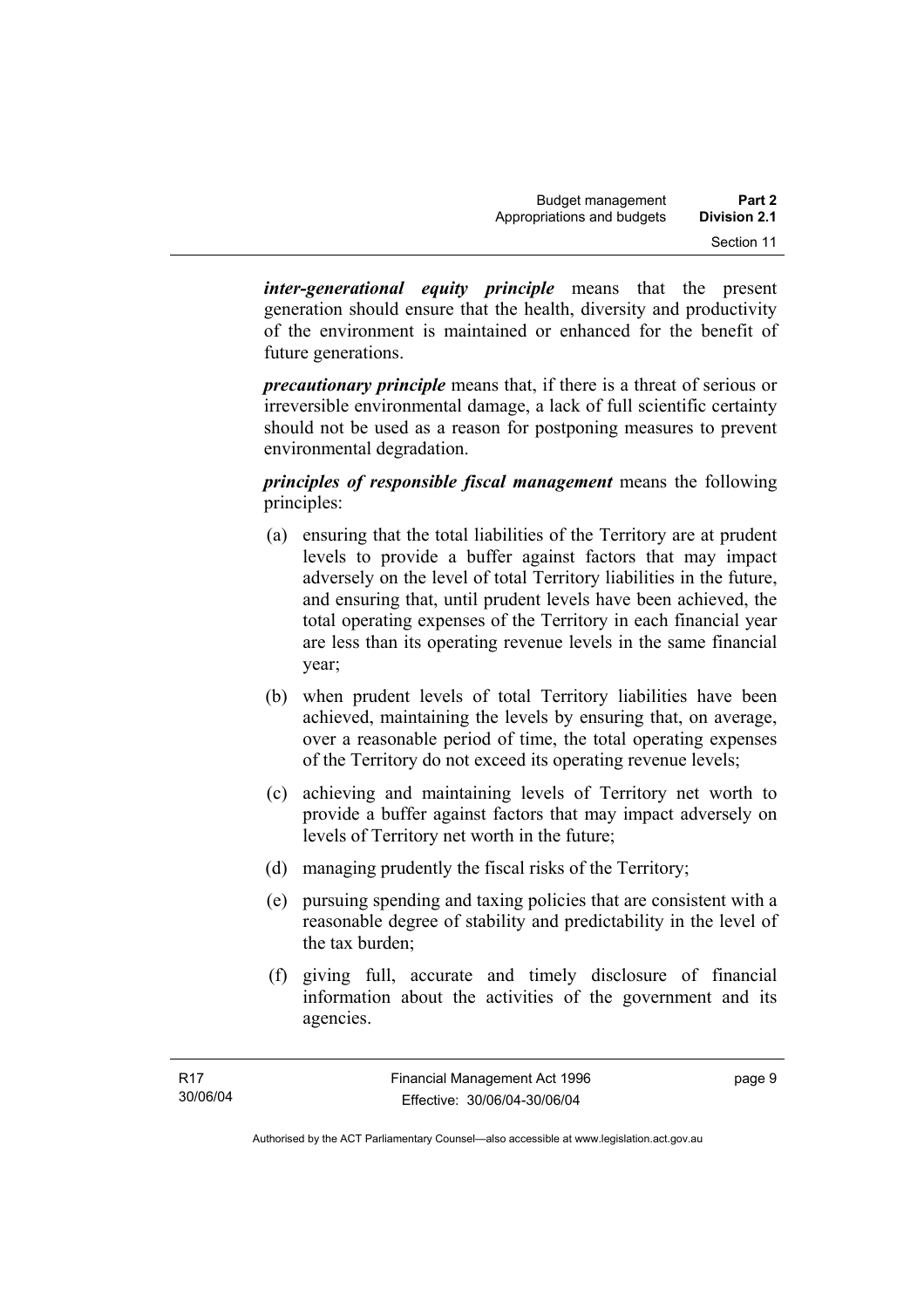#### **11A Financial policy objectives and strategies statement**

- (1) The purposes of a financial policy objectives and strategies statement included in a proposed budget under section 11 (1) (a) are—
	- (a) to make transparent the government's financial strategies; and
	- (b) to establish a benchmark for evaluating the government's conduct of financial policy.
- (2) The statement must be based on the principles of responsible fiscal management.
- (3) The statement must—
	- (a) state the government's long-term financial objectives within which financial policy for the financial year and the next 3 financial years will be framed; and
	- (b) explain the broad strategic priorities on which the budget is based; and
	- (c) state the key financial measures that the government has identified as being important and against which financial policy will be set and assessed; and
	- (d) state, for the financial year and the next 3 financial years—
		- (i) the government's short-term financial objectives; and
		- (ii) the targets for each stated key financial measure; and
	- (e) explain how the financial objectives and strategic priorities mentioned in paragraphs (a), (b) and (d) relate to the principles of responsible fiscal management; and
	- (f) state the reasons for any changes from the previous financial policy objectives and strategies statement.
- (4) In this section:

*principles of responsible fiscal management*—see section 11 (6).

| page 10 | Financial Management Act 1996 | R <sub>17</sub> |
|---------|-------------------------------|-----------------|
|         | Effective: 30/06/04-30/06/04  | 30/06/04        |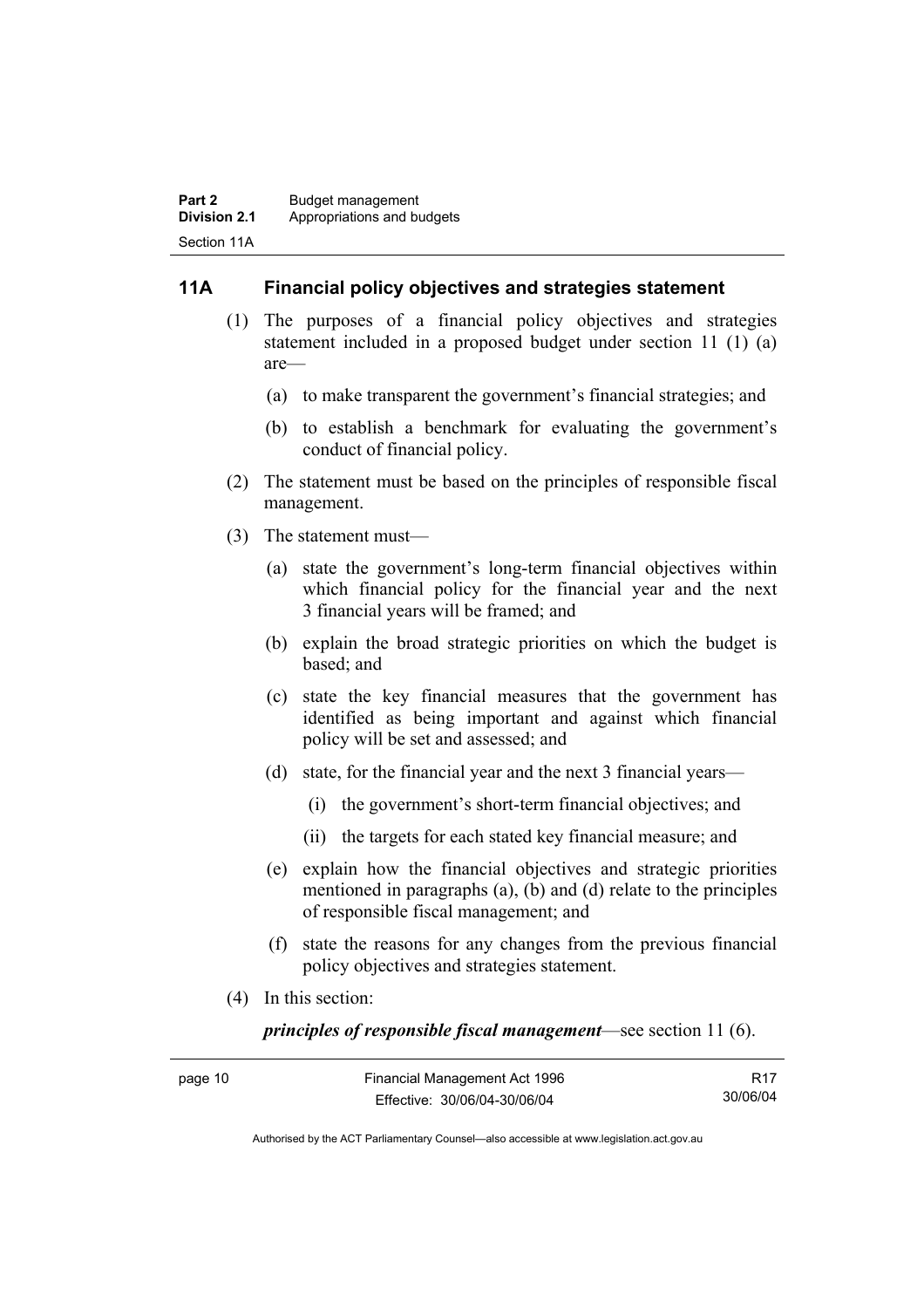#### **12 Departmental budgets**

- (1) A proposed budget for a department for a financial year presented to the Legislative Assembly under section 10 (b) must include—
	- (a) the financial statements required under the financial management guidelines; and
	- (b) a statement of the classes of outputs it is proposed the department should provide during the year and the performance criteria to be met by the department in providing the outputs; and
	- (c) if, during the year, the department is to be given a capital injection that must be repaid—a statement that—
		- (i) states that the capital injection is such an injection; and
		- (ii) sets out the conditions under which the injection is to be given, including the requirements about the time within which it must be repaid; and
	- (d) a statement of the financial targets of the department's operations during the year for which the chief executive of the department will be responsible.
- (2) Subsection (1) (b) does not apply to the Legislative Assembly secretariat.
- (3) A proposed budget is to be in a form that facilitates a comparison, in relation to outputs, between—
	- (a) the proposed budget; and
	- (b) the budget for the department for the previous financial year; and
	- (c) the expected whole of year results for the department for that previous financial year.
- (4) A proposed budget shall include budget estimates in relation to outputs of the department for each of the next 3 financial years.

| - R17    | Financial Management Act 1996 | page 11 |
|----------|-------------------------------|---------|
| 30/06/04 | Effective: 30/06/04-30/06/04  |         |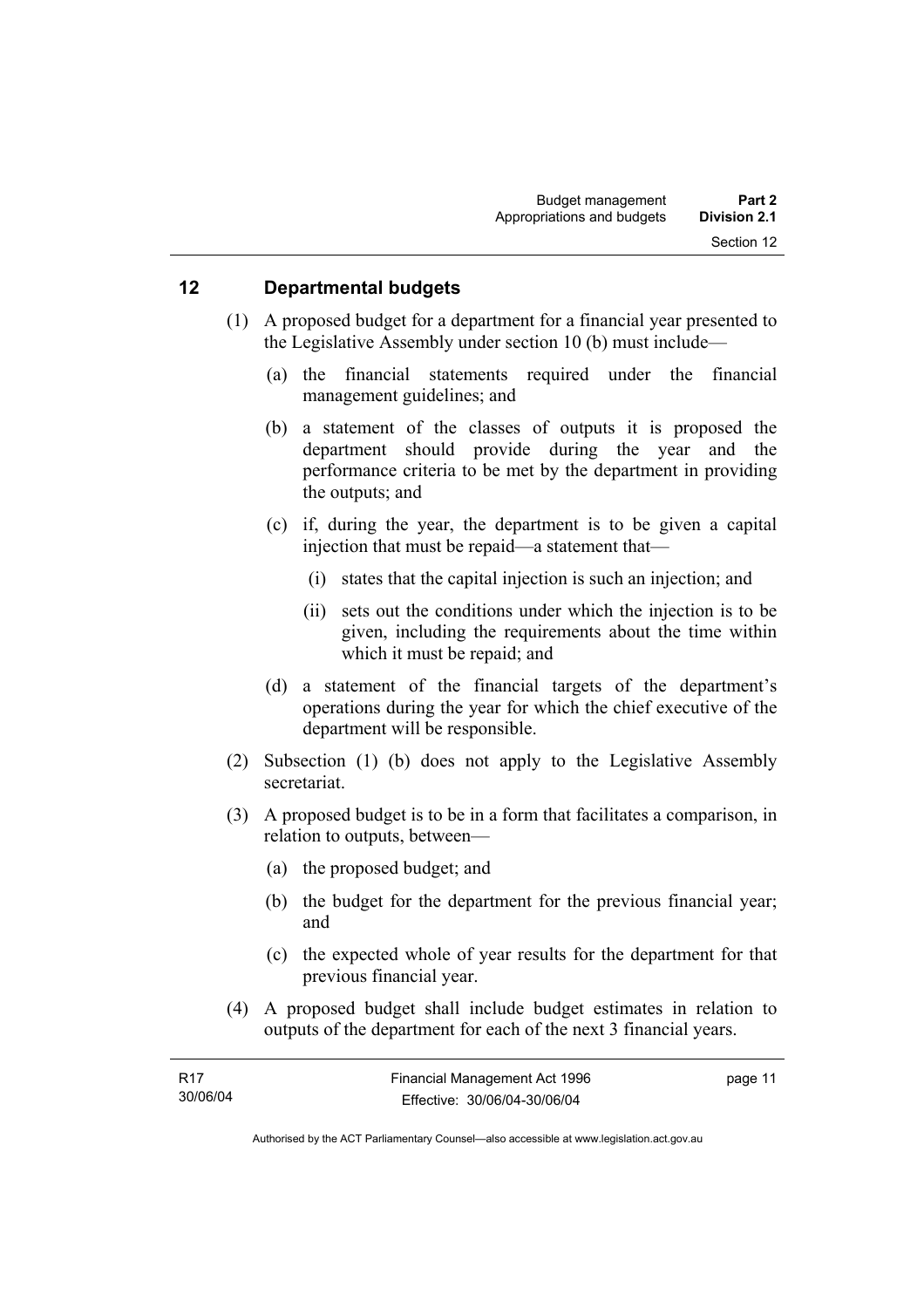# **12A Public trading enterprise budgets**

- (1) A proposed budget presented to the Legislative Assembly under section 10 (c) must include the financial statements required under the financial management guidelines.
- (2) A proposed budget shall be prepared in a form that facilitates a comparison between the budget for the public trading enterprise for the previous financial year and the proposed budget.
- (3) A proposed budget shall include budget estimates for each of the next 3 financial years.

# **13 Supplementary budget papers**

- (1) The Treasurer must, on the presentation of a bill for an Appropriation Act other than the first Appropriation Act relating to a financial year, present to the Legislative Assembly supplementary budget papers.
- (2) The supplementary budget papers must, for each department for which an appropriation is provided by the bill (an *affected department*)—
	- (a) state, for each purpose mentioned in section 8—
		- (i) the amount of the appropriation provided in the first Appropriation Act; and
		- (ii) the variations (if any) previously made to the appropriation under this Act; and
		- (iii) the amount of the appropriation provided by the bill; and
		- (iv) the total amount appropriated for the department for the financial year; and
	- (b) indicate the impact of the proposed variation.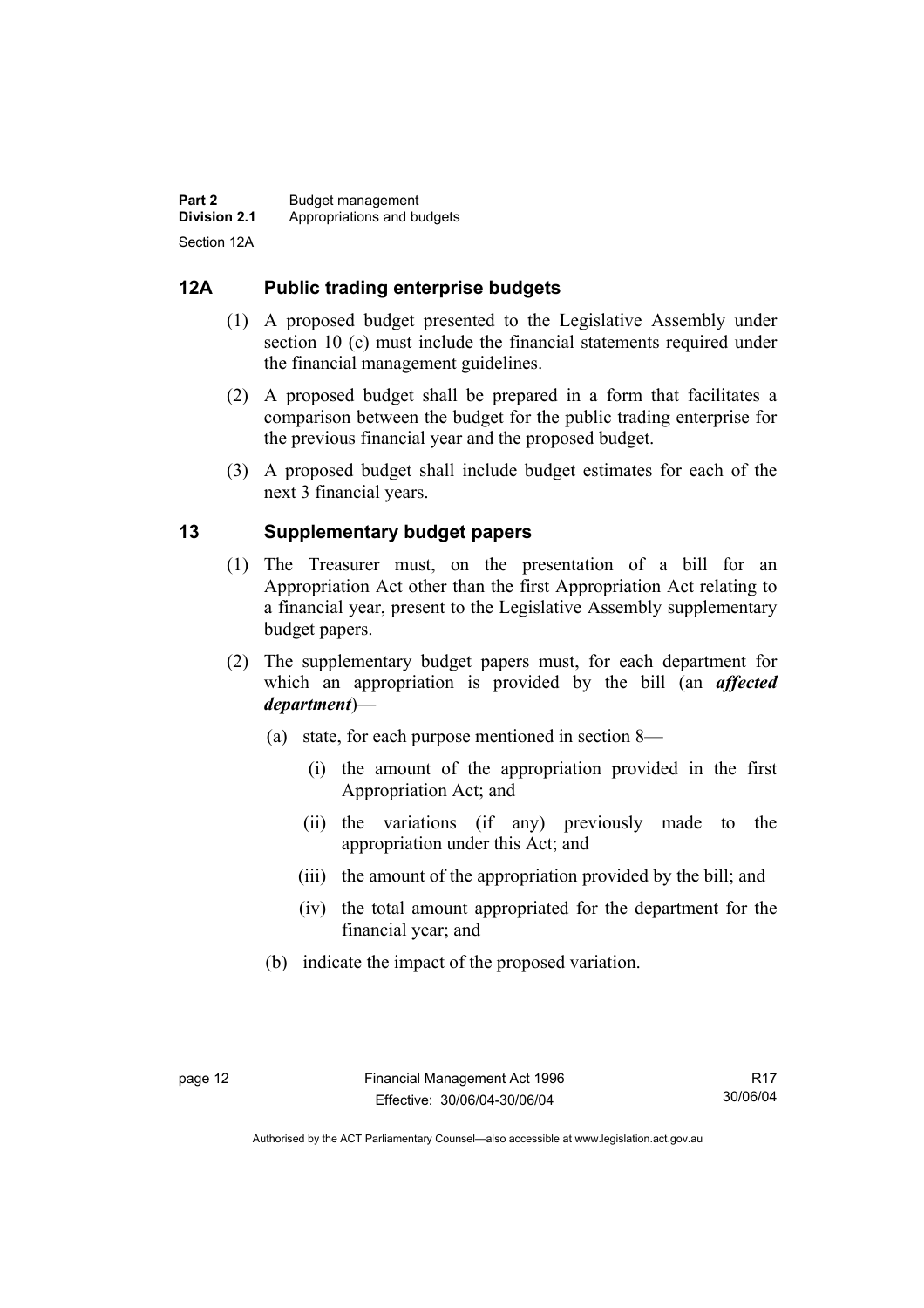- (3) For subsection (2) (b), the supplementary budget papers need not include an original or final budgeted financial statement (a *budgeted statement*) for an affected department.
- (4) If the supplementary budget papers do not include a budgeted statement for an affected department—
	- (a) the supplementary budget papers must state the reasons why the budgeted statement for the department is not included; and
	- (b) the Treasurer must present the budgeted statement for the department to the Legislative Assembly as soon as practicable after the passing of the bill.
- (5) A budgeted statement for a department—
	- (a) must include details of the impact on the budget of the department of all variations to the appropriation that happened in the financial year before the passing of the bill; and
	- (b) may show the impact of variations other than those resulting from additional appropriations.

#### **Example for par (b)**

The impact of revised economic forecasts.

*Note* An example is part of the Act, is not exhaustive and may extend, but does not limit, the meaning of the provision in which it appears (see *Legislation Act 2001*, s 126 and s 132).

#### **13A Amendment of departmental budget for supplementary appropriation**

- (1) If an appropriation is made for a department by an Appropriation Act other than the first Appropriation Act for a financial year, the budget for the department for the financial year is amended in accordance with—
	- (a) the supplementary budget papers presented to the Legislative Assembly under section 13 (1) in relation to the bill for the Act by which the appropriation was made; and

| <b>R17</b> | Financial Management Act 1996 | page 13 |
|------------|-------------------------------|---------|
| 30/06/04   | Effective: 30/06/04-30/06/04  |         |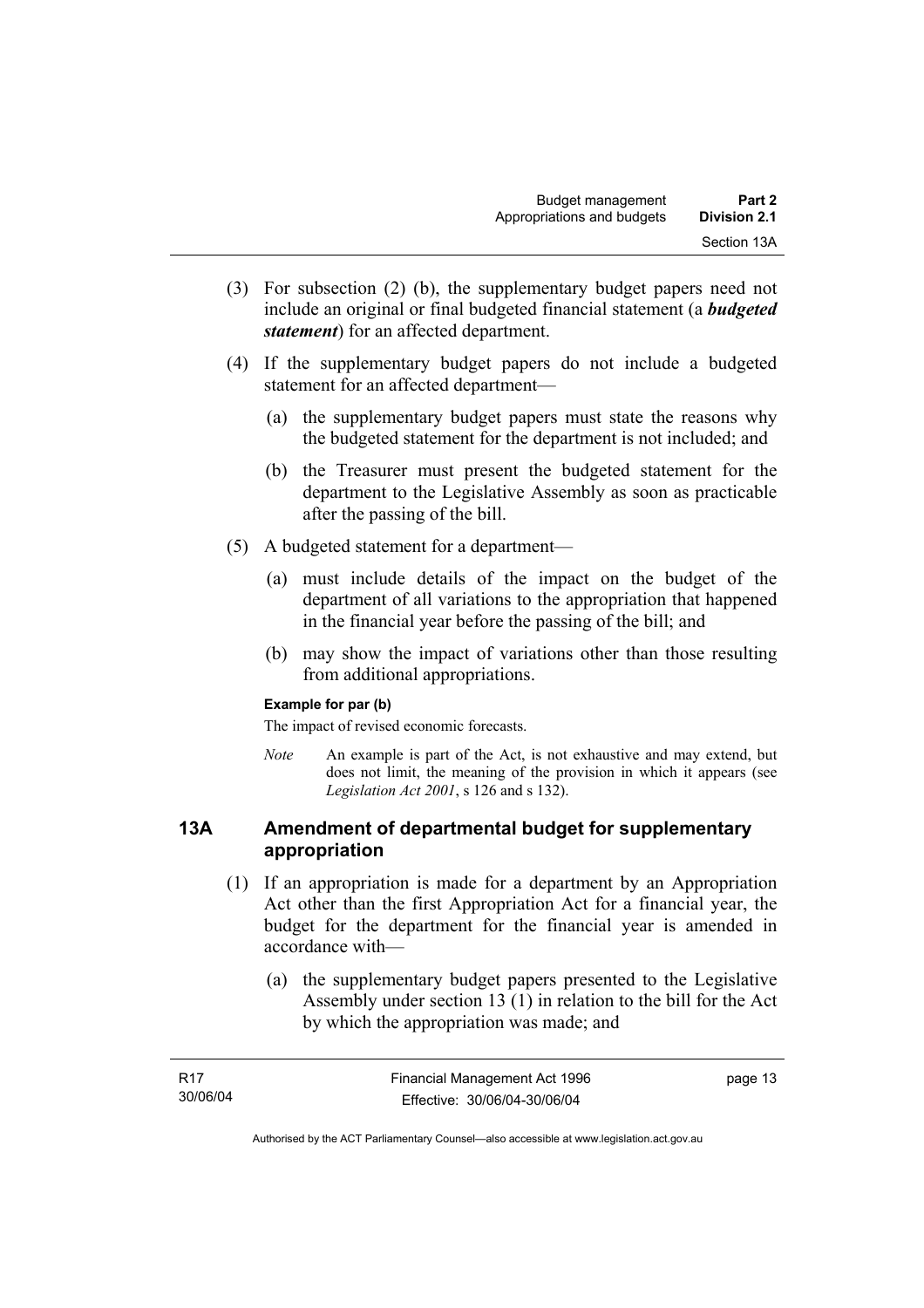| Part 2              | Budget management          |
|---------------------|----------------------------|
| <b>Division 2.1</b> | Appropriations and budgets |
| Section 14          |                            |

- (b) any statement presented to the Legislative Assembly under section 13 (4) (b) in relation to the bill.
- (2) In this section:

*budget*, for a department for a financial year, means the budget for the department for the year presented to the Legislative Assembly under section 10 (b) (Budget papers) and, if that budget has been amended under this Act, the budget as amended.

## **14 Transfer of funds between appropriations**

- (1) Notwithstanding section 6, the Executive may, in writing, direct that appropriations made by an Appropriation Act be varied by transfers of funds between the appropriations.
- (3) A transfer of funds between appropriations under this section shall not cause an appropriation from which funds are transferred to be reduced by more than 3%.
- (4) If the Executive gives a direction under subsection (1), the Treasurer must present the following to the Legislative Assembly within 3 sitting days after the direction is given:
	- (a) a copy of the direction;
	- (b) a statement of the reasons for giving it.
- (5) Subsection (1) does not apply to a superannuation appropriation.

## **15 Transfer of funds within appropriations**

- (1) The Executive may, in writing, direct that funds within the same appropriation that are allocated for the provision of different classes of outputs be reallocated in relation to those classes of outputs.
- (2) If a reallocation of funds under subsection (1) involves an amount larger than 3% of the appropriation within which the reallocation is made or \$150 000 (whichever is the larger), the Treasurer must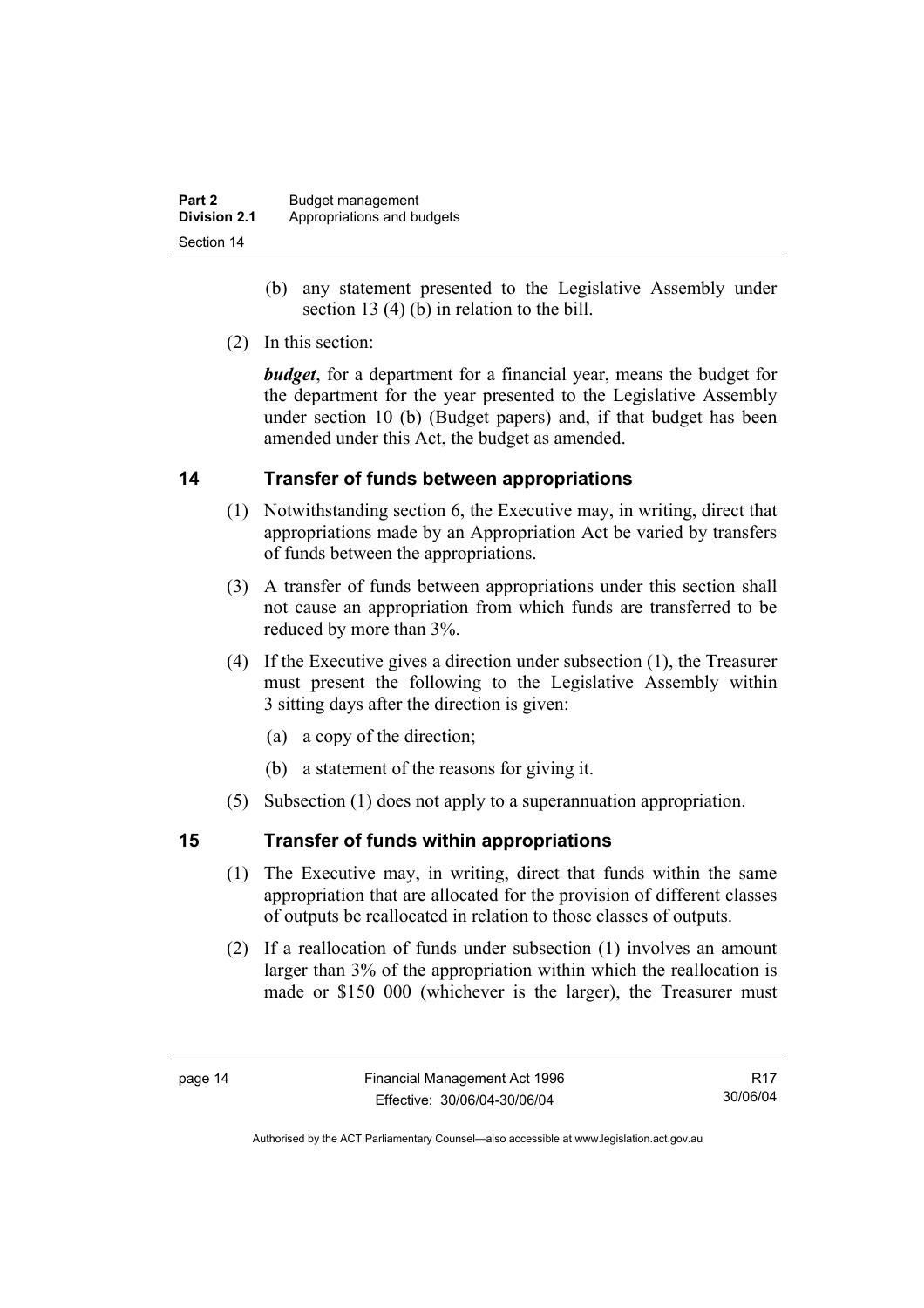present the following to the Legislative Assembly within 3 sitting days after a direction is given:

- (a) a copy of the direction;
- (b) a statement of the reasons for the reallocation.

# **15A Reclassification of certain appropriations**

- (1) If an appropriation has been classified by the Act by which it was made as an appropriation for payments to be made by a department on behalf of the Territory, the Treasurer may, if he or she is satisfied that the appropriation should be classified as an appropriation for the provision of outputs by the department, in writing, direct that the classification of the appropriation be changed accordingly.
- (2) If an appropriation has been classified by the Act by which it was made as an appropriation for the provision of outputs by a department, the Treasurer may, if he or she is satisfied that the appropriation should be classified as an appropriation for payments to be made by the department on behalf of the Territory, in writing, direct that the classification of the appropriation be changed accordingly.
- (3) If the Treasurer gives a direction under subsection (1) or (2), the Treasurer must present a copy of the direction to the Legislative Assembly within 3 sitting days after the direction is given.

# **16 Transfer of functions between departments**

 (1) If, after the passing of an Appropriation Act for a financial year, the responsibility for a service or function for which an appropriation is made in that Act is transferred from the department for which the appropriation was made to another department, the Treasurer may, in writing, direct that the appropriation shall not lapse but may be issued to, or applied by, that other department, in accordance with the direction, for that service or function.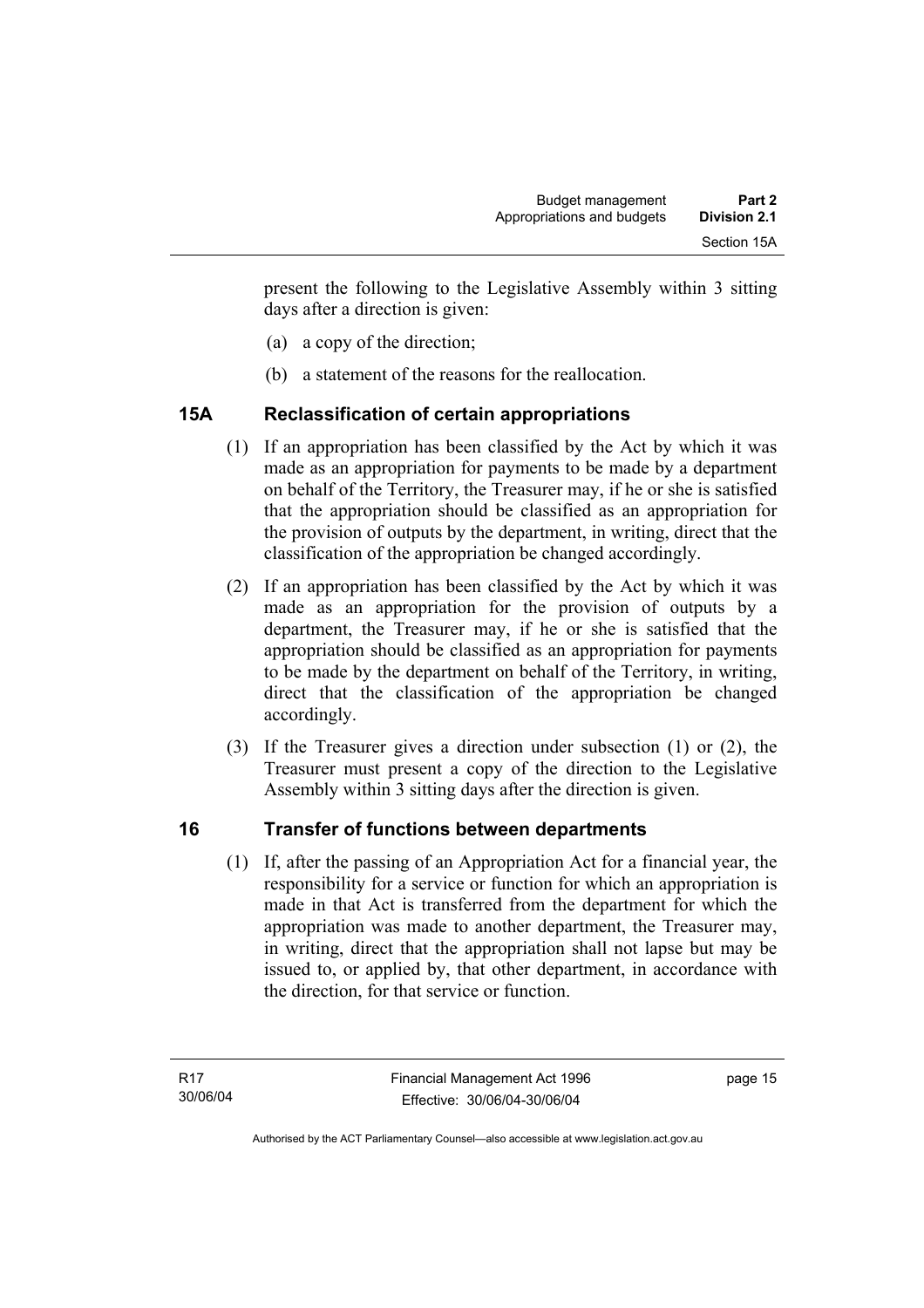| Part 2       | Budget management          |
|--------------|----------------------------|
| Division 2.1 | Appropriations and budgets |
| Section 17   |                            |

- (2) If the Treasurer gives a direction under subsection (1), the Treasurer must present a copy of the direction to the Legislative Assembly within 3 sitting days after it is given.
- (3) This section does not apply to a superannuation appropriation.

## **17 Variation of appropriations for Commonwealth grants**

- (1) This section applies to an appropriation that is declared by the Act by which it is made to be an appropriation to which this section applies.
- $(2)$  If—
	- (a) an appropriation to which this section applies is to be funded in whole or in part by a payment made to the Territory by the Commonwealth for a nominated purpose; and
	- (b) an estimate of the level of the funding to be provided to the Territory by the Commonwealth for that purpose is contained in the budget papers presented to the Legislative Assembly in conjunction with the bill for the Act by which the appropriation was made; and
	- (c) the level of funding provided to the Territory by the Commonwealth for that purpose for the financial year for which the appropriation was made is greater than the level of funding specified in those budget papers;

the Treasurer may, in writing, direct that the appropriation be increased by an amount not exceeding the difference between the level of funding specified in the budget papers and the level of funding provided by the Commonwealth.

 (3) If the Treasurer gives a direction under subsection (2), the Treasurer must present a copy of the direction to the Legislative Assembly within 3 sitting days after it is given.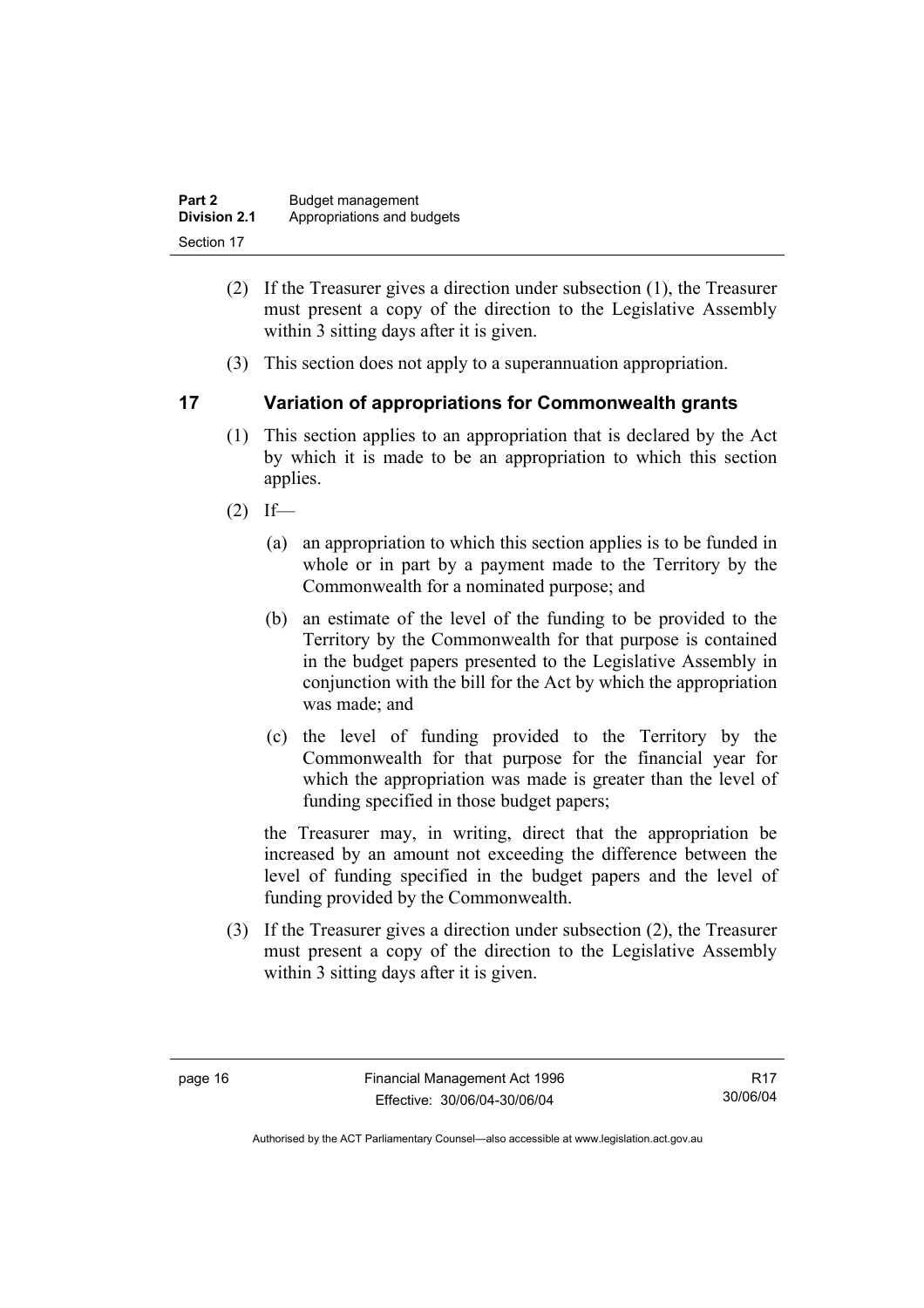#### **17A Variations of appropriations for certain payments to Commonwealth**

- (1) This section applies to an appropriation that is declared by the Act by which it is made to be an appropriation to which the section applies.
- (2) Where—
	- (a) an appropriation to which this section applies is made wholly or partially for a payment required to be made to the Commonwealth for the provision of a service; and
	- (b) an estimate of the amount of the payment is contained in the budget papers presented to the Legislative Assembly in conjunction with the bill for the Act by which the appropriation is made; and
	- (c) the amount of the payment exceeds the amount of the estimate;

the Treasurer may, by instrument, direct that the appropriation be increased by an amount not exceeding the difference between the amount of the estimate and the amount of the payment.

- (3) Where the Treasurer gives a direction under subsection (2), the Treasurer must present a copy of the direction to the Legislative Assembly within 3 sitting days after it is given.
- (4) This section expires on 30 June 2005.

#### **U 18 Treasurer's advance**

- (1) Expenditure that is—
	- (a) in excess of the amount specifically appropriated for expenditure of that kind; or
	- (b) not provided for by any appropriation;

may be authorised, in writing, by the Treasurer provided that—

page 17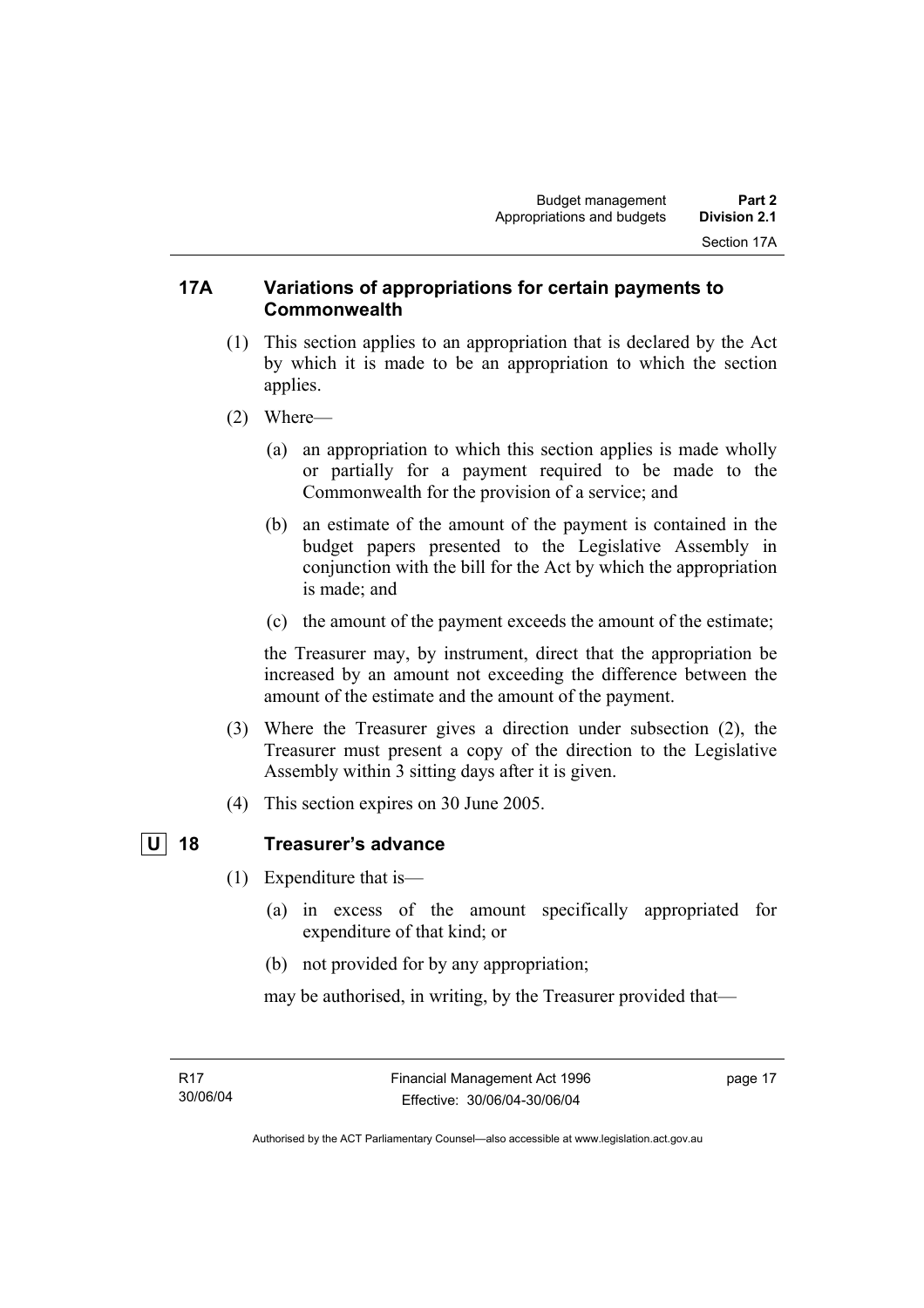- (c) the need for the expenditure could not reasonably have been foreseen at the time of presentation to the Legislative Assembly of the bill for the first Appropriation Act relating to the financial year in which the expenditure is to happen; and
- (d) the total expenditure authorised under this subsection in any financial year does not exceed the amount appropriated for that year for this section.
- (2) The Treasurer must, at the time of presentation of a bill for an Appropriation Act other than the first Appropriation Act relating to a financial year, present details of all expenditure authorised under subsection (1) since the passing of the first Appropriation Act.
- (3) The amount appropriated for this section for a financial year shall not exceed 1% of the total amount appropriated by all Appropriation Acts for that year.
- (4) If the Treasurer has authorised expenditure under subsection (1) during a financial year and expenditure has been incurred under that authorisation during the year, the Treasurer must present the following to the Legislative Assembly as soon as practicable after the end of the year:
	- (a) a copy of the authorisation;
	- (b) a statement of the reasons for giving it.

## **U 18A Assembly to be told about treasurer's advance**

## **19 Refunds of payments made without liability**

- (1) If a payment is made to the Territory in purported discharge of a liability that does not exist, the amount paid may be refunded to the person by whom the payment was made whether or not there is an appropriation available for that purpose.
- (2) If a payment made to the Territory to discharge a liability exceeds the amount of the liability, the amount by which the payment

R17 30/06/04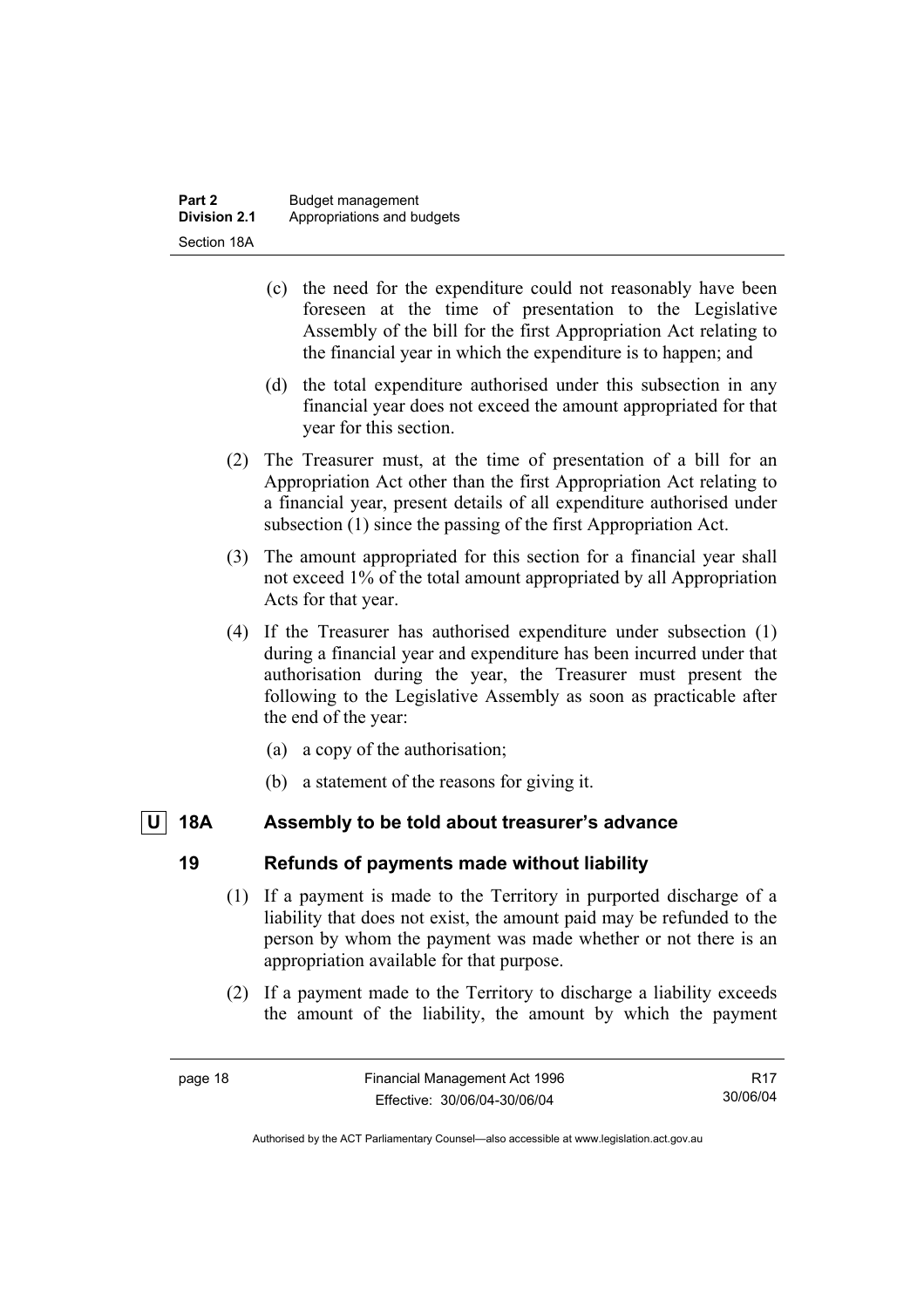exceeds the liability may be refunded to the person by whom the payment was made whether or not there is an appropriation available for that purpose.

- $(3)$  If—
	- (a) a person has paid an amount to the Territory for tax claimed by the Territory to be due from that person; and
	- (b) a court or tribunal of competent jurisdiction subsequently finds that the person was not liable for that tax or was liable for an amount of tax less than the amount paid;

the amount paid, or the amount by which the payment exceeds the liability, as the case requires, may be refunded to the person who made the payment whether or not there is an appropriation available for that purpose.

# **19A Payments for Territory GST liabilities**

Payments may be made to the Commonwealth for the GST liabilities of the Territory whether or not there is an appropriation for the purpose.

# **19B Authorisation of expenditure of certain Commonwealth grants**

- (1) Notwithstanding section 6, if—
	- (a) funds have been provided to the Territory by the Commonwealth under an agreement that specifies how the funds may be applied; and
	- (b) no appropriation has been made in relation to the funds;

the Treasurer may, in writing, authorise the expenditure of the funds in accordance with the agreement.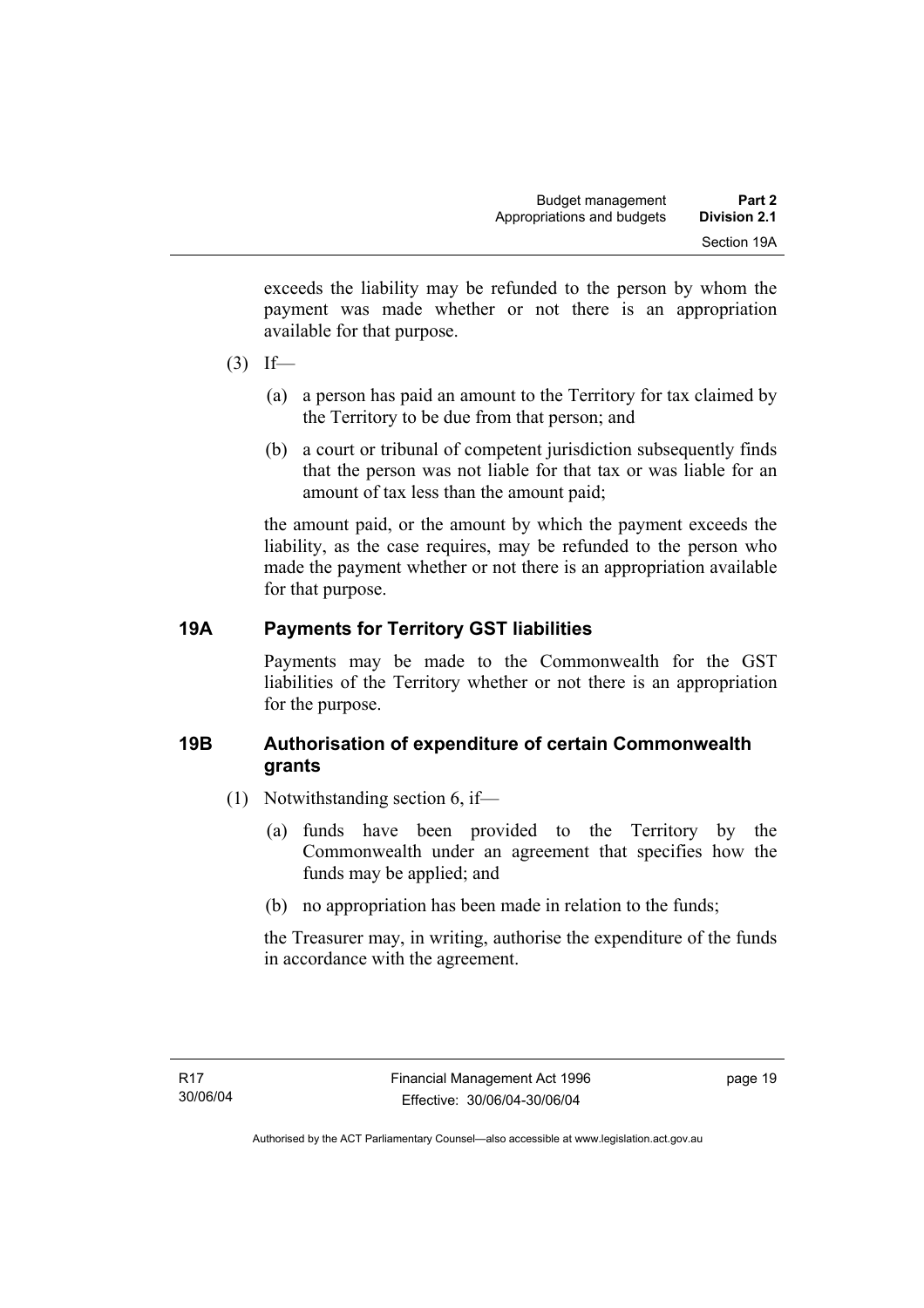| Part 2              | Budget management          |
|---------------------|----------------------------|
| <b>Division 2.1</b> | Appropriations and budgets |
| Section 19C         |                            |

 (2) If the Treasurer gives an authorisation under subsection (1), the Treasurer must present a copy of the authorisation to the Legislative Assembly within 3 sitting days after it is given.

#### **19C Amendment of conditions of capital injection**

- (1) If a capital injection is given under conditions set out under section 12 (1) (c) (ii) (Departmental budgets) in a statement included in a proposed budget for a department for a financial year, the Treasurer may, in writing, amend the conditions.
- (2) An amendment of the conditions of the capital injection must state the Treasurer's reasons for the amendment.
- (3) An amendment of conditions of a capital injection is a notifiable instrument.

*Note* A notifiable instrument must be notified under the *Legislation Act 2001*.

#### **19D Amendment of performance criteria**

- (1) The responsible Minister of a department may, in writing, amend the performance criteria set out under section 12 (1) (b) in a statement included in a proposed budget for the department for a financial year.
- (2) Without limiting subsection (1), the responsible minister may amend the performance criteria if—
	- (a) the appropriations for the department for the financial year are varied under section 14 or 17; or
	- (b) the Executive gives a direction under section 15 (1) in relation to an appropriation made for the department; or
	- (c) funds are transferred to or from the department under section 16; or
	- (d) funds are given to the department under section 18 (Treasurer's advance); or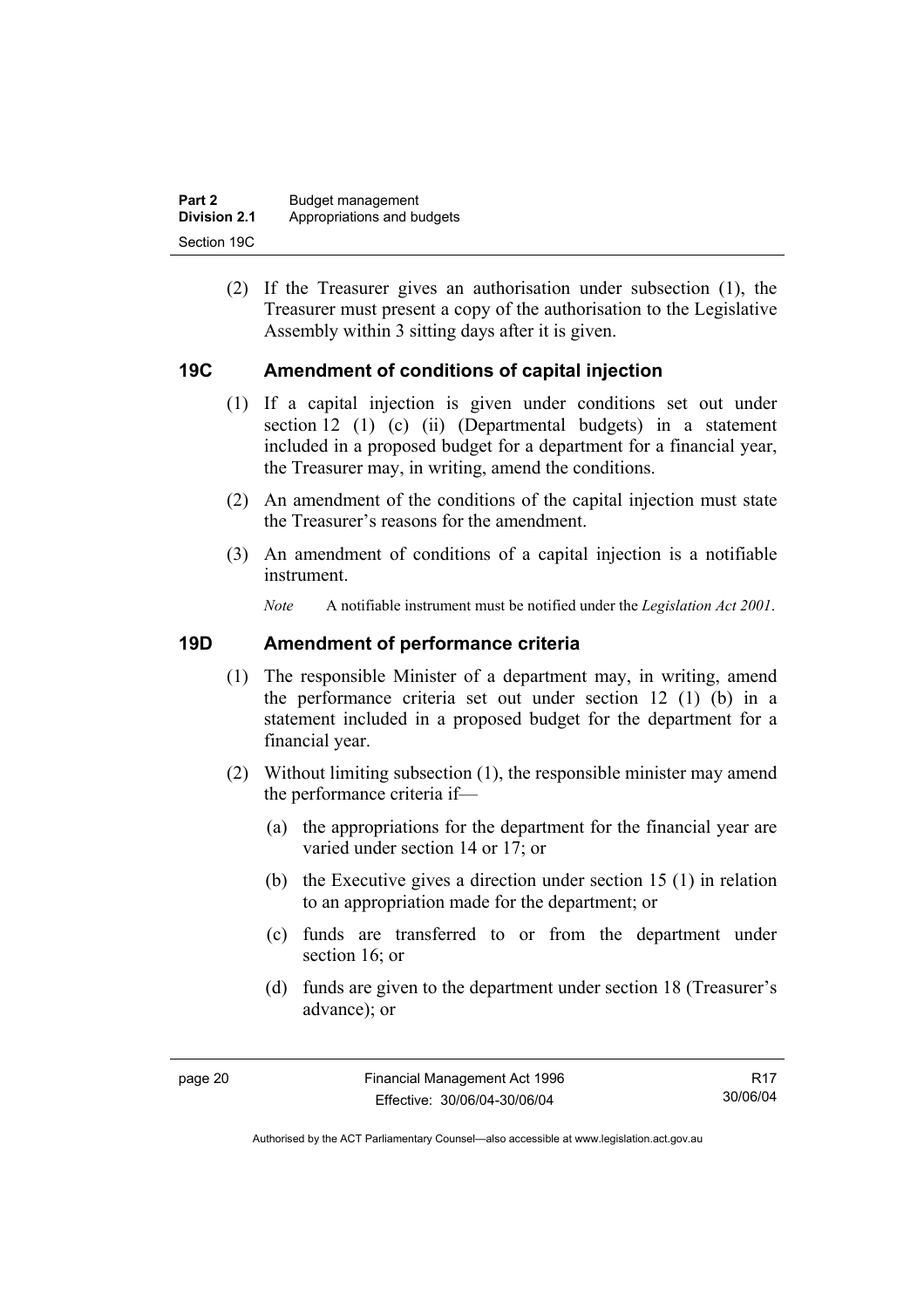- (e) funds mentioned in section 19B (Authorisation of expenditure of certain Commonwealth grants) are given to the department; or
- (f) changes happen in the priorities of the department; or
- (g) the Minister is satisfied that performance criteria (other than those stated in the budget) should be adopted for the provision of outputs by the department.
- (3) An amendment of performance criteria must be made in such a way that the department's budget as amended will comply with section 12 (3).
- (4) An amendment of performance criteria is a notifiable instrument.

*Note* A notifiable instrument must be notified under the *Legislation Act 2001*.

(5) In this section:

*budget*, for a department for a financial year, means the budget for the department for the financial year presented to the Legislative Assembly under section 10 (b) (Budget papers) and, if that budget has previously been amended under this Act, the budget as amended.

# **19E Amendment of financial targets**

- (1) The Treasurer may, in writing, amend the financial targets set out in a statement under section 12 (1) (d) (Departmental budgets) included in a proposed budget for a department for a financial year.
- (2) An amendment of the financial targets must state the Treasurer's reasons for making the amendment.
- (3) An amendment of financial targets is a notifiable instrument.
	- *Note* A notifiable instrument must be notified under the *Legislation Act 2001*.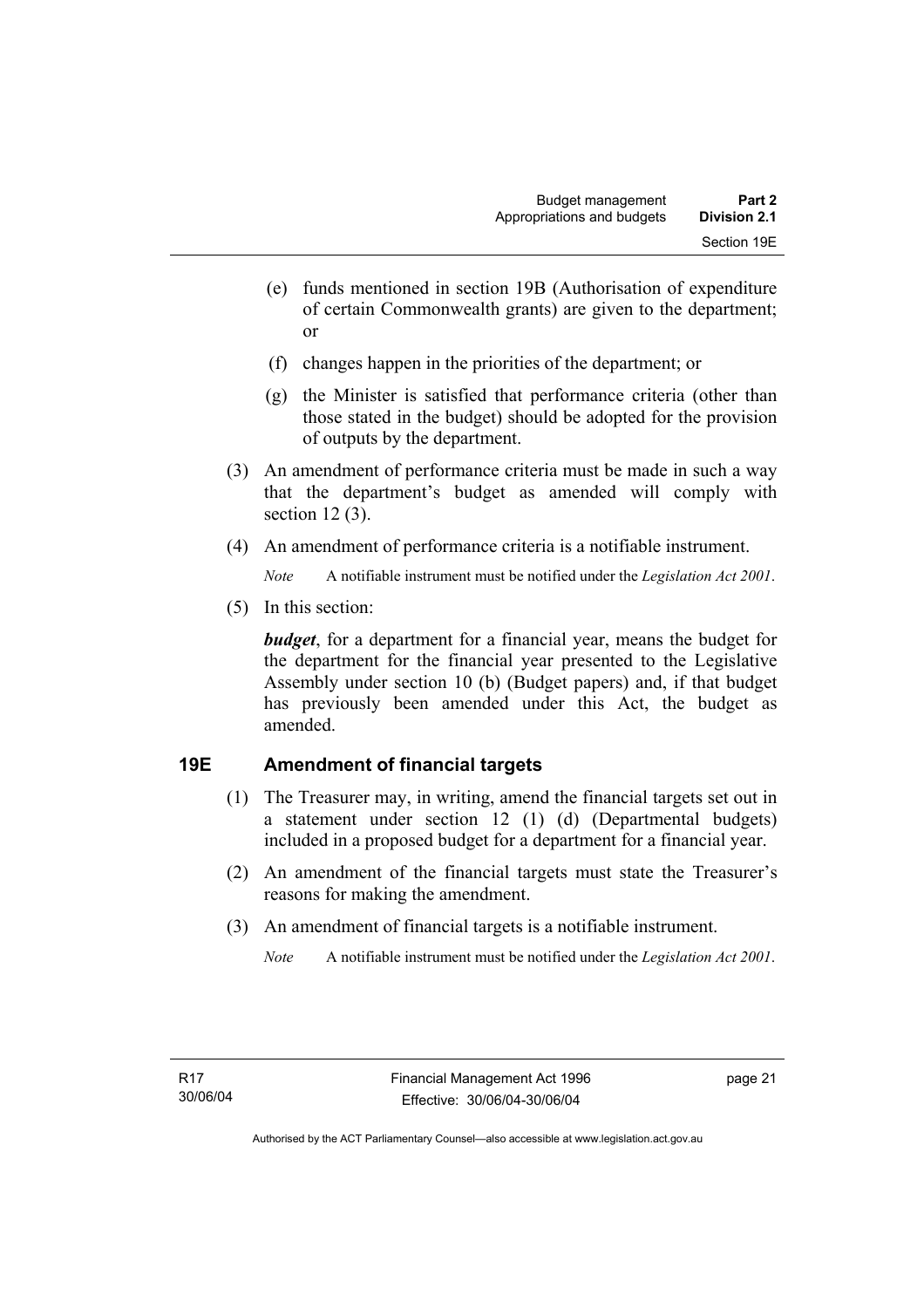**Part 2 Budget management Division 2.1** Appropriations and budgets Section 19F

#### **U 19F Amendment of budgets**

- (1) If a variation is made in relation to an appropriation for a department for a financial year under section 14 (1), 15 (1), 15A (1) or  $(2)$ , 16, 17 $(2)$  or 17A $(2)$ , the Treasurer must, in writing, amend the budget for the department for the financial year to show the effects of the variation.
- (2) If funds are provided to a department for a financial year under section 18 (1) or section 19B, the Treasurer must, in writing, amend the budget for the department for the financial year to show the effects of the provision of the funds.

*Note* A budget may also be amended under section 13A.

- (3) The budget for a department for a financial year may be amended under this section—
	- (a) at the time of the variation in relation to the appropriation or the provision of funds; or
	- (b) at a later time.
- (4) If the Treasurer amends the budget for a department for a financial year under this section, the Treasurer must, within 3 sitting days after the day on which the amendment is made, present to the Legislative Assembly a statement of the amendments made.
- (5) The financial management guidelines may prescribe the way in which a budget for a department may be amended under this section.
	- *Note* Amendments of a budget may be included in the same instrument as amendments of financial targets under section 19E (see Legislation Act, s 49).
- (6) In this section:

*budget*, for a department for a financial year, means the budget for the department for the year presented to the Legislative Assembly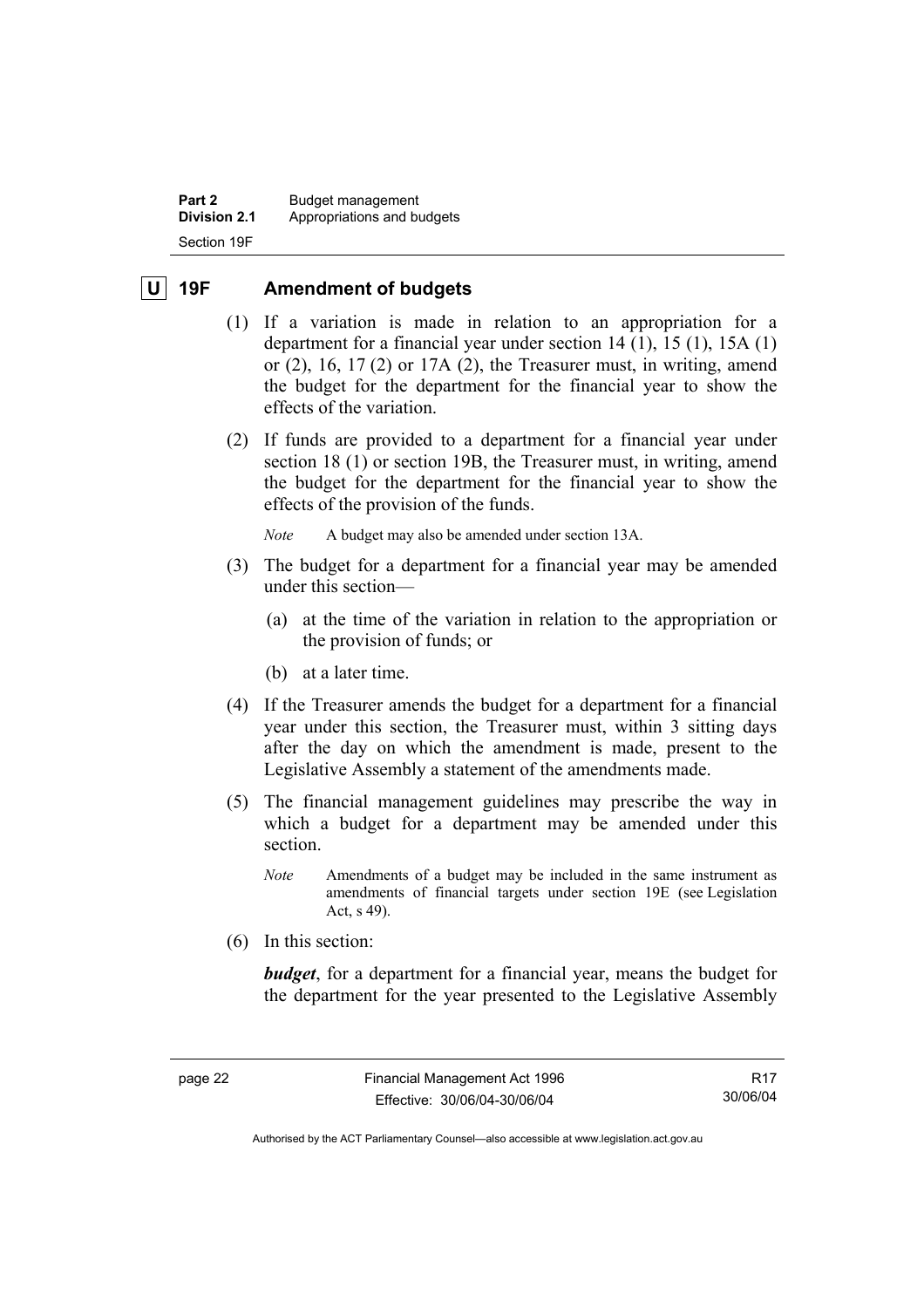under section 10 (b) (Budget papers) or, if that budget has been amended under this Act, the budget as amended.

# **20 Budgets for Legislative Assembly secretariat**

Before the beginning of a financial year, the Speaker of the Legislative Assembly may—

- (a) after consultation with an appropriate committee of the Legislative Assembly, advise the Treasurer of the appropriations that the Speaker considers should be made for the Legislative Assembly secretariat for the financial year; and
- (b) provide the Treasurer with a draft budget for the Legislative Assembly secretariat for the financial year that contains the information referred to in section 12 other than that referred to in subsection (1) (b).

# **Division 2.2 Budget reviews and pre-election updates**

# **20A Budget review**

- (1) The Treasurer must prepare a budget review for each financial year.
- (2) The Treasurer must present the budget review for a financial year to the Legislative Assembly not later than 15 February in the financial year.
	- *Note* This is the same day as financial statements for the second quarter of the financial year are required to be presented under section 26 (Periodic financial statements).
- (3) However, if a sitting day does not fall in that year on or before 15 February, the Treasurer must give copies of the budget review to each member of the Legislative Assembly on or before that day.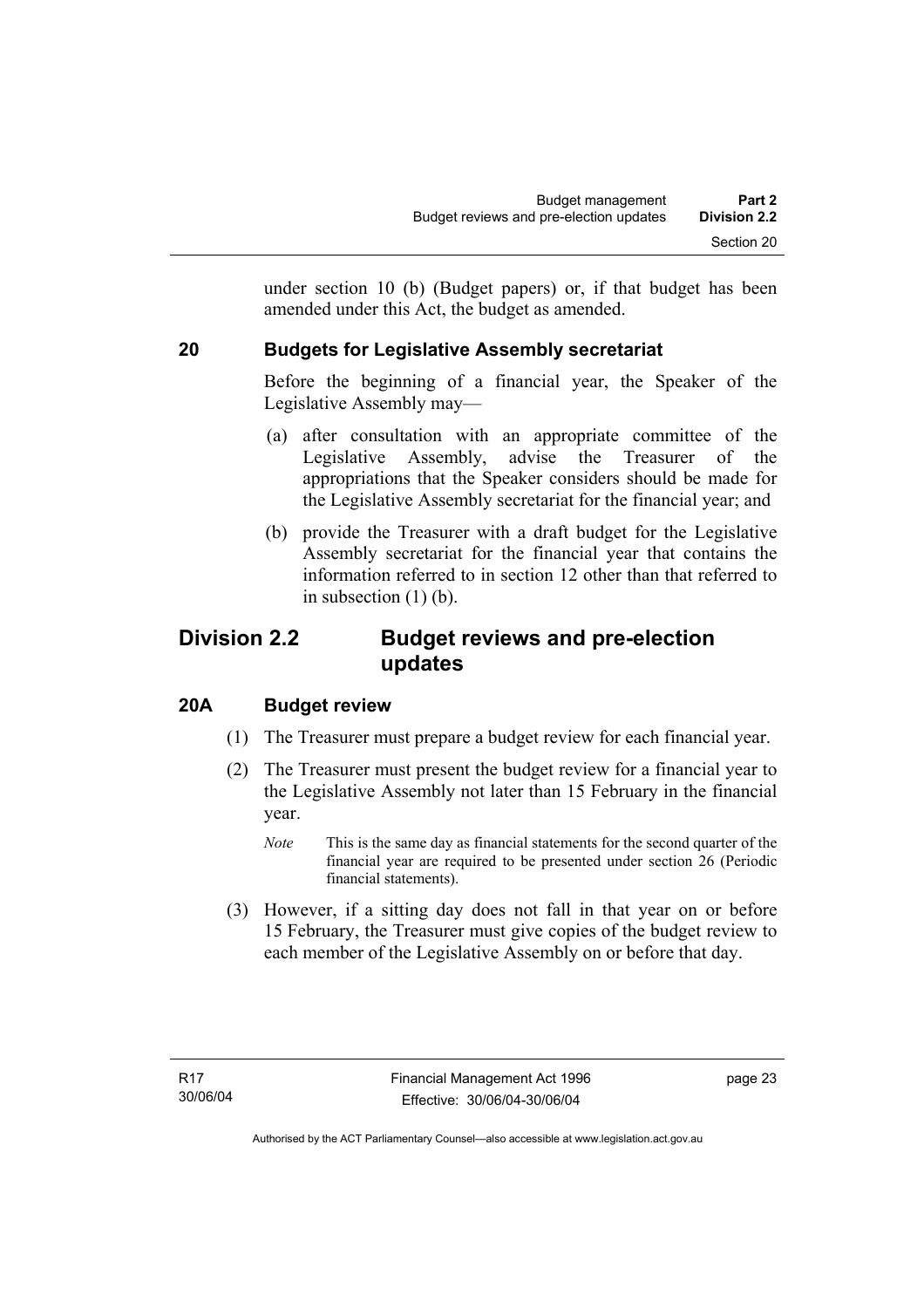#### **20B Purpose and contents of budget review**

- (1) The purpose of the budget review for a financial year is to give updated information to allow the assessment of the government's financial performance against the financial policy objectives and strategies set out in the financial policy objectives and strategies statement for the Territory budget for the financial year.
- (2) The budget review for a financial year must be based on the financial policy objectives and strategies statement for the Territory budget for the financial year.
- (3) The budget review for a financial year must—
	- (a) include updated financial statements required under the financial management guidelines for the general government sector for the financial year; and
	- (b) include whole-of-year results for the previous financial year, the budget for the financial year, the estimated financial position of the Territory at the end of the financial year and updated budget estimates for each of the next 3 financial years; and
	- (c) include a review of the financial policy objectives and strategies statement included in the budget for the financial year that satisfies the requirements of section 11A (2) and (3); and
	- (d) state the date as at when the review was done.
- (4) However, if particular information required to be included in the budget review is unchanged from information set out in full in the budget for the Territory under section 11 (1) for the financial year, the review may instead summarise the information and state that it is unchanged from that set out in the budget.
- (5) For subsection (3):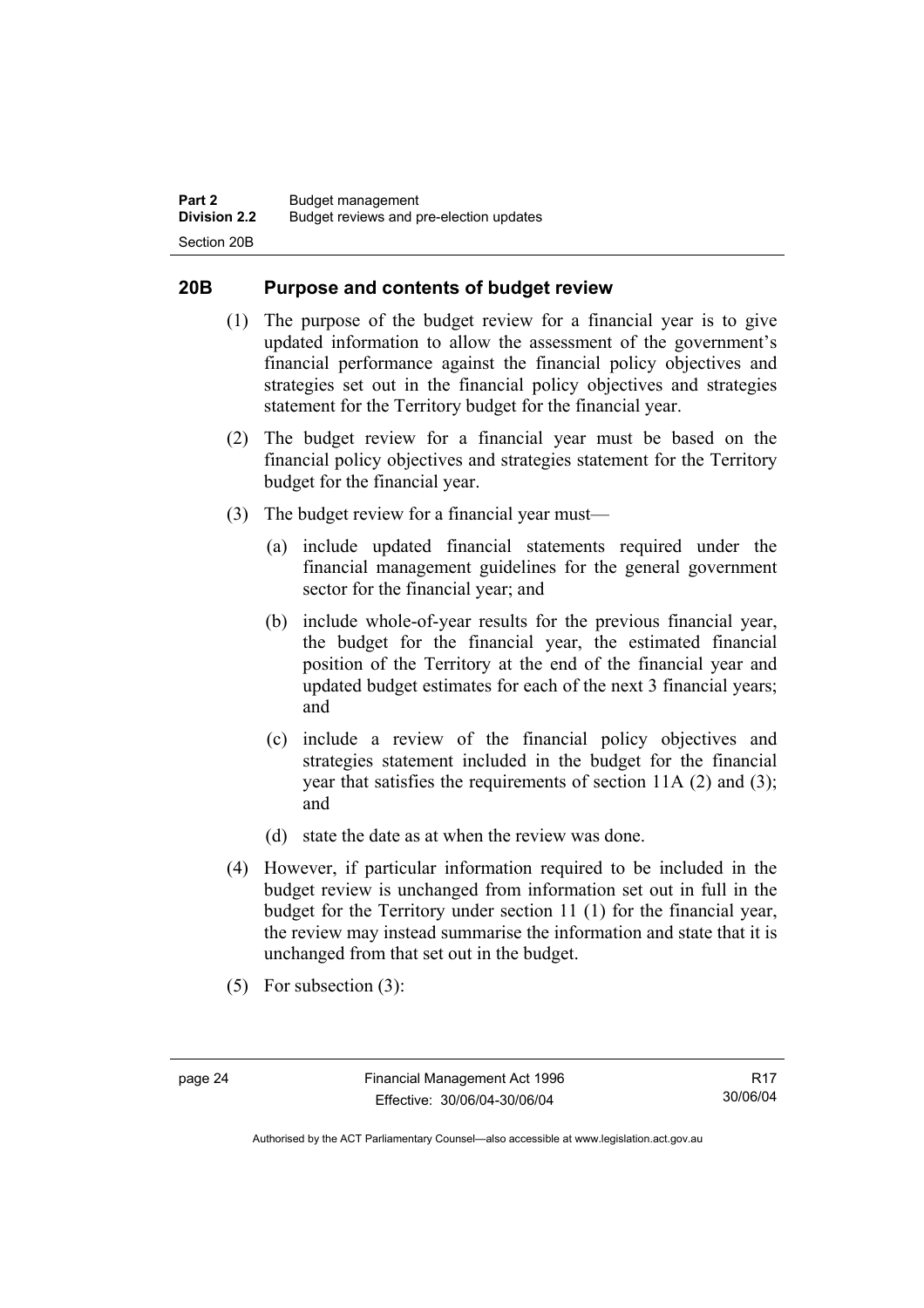*budget*, for a financial year, means the budget for the year presented to the Legislative Assembly under section 10 (a) (Budget papers) and, if that budget has been amended under this Act, the budget as amended.

# **20C Pre-election budget update**

- (1) At least 30 days before the polling day for an ordinary election, the chief executive must prepare a pre-election budget update and give it to the parliamentary counsel for notification.
- (2) At least 20 days before the polling day for an election mentioned in the *Australian Capital Territory (Self-Government) Act 1988* (Cwlth), section 16 (Dissolution of Assembly by Governor-General) or section 48 (Resolution of no confidence in Chief Minister), the chief executive must prepare a pre-election budget update and give it to the parliamentary counsel for notification.
- (3) A pre-election budget update is a notifiable instrument.

*Note* A notifiable instrument must be notified under the Legislation Act.

(4) In this section:

*ordinary election*—see the *Electoral Act 1992*, dictionary.

*polling day*—see the *Electoral Act 1992*, dictionary.

## **20D Purpose and contents of pre-election budget update**

- (1) The purpose of a pre-election budget update for an election is—
	- (a) to allow the assessment of the government's financial performance against the financial policy objectives and strategies set out in the latest financial policy objectives and strategies statement; and
	- (b) to give the electorate an accurate picture of the Territory's financial position before the election.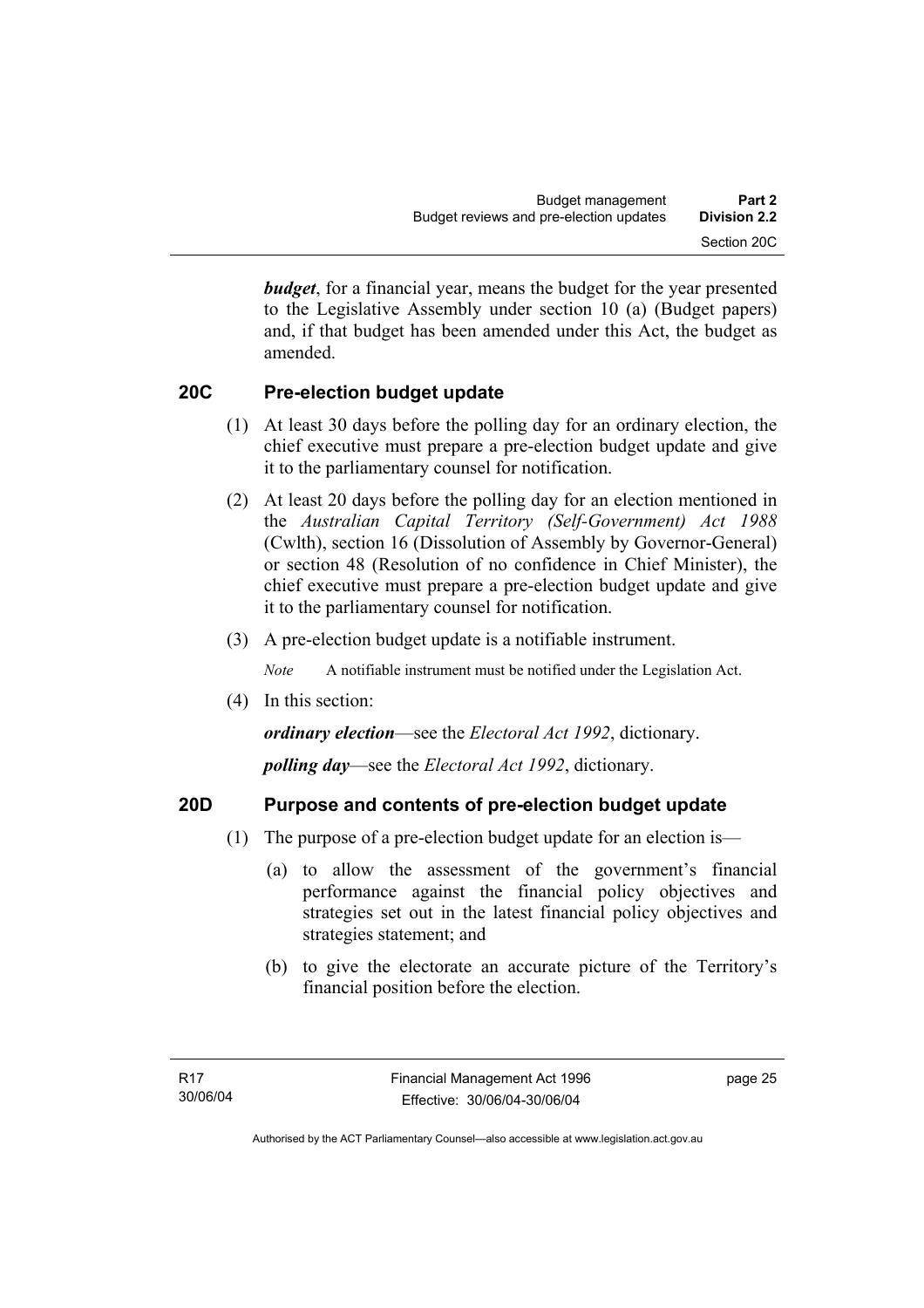- (2) A pre-election budget update must be based on the latest financial policy objectives and strategies statement.
- (3) A pre-election budget update for an election must include—
	- (a) updated financial statements required under the financial management guidelines for the financial year in which the election is to be held; and
	- (b) updated budget estimates for the general government sector, public trading enterprises and the Territory for that financial year and for each of the next 3 financial years; and
	- (c) a statement of the economic or other assumptions used in preparing the updated financial statements and budget estimates; and
	- (d) a statement about the sensitivity of the updated financial statements and budget estimates to changes in the economic or other assumptions; and
	- (e) a statement of the risks, quantified if possible, that may affect the economic or other assumptions, including—
		- (i) contingent liabilities; and
		- (ii) publicly announced government commitments that are not yet included in the updated financial statements and budget estimates.
- (4) Information in the pre-election budget update must—
	- (a) take into account government decisions and other circumstances that may have material effect on the financial statements and budget estimates; and
	- (b) state the date as at when the updating was done.
- (5) However, if particular information required to be included in the pre-election budget update is unchanged from information set out in full in the latest financial statements, the budget estimates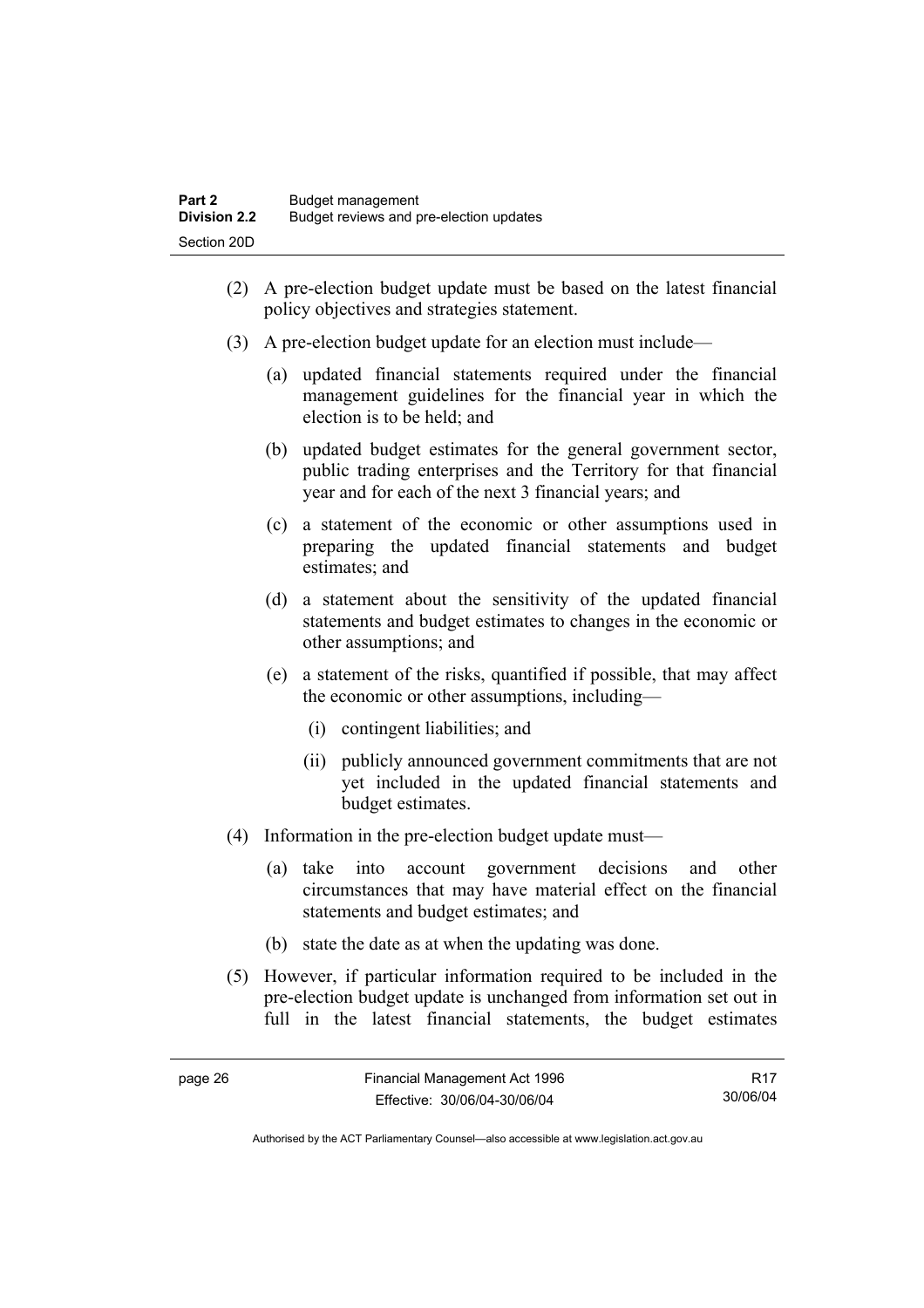mentioned in section 11 (Territory budgets) or budget review, the pre-election budget update may instead summarise the information and state that it is unchanged from that set out in the financial statements, budget estimates or budget review.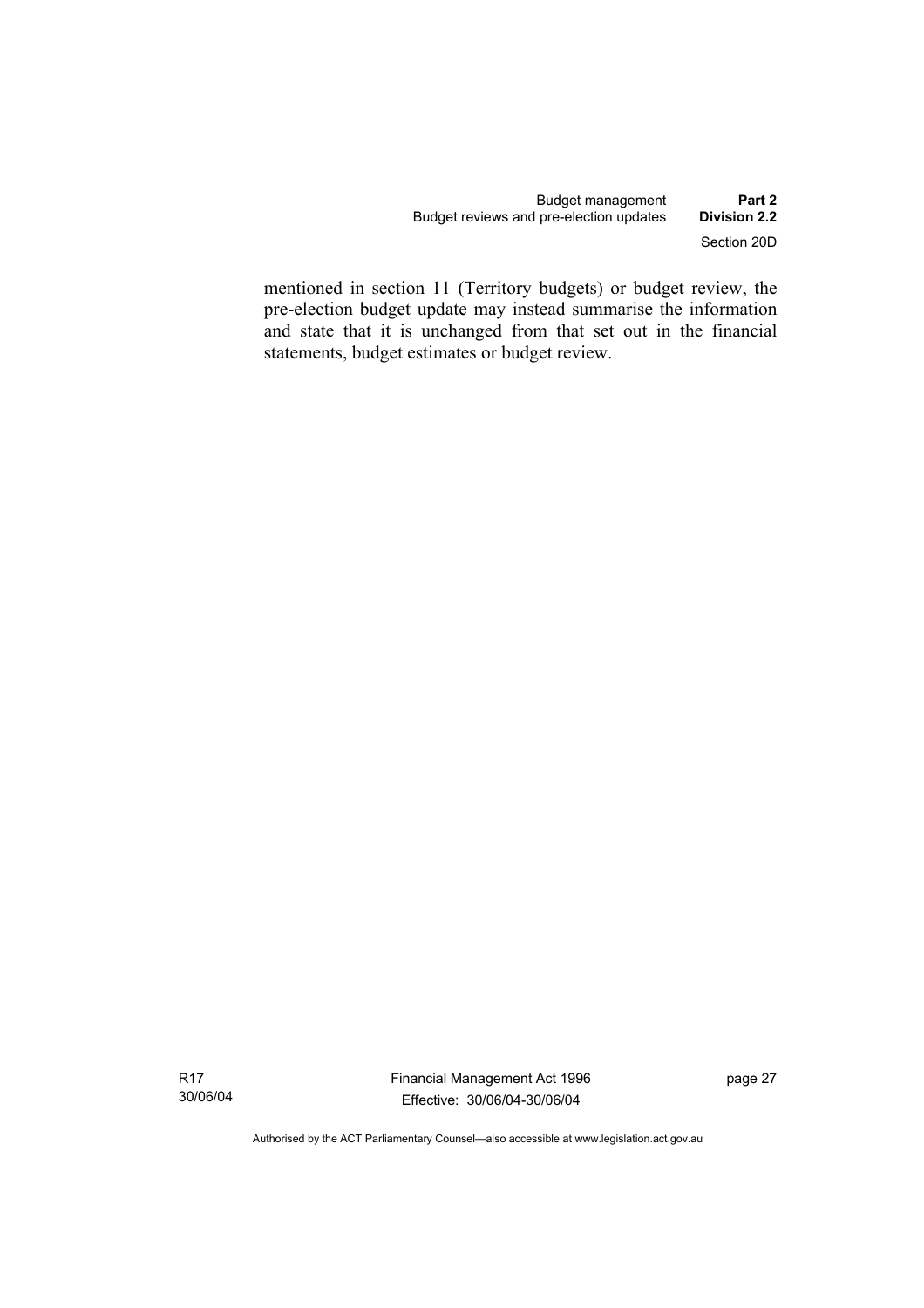# **Part 3 Financial reports**

# **Division 3.1 Financial reports of the Territory**

# **21 Meaning of** *the Territory* **in div 3.1**

In this division, a reference to *the Territory* includes a reference to all Territory authorities and all Territory owned corporations.

# **22 Annual financial statements of the Territory**

- (1) The Treasurer shall, as soon as practicable after the end of a financial year, prepare annual financial statements for the Territory for that year.
- (2) The statements must be prepared in accordance with generally accepted accounting practice and include—
	- (a) the financial statements required under the financial management guidelines; and
	- (b) a statement of the accounting policies adopted by the Territory; and
	- (c) such other statements as are necessary to fairly reflect the financial operations of the Territory during the year and its financial position at the end of the year.

# **23 Responsibility for annual financial statements**

- (1) Annual financial statements of the Territory shall have endorsed on them, or attached to them, a statement of responsibility signed by—
	- (a) the Treasurer; and
	- (b) the chief executive of the administrative unit to which responsibility for the administration of this Act has been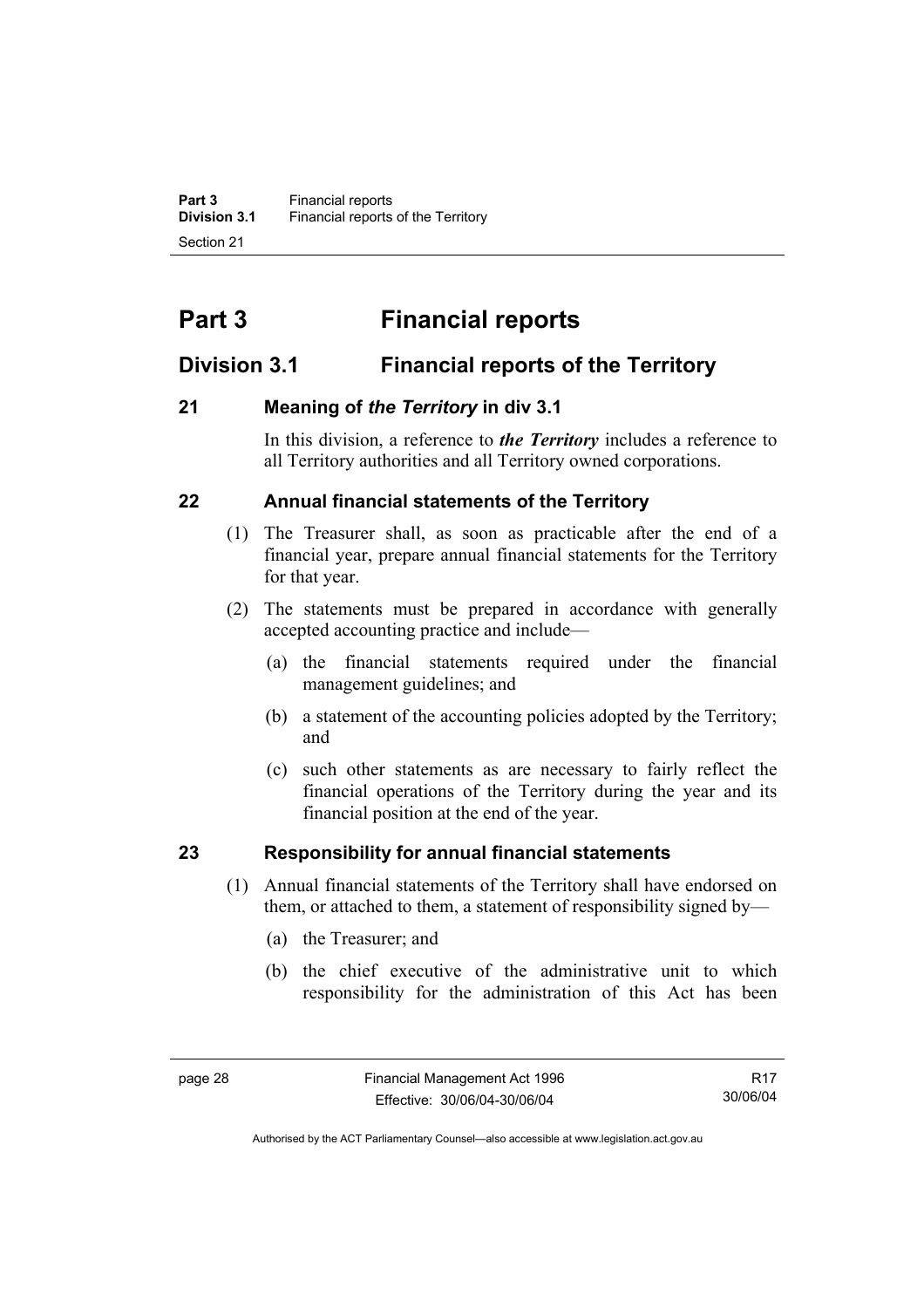allocated under the *Public Sector Management Act 1994*, section 14.

- (2) A statement of responsibility shall comprise—
	- (a) a statement by the Treasurer that in his or her opinion the financial statements fairly reflect the financial operations of the Territory during the year to which they relate and the financial position of the Territory at the end of the year; and
	- (b) a statement by the chief executive that the financial statements have been prepared in accordance with generally accepted accounting practice.

## **24 Audit of annual financial statements**

- (1) The Treasurer must give the auditor-general a copy of the annual financial statements of the Territory for a financial year within 3 months after the end of the year.
- (2) The auditor-general shall, within 30 days after he or she receives a copy of annual financial statements under subsection (1), give the Treasurer an audit opinion about the statements.
- (3) Despite subsections (1) and (2), if an ordinary election is to be held in the year after the end of the financial year—
	- (a) the Treasurer must give the auditor-general a copy of the annual financial statements of the Territory for the financial year in sufficient time for the auditor-general to give an audit opinion about the statements within 3 months after the end of the financial year; and
	- (b) the auditor-general must give an audit opinion to the Treasurer within 3 months after the end of the financial year.
- (4) In this section:

*ordinary election*—see the *Electoral Act 1992*, dictionary.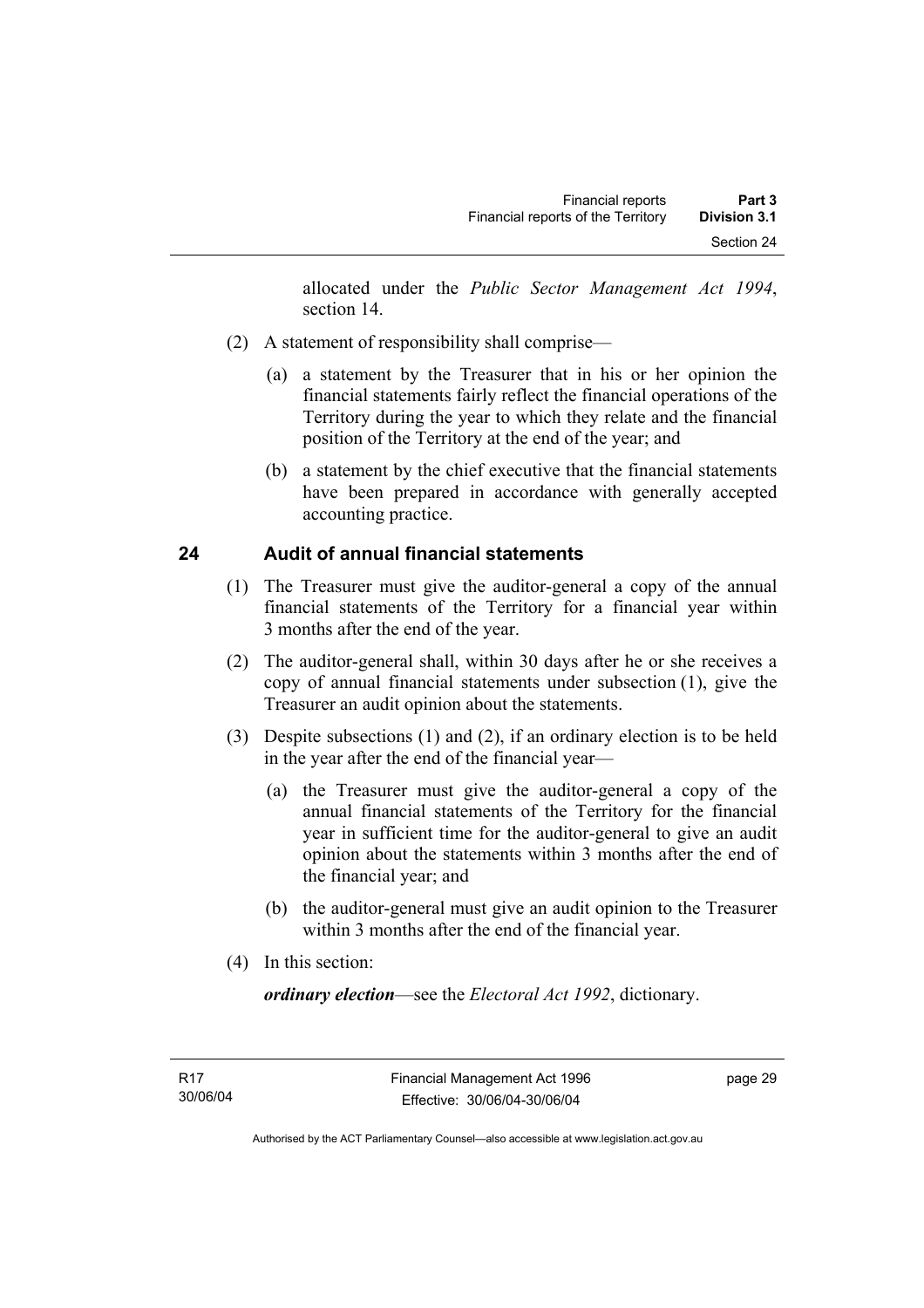## **25 Presentation of annual financial statements to Legislative Assembly**

- (1) If the Treasurer receives, under section 24 (2), an audit opinion about annual financial statements, the Treasurer must present to the Legislative Assembly, within 3 sitting days after receiving the opinion—
	- (a) a copy of the annual financial statements; and
	- (b) a copy of the audit opinion.
- (2) If the Treasurer receives, under section 24 (3) (b), an audit opinion about annual statements, the Treasurer must give to each member of the Legislative Assembly, within 7 days after receiving the opinion—
	- (a) a copy of the annual financial statements; and
	- (b) a copy of the audit opinion.

## **26 Periodic financial statements**

- (1) Within 45 days after the end of each quarter of a financial year, the Treasurer must prepare financial statements for—
	- (a) the quarter; and
	- (b) the period from the beginning of the financial year until the end of the quarter.
- (2) The statements must be prepared in accordance with the financial management guidelines.
- (3) The Treasurer must present copies of the statements prepared under subsection (1) to the Legislative Assembly on the first sitting day after they are prepared.
- (4) If the first sitting day mentioned in subsection (3) does not fall within 45 days after the end of the relevant quarter, the Treasurer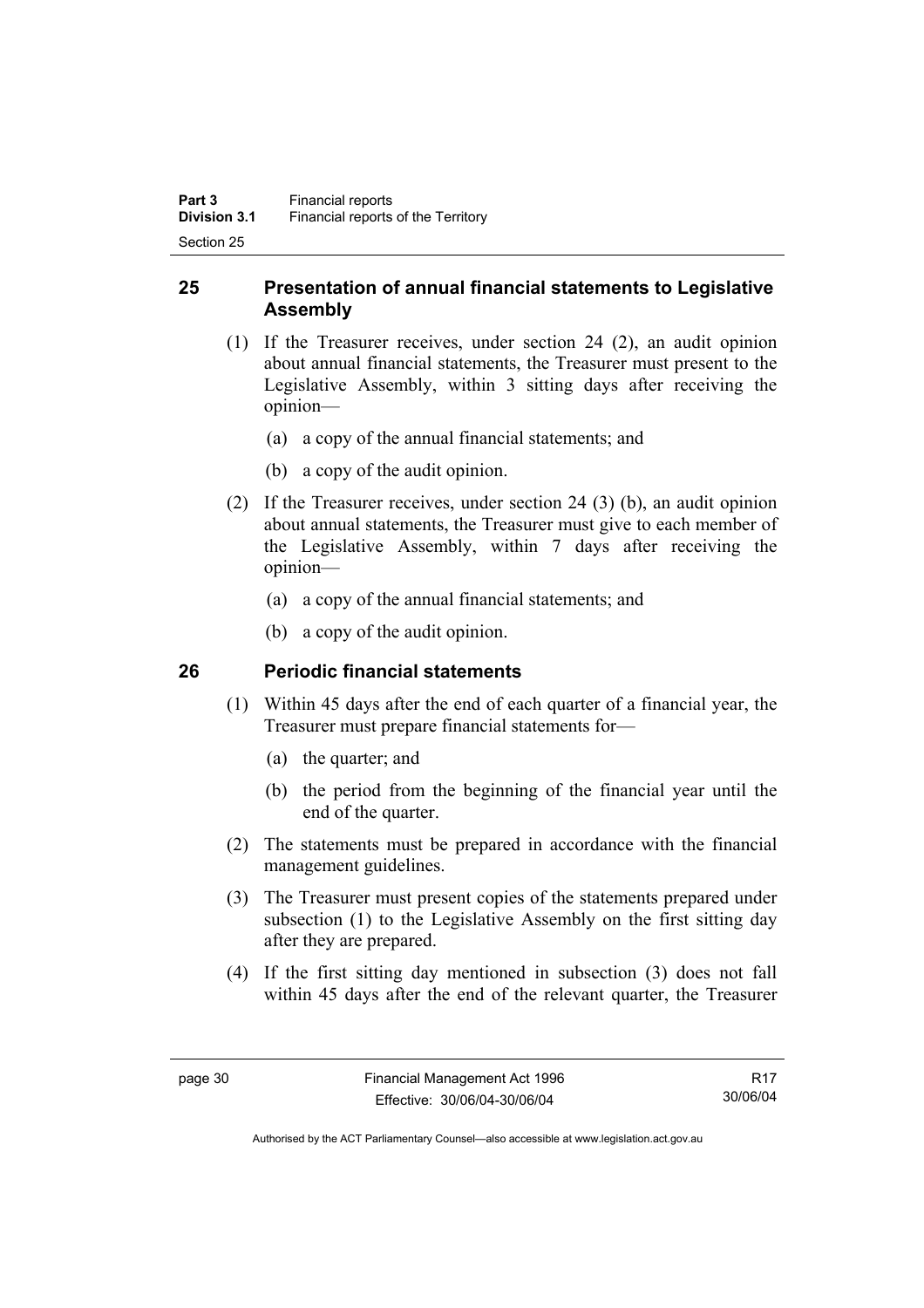must give copies of the statements prepared under subsection (1) to each member of the Legislative Assembly within the 45 days.

# **Division 3.2 Financial reports of departments**

## **27 Annual financial statements of departments**

- (1) A department shall, as soon as practicable after the end of each financial year, prepare annual financial statements relating to its operations during the year.
- (2) The annual financial statements of a department shall be prepared in accordance with generally accepted accounting practice and in a form that facilitates a comparison between the financial operations of the department during the year and the estimates of those operations contained in the budget for the department for the financial year.
- (3) The annual financial statements must include—
	- (a) the financial statements required under the financial management guidelines; and
	- (b) a statement of the performance of the department in providing each class of outputs provided by it during the year; and
	- (c) if a change was made during the year to the conditions of a capital injection set out under section 12 (1) (c) (ii) (Departmental budgets) in a statement included in a proposed budget for the department for a financial year—a statement of the change and the reasons for it; and
	- (d) a statement of the accounting policies adopted by the department; and
	- (e) any other statements necessary to fairly reflect the financial operations of the department during the year and its financial position at the end of the year.
- (4) A statement of a department under subsection (3) (b) must—

| - R17    | Financial Management Act 1996 | page 31 |
|----------|-------------------------------|---------|
| 30/06/04 | Effective: 30/06/04-30/06/04  |         |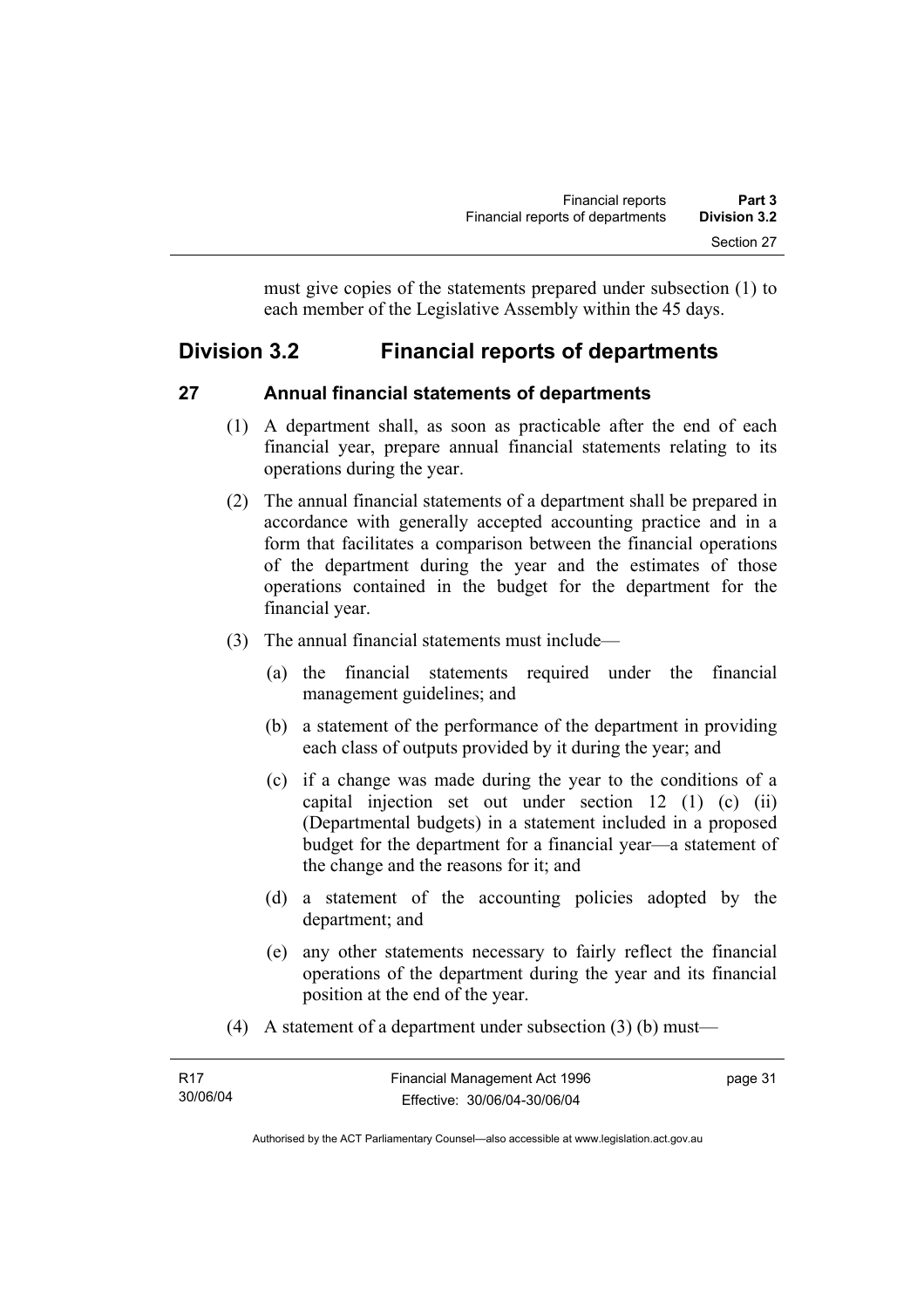- (a) compare the performance of the department in providing each class of outputs provided by it during the financial year with the forecast of the performance in the budget for the department for the year; and
- (b) give particulars of the extent to which the performance criteria included in the budget for the provision of the outputs were met.
- (5) In subsections  $(2)$  and  $(4)$ :

*budget*, for a department for a financial year, means the budget for the department for the year presented to the Legislative Assembly under section 10 (b) (Budget papers) and, if that budget has been amended under this Act, the budget as amended.

## **28 Responsibility for annual financial statements**

- (1) Annual financial statements of a department shall have endorsed on them, or attached to them, a statement of responsibility made by the responsible chief executive.
- (2) A statement of responsibility shall—
	- (a) state that, in the opinion of the responsible chief executive, the financial statements fairly reflect the financial operations and service performance of the department during the year to which they relate and the financial position of the department at the end of the year; and
	- (b) be signed by the responsible chief executive.

## **29 Audit of financial statements of departments**

 (1) The responsible chief executive of a department must give the auditor-general a copy of the financial statements of the department for a financial year as soon as practicable after the statements are prepared.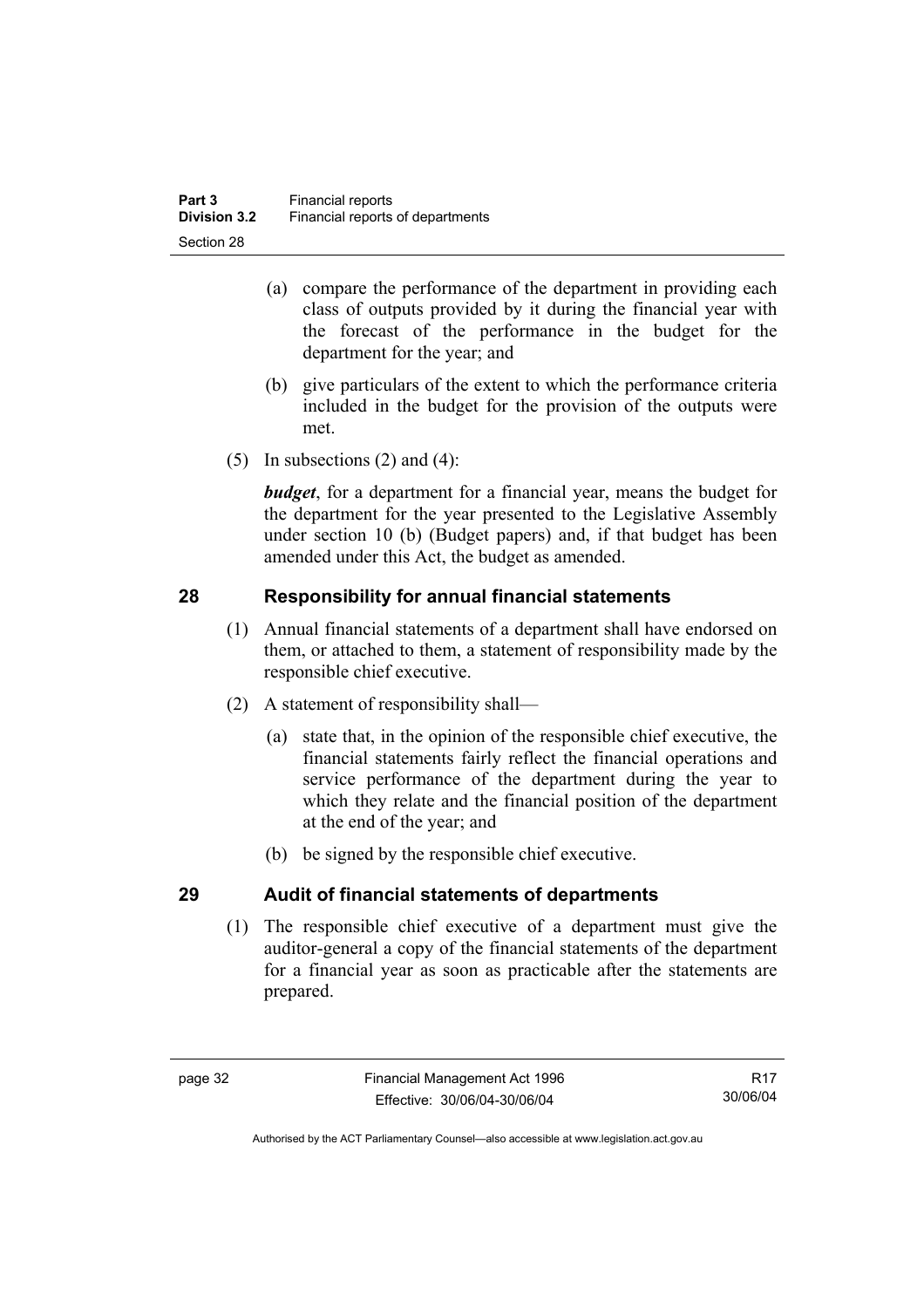- (2) The copy of the financial statements given to the auditor-general under subsection (1) must have endorsed on them, or attached to them, a signed copy of the statement of responsibility made for the financial statements under section 28.
- (3) The auditor-general must give the responsible chief executive an audit opinion about the financial statements as soon as practicable after the auditor-general receives them.

## **30 Presentation of annual financial statements**

If, under section 29 (2), the responsible chief executive of a department receives an audit opinion about annual financial statements of the department, the responsible Minister of the department must present to the Legislative Assembly, within 6 sitting days after the chief executive receives the audit opinion—

- (a) a copy of the annual financial statements; and
- (b) a copy of the audit opinion.

## **30A Quarterly departmental performance reports**

- (1) A Minister shall within 30 days after the end of each quarter of a financial year, prepare a quarterly performance report for each department for which he or she is responsible.
- (2) A Minister shall, on the first sitting day after a report referred to in subsection (1) has been prepared, present the report to the Legislative Assembly.
- (3) If the first sitting day referred to in subsection (2) does not fall within 30 days after the end of the relevant quarter, a Minister shall make a copy of a report prepared under subsection (1) available to members of the Legislative Assembly within those 30 days.
- (4) A report referred to in subsection (1) shall include—
	- (a) a progress report on delivery of outputs; and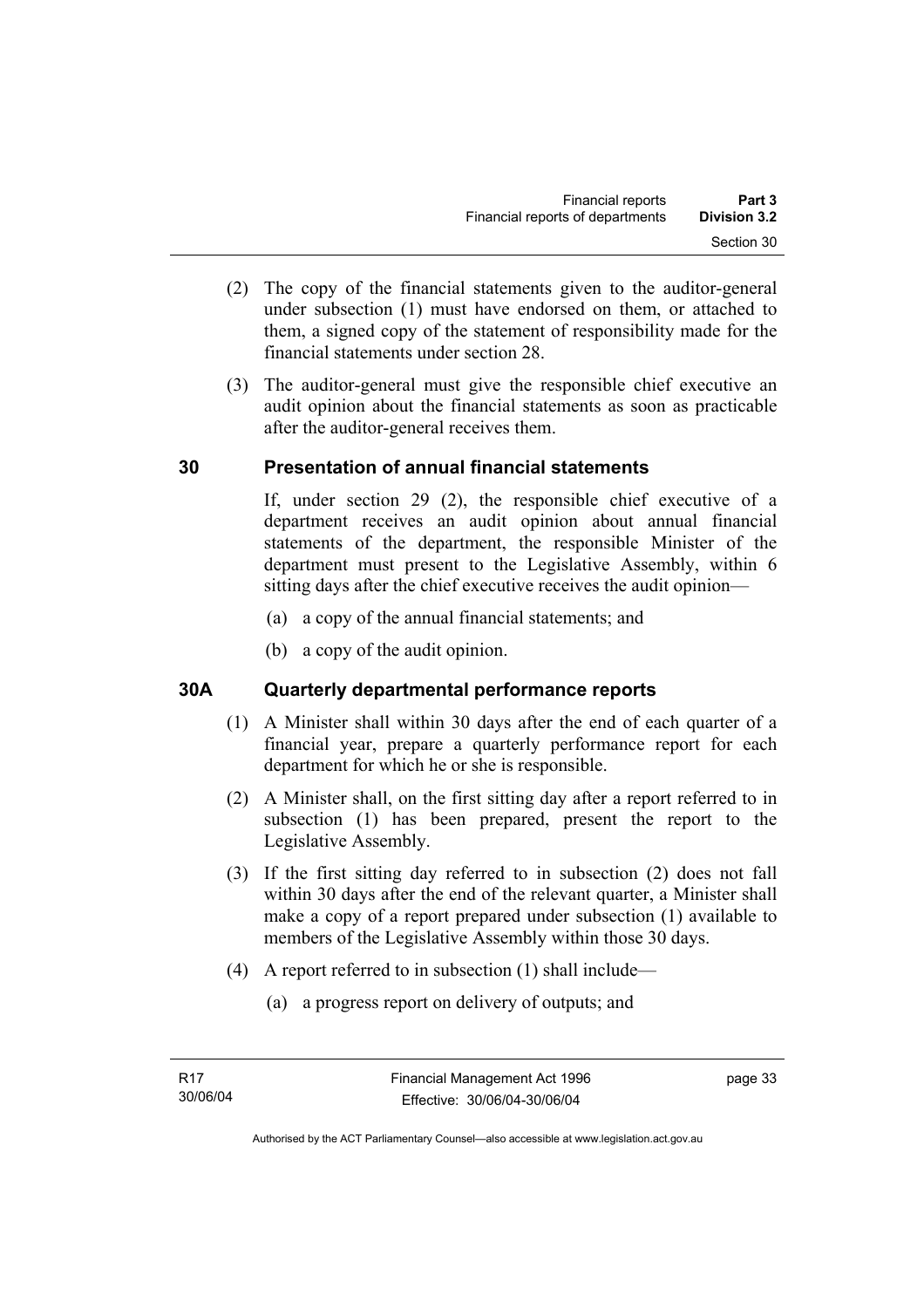- (b) an explanation of any significant variations from performance criteria.
- (5) This section does not apply in relation to the Legislative Assembly secretariat.

page 34 Financial Management Act 1996 Effective: 30/06/04-30/06/04

R17 30/06/04

Authorised by the ACT Parliamentary Counsel—also accessible at www.legislation.act.gov.au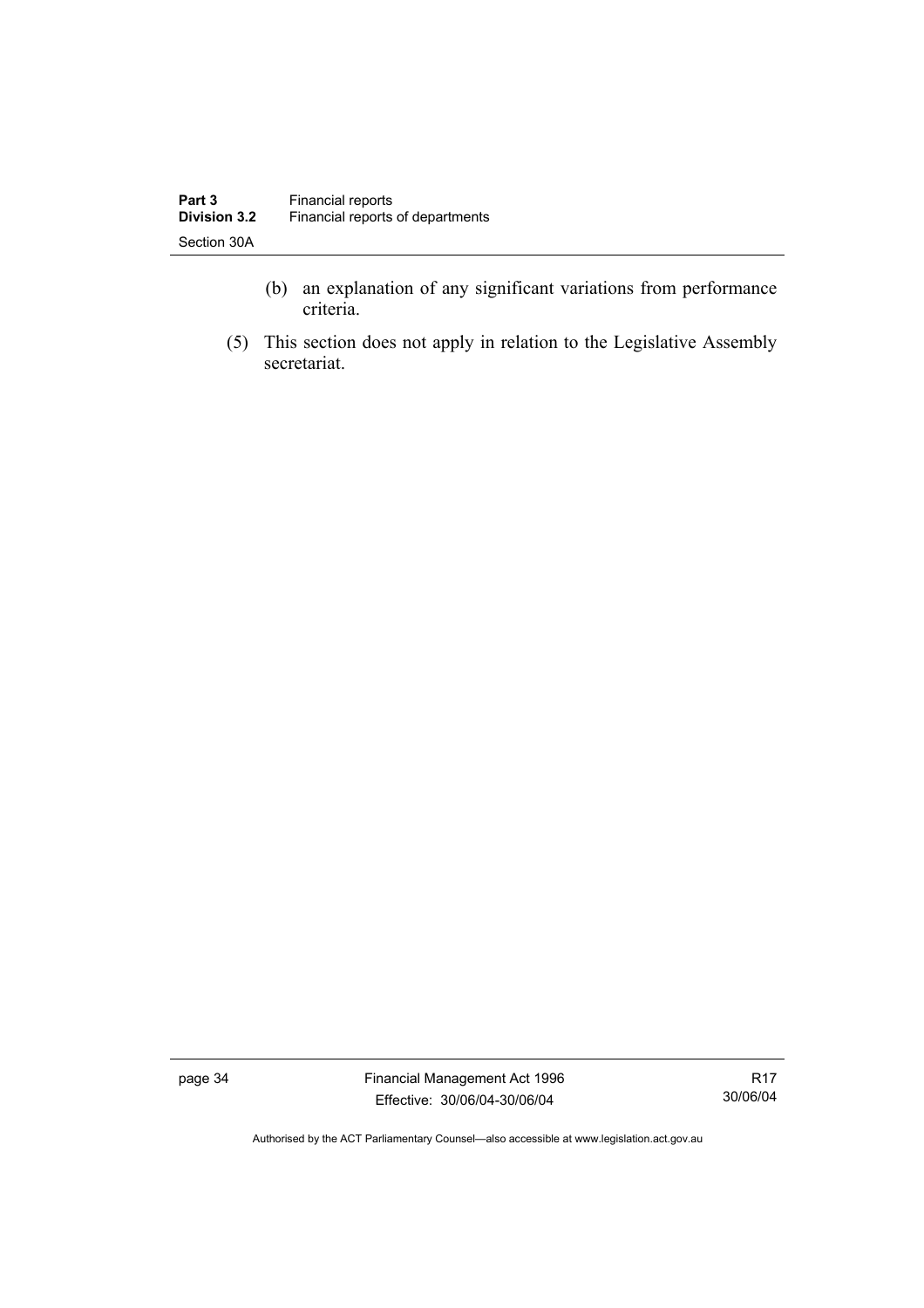# **Part 4 Financial management responsibilities of chief executives of departments**

## **31 Responsibilities of chief executives of departments**

- (1) The responsible chief executive of a department shall be accountable to the responsible Minister of the department for the efficient and effective financial management of the department.
- (2) The responsible chief executive of a department shall be responsible under the responsible Minister, for ensuring—
	- (a) that money spent by the department is spent in accordance with appropriations made for the department (including appropriations available under section 34B); and
	- (b) that the operations of the department in a financial year give the financial targets at the end of the year set out in the statement of financial targets in the proposed budget for the department for the year (or, if the statement has been amended by the Treasurer, in the amended statement) to be targets for which the chief executive is responsible; and
	- (c) that the officers and employees of the department comply with the requirements of this Act and the financial management guidelines; and
	- (d) that proper accounts and records are kept of the transactions and affairs of the department in accordance with generally accepted accounting practice; and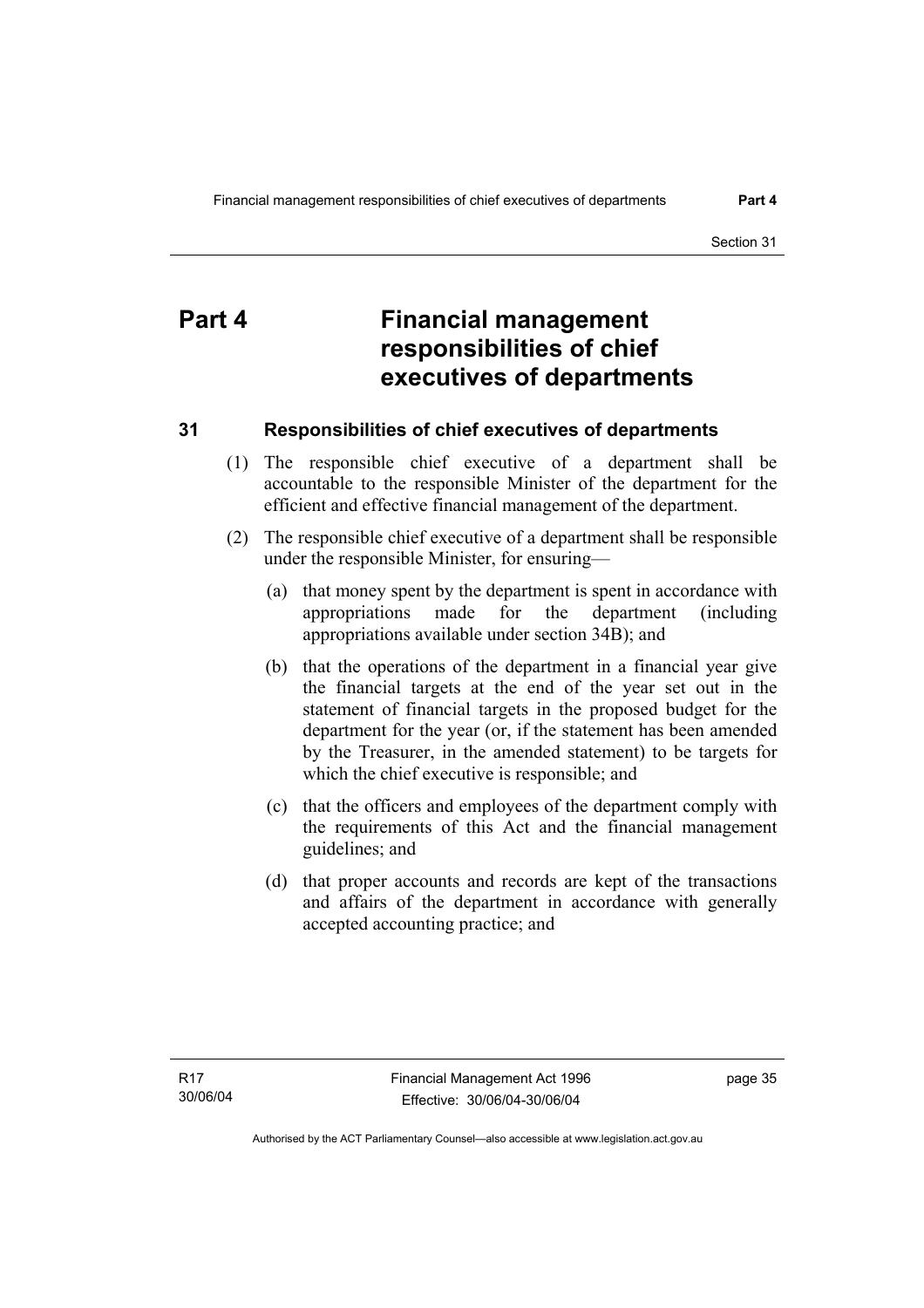- (e) that adequate control is maintained over the assets of the department and assets in the control of the department; and
- (f) that adequate control is maintained over the incurring of liabilities by the department.

page 36 Financial Management Act 1996 Effective: 30/06/04-30/06/04

R17 30/06/04

Authorised by the ACT Parliamentary Counsel—also accessible at www.legislation.act.gov.au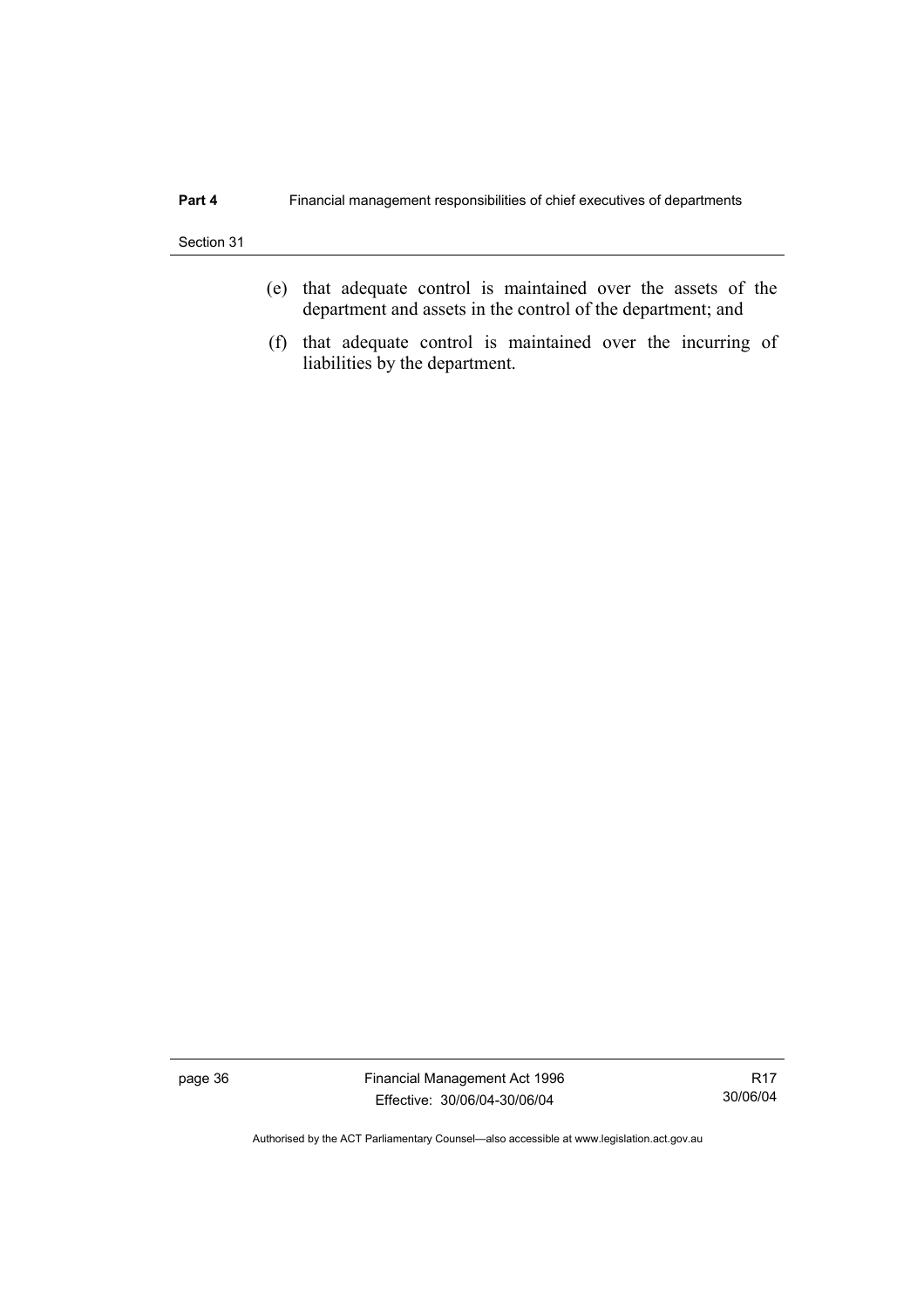# **Part 5 Banking and investment**

## **32 Agreement for the conduct of banking for Territory**

- (1) The Treasurer may enter into an agreement with an authorised deposit-taking institution relating to the conduct of banking for the Territory.
- (2) An agreement shall not be entered into unless it contains a provision to the effect that it may be terminated by the Territory at any time subject to the giving of written notice that specifies the date the termination is to take effect.

## **33 Territory banking account**

The Treasurer shall open and maintain a banking account for the purposes of the Territory.

## **34 Departmental banking accounts**

- (1) The responsible Minister or the responsible chief executive may open 1 or more banking accounts for the purposes of the relevant department.
- (2) A departmental banking account shall be maintained by the chief executive.
- (3) A departmental banking account must not, without the Treasurer's written approval, be opened or maintained otherwise than with an authorised deposit-taking institution with which an agreement is in force under section 32.
- (4) The responsible Minister or the responsible chief executive of a department may close a departmental banking account of the department.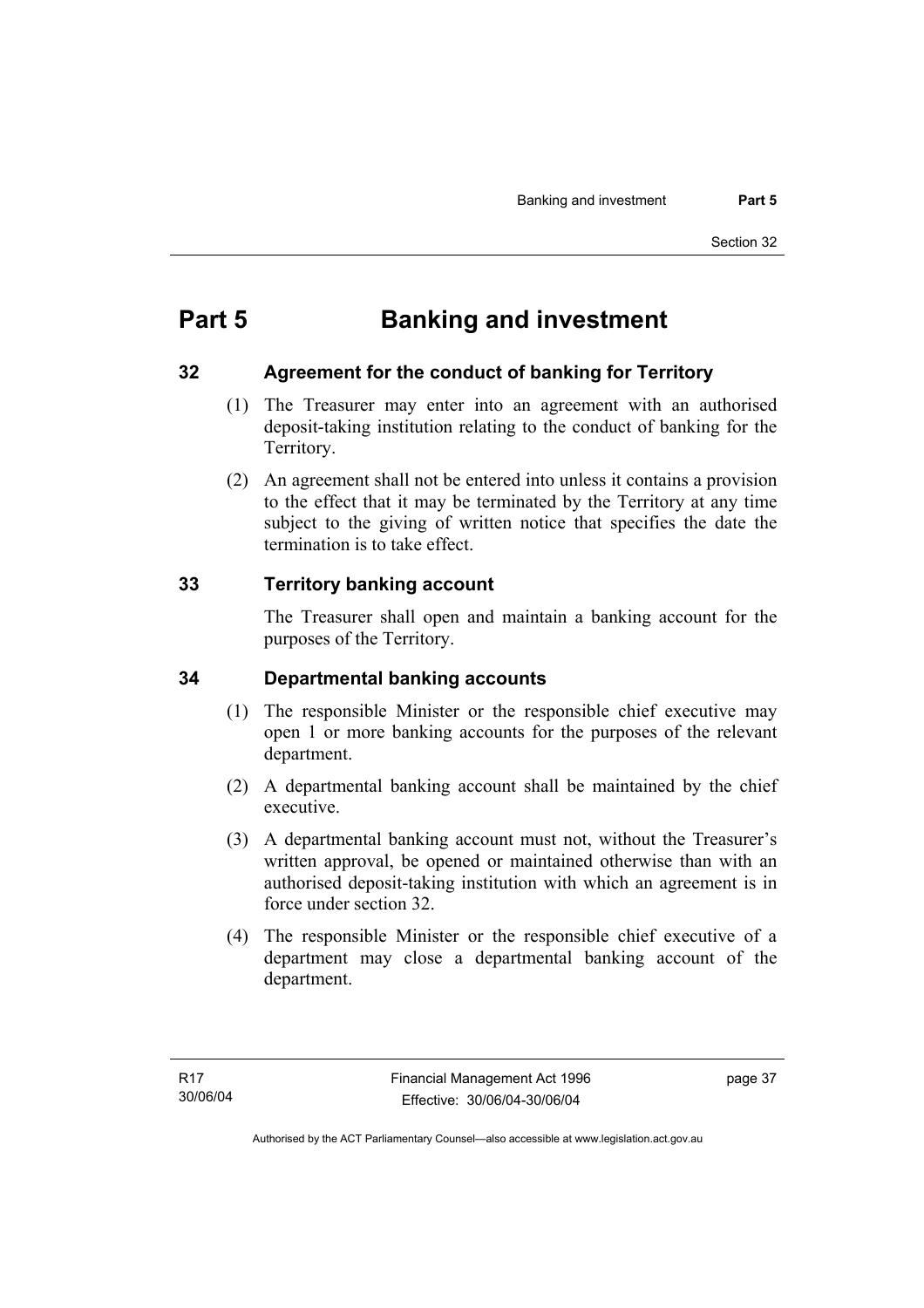#### **Part 5 Banking and investment**

Section 34A

- (5) If the responsible Minister or the responsible chief executive of a department closes a departmental banking account under subsection (4), he or she must transfer any money standing to the credit of the account to another departmental banking account of the department or to the Territory banking account.
- (6) The Treasurer may, at any time, after consultation with the responsible Minister, close or suspend the operation of a departmental banking account.
- (7) A Minister or a chief executive shall not open or operate a departmental banking account otherwise than in accordance with this Act.

#### **34A Transfer of departmental banking account**

- (1) If, in the Treasurer's opinion, it is desirable, because of changes in departmental responsibilities, to transfer a departmental banking account from a department to another department, the Treasurer may, in writing, direct the responsible chief executive of the department that holds the account to arrange for it to be transferred to another department nominated in the direction.
- (2) A chief executive who receives a direction under subsection (1) must comply with the direction.
- (3) A departmental banking account transferred in accordance with a direction under subsection (1) becomes a departmental banking account of the department to which it is transferred.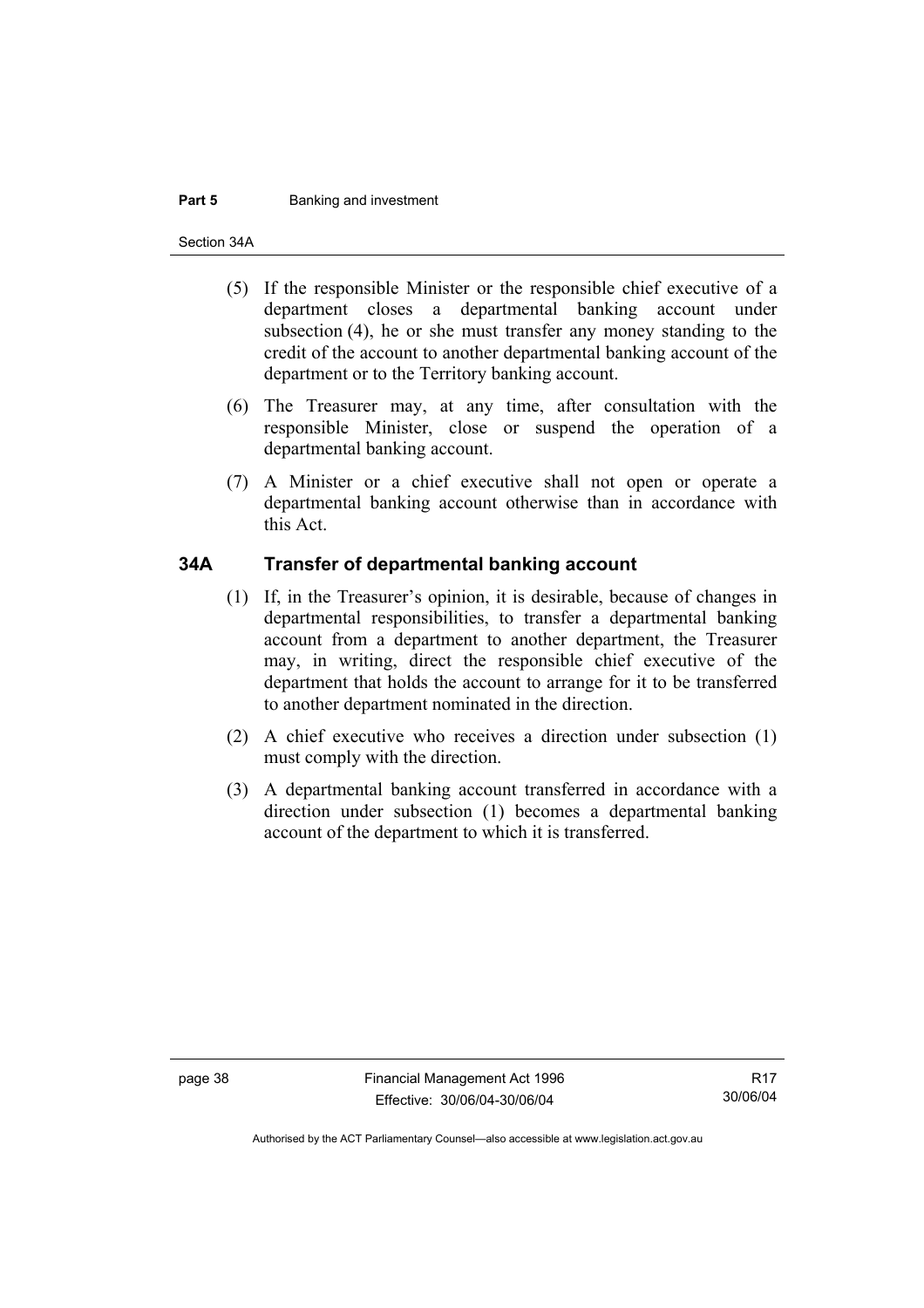#### **34B End of year balances of departmental banking accounts**

- (1) If at the end of a financial year amounts appropriated for a department for that financial year are held in a departmental banking account, the amounts may be applied after the end of that financial year for the purposes for which they were appropriated.
- (2) If at the end of a financial year a departmental banking account has a debit balance, the chief executive of the department shall devise and implement a scheme to recoup the amount of the deficit.

#### **35 Payments into banking accounts**

- (1) All public money is the property of the Territory.
- (2) If public money is received by a person other than for the purpose of making a payment in the course of his or her duties, the person shall take reasonable steps to safeguard the money until it is paid into a banking account in accordance with this section.
- (3) Money shall be paid into a departmental banking account of a department if the money is—
	- (a) money that may be disbursed to the department as a consequence of an appropriation; or
	- (b) a receipt relating to the operations of the department; or
	- (c) a receipt relating to the sale or disposal of assets of the Territory held by the department.
- (4) All public money, except money payable into a departmental banking account, shall be paid into the Territory banking account.
- (5) The Treasurer may issue financial management guidelines regarding the banking of public money.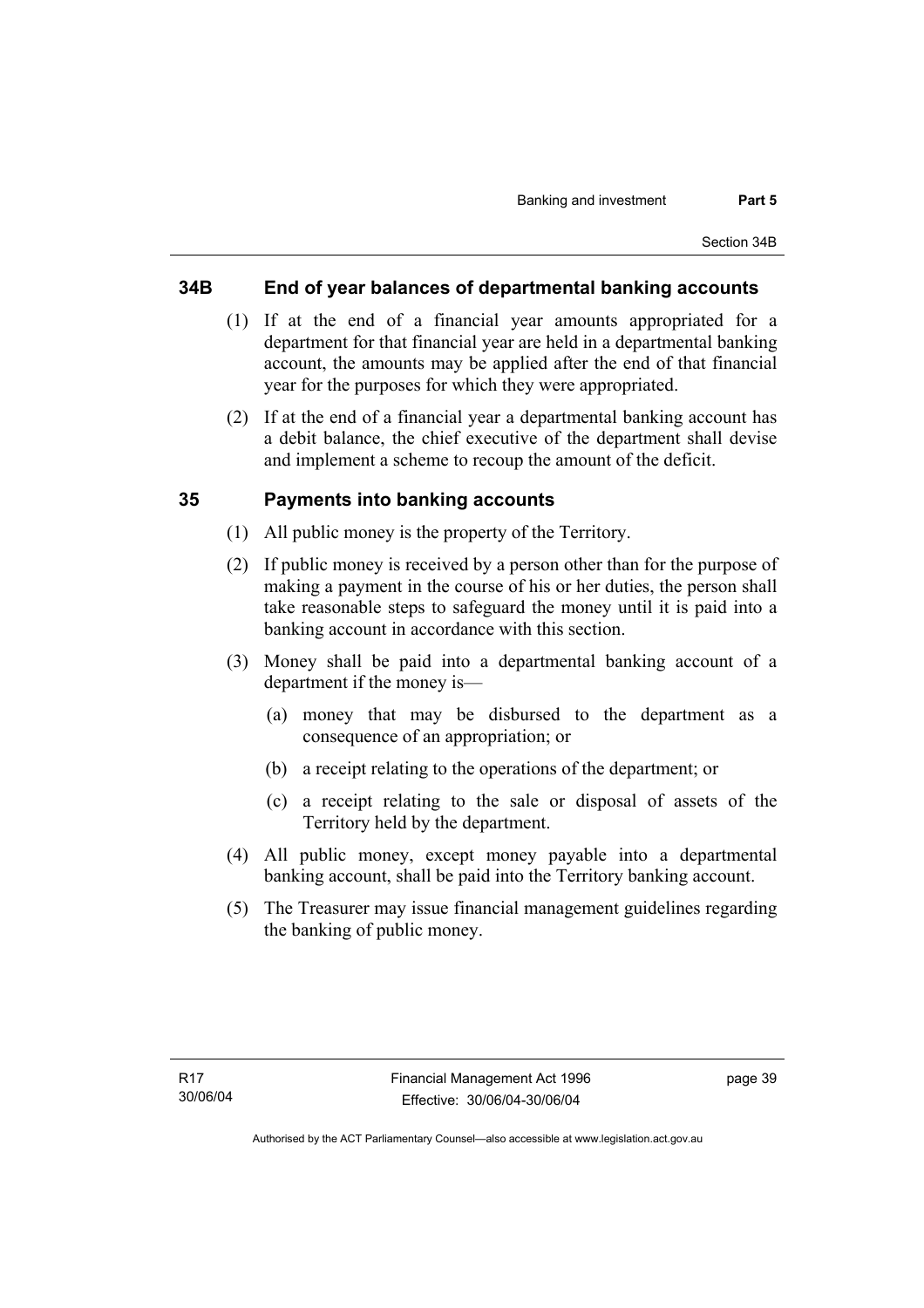#### **Part 5 Banking and investment**

Section 36

#### **36 Transfer following change in departmental responsibilities**

- (1) If, in the opinion of the Treasurer, it is necessary as a consequence of changes in departmental responsibilities, to transfer to another account money held in the Territory banking account or a departmental banking account, the Treasurer shall determine the amount to be transferred and direct that the transfer be made.
- (2) The Treasurer shall not exercise his or her powers under subsection (1) in relation to a departmental banking account except after consultation with the responsible Minister.

#### **36A Transfers from departmental banking accounts to Territory banking account**

If, in the Executive's opinion, it is desirable for the management of the public money of the Territory to transfer an amount held in a departmental banking account to the Territory banking account, the Executive may direct that the transfer be made.

#### **37 Payments from Territory banking account**

- (1) An amount must not be paid out of the Territory banking account except to a departmental banking account under an appropriation.
- (2) This section is subject to—
	- (a) the *Territory Superannuation Provision Protection Act 2000*, section 11 (2) (which is about transfers between the Territory banking account and departmental banking accounts to facilitate investment of superannuation funds); and
	- (b) this Act, section 38 (3) (which is about transfers of public money to facilitate investment); and
	- (c) this Act, section 38 (7) (which is about the payment of interest on certain investments of public money); and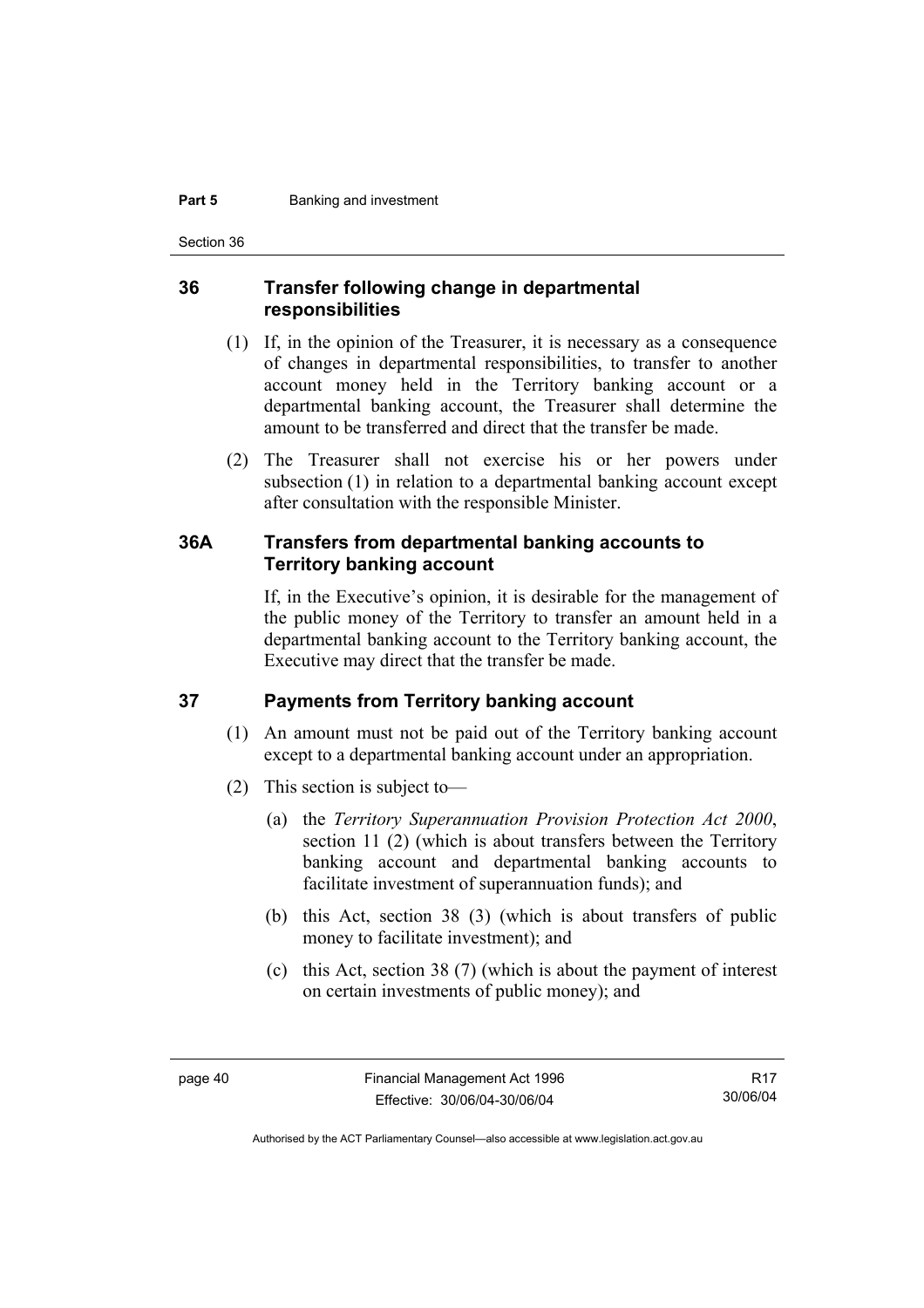(d) this Act, section 56 (7) (which is about transfers between the Territorybanking account and Territory authorities of interest earned on certain investments for Territory authorities).

#### **38 Investment of certain public money**

- (1) The Treasurer may invest any money held in the Territory banking account or departmental banking accounts for the period and on the terms and conditions the Treasurer considers appropriate—
	- (a) on deposit with an authorised deposit-taking institution; or
	- (b) in the purchase of a bill of exchange that is drawn or accepted by an authorised deposit-taking institution; or
	- (c) in a loan to a person who is a dealer in the short-term money market; or
	- (d) in Territory, State or Commonwealth securities; or
	- (e) in any investment prescribed under the financial management guidelines for this paragraph.
- (2) However, an investment may be made under this section only to increase or protect the financial wealth of the Territory.
- (3) Transfers of money for investment, including transfers between the Territory banking account and departmental banking accounts to facilitate investment, may be made without appropriation.
- (4) Interest received from the investment of public money under this section shall be paid to the Territory banking account.
- (5) However, if an investment of public money is made or managed for the Territory by an entity other than a department, the entity may deduct from the interest received by the entity for the investment—
	- (a) a fee charged by the entity for making or managing the investment; and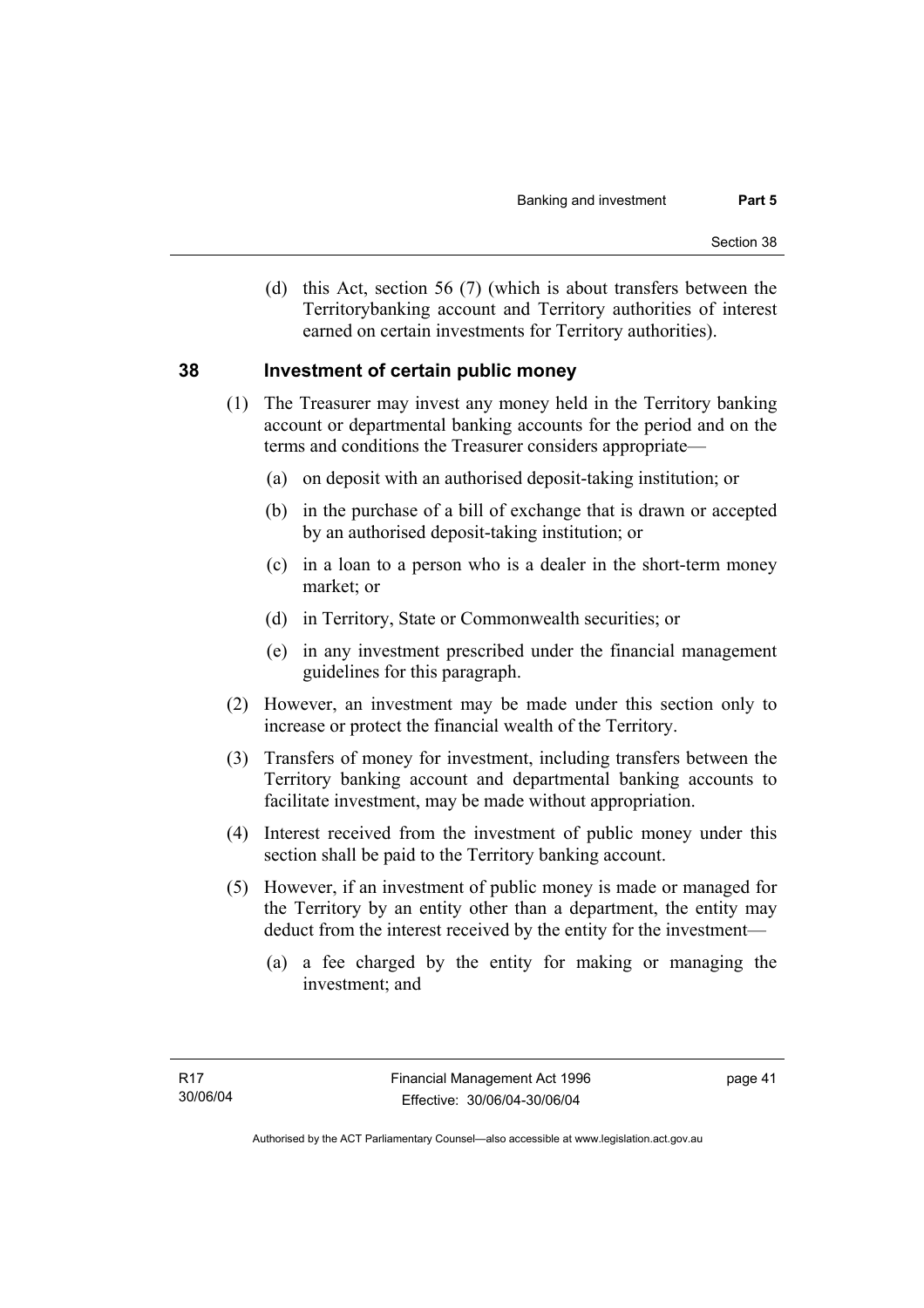#### **Part 5 Banking and investment**

Section 38

- (b) expenses reasonably incurred by the entity in making or managing the investment.
- (6) The Treasurer may decide the amounts of interest from investments under this section that are to be credited to departmental banking accounts.
- (7) The amounts decided by the Treasurer may be paid from the Territory banking account without further appropriation.
- (8) However, the total of the amounts paid under subsection (7) must not exceed the total of the interest received from investments under this section.
- (9) This section does not apply to money held in a superannuation banking account.

page 42 Financial Management Act 1996 Effective: 30/06/04-30/06/04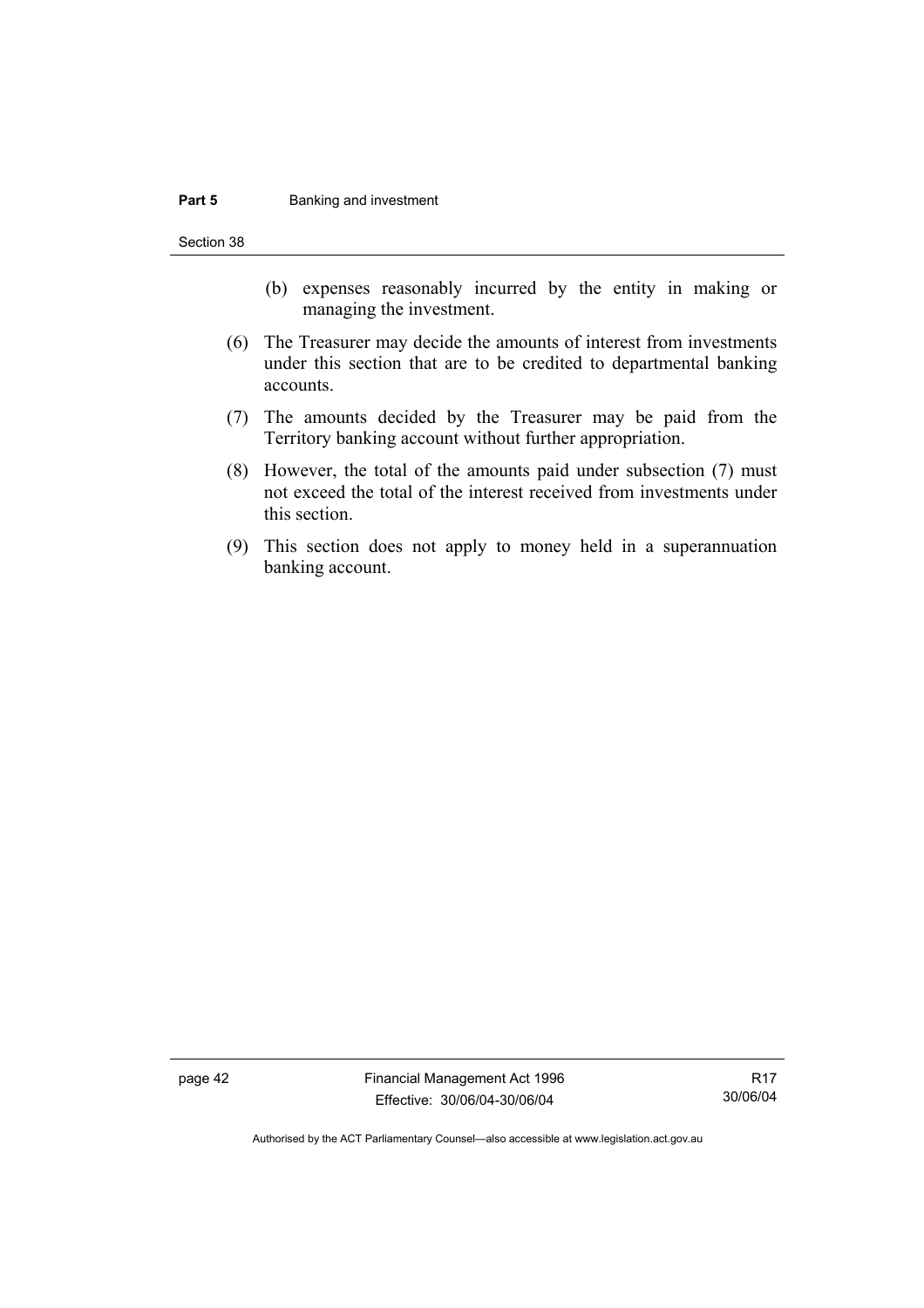# **Part 6 Borrowing and guarantees**

#### **39 Power of Territory to borrow**

The Territory may only borrow in accordance with this Act or another law of the Territory.

#### **40 Treasurer may borrow on behalf of Territory**

The Treasurer may, on behalf of the Territory, if necessary or expedient in the public interest to do so—

- (a) borrow money; or
- (b) give security for the repayment of an amount borrowed or the payment of interest on such an amount; or
- (c) enter into a financing lease.

#### **41 Power of Territory authorities to borrow**

Despite any other Act, a Territory authority may only borrow (other than from the Territory) in accordance with this Act.

## **42 Borrowings by Territory authorities to be approved**

- (1) A Territory authority shall not borrow unless—
	- (a) the borrowing is approved in writing by the Treasurer; and
	- (b) the terms and conditions of the borrowing include the terms and conditions (if any) specified in the approval and are otherwise consistent with the approval; and
	- (c) the borrowing is within the borrowing limits (if any) of the authority for the financial year in which the borrowing is entered into, being limits approved in writing by the Treasurer.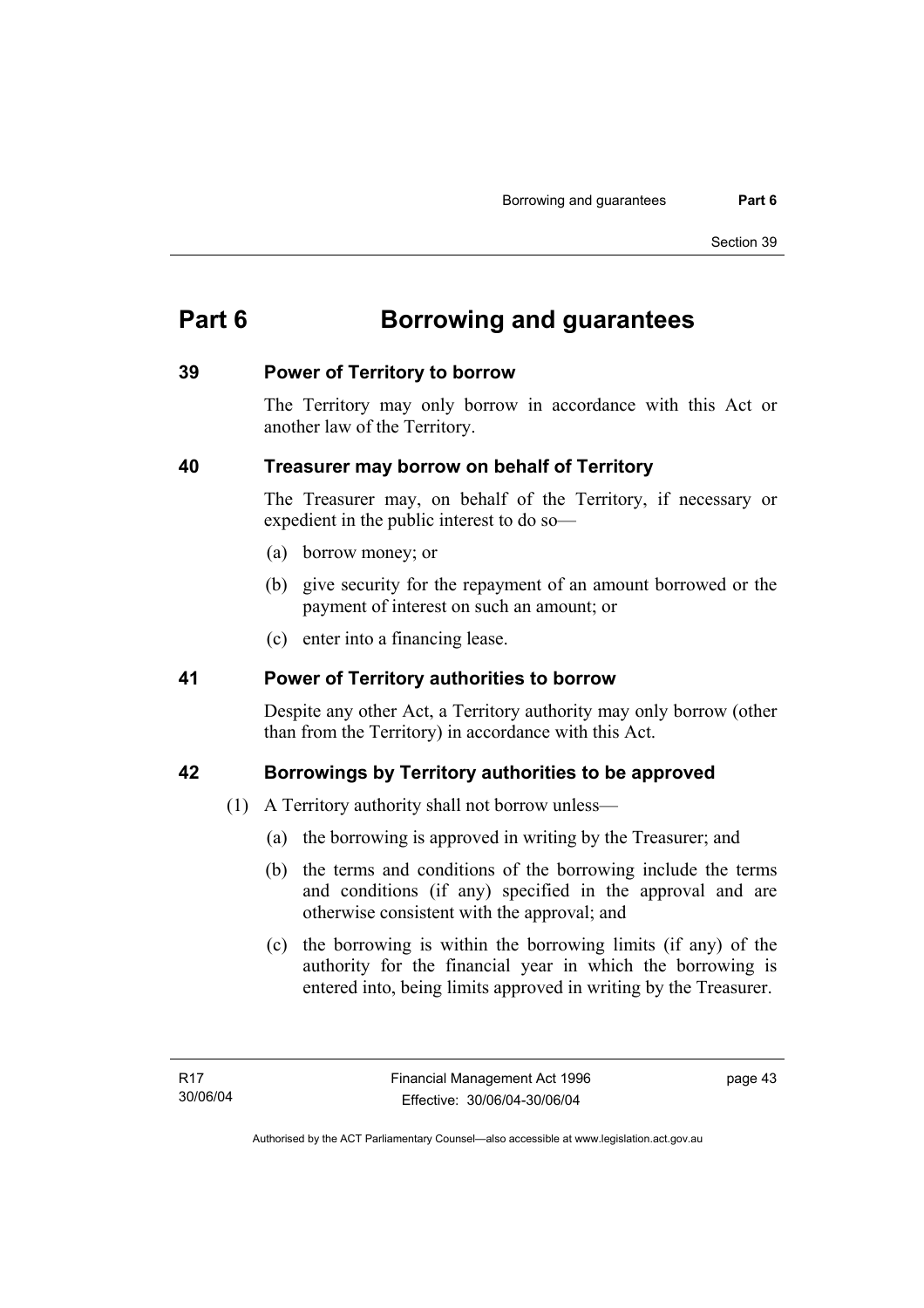Section 43

 (2) However, subsection (1) (a) and (b) does not apply to a loan made to a Territory authority under section 57 (1) (b).

#### **43 Territory authorities may give security**

Subject to the Treasurer's approval of the borrowing under section 42 (a), a Territory authority may give security for the repayment of an amount borrowed, or for the payment of interest on that amount, by issuing securities.

#### **44 Power to approve borrowings not delegable**

The Treasurer shall not delegate to any person his or her power under section 42 (a) to approve borrowings by Territory authorities.

#### **45 Loans to be paid into Territory banking account**

Subject to this Act and any other Act, the proceeds of a loan raised on behalf of the Territory must be paid into the Territory banking account.

#### **46 Payments by Treasurer**

The Treasurer may, without further appropriation, make payments needed for—

- (a) payment of interest on borrowings made for the Territory; or
- (b) repayment of borrowings made for the Territory; or
- (c) payment of the expenses of making or repaying borrowings for the Territory.

#### **47 Guarantees by Territory**

- (1) The Territory may only give a guarantee for the payment of money or the performance of an obligation in accordance with this Act.
- (2) The Treasurer may approve in writing a guarantee by the Territory for the payment of money or the performance by any person of an

R17 30/06/04

Authorised by the ACT Parliamentary Counsel—also accessible at www.legislation.act.gov.au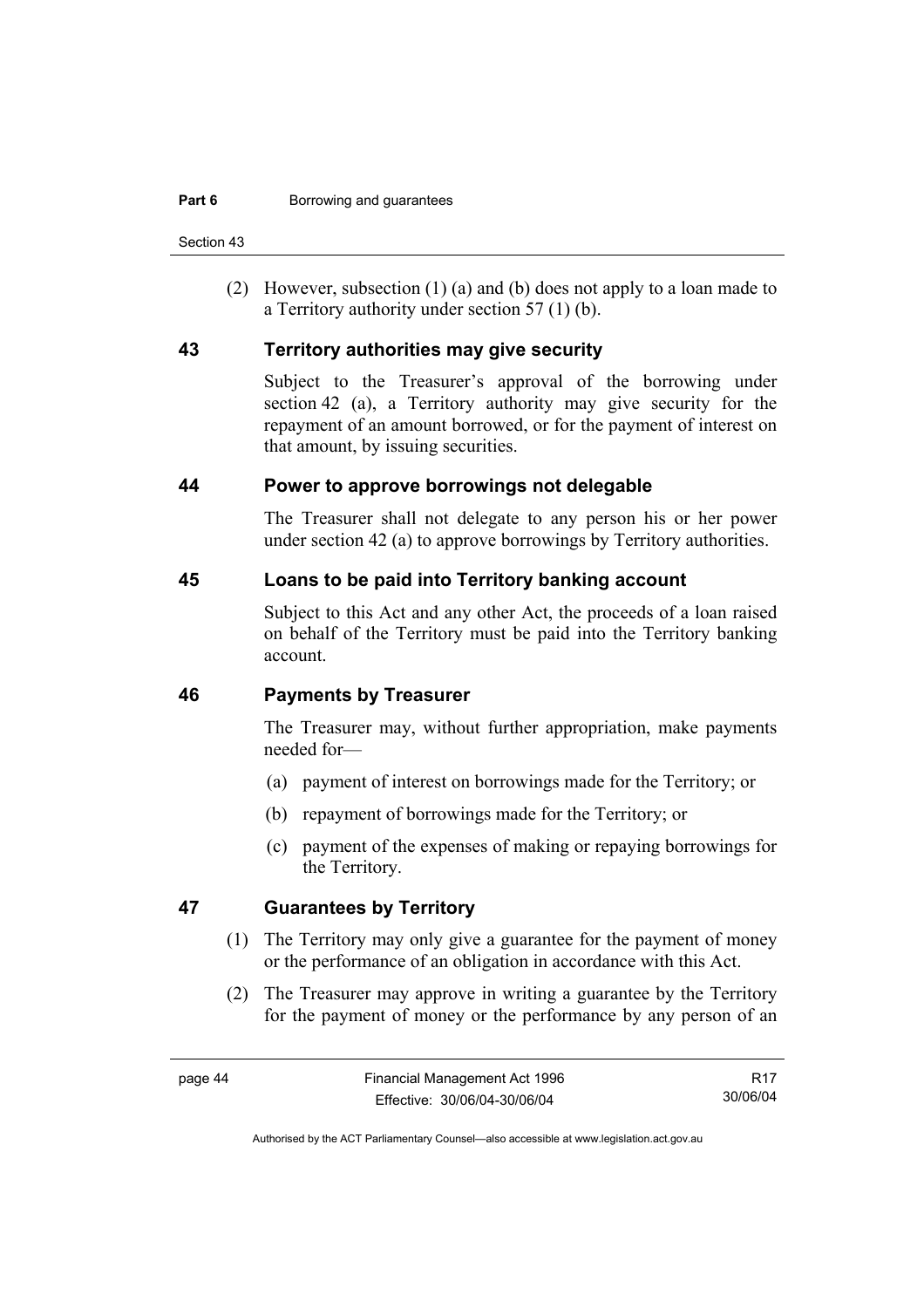obligation under a contract, subject to any conditions the Treasurer may specify in the approval.

 (3) If the Treasurer approves a guarantee under subsection (2), the Treasurer must present a copy of the approval to the Legislative Assembly within 3 sitting days after the approval is given.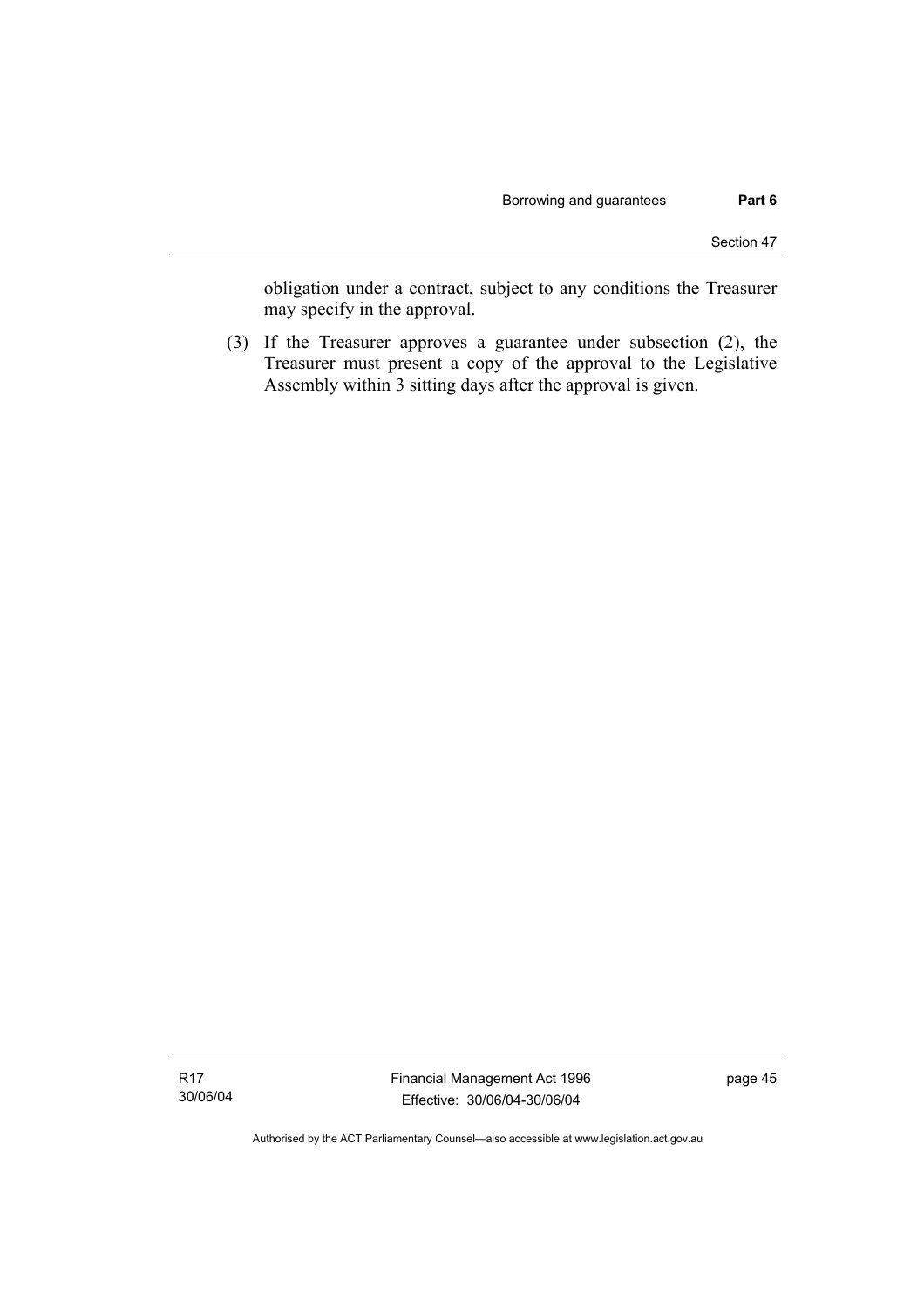#### **Part 7 Trust money**

Section 49

# **Part 7 Trust money**

#### **49 Identity of trust money**

All trust money held by the Territory shall be accounted for separately from public money.

#### **50 Administration of trust money**

- (1) Trust money shall be administered by the appropriate department on behalf of the Territory.
- (2) The Treasurer may, in writing, specify a department as the appropriate department in relation to an amount of trust money.
- (3) In this section:

*appropriate department*, in relation to an amount of trust money, means—

- (a) except if paragraph (b) applies—the department responsible for matters or enactments that relate most closely to the purpose of the payment; or
- (b) the department specified under subsection (2).

## **51 Departmental trust banking accounts**

- (1) The responsible Minister or the responsible chief executive may open a trust banking account for the purposes of the relevant department.
- (2) A trust banking account shall be maintained by the chief executive.
- (3) A trust banking account must not, without the Treasurer's written approval, be opened or maintained otherwise than with an authorised deposit-taking institution with which an agreement is in force under section 32 (Agreement for the conduct of banking for Territory).

| page 46 | Financial Management Act 1996 | R <sub>17</sub> |
|---------|-------------------------------|-----------------|
|         | Effective: 30/06/04-30/06/04  | 30/06/04        |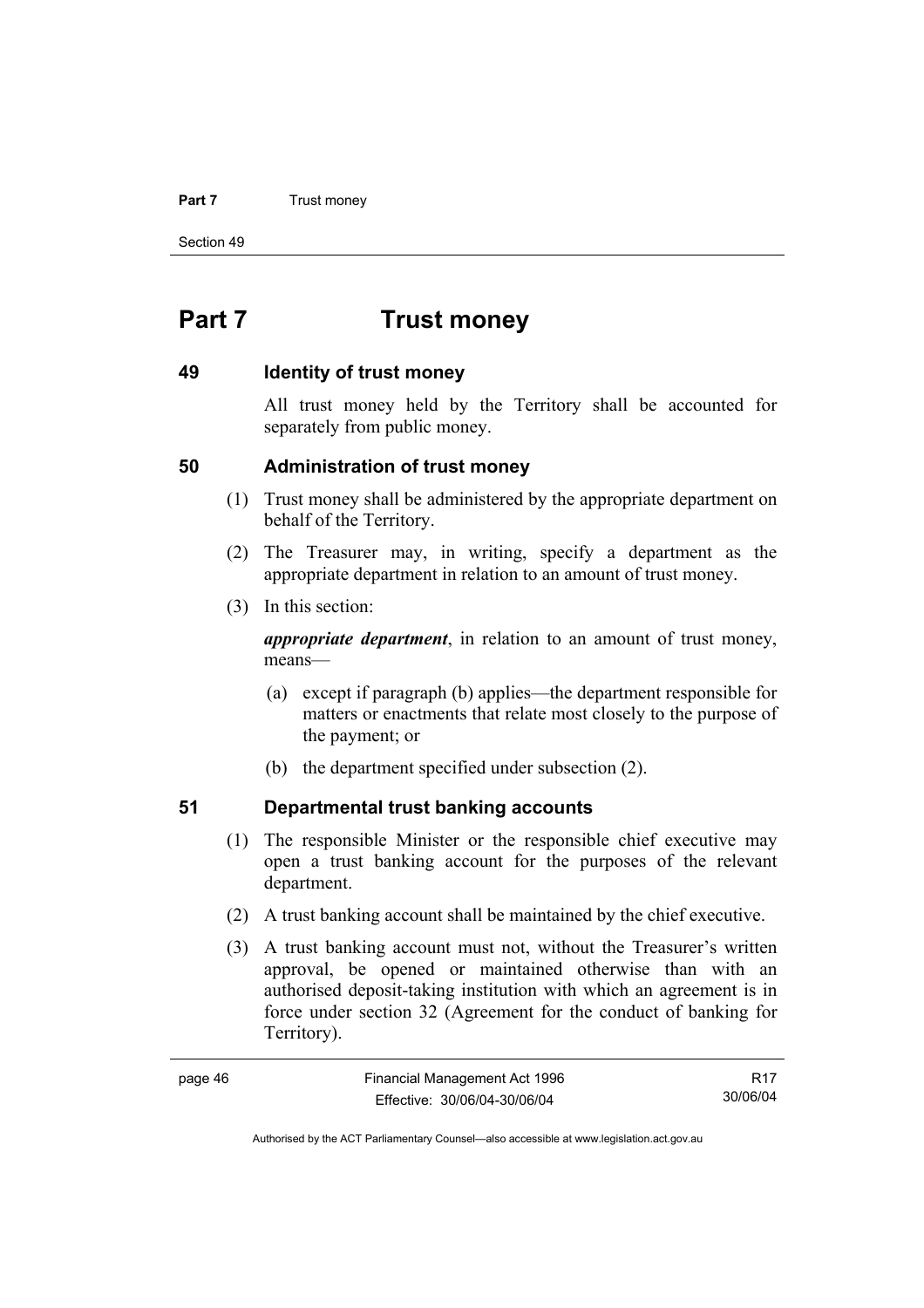- (4) No money may be held in a trust banking account other than trust money.
- (5) A Minister or a chief executive shall not open or operate a trust banking account otherwise than in accordance with this Act.

## **52 Transfers between banking accounts**

- (1) Money may only be transferred between a trust banking account and the Territory banking account—
	- (a) to facilitate investment of the trust money; or
	- (b) to make a payment required by section 53A (6).
- (2) Money may be transferred between trust banking accounts to facilitate investment of trust money.

#### **53 Investment of trust money**

The Treasurer may invest trust money as if the Treasurer were a trustee under the *Trustee Act 1925.*

#### **53A Unclaimed trust money**

- (1) For this section, money held in a trust banking account is unclaimed trust money if—
	- (a) not less than 6 years has elapsed since the date the money became payable; and
	- (b) during that period, no person entitled to the money has requested that the money be paid to him or her or according to his or her direction.
- (2) If on 1 January in any year a trust banking account contains unclaimed trust money, the chief executive responsible for maintaining the account shall, on or before 31 January next following, give to the Treasurer a statement of all unclaimed trust money held in the account.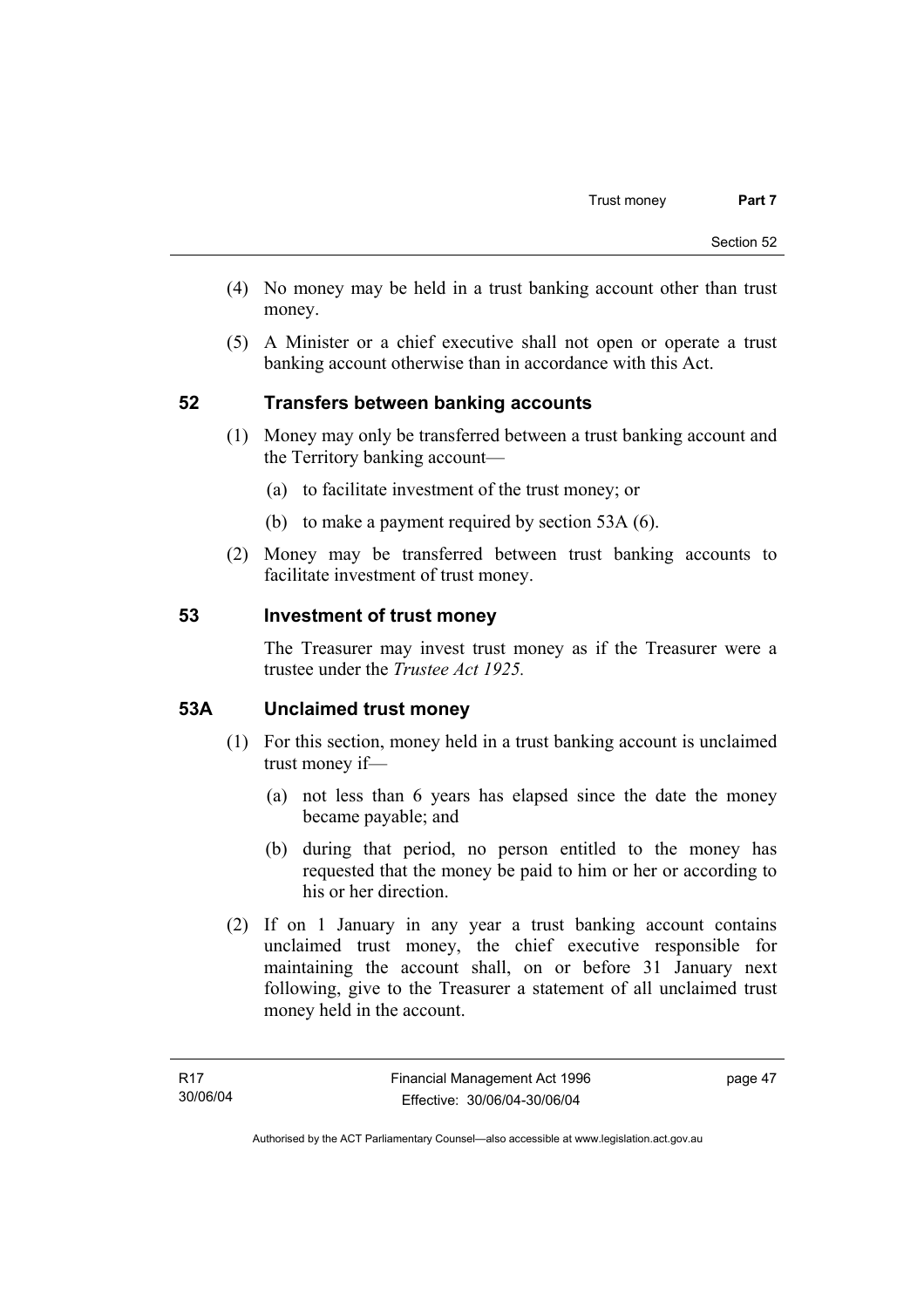#### **Part 7** Trust money

Section 53A

- (3) The statement shall set out—
	- (a) the name, and last-known address, of each person entitled to unclaimed trust money held in the account; and
	- (b) the amount of the trust money to which each of those persons is entitled; and
	- (c) the authorised deposit-taking institution, and the branch of the institution, with which the trust money is held.
- (4) The statement is a notifiable instrument.

*Note* A notifiable instrument must be notified under the *Legislation Act 2001*.

- (5) The chief executive must also publish the statement in a newspaper published in the ACT.
- (6) The total amount shown in the statement shall be paid into the Territory banking account when the statement is given to the Treasurer and, on being paid into that account, shall become public money of the Territory.
- (7) A person who claims to be entitled to any money paid into the Territory banking account in accordance with subsection (6) may apply to the Treasurer for a payment of an amount equal to the money to which he or she is entitled.
- (8) The Treasurer must consider each application and either refuse it or approve it completely or partly.
- (9) The Treasurer must give the applicant written notice of his or her decision.
- (10) A payment approved by the Treasurer under subsection (8) may be made whether or not an appropriation is available for the purpose.

R17 30/06/04

Authorised by the ACT Parliamentary Counsel—also accessible at www.legislation.act.gov.au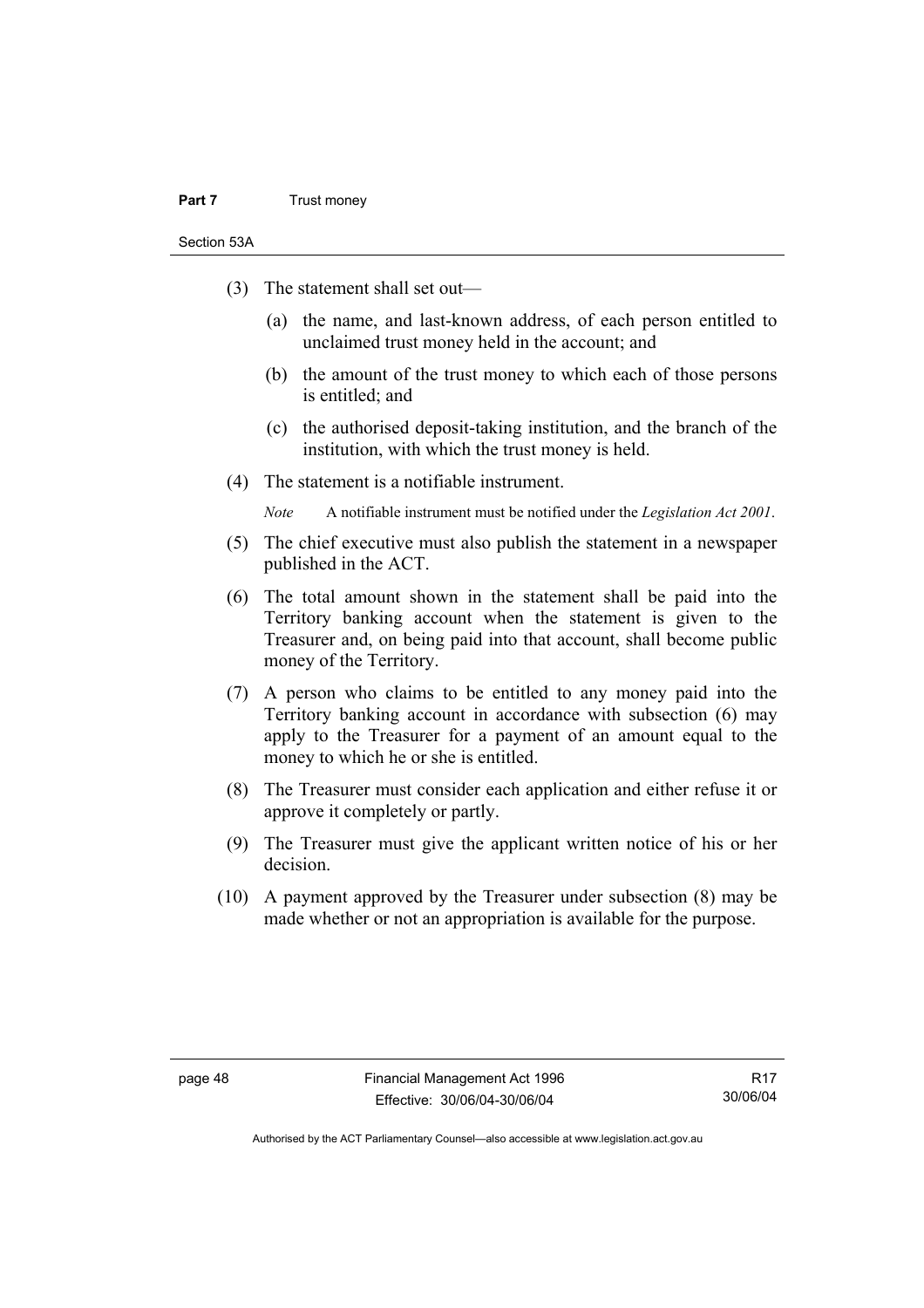#### **53B Review of decisions**

Application may be made to the administrative appeals tribunal for a review of a decision of the Treasurer under section 53A (8) refusing an application completely or partly.

#### **53C Notification of decisions**

A notice given under section 53A (9) shall be in accordance with the requirements of the code of practice in force under the *Administrative Appeals Tribunal Act 1989*, section 25B (1).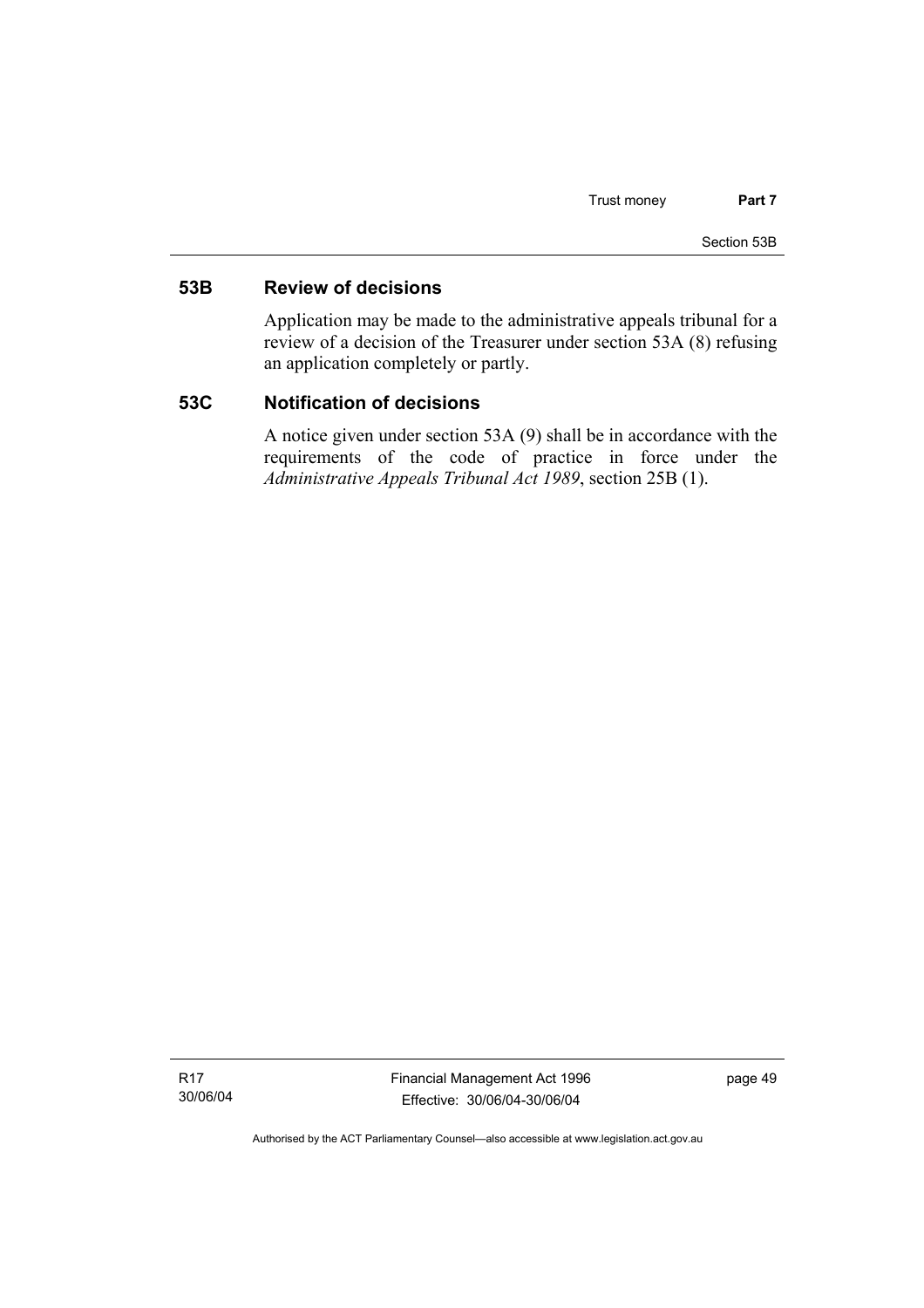# **Part 8 Financial provisions relating to Territory authorities**

#### **54 Responsibilities of chief executive officers**

- (1) The chief executive officer of a Territory authority is responsible, under the responsible Minister, for the efficient and effective financial management of the authority.
- (2) Subsection (1) has effect in relation to the chief executive officer of a Territory authority subject to the Act by which the authority was established.
- (3) The chief executive officer of a Territory authority shall be responsible, under the responsible Minister, for ensuring—
	- (a) that the expenses incurred by the authority are properly authorised; and
	- (b) that the operations of the authority during a financial year give a financial result at the end of the year that is in accordance with the estimates contained in the statement of intent of the authority for that year; and
	- (c) that the payments made by the authority are properly authorised and correctly made; and
	- (d) that the officers and staff of the authority comply with the requirements of this Act and the financial management guidelines; and
	- (e) that proper accounts and records are kept of the transactions and affairs of the authority in accordance with generally accepted accounting practice; and
	- (f) that adequate control is maintained over the assets of the authority and assets in the control of the authority; and

R17 30/06/04

Authorised by the ACT Parliamentary Counsel—also accessible at www.legislation.act.gov.au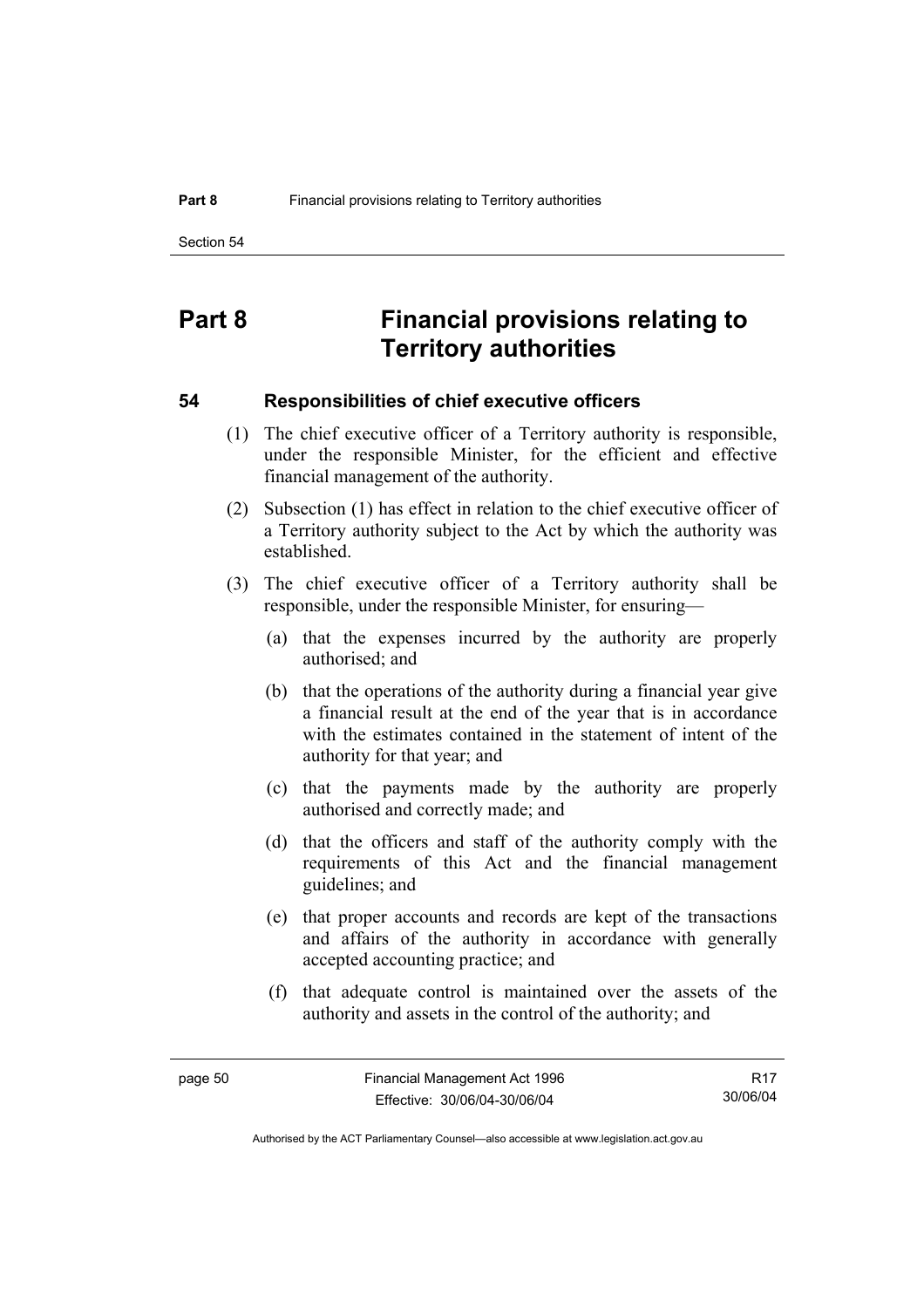(g) that adequate control is maintained over the incurring of liabilities by the authority.

#### **55 Banking accounts**

- (1) A Territory authority may open 1 or more banking accounts for the purposes of the authority.
- (2) A Territory authority shall at all times maintain at least 1 banking account.
- (3) A banking account of a Territory authority must not, without the Treasurer's written approval, be opened or maintained otherwise than with an authorised deposit-taking institution with which an agreement is in force under section 32 (Agreement for the conduct of banking for Territory).

#### **56 Investment**

- (1) Funds not immediately required for the purposes of a Territory authority may be invested—
	- (a) on deposit with an authorised deposit-taking institution; or
	- (b) in Territory, State or Commonwealth securities; or
	- (c) by the Treasurer, for the Territory authority, in an investment mentioned in section 38 (1) (a) to (e); or
	- (d) in any investment prescribed under the financial management guidelines for this paragraph.
- (2) However, the funds of a Territory authority may only be invested under this section to increase or protect the financial wealth of the authority.
- (3) Transfers between the Territory banking account and the banking account of a Territory authority to facilitate investments may be made without appropriation.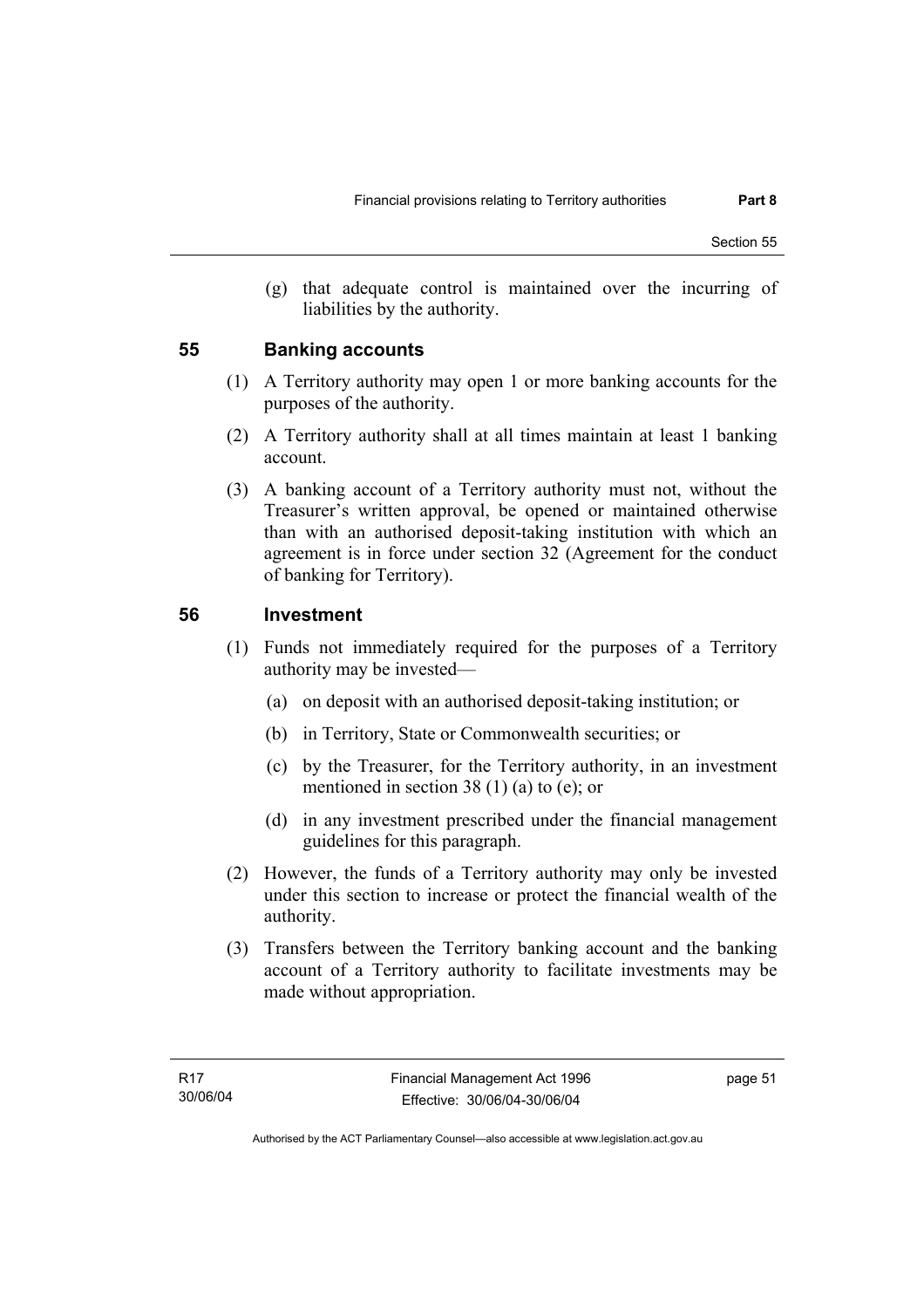- (4) Interest received by the Treasurer for the investment of funds of a Territory authority must be paid to the Territory authority.
- (5) However, if an investment of funds of a Territory authority is made or managed by a department, the department may deduct from the interest received by the department for the investment—
	- (a) a fee charged by the department for making or managing the investment; and
	- (b) expenses reasonably incurred by the department in making or managing the investment.
- (6) Interest that is to be paid to a Territory authority under subsection (4) may be paid direct to the Territory authority or through the Territory banking account.
- (7) If interest to be paid to a Territory authority is paid into the Territory banking account under subsection (6), the interest may be paid to the authority from that account without further appropriation.
- (8) This section does not apply to money held on trust by a Territory authority.

#### **57 Borrowing**

- (1) The Treasurer may—
	- (a) borrow money on behalf of a Territory authority; or
	- (b) lend public money to a Territory authority;

on the terms and conditions the Treasurer considers appropriate.

- (2) Borrowing may be secured by the authority's assets approved by the Treasurer for this section.
- (3) A Territory authority may only arrange an overdraft or credit facility with the written approval of the Treasurer.
- (4) A loan under subsection (1) (b) may be made only from—

R17 30/06/04

Authorised by the ACT Parliamentary Counsel—also accessible at www.legislation.act.gov.au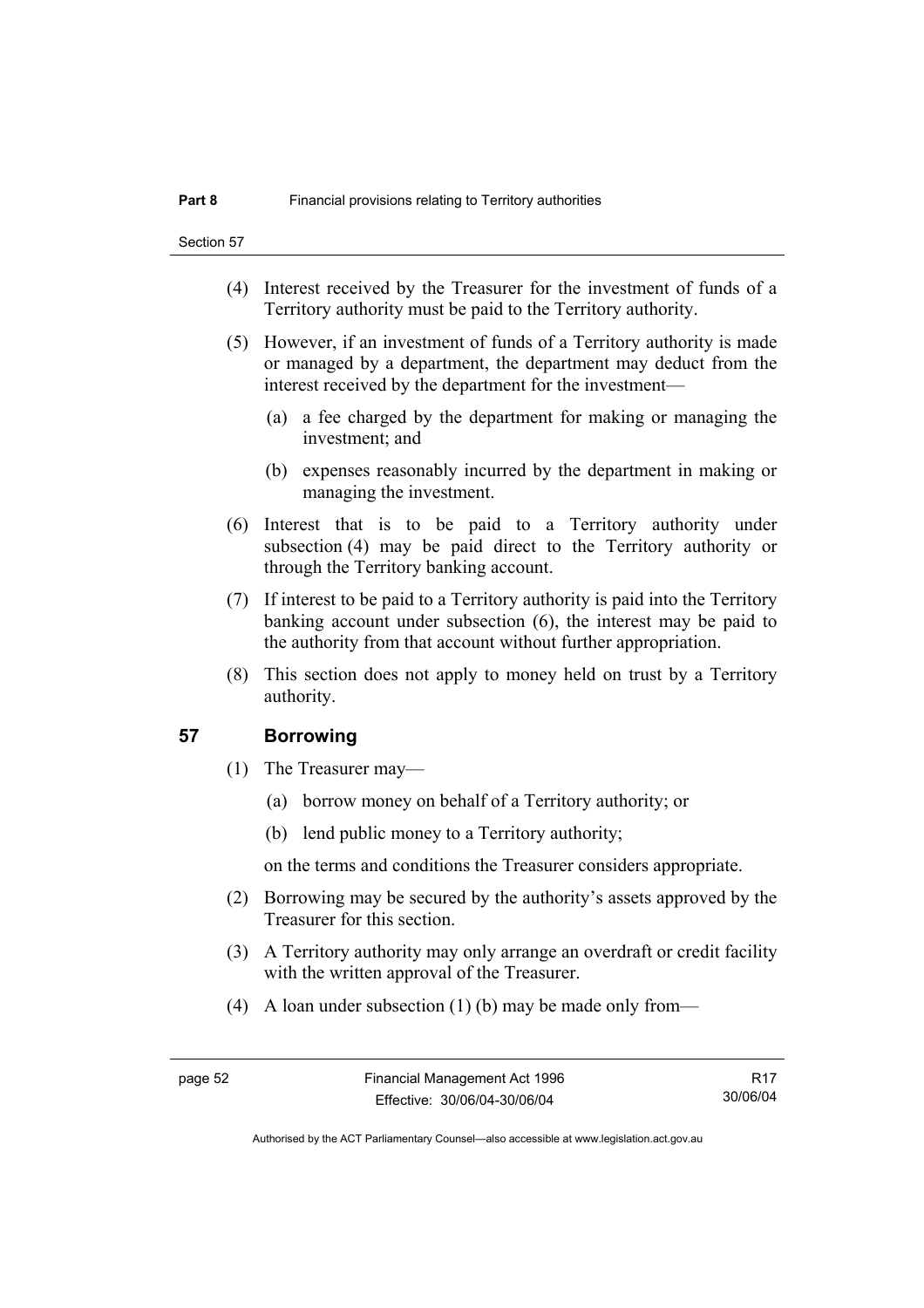- (a) money appropriated for the purpose of making the loan; or
- (b) money appropriated for purposes that include the making of the loan.

#### **58 Statements of intent**

- (1) A Territory authority shall, in relation to each financial year, provide to the Treasurer a statement of intent.
- (2) A statement of intent shall be in the form the Treasurer requires and be provided to the Treasurer within the period the Treasurer specifies.
- (3) A statement of intent must include—
	- (a) the financial statements required under the financial management guidelines; and
	- (b) a statement of the objectives of the authority for the year; and
	- (c) a statement of the nature and scope of the activities to be carried out by the authority during the year; and
	- (d) the performance criteria and other measures by which the performance of the authority may be assessed against its objectives for the year; and
	- (e) any other information the Treasurer directs.

#### **59 Annual financial statements**

- (1) A Territory authority shall, as soon as practicable after the end of each financial year, prepare annual financial statements relating to its operations during the year.
- (2) The annual financial statements shall be prepared in accordance with generally accepted accounting practice and in a form that facilitates a comparison between the financial operations of the authority during the year and the estimates of those operations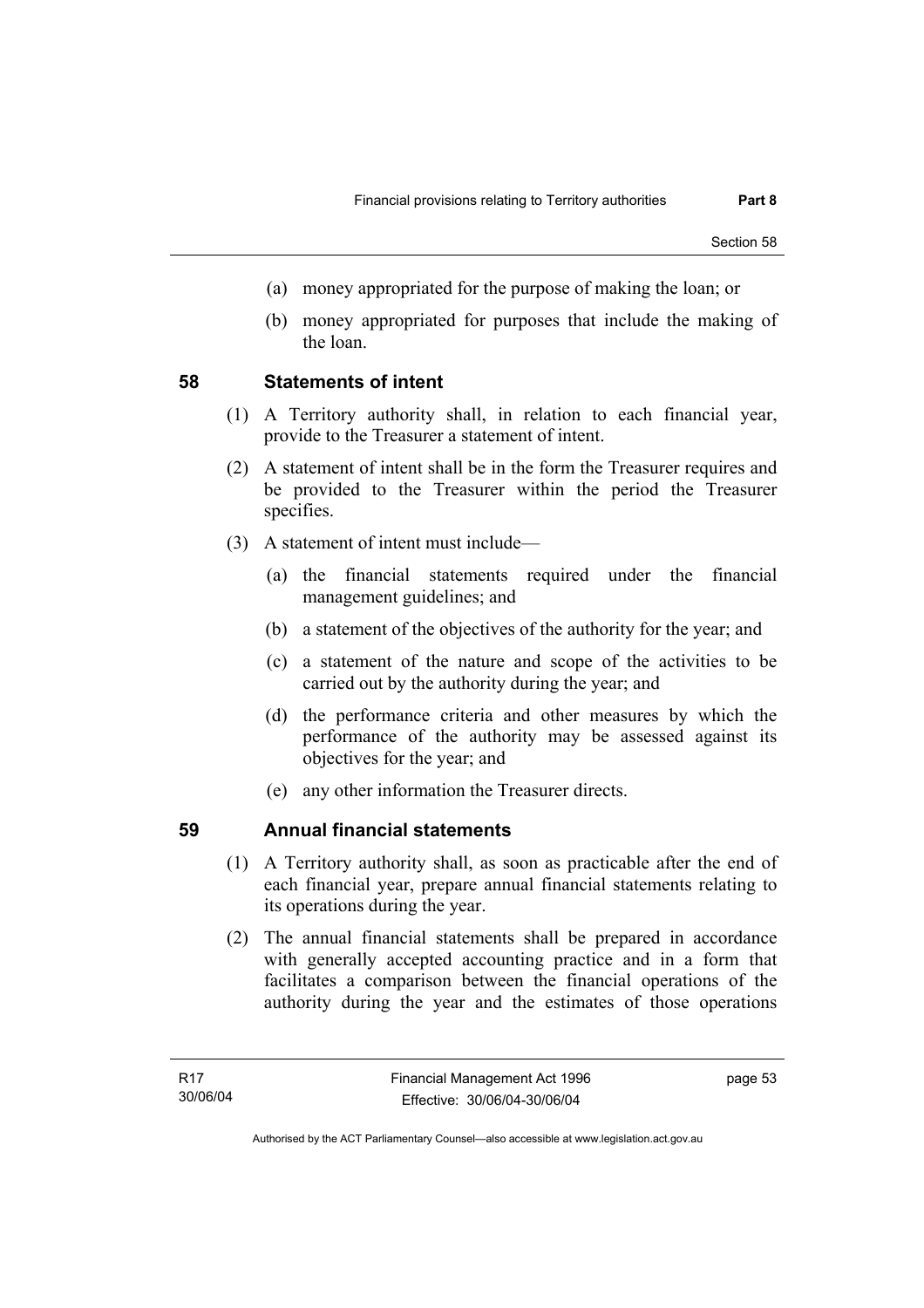contained in the statement of intent for the year that was provided by the authority under section 58.

- (3) The annual financial statements must include—
	- (a) the financial statements required under the financial management guidelines; and
	- (b) a statement of the performance of the authority in meeting the objectives set out in the statement of intent for the year provided by the authority under section 58; and
	- (c) any other statements necessary to fairly reflect the financial operations of the authority during the year and its financial position at the end of the year.
- (4) The statement of performance under subsection (3) (b) must assess the performance of the authority in meeting the objectives included in the statement of intent by reference to the performance criteria and other measures included in that statement in accordance with section 58 (3) (d).

#### **60 Responsibility for annual financial statements**

- (1) Annual financial statements of a Territory authority shall have endorsed on them, or attached to them, a statement of responsibility signed by the chief executive officer of the authority.
- (2) A statement of responsibility shall comprise—
	- (a) a statement of the chief executive officer's responsibility for the preparation of the financial statements and the judgments exercised in preparing them; and
	- (b) a statement that, in the opinion of the chief executive officer, the financial statements fairly reflect the financial operations and service performance of the authority during the year to which they relate and the financial position of the authority at the end of the year.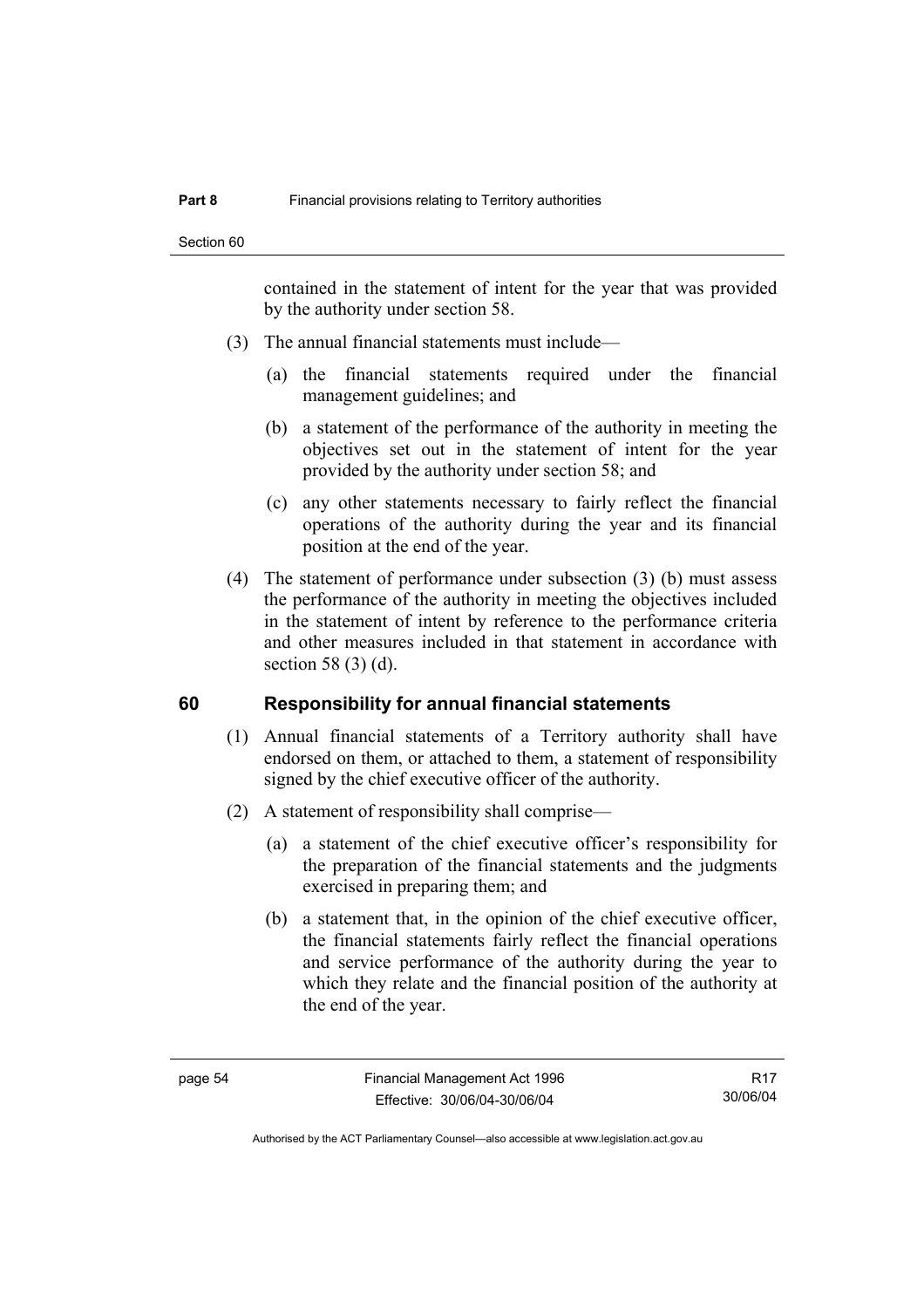#### **61 Audit of annual financial statements**

- (1) The chief executive of a Territory authority must, within the prescribed period after the end of a financial year, give the auditor-general a copy of the financial statements of the authority for the year.
- (2) The copy of the financial statements given to the auditor-general under subsection (1) must have endorsed on them, or attached to them, a signed copy of the statement of responsibility made for the financial statements under section 60.
- (3) The auditor-general must give the chief executive officer an audit opinion about the financial statements as soon as practicable after the auditor-general receives them.

#### **62 Presentation of annual financial statements**

- (1) If, under section 61 (2), the chief executive officer of a Territory authority receives an audit opinion about annual financial statements of the authority, he or she shall, within 7 days after receiving the opinion, give the responsible Minister of the authority—
	- (a) a copy of the annual financial statements; and
	- (b) a copy of the audit opinion.
- (2) The responsible Minister must present each document mentioned in subsection (1) (a) and (b) to the Legislative Assembly within 6 sitting days after the day the Minister receives the documents.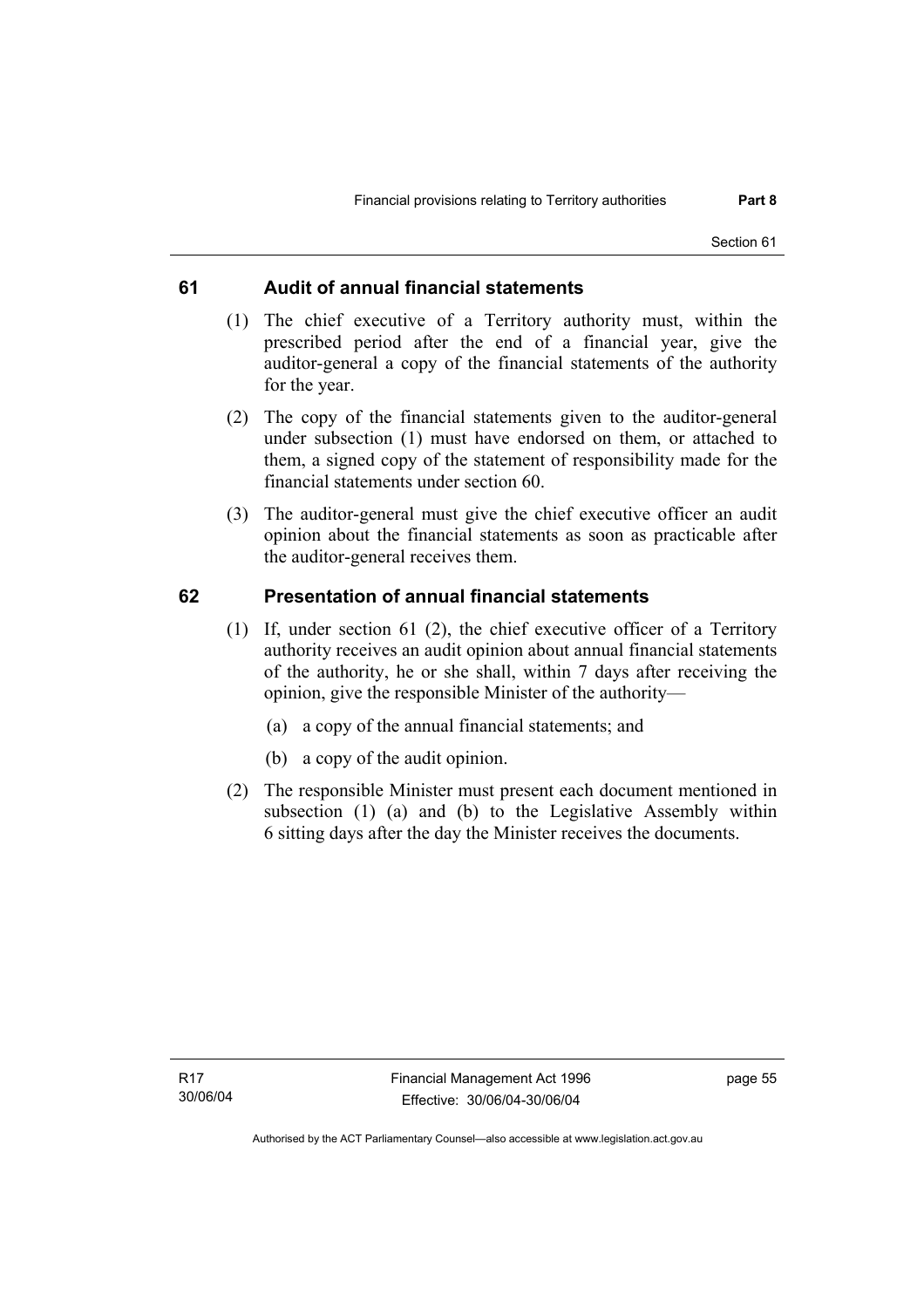Section 63

#### **63 Interim financial statements**

- (1) The Treasurer may, in writing, direct the chief executive officer of a Territory authority to provide the responsible Minister of the authority with financial or other statements relating to the authority—
	- (a) for each month of the year; or
	- (b) for each period of 3 months ending on 30 September, 31 December, 31 March or 30 June.
- (2) A chief executive officer of a Territory authority who receives a direction under subsection (1) shall prepare the statements specified in the direction and give them to the responsible Minister within the period specified in the direction.

page 56 Financial Management Act 1996 Effective: 30/06/04-30/06/04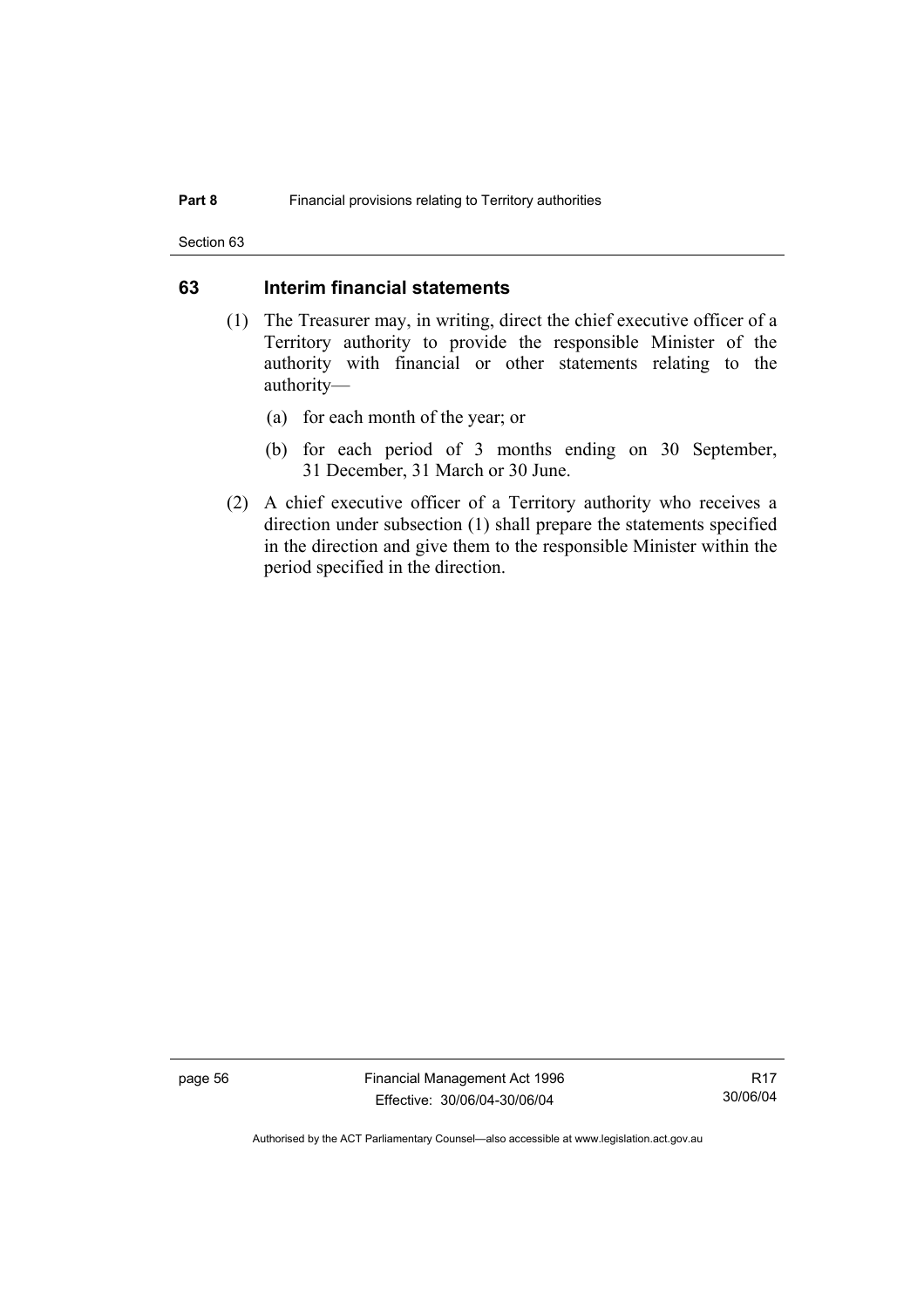# **Part 9 Miscellaneous**

#### **64 Act of grace payments**

- (1) If the Treasurer considers it appropriate to do so because of special circumstances, he or she may authorise the payment by a department of an amount to a person (the *payee*) although the payment of that amount (the *relevant amount*) would not otherwise be authorised by law or required to meet a legal liability.
- (2) The authorisation may provide for the relevant amount to be paid  $by-$ 
	- (a) more than 1 instalment and on the dates specified in the authorisation; or
	- (b) periodical payments of an amount, and for the period, specified in the authorisation.
- (3) An authorisation may be expressed to be subject to conditions to be complied with by the payee.
- (4) If a condition is contravened, the Treasurer may by written notice addressed to the last-known address of the payee require the payee, within 30 days of receipt of the notice, to pay an amount equal to all or part of the relevant amount.
- (5) If the payee does not pay the amount specified in the notice under subsection (4), the amount may be recovered by the Territory as a debt.
- (6) If the payment of an amount by a department is authorised under this section, the Treasurer shall—
	- (a) direct that the amount be paid from an appropriate appropriation for the department specified by the Treasurer; or
	- (b) authorise payment of the amount under section 18; or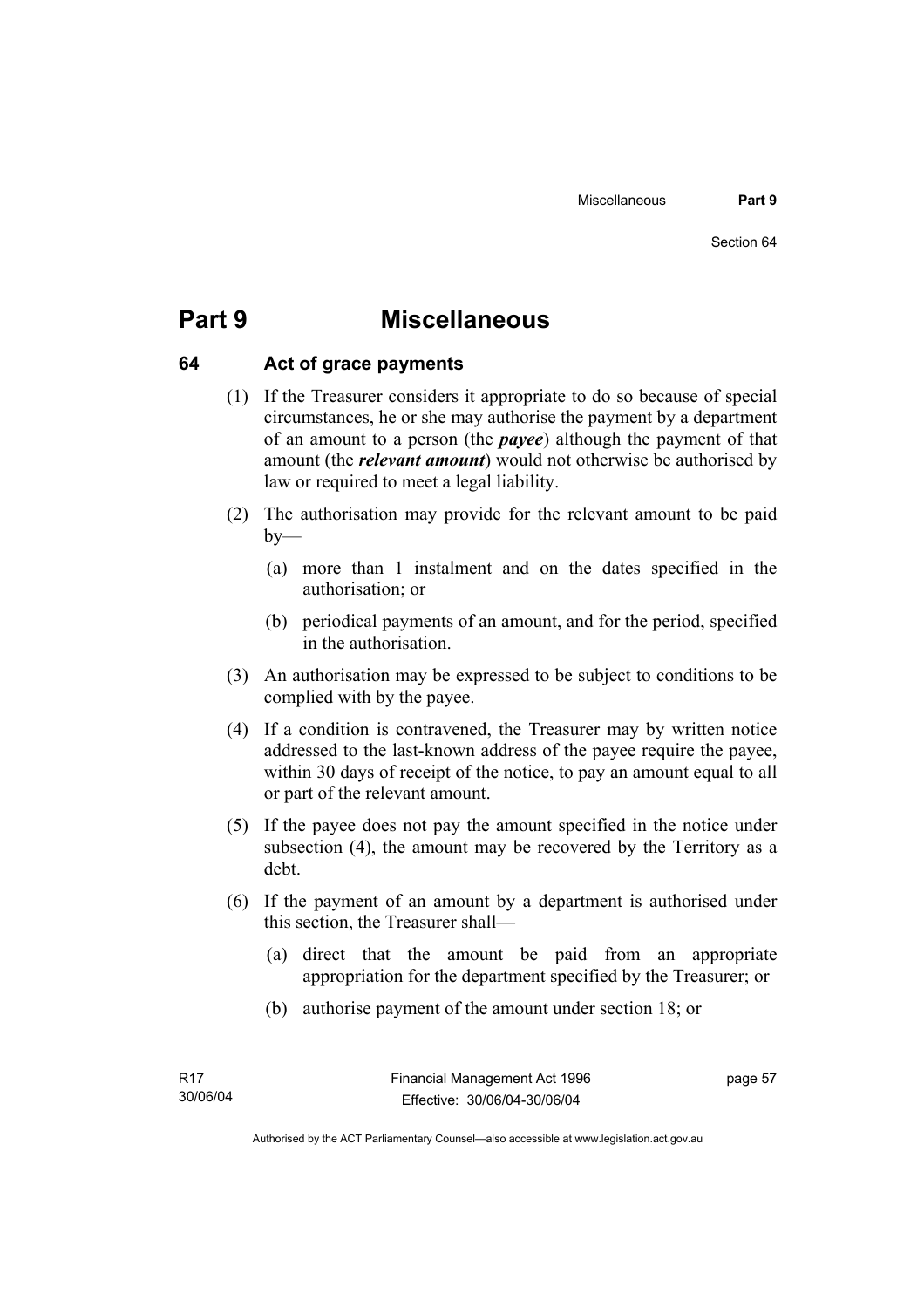#### **Part 9** Miscellaneous

#### Section 65

- (c) authorise payment of the amount out of the public money of the Territory.
- (7) The public money of the Territory is appropriated for subsection  $(6)$   $(c)$ .
- (8) A payment made by a department under this section shall be reported in notes to the financial statements of the department that relate to the financial year when the payment was made.
- (9) The notes shall indicate in relation to each payment under this section the amount and grounds for the payment.
- (10) The notes relating to a payment under this section shall not disclose the identity of the payee unless disclosure was agreed to by the payee as a condition of authorising the payment.

#### **65 Waiver of debts etc**

- (1) The Treasurer may, in writing, on behalf of the Territory—
	- (a) waive the Territory's right to payment of an amount payable to the Territory; or
	- (b) postpone any right of the Territory to be paid a debt in priority to another debt; or
	- (c) allow the payment by instalments of an amount payable to the Territory; or
	- (d) defer the time for payment of an amount payable to the Territory.
- (2) A waiver relating to an amount payable to the Territory by a person may be expressed to be subject to a condition that the person agrees to pay an amount to the Territory in circumstances specified in the waiver.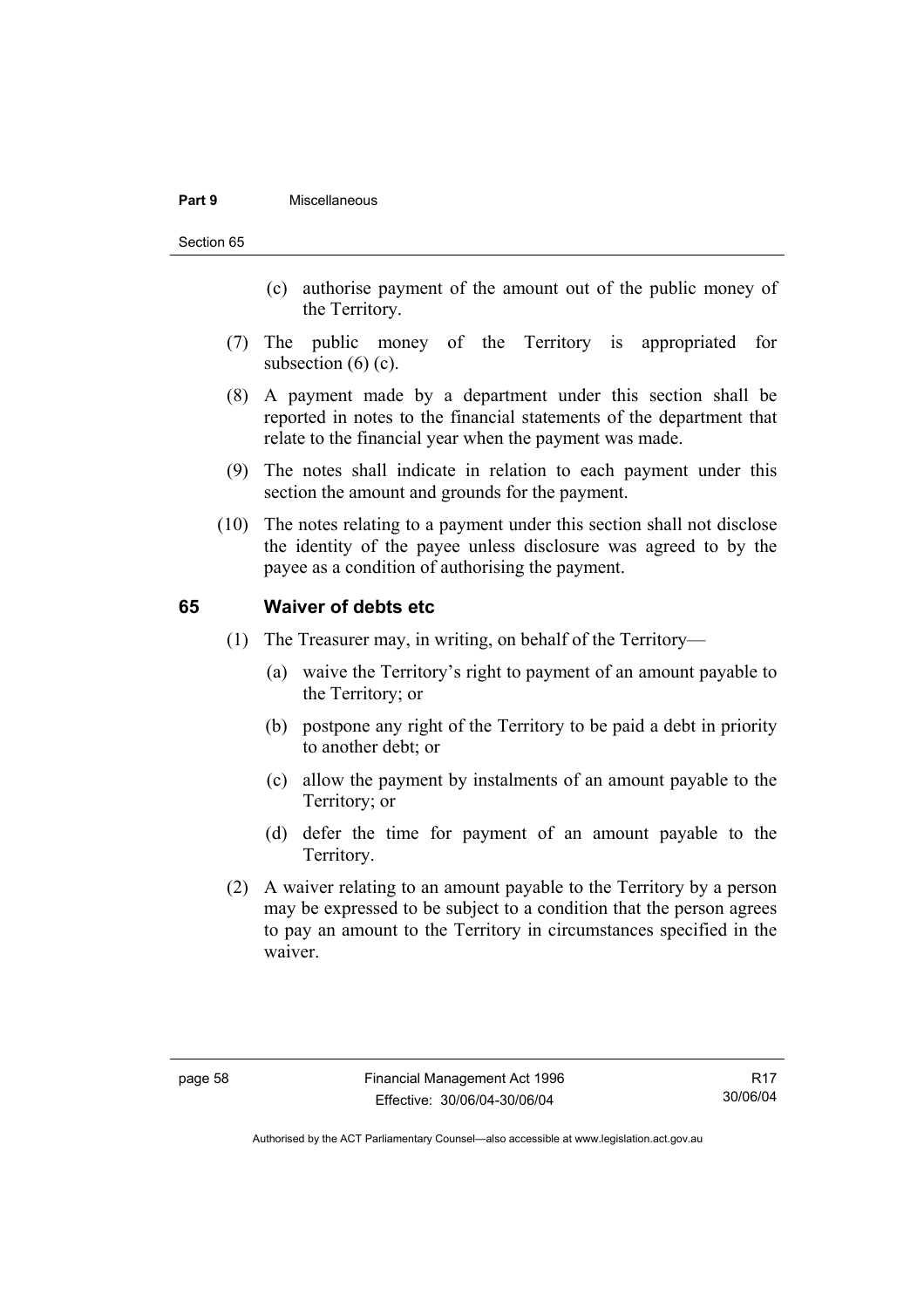(3) A waiver relating to an amount payable to the Territory shall be reported in the notes to the financial statements of the relevant department that relate to the year in which the right to payment was waived.

#### **66 Payments in relation to deceased estates**

- (1) If, at the time of a person's death (whether before or after the commencement of this section), the Territory owed an amount to the person, the Treasurer may pay that amount to the person who the Treasurer considers should receive the payment.
- (2) In deciding who should be paid, the Treasurer shall have regard to—
	- (a) the provisions of any will of the deceased person that identify the persons entitled to property under the will; and
	- (b) the law relating to the disposition of the property of deceased persons.
- (3) Before making a payment to a person, the Treasurer may require the person to produce any documents and other evidence relating to—
	- (a) the disposition of the deceased person's estate; or
	- (b) the family of the deceased person and any other persons apparently entitled to share in the estate of the deceased person.
- (4) Subject to subsection (3), the Treasurer may make the payment without requiring production of probate of the will, or letters of administration of the estate, of the deceased person.
- (5) If a payment is made in relation to an amount owing to a deceased person, the Territory is discharged from any further liability in relation to that amount.
- (6) This section does not relieve the recipient of a payment from liability to deal with the money in accordance with law.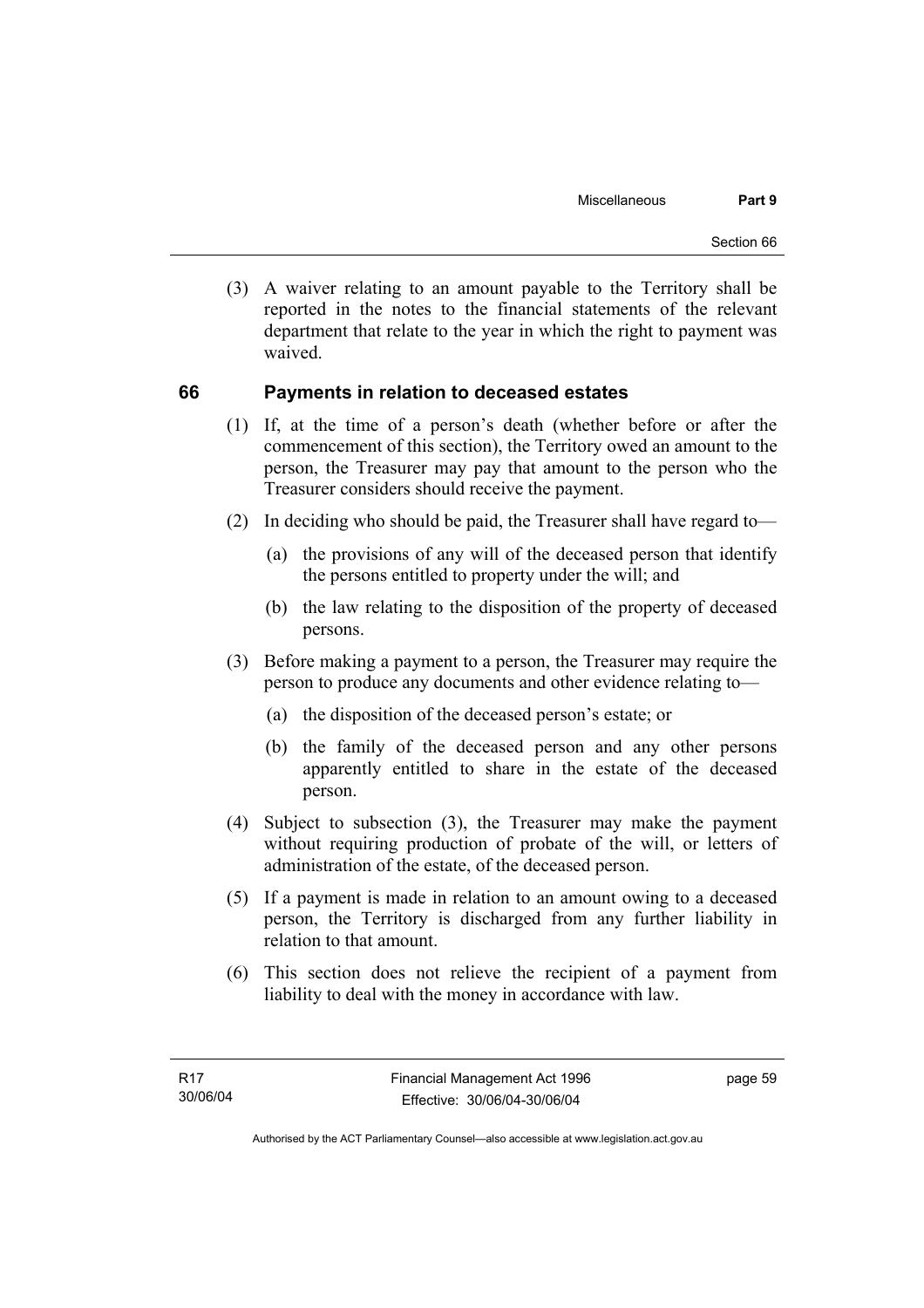#### **Part 9** Miscellaneous

Section 67

#### **67 Guideline-making power**

- (1) The Treasurer may, in writing, make financial management guidelines for this Act.
- (2) A financial management guideline is a disallowable instrument.
	- *Note* A disallowable instrument must be notified, and presented to the Legislative Assembly, under the *Legislation Act 2001*.

#### **68 Regulation-making power**

The Executive may make regulations for this Act.

*Note* Regulations must be notified, and presented to the Legislative Assembly, under the *Legislation Act 2001*.

page 60 Financial Management Act 1996 Effective: 30/06/04-30/06/04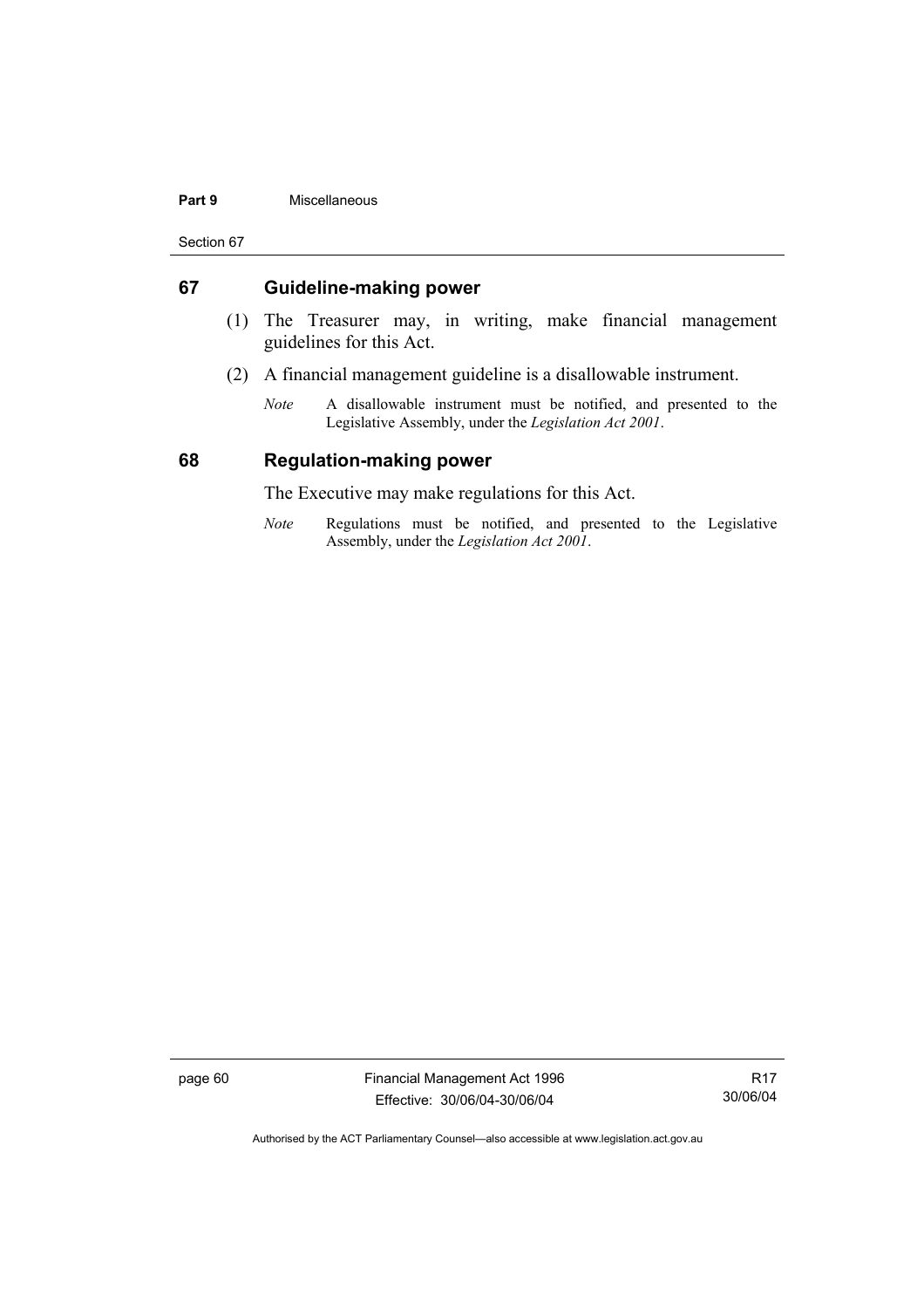# **Dictionary**

(see s 3)

*appropriation* means an appropriation of public money by any Act including this Act.

*Appropriation Act* means an Act that makes appropriations in relation to a financial year for purposes referred to in section 8.

*appropriation unit* means a class of outputs, or a group of output classes, for which an appropriation is made by an Appropriation Act.

*banking account* means an account with an authorised deposit-taking institution that is, or is substantially the same as, a bank account.

*borrowing* includes—

- (a) raising money or obtaining credit, whether by dealing in securities or otherwise; and
- (b) entering into a financing lease;

but does not include using a credit card or overdraft facility, or otherwise obtaining credit, in a transaction forming part of the day-to-day operations of the Territory or a Territory authority.

*budget papers* means documents presented to the Legislative Assembly under section 10 or 13 (1).

*capital injection* means money provided, or to be provided, to a department for—

- (a) the purchase of assets to be held by the department or to be owned by a Territory authority or Territory owned corporation; or
- (b) the development of assets held by the department or owned by a Territory authority or Territory owned corporation; or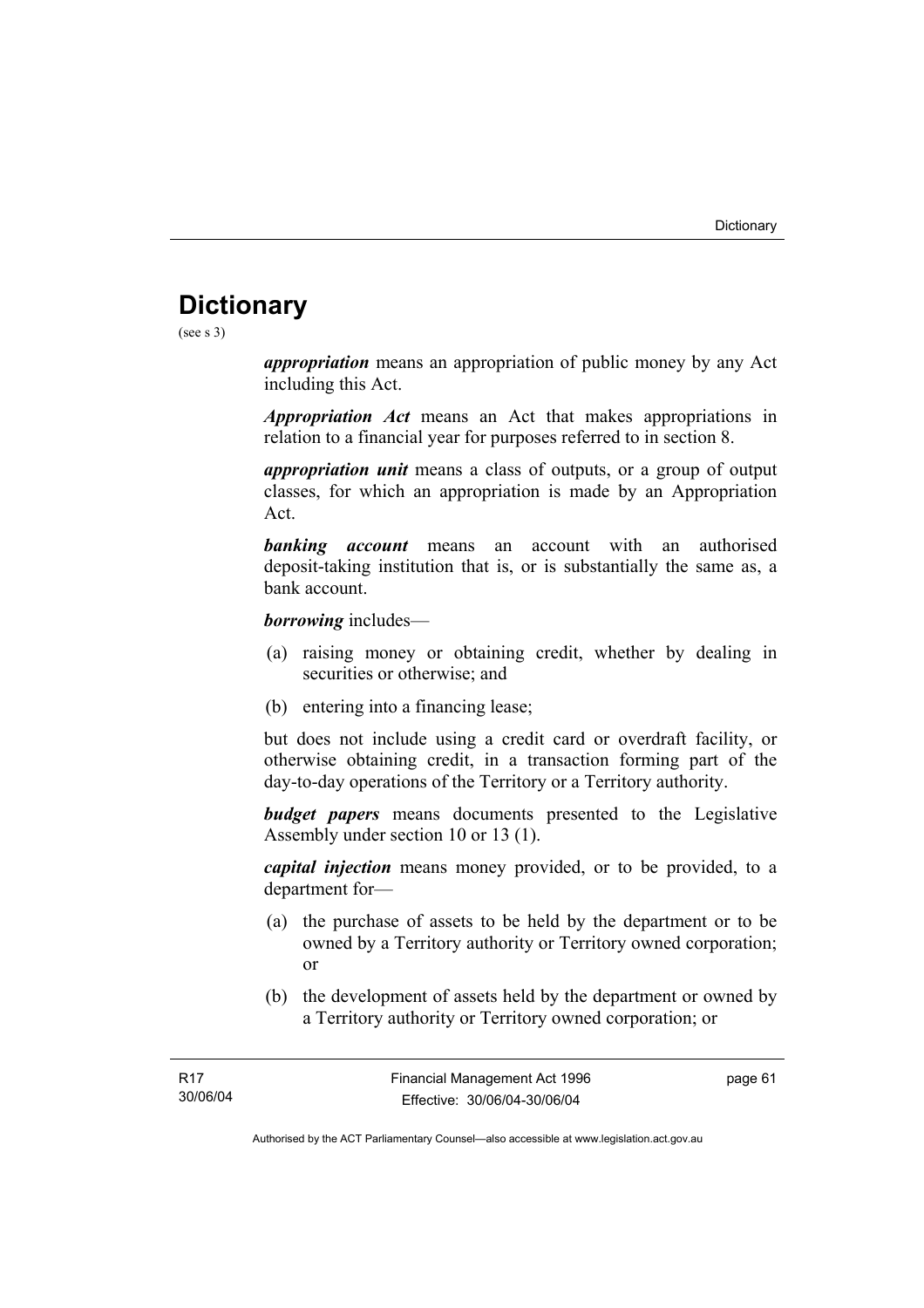- (c) augmenting the assets held by the department or owned by a Territory authority or Territory owned corporation; or
- (d) reducing the liabilities of the department, a Territory authority or a Territory owned corporation;

but does not include money provided from an appropriation for a purpose referred to in section 8 (a) or (c).

*chief executive officer*, in relation to a Territory authority, means the person who has responsibility for managing the affairs of the authority.

*class of outputs* means a group of outputs identified as a class by an Appropriation Act.

*department* means—

- (a) an administrative unit (excluding any part of an administrative unit prescribed for paragraph (b) and any administrative unit forming part of a group of administrative units prescribed for paragraph (c)); or
- (b) a part of an administrative unit prescribed for this paragraph; or
- (c) a group of 2 or more administrative units prescribed for this paragraph.

*departmental banking account* means a banking account referred to in section 34 (1).

*expenses*, in relation to an output, means the expenses incurred in providing the output quantified on an accrual accounting basis and includes the overhead expenses properly attributable to the output.

*financial management guidelines* means the financial management guidelines under this Act.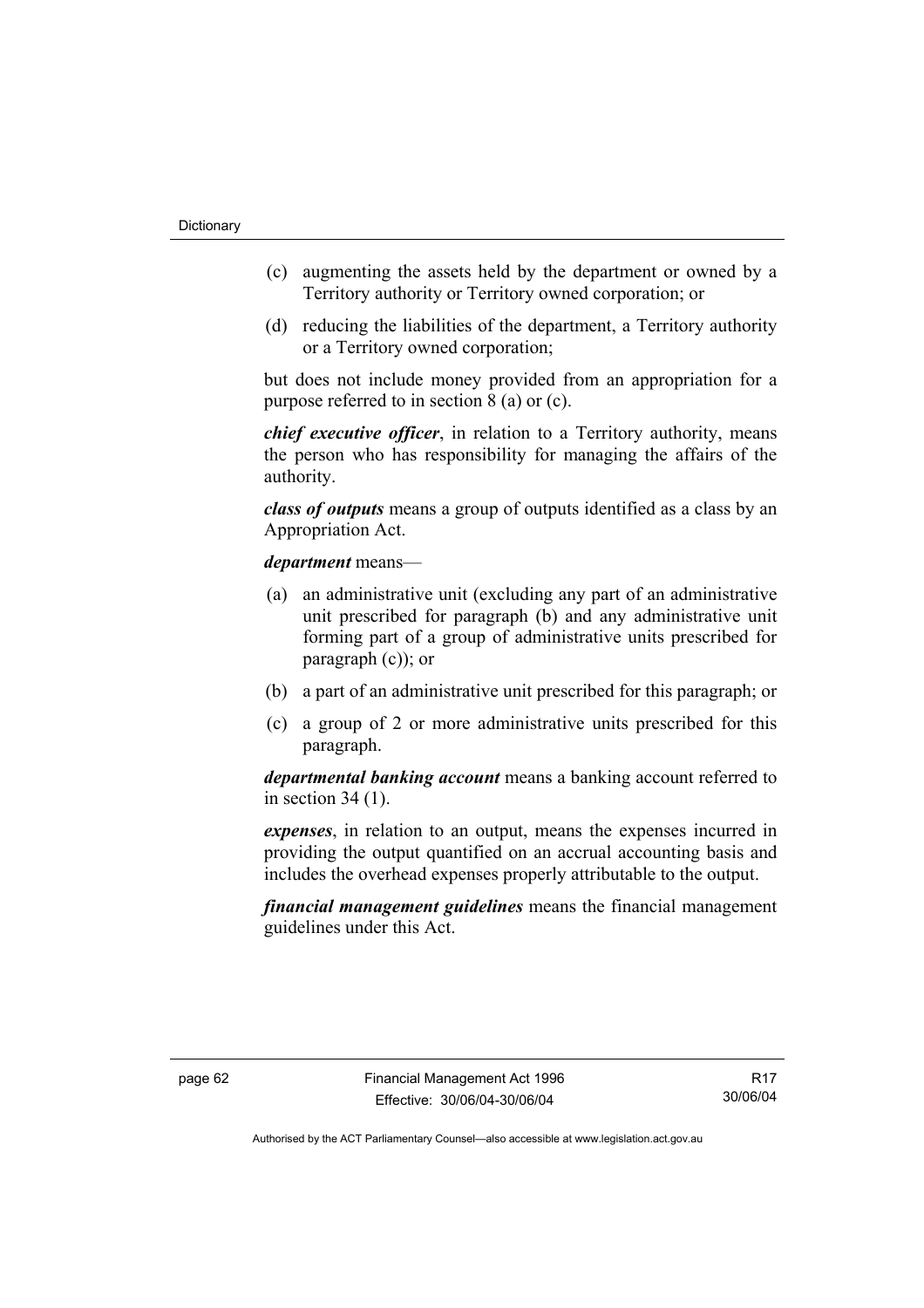#### *general government sector* means—

- (a) those organisations whose primary function is to provide services that are mainly not market orientated, are mainly for the consumption of the community generally, involve the transfer or redistribution of income, and are financed mainly through appropriation; and
- (b) those organisations that are controlled by the Territory and provide investment or other financial services.

*generally accepted accounting practice* means accounting practices and procedures recognised by the accounting profession as appropriate for reporting financial information relating to government, a department or a Territory authority, being practices and procedures that are consistent with this Act and any relevant Appropriation Act.

*GST*—see the *A New Tax System (Goods and Services Tax) Act 1999* (Cwlth), dictionary.

*input tax credit*—see the *A New Tax System (Goods and Services Tax) Act 1999* (Cwlth), dictionary.

*interest* includes a dividend and any other financial return on a deposit, loan or other investment.

*invest* includes enter into a transaction or arrangement for the protection or enhancement of investments.

*Legislative Assembly secretariat* means the clerk of the Legislative Assembly and the officers and employees of the public service who assist the clerk in the exercise of the clerk's functions.

*outcomes* means the consequences for the community of outputs.

*outputs* means goods produced or services provided by a department or Territory authority or a person producing goods or providing services on behalf of a department or Territory authority.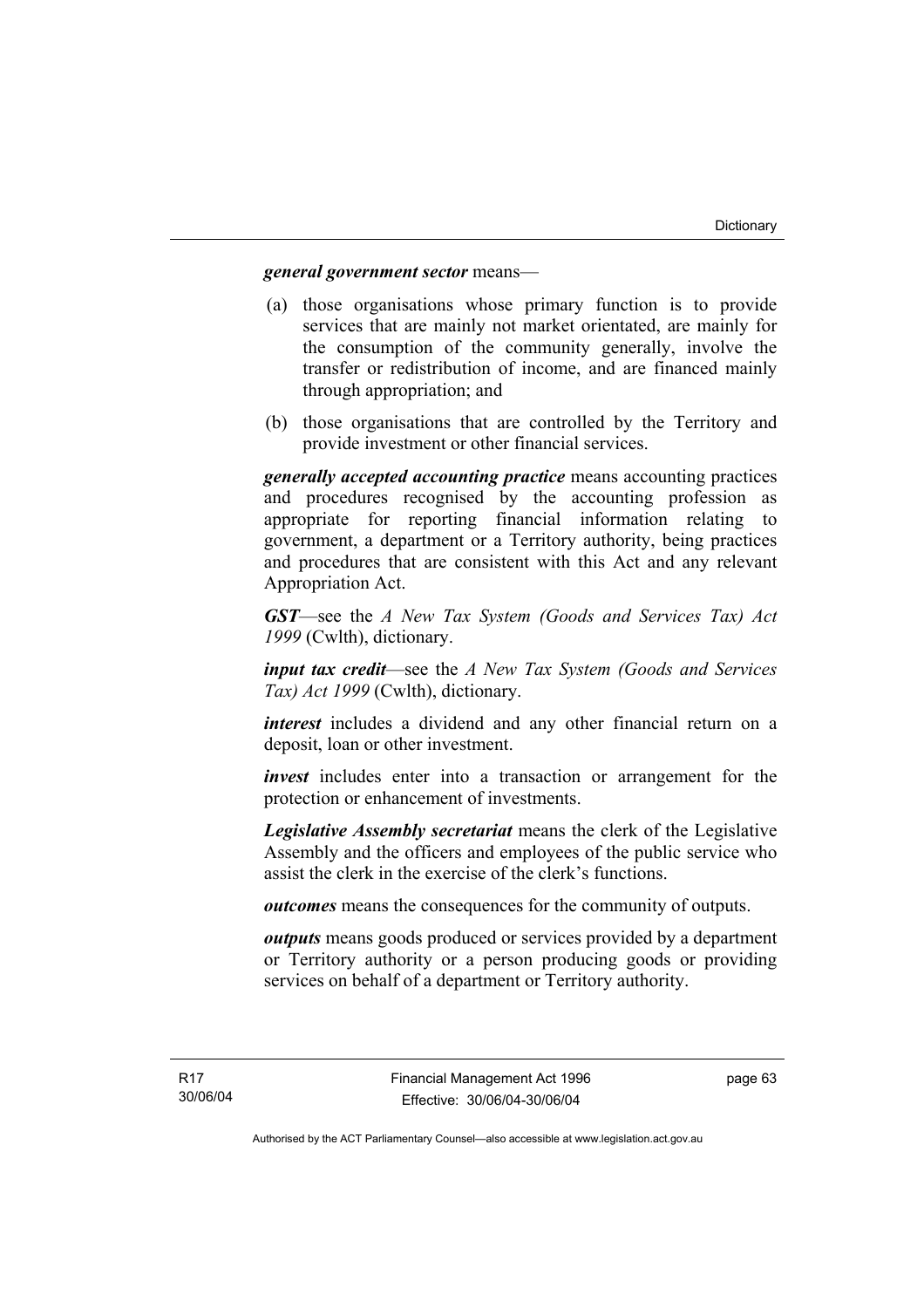*prescribed* means prescribed by the financial management guidelines.

*public money* means all money received by the Territory, including the proceeds of all loans raised on behalf of the Territory, but does not include—

- (a) money held by the Territory as trust money; or
- (b) money received by a Territory owned corporation; or
- (c) money received by a Territory authority; or
- (d) money received by the Territory from a Territory authority for investment for the authority; or
- (e) money received by the Territory—
	- (i) in repayment of an investment made by the Territory for a Territory authority; or
	- (ii) as interest on such an investment.

*public trading enterprise* means an organisation whose primary function is to provide goods and services that are mainly market orientated, non-regulatory and non-financial in nature and who may recover a significant part of their costs from individual consumers.

*public trading enterprise sector* means those organisations whose primary function is to provide goods and services that are mainly market orientated and non-regulatory in nature and who may recover a significant part of their costs from individual consumers.

*responsible chief executive*, in relation to a department, means—

- (a) if the department is constituted by an administrative unit or a part of an administrative unit—the chief executive of that administrative unit; or
- (b) if the department is constituted by a group of 2 or more administrative units—the person prescribed as the responsible chief executive in relation to the department.

R17 30/06/04

Authorised by the ACT Parliamentary Counsel—also accessible at www.legislation.act.gov.au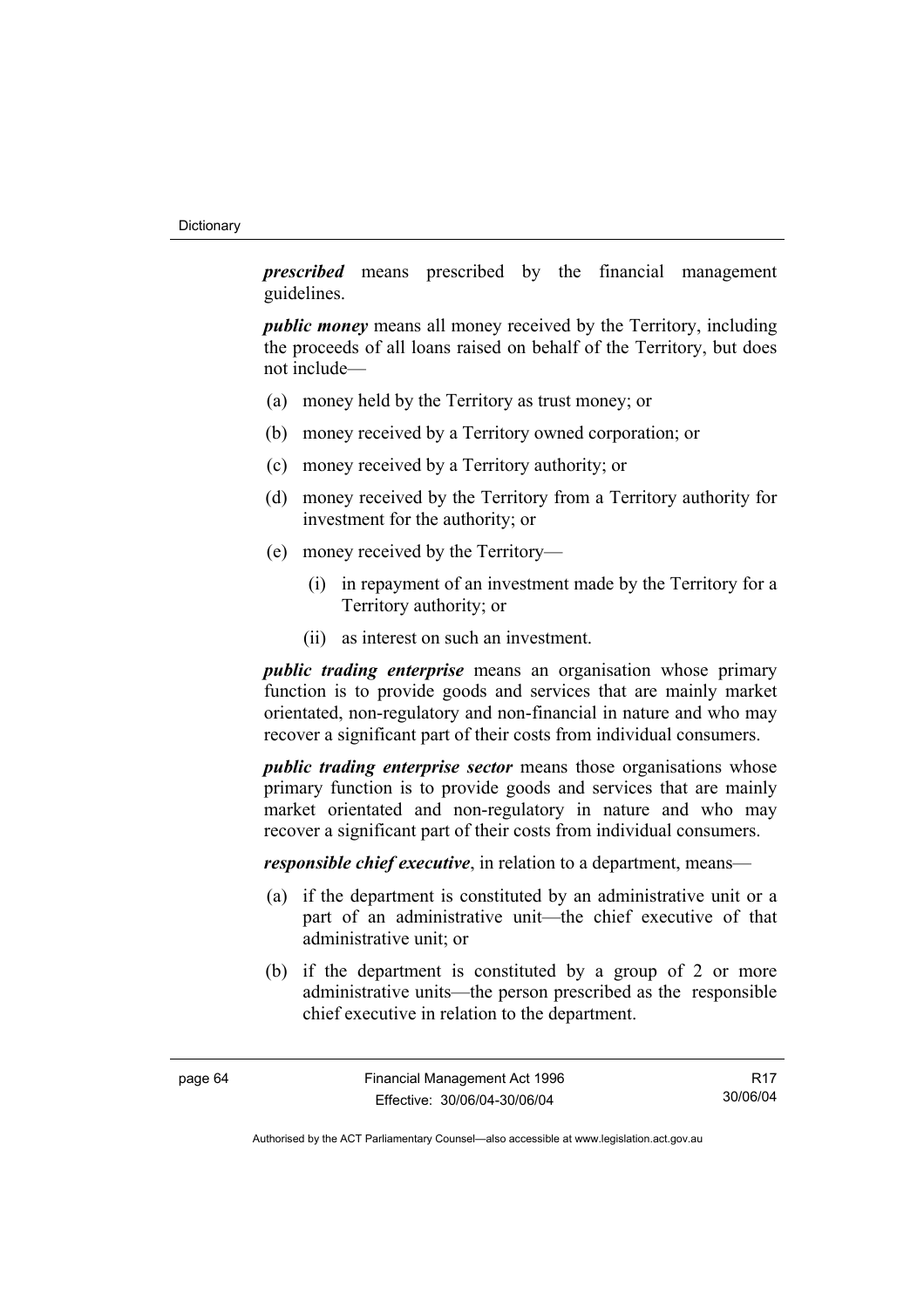### *responsible Minister* means—

- (a) in relation to a department that is constituted by an administrative unit or a part of an administrative unit—the Minister to whom responsibility for that administrative unit has been allocated under the *Public Sector Management Act 1994*, section 14; and
- (b) in relation to a department that is constituted by a group of 2 or more administrative units—the Minister prescribed as the responsible Minister in relation to the department; and
- (c) in relation to a Territory authority—the Minister administering the Act by which the authority was established.

*securities* includes stocks, debentures, notes, bonds, promissory notes, bills of exchange, and any other securities approved in writing by the Treasurer.

*statement of intent* means a statement of a Territory authority under section 58.

*superannuation appropriation*—see the *Territory Superannuation Provision Protection Act 2000*, dictionary.

*superannuation banking account*—see the *Territory Superannuation Provision Protection Act 2000*, section 7.

*taxable supply*—see the *A New Tax System (Goods and Services Tax) Act 1999* (Cwlth), dictionary.

*Territory authority* means a body corporate established by an Act, but does not include a body declared under section 3B not to be a Territory authority.

*Territory banking account* means the banking account referred to in section 33.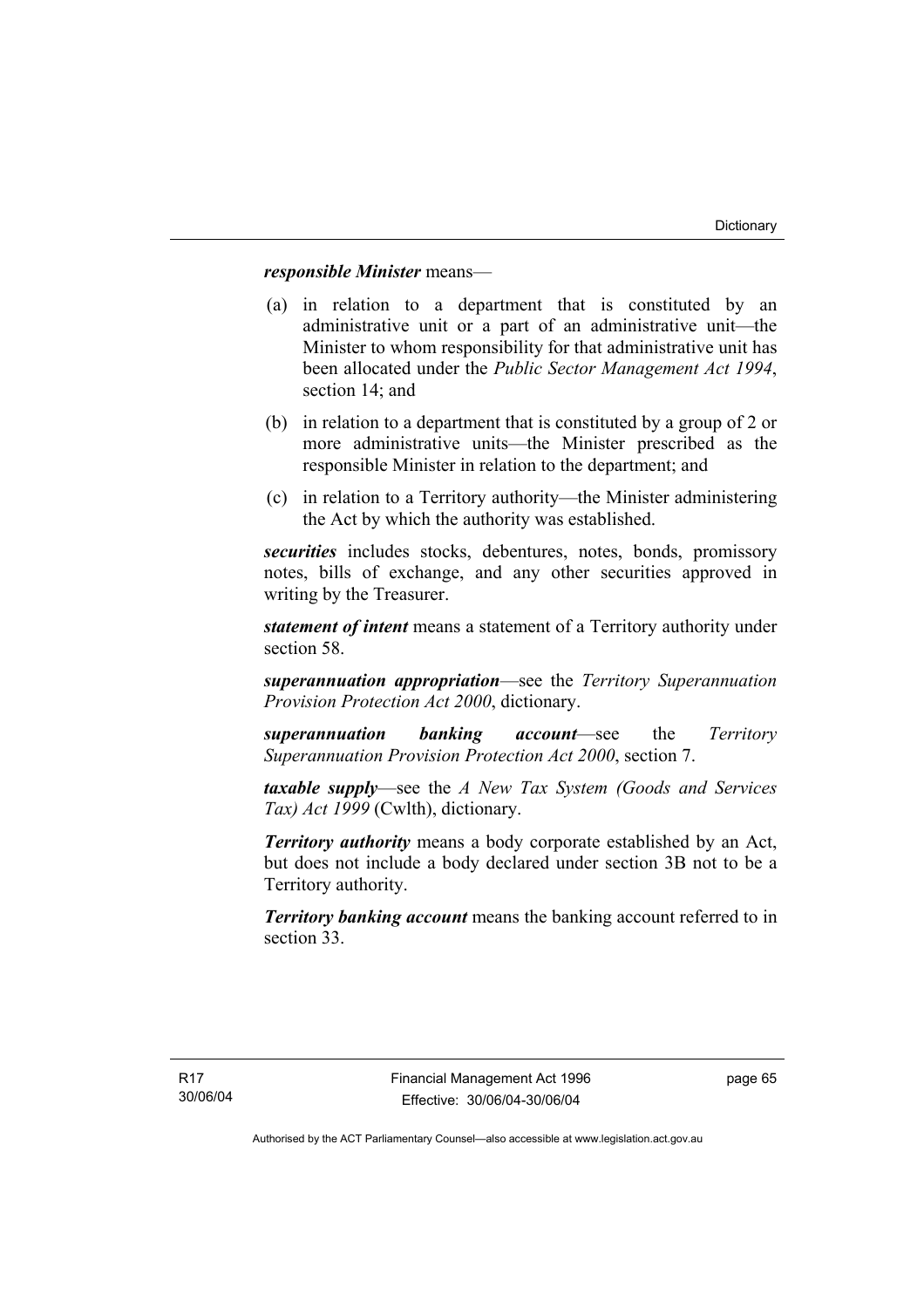*trust money* means—

- (a) money deposited with the Territory pending the completion of a transaction or the determination of a dispute and that may become repayable to the depositor or payable to the Territory or any other person; or
- (b) all money that is paid into a Territory court for possible repayment to the payee or a third party because of any Act, order, instruction or authority; or
- (c) money that belongs to or is due to any person and is collected by the Territory as a result of an agreement between the Territory and that person; or
- (d) unclaimed money that is due to or belongs to any person and is deposited with the Territory; or
- (e) money that is paid to the Territory in trust for any other lawful purpose including interest on trust money.

page 66 Financial Management Act 1996 Effective: 30/06/04-30/06/04

R17 30/06/04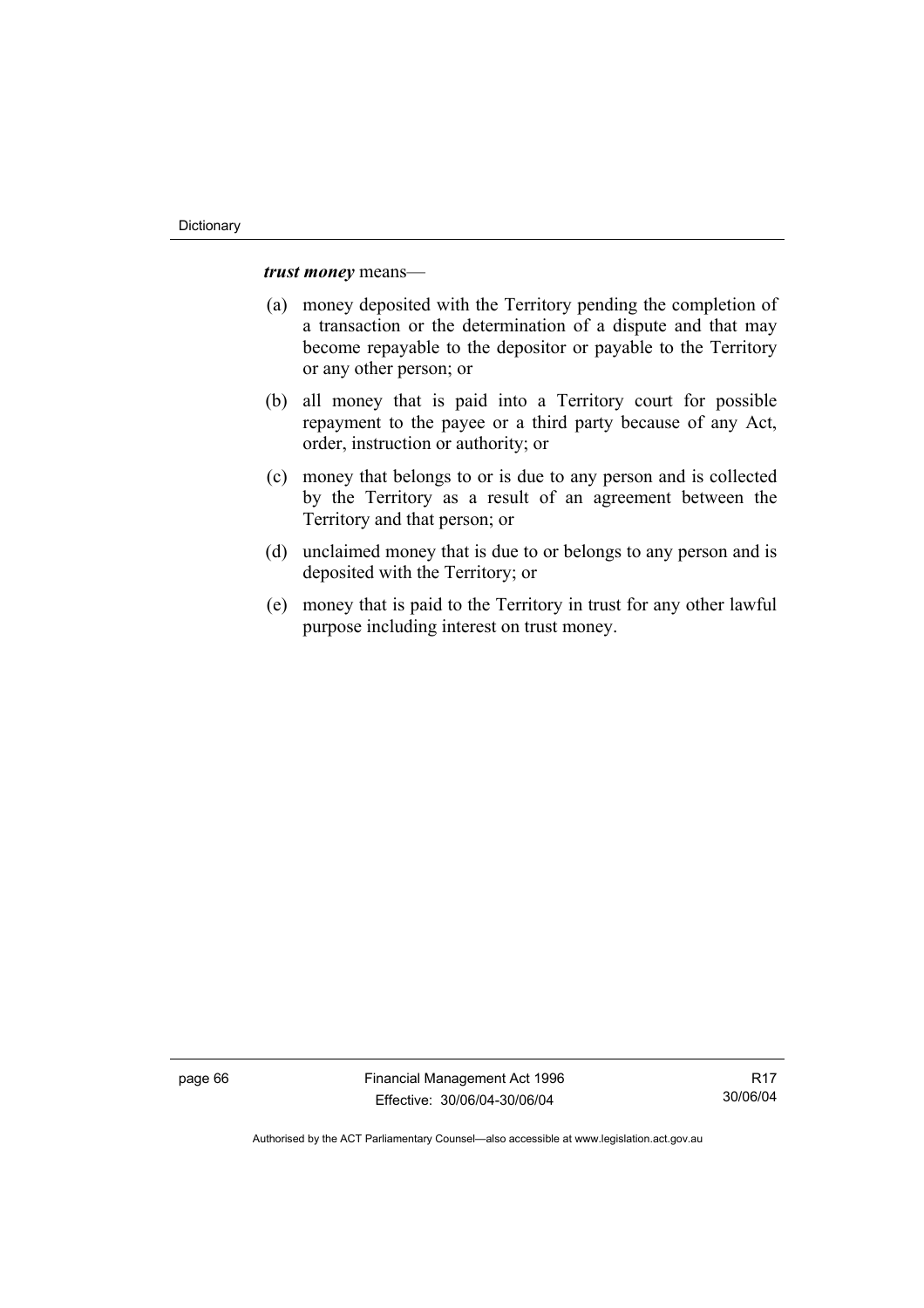## **Endnotes**

### **1 About the endnotes**

Amending and modifying laws are annotated in the legislation history and the amendment history. Current modifications are not included in the republished law but are set out in the endnotes.

Not all editorial amendments made under the *Legislation Act 2001*, part 11.3 are annotated in the amendment history. Full details of any amendments can be obtained from the Parliamentary Counsel's Office.

Uncommenced amending laws and expiries are listed in the legislation history and the amendment history. These details are underlined. Uncommenced provisions and amendments are not included in the republished law but are set out in the last endnote.

If all the provisions of the law have been renumbered, a table of renumbered provisions gives details of previous and current numbering.

The endnotes also include a table of earlier republications.

| $am = amended$<br>$amdt = amendment$<br>$ch = chapter$<br>$cl = clause$<br>$def = definition$<br>$dict = dictionary$<br>disallowed = disallowed by the Legislative<br>Assembly<br>$div = division$<br>$exp = expires/expired$<br>$Gaz = Gazette$<br>$hda =$ heading<br>$IA = Interpretation Act 1967$<br>ins = inserted/added<br>$LA =$ Legislation Act 2001<br>$LR =$ legislation register<br>LRA = Legislation (Republication) Act 1996<br>$mod = modified/modification$ | $ord = ordinance$<br>orig = original<br>par = paragraph/subparagraph<br>$pres = present$<br>$prev = previous$<br>$(\text{prev})$ = previously<br>$pt = part$<br>$r = rule/subrule$<br>$reg = regulation/subregulation$<br>$renum = renumbered$<br>$reloc = relocated$<br>$R[X]$ = Republication No<br>$RI =$ reissue<br>$s = section/subsection$<br>sch = schedule<br>$sdiv = subdivision$<br>$sub =$ substituted<br>SL = Subordinate Law |
|----------------------------------------------------------------------------------------------------------------------------------------------------------------------------------------------------------------------------------------------------------------------------------------------------------------------------------------------------------------------------------------------------------------------------------------------------------------------------|-------------------------------------------------------------------------------------------------------------------------------------------------------------------------------------------------------------------------------------------------------------------------------------------------------------------------------------------------------------------------------------------------------------------------------------------|
| $o = order$                                                                                                                                                                                                                                                                                                                                                                                                                                                                | underlining = whole or part not commenced                                                                                                                                                                                                                                                                                                                                                                                                 |
| om = omitted/repealed                                                                                                                                                                                                                                                                                                                                                                                                                                                      | or to be expired                                                                                                                                                                                                                                                                                                                                                                                                                          |

### **2 Abbreviation key**

R17 30/06/04 Financial Management Act 1996 Effective: 30/06/04-30/06/04

page 67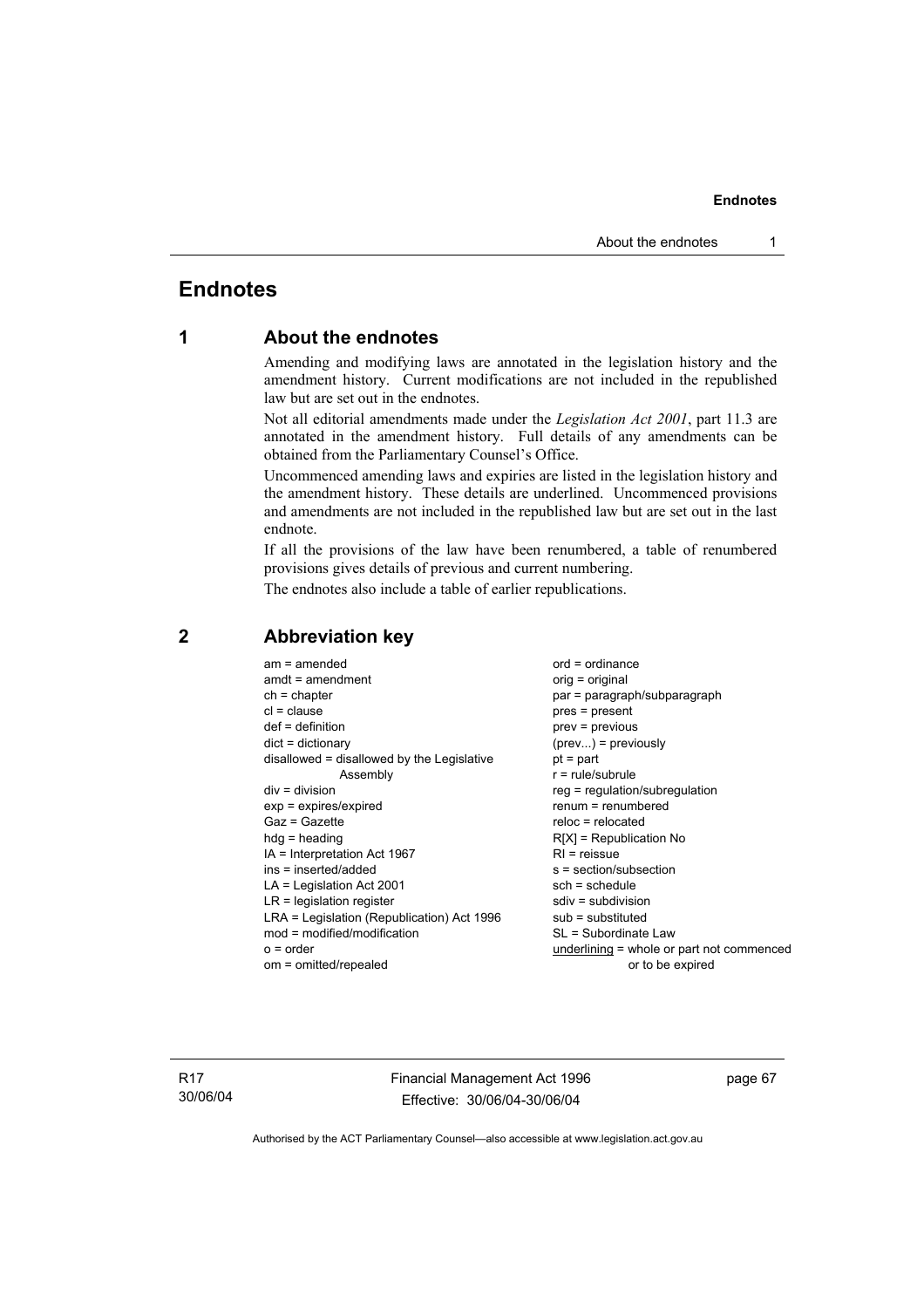| 3 | Legislation history |  |
|---|---------------------|--|
|---|---------------------|--|

### **3 Legislation history**

**Financial Management Act 1996 No 22**  notified 4 June 1996 (Gaz 1996 No 101) commenced 1 July 1996 (s 2)

as amended by

#### **Financial Management (Amendment) Act 1997 No 39**  notified 1 September 1997 (Gaz 1997 No S257) commenced 1 September 1997 (s 2)

**Financial Management (Amendment) Act (No 2) 1997 No 102**  notified 24 December 1997 (Gaz 1997 No S420) ss 1-3 commenced 24 December 1997 (s 2 (1)) remainder commenced 14 January 1998 (s 2 (2) and Gaz 1998 No S24)

**Financial Management (Amendment) Act (No 3) 1997 No 124**  notified 24 December 1997 (Gaz 1997 No S420) commenced 24 December 1997 (s 2)

**Trustee (Amendment) Act 1999 No 28 sch**  notified 21 May 1999 (Gaz 1999 No S24) sch commenced 21 May 1999 (s 2)

#### **Financial Sector Reform (ACT) Act 1999 No 33 sch**  notified 25 June 1999 (Gaz 1999 No S34) s 1, s 2 and dict commenced 25 June 1999 (s 2 (1)) sch commenced 1 July 1999 (s 2 (2) and Cwlth Gaz 1999 No S289)

### **Appropriation Act 1999-2000 No 36 s 9**  notified 12 July 1999 (Gaz 1999 No S44) s 9 commenced 12 July 1999 (s 2)

### **Financial Management Amendment Act 1999 No 58**  notified 10 November 1999 (Gaz 1999 No 45) commenced 10 November 1999 (s 2)

page 68 Financial Management Act 1996 Effective: 30/06/04-30/06/04

R17 30/06/04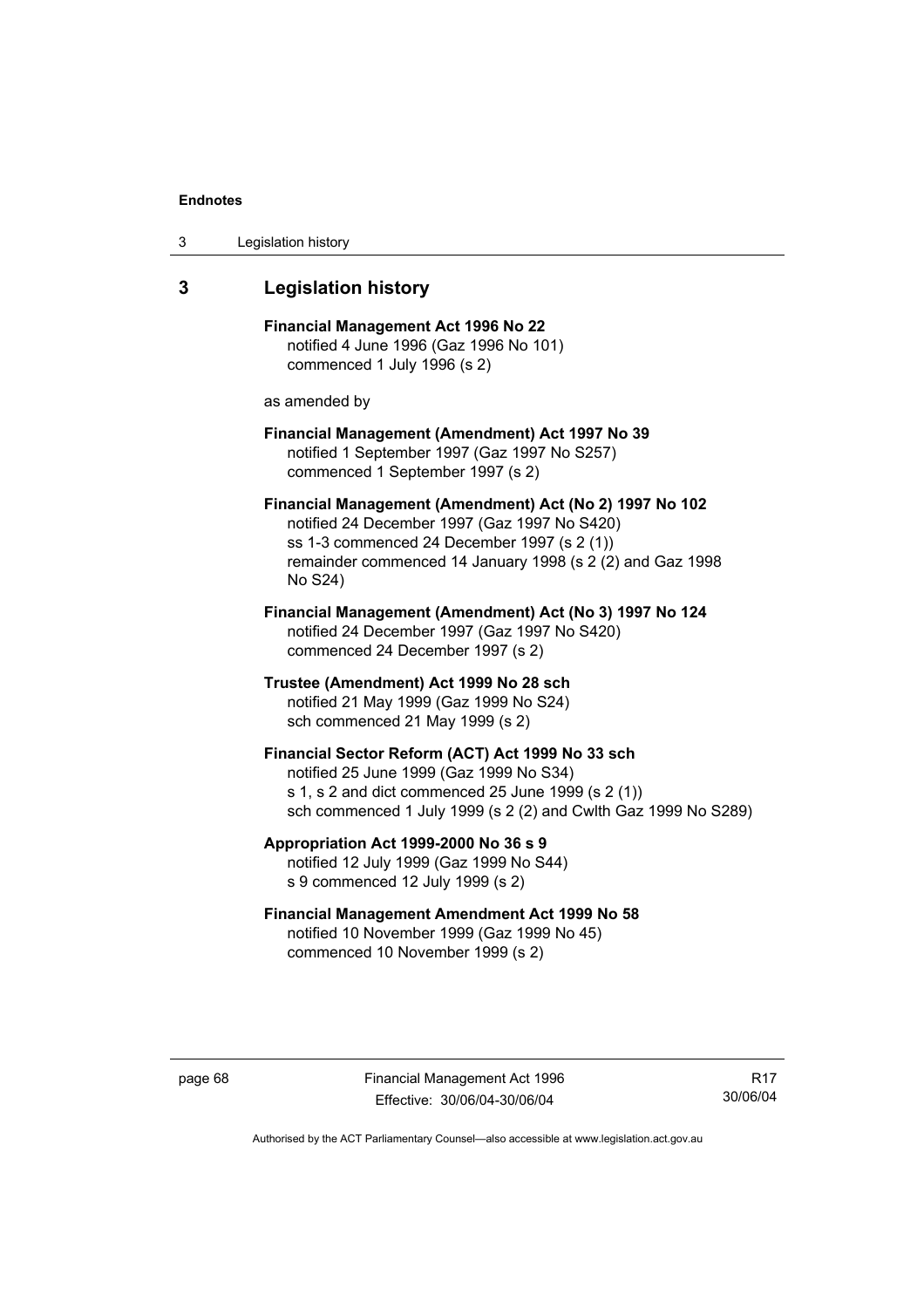### **Territory Superannuation Provision Protection Act 2000 No 21 sch**

notified 15 June 2000 (Gaz 2000 No 24) s 1, s 2 commenced 15 June 2000 (IA s 10B) sch commenced 1 July 2000 (s 2)

### **Financial Management Amendment Act 2000 No 27**

notified 30 June 2000 (Gaz 2000 No S30) s 1, s 2 commenced 30 June 2000 (IA s 10B) remainder commenced 30 June 2000 (s 2)

#### **Financial Management Amendment Act 2001 No 4**

notified 8 March 2001 (Gaz 2001 No 10) s 1, s 2 commenced 8 March 2001 (IA s 10B) s 3 commenced 8 March 2001 (s 2) remainder commenced 8 September 2001 (IA s 10E)

#### **Statute Law Amendment Act 2001 No 11 sch 3**

notified 29 March 2001 (Gaz 2001 No 13) commenced 29 March 2001 (s 2)

#### **Financial Management Amendment Act 2001 (No 2) 2001 No 42**

notified 29 June 2001 (Gaz 2001 No S36)

- s 1, s 2 commenced 29 June 2001 (IA s 10B)
- s 3, s 4, s 6, s 7 commenced 29 June 2001 (s 2 (1))
- s 5 commenced 1 July 2001 (s 2 (2))

### **Appropriation Act 2001-2002 2001 No 43 s 12**

notified 29 June 2001 (Gaz 2001 No S36)

- s 1, s 2 commenced 29 June 2001 (IA s 10B)
- s 12 commenced 1 July 2001 (s 2)

#### **Legislation (Consequential Amendments) Act 2001 No 44 pt 146**

notified 26 July 2001 (Gaz 2001 No 30) s 1, s 2 commenced 26 July 2001 (IA s 10B) pt 146 commenced 12 September 2001 (s 2 and see Gaz 2001 No S65)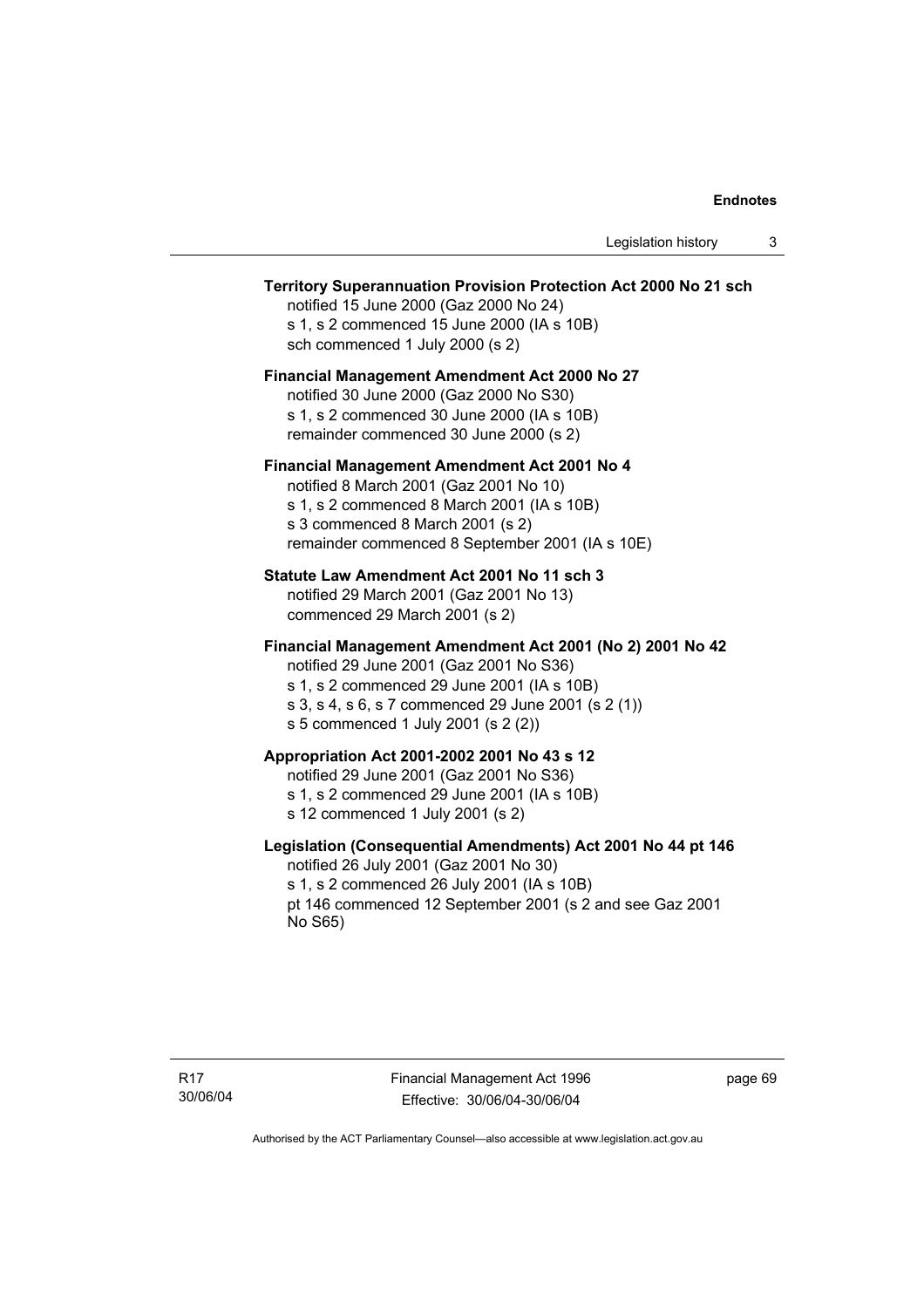| ు | Legislation history |  |
|---|---------------------|--|
|---|---------------------|--|

#### **Financial Management Legislation Amendment Act 2001 No 45 pt 2 (as am by 2002 No 30 pt 3.26)**

notified 12 July 2001 (Gaz 2001 No 28) s 1, s 2 commenced 12 July 2001 (IA s 10B) s 4 commenced 12 January 2002 (s 2 (3) and see Act 2002 No 30 amdt 3.370) pt 2 remainder commenced 12 January 2002 (LA s 79)

#### **Statute Law Amendment Act 2001 No 56 pt 3.20**

notified 5 September 2001 (Gaz 2001 No S65) commenced 5 September 2001 (s 2)

### **Financial Management Amendment Act 2001 (No 3) 2001 No 95**

notified 10 September 2001 (Gaz 2001 No S66) s 1, s 2 commenced 10 September 2001 (LA s 75) remainder commenced 1 January 2002 (CN 2001 No 6)

#### **Financial Management Amendment Act 2001 (No 4) No 97**

notified LR 20 December 2001 commenced 20 December 2001 (s 2)

#### **Appropriation Act 2002-2003 No 29 s 12**

notified LR 9 September 2002 taken to have commenced 30 June 2002 (s 2)

#### **Statute Law Amendment Act 2002 No 30 pt 3.25**

notified LR 16 September 2002 s 1, s 2 taken to have commenced 19 May 1997 (LA s 75 (2)) amdt 3.369 taken to have commenced 31 December 2001 (s 2 (2)) pt 3.25 remainder commenced 17 September 2002 (s 2 (1))

### **Financial Management Amendment Act 2002 No 38**

notified LR 8 October 2002 s 1, s 2 commenced 8 October 2002 (LA s 75 (1)) remainder commenced 1 November 2002 (s 2 and CN2002-12)

### **Appropriation Act 2002-2003 (No 2) A2003-9 s 9**

notified LR 7 March 2003

s 1, s 2 commenced 7 March 2003 (LA s 75 (1))

s 9 commenced 8 March 2003 (s 2)

R17 30/06/04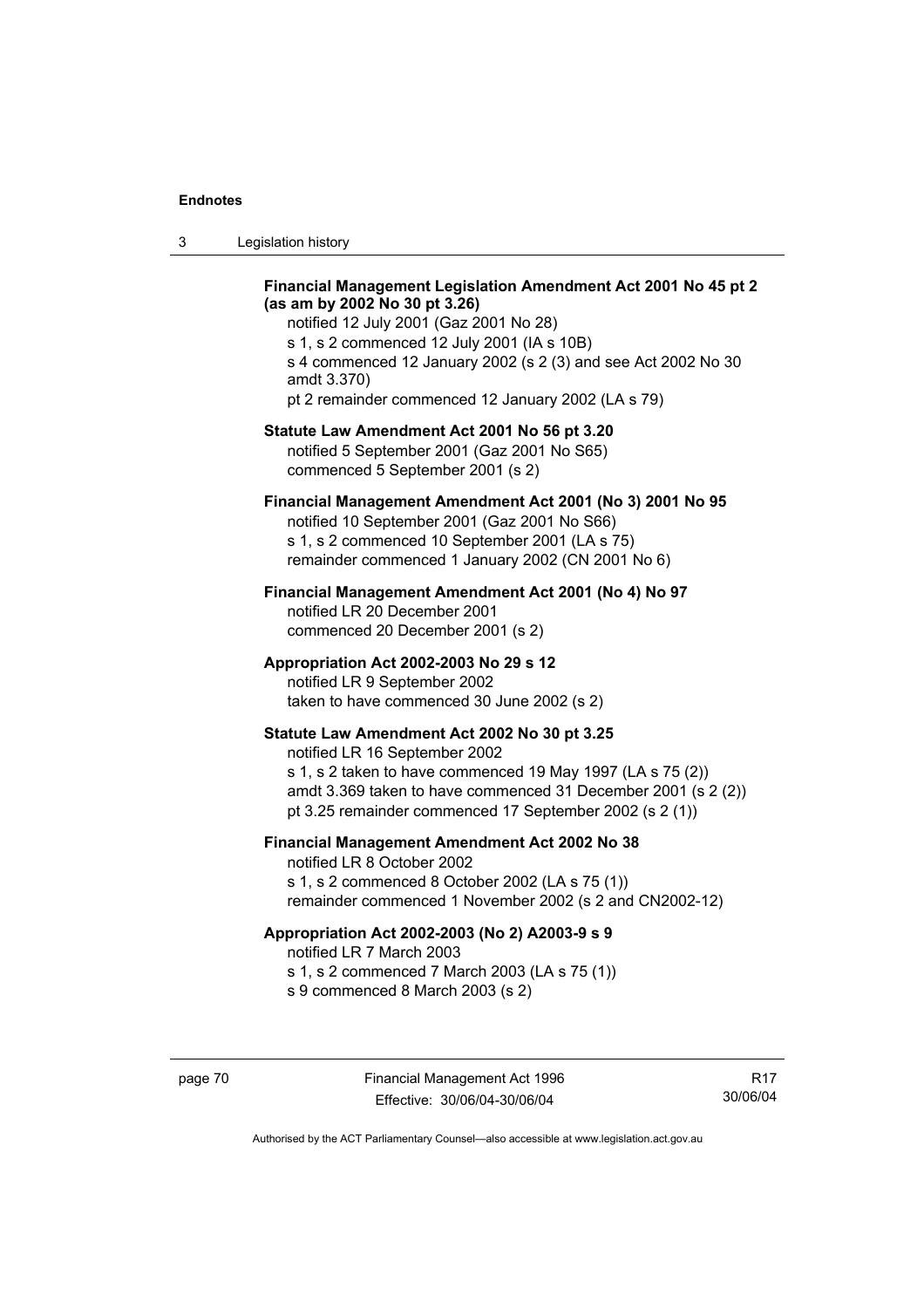#### **Financial Management Amendment Act 2003 A2003-21**

notified LR 19 May 2003 s 1, s 2 commenced 19 May 2003 (LA s 75 (1)) remainder commenced 20 May 2003 (s 2)

#### **Appropriation Act 2003-2004 A2003-27**  notified LR 30 June 2003 commenced 30 June 2003 (s 2)

#### **Financial Management Amendment Act 2003 (No 2) A2003-46**

notified LR 31 October 2003 s 1, s 2 commenced 31 October 2003 (LA s 75 (1)) remainder commenced 1 November 2003 (s 2)

### **Statute Law Amendment Act 2003 (No 2) A2003-56 sch 3 pt 3.9**

notified LR 5 December 2003 s 1, s 2 commenced 5 December 2003 (LA s 75 (1)) sch 3 pt 3.9 commenced 19 December 2003 (s 2)

### **Financial Management Amendment Act 2004 A2004-19**  notified LR 6 April 2004

s 1, s 2 commenced 6 April 2004 (LA s 75 (1)) remainder commenced 7 April 2004 (s 2)

### **Financial Management Amendment Act 2004 (No 2) A2004-33**

notified LR 30 June 2004 s 1, s 2 commenced 30 June 2004 (LA s 75 (1)) remainder commences 1 July 2004 (s 2)

#### **Appropriation Act 2004-2005 A2004-35 s 12**

notified LR 30 June 2004 commenced 30 June 2004 (s 2)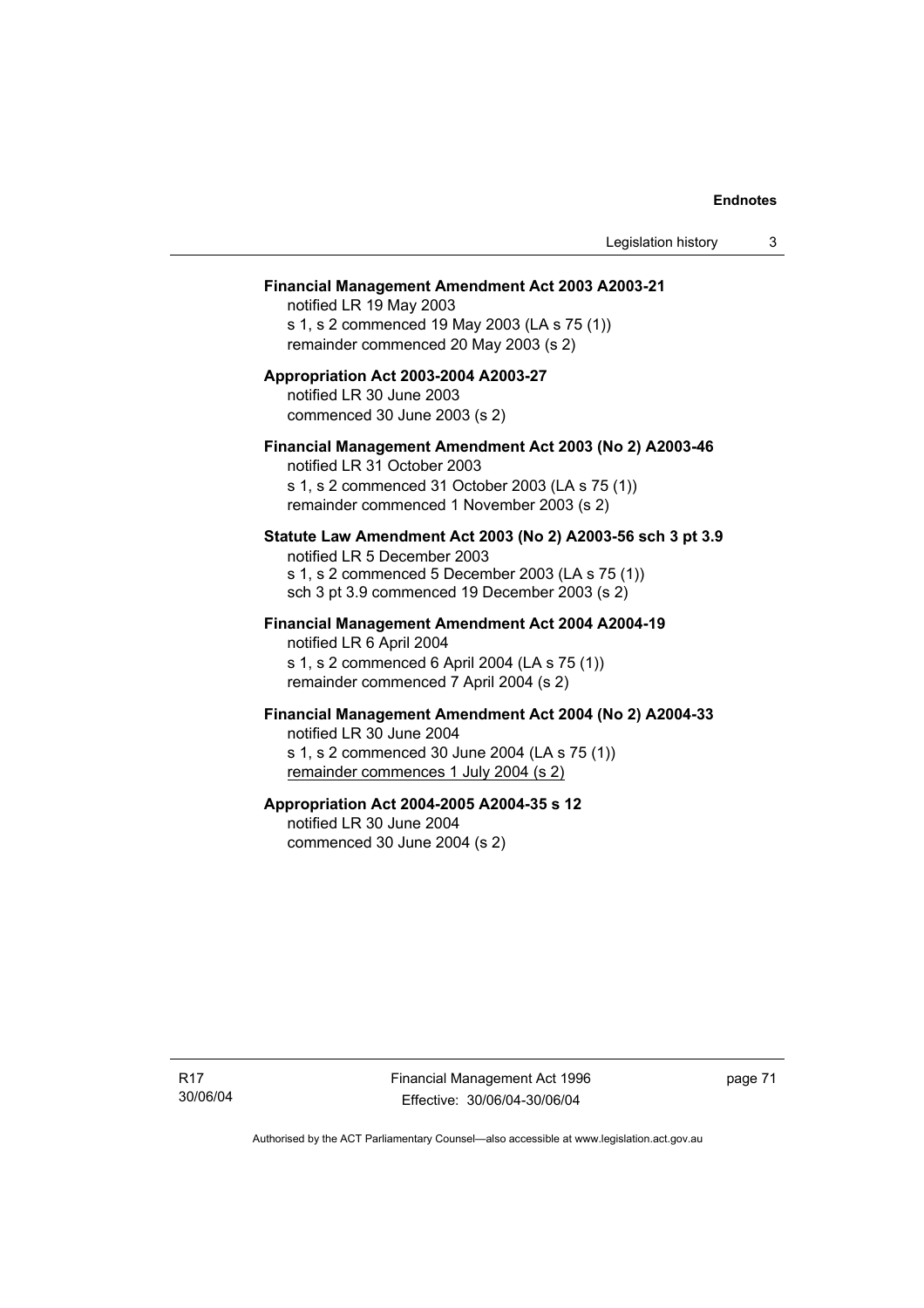| 4 | Amendment history |
|---|-------------------|
|---|-------------------|

# **4 Amendment history**

|         | <b>Name of Act</b><br>s 1                        | sub 2001 No 56 amdt 3.255                                                                                                                                                                                                                                                                                                                  |                 |
|---------|--------------------------------------------------|--------------------------------------------------------------------------------------------------------------------------------------------------------------------------------------------------------------------------------------------------------------------------------------------------------------------------------------------|-----------------|
|         | s <sub>2</sub>                                   | Act subject to Territory Superannuation Provision Protection Act<br>sub 2000 No 21 sch                                                                                                                                                                                                                                                     |                 |
|         | <b>Dictionary</b><br>s 3 hdg<br>s 3              | sub 2000 No 21 sch<br>am 2000 No 21 sch<br>def bank om 1999 No 33 sch<br>def banking institution ins 1997 No 102 s 4<br>om 1999 No 33 sch<br>def Territory activities ins 1997 No 124 s 4<br>om 2001 No 95 amdt 1.3<br>def Treasurer om 2001 No 95 amdt 1.2<br>remaining defs reloc to dict 2001 No 95 amdt 1.4<br>sub 2001 No 95 amdt 1.5 |                 |
|         | <b>Notes</b><br>s 3A                             | orig s 3A renum as s 3B 2001 No 95 amdt 1.6<br>ins 2001 No 95 amdt 1.5                                                                                                                                                                                                                                                                     |                 |
|         | s 3B                                             | Declaration that certain authorities are not Territory authorities for this Act<br>(prev s 3A) ins 2000 No 21 sch<br>am 2001 No 44 amdt 1.1631, amdt 1.1632<br>renum as s 3B 2001 No 95 amdt 1.6                                                                                                                                           |                 |
|         | <b>Budget management</b><br>pt 2 hdg             | sub A2003-46 s 4                                                                                                                                                                                                                                                                                                                           |                 |
|         | <b>Appropriations and budgets</b><br>div 2.1 hdg | ins A2003-46 s 4                                                                                                                                                                                                                                                                                                                           |                 |
|         | Net appropriations for outputs<br>s 9            | am 2000 No 27 s 5                                                                                                                                                                                                                                                                                                                          |                 |
|         | S <sub>9A</sub>                                  | Net appropriations for capital injections<br>ins 2000 No 27 s 6                                                                                                                                                                                                                                                                            |                 |
|         | s 9B                                             | Appropriations for payments on behalf of Territory to be net appropriations<br>ins 2001 No 95 s 5                                                                                                                                                                                                                                          |                 |
|         | <b>Budget papers</b><br>s 10                     | am 1997 No 124 s 5; 2001 No 56 amdt 3.257                                                                                                                                                                                                                                                                                                  |                 |
|         | <b>Territory budgets</b><br>s 11                 | am 1997 No 124 s 6; 2001 No 4 s 4; 2001 No 56 amdt 3.258;<br>2001 No 95 s 6<br>sub A2003-46 s 5                                                                                                                                                                                                                                            |                 |
| page 72 |                                                  | Financial Management Act 1996                                                                                                                                                                                                                                                                                                              | R <sub>17</sub> |

Effective: 30/06/04-30/06/04

R17 30/06/04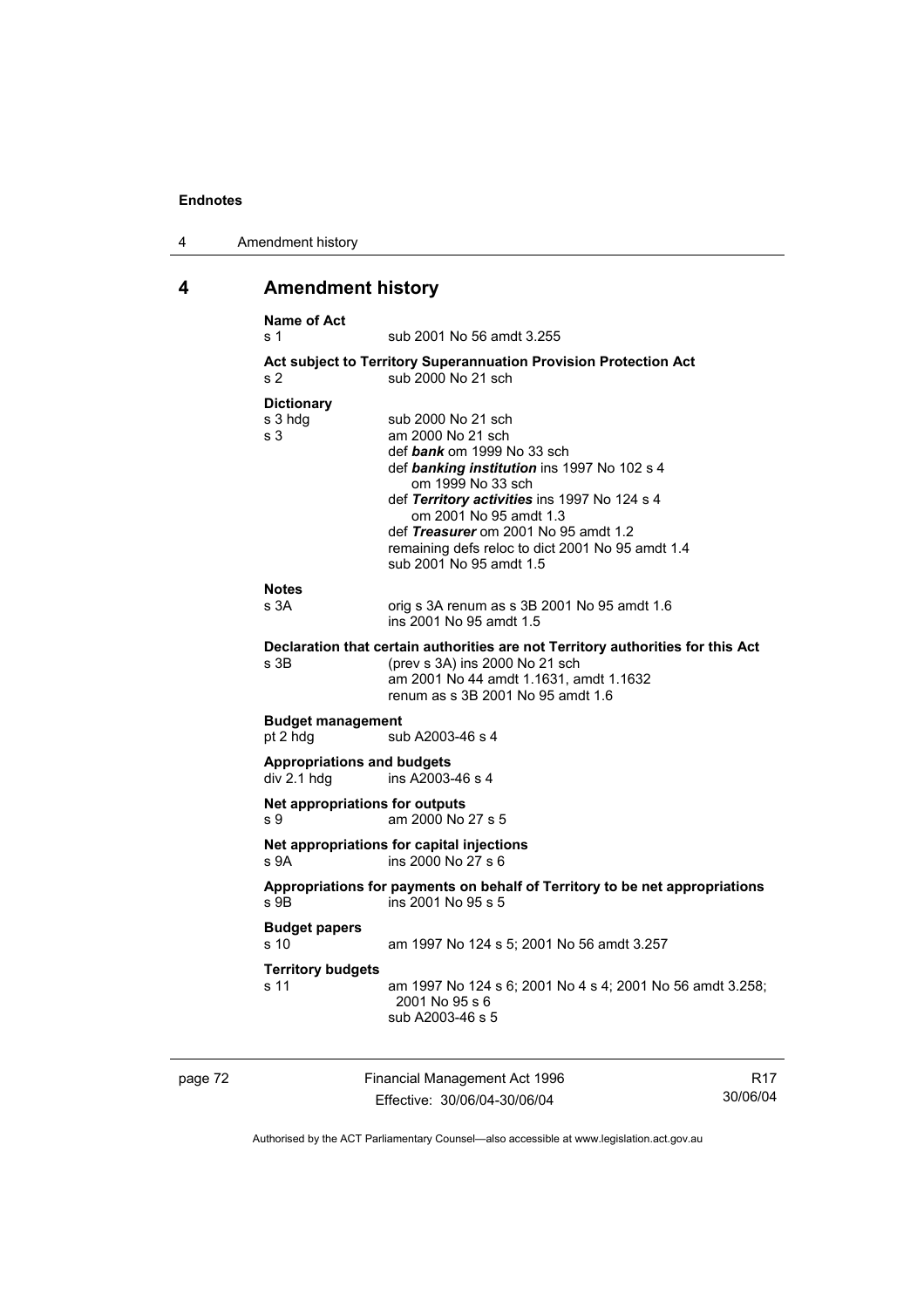|                                                   |                                                                                                                                                                                                                                   | Amendment history | 4 |
|---------------------------------------------------|-----------------------------------------------------------------------------------------------------------------------------------------------------------------------------------------------------------------------------------|-------------------|---|
| s 11A                                             | Financial policy objectives and strategies statement<br>ins A2003-46 s 5                                                                                                                                                          |                   |   |
| <b>Departmental budgets</b>                       |                                                                                                                                                                                                                                   |                   |   |
| s <sub>12</sub>                                   | am 1997 No 102 s 5; 1997 No 124 s 7; 1999 No 58 s 3; 2001<br>No 56 amdt 3.258; 2001 No 95 s 7; ss renum R6 LA (see<br>2001 No 95 amdt 1.7); 2002 No 38 s 4, s 5                                                                   |                   |   |
| <b>Public trading enterprise budgets</b><br>s 12A | ins 1997 No 124 s 8<br>am 2001 No 56 amdt 3.258; 2001 No 95 s 8                                                                                                                                                                   |                   |   |
| <b>Supplementary budget papers</b><br>s 13        | am 2001 No 56 amdt 3.259, amdt 3.260<br>sub 2001 No 97 s 4                                                                                                                                                                        |                   |   |
| s 13A                                             | Amendment of departmental budget for supplementary appropriation<br>ins A2003-9 s 9                                                                                                                                               |                   |   |
| s <sub>14</sub>                                   | Transfer of funds between appropriations<br>am 1997 No 102 s 6; 2000 No 21 sch; 2001 No 56 amdt 3.261                                                                                                                             |                   |   |
| s 15                                              | Transfer of funds within appropriations<br>am 1997 No 102 s 7; 2001 No 56 amdt 3.262                                                                                                                                              |                   |   |
| s 15A                                             | Reclassification of certain appropriations<br>ins 1997 No 102 s 8; 2001 No 56 amdt 3.263                                                                                                                                          |                   |   |
| s 16                                              | Transfer of functions between departments<br>am 2000 No 21 sch; 2001 No 56 amdt 3.263                                                                                                                                             |                   |   |
| s 16A                                             | Amendment of budgets on transfer of functions between departments<br>ins A2003-21 s 4<br>om A2004-19 s 4                                                                                                                          |                   |   |
| s 17                                              | Variation of appropriations for Commonwealth grants<br>am 1997 No 102 s 9; 2001 No 56 amdt 3.264, amdt 3.265;<br>2002 No 38 s 6                                                                                                   |                   |   |
| s 17A                                             | Variations of appropriations for certain payments to Commonwealth<br>ins 1999 No 36 s 9<br>am 2000 No 27 s 7; 2001 No 43 s 12; 2001 No 56 amdt 3.266,<br>amdt 3.267; A2003-27 s 12; A2004-35 s 12<br>exp 30 June 2005 (s 17A (4)) |                   |   |
| <b>Treasurer's advance</b><br>s <sub>18</sub>     | am 2001 No 56 amdt 3.268; 2001 No 97 s 5, s 6; ss renum<br>R4 LA<br>sub A2004-33 s 4                                                                                                                                              |                   |   |

page 73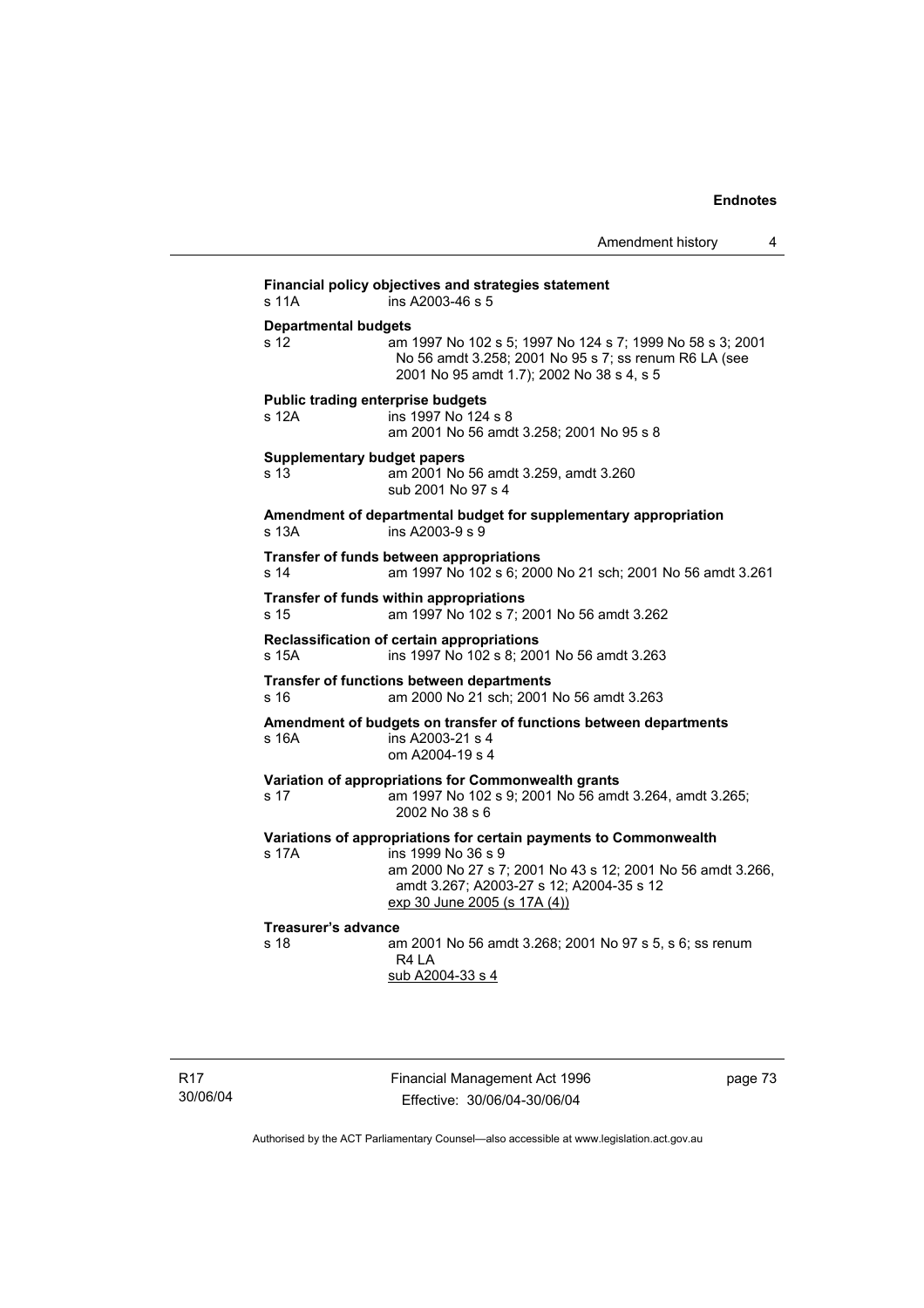4 Amendment history

| s 18A                                                    | Assembly to be told about treasurer's advance<br>ins 1997 No 102 s 10<br>am 2001 No 56 amdt 3.269<br>om 2002 No 38 s 7<br>ins A2004-33 s 4 |
|----------------------------------------------------------|--------------------------------------------------------------------------------------------------------------------------------------------|
| s 19A                                                    | <b>Payments for Territory GST liabilities</b><br>ins 1997 No 39 s 4<br>sub 2000 No 27 s 8                                                  |
| s 19B                                                    | Authorisation of expenditure of certain Commonwealth grants<br>ins 1997 No 102 s 11<br>am 2001 No 56 amdt 3.269                            |
| s 19C                                                    | Amendment of conditions of capital injection<br>ins 2002 No 38 s 8                                                                         |
| Amendment of performance criteria<br>s 19D               | ins 2002 No 38 s 8                                                                                                                         |
| <b>Amendment of financial targets</b><br>s 19E           | ins 2002 No 38 s 8                                                                                                                         |
| <b>Amendment of budgets</b><br>s 19F                     | ins A2004-19 s 5<br>am A2004-33 s 5                                                                                                        |
| s 20                                                     | <b>Budgets for Legislative Assembly secretariat</b><br>am A2003-21 s 5                                                                     |
| div 2.2 hdg                                              | <b>Budget reviews and pre-election updates</b><br>ins A2003-46 s 6                                                                         |
| <b>Budget review</b><br>s20A                             | ins A2003-46 s 6                                                                                                                           |
| s 20 <sub>B</sub>                                        | Purpose and contents of budget review<br>ins A2003-46 s 6                                                                                  |
| Pre-election budget update<br>s 20C                      | ins A2003-46 s 6                                                                                                                           |
| s 20D                                                    | Purpose and contents of pre-election budget update<br>ins A2003-46 s 6                                                                     |
| <b>Financial reports of the Territory</b><br>div 3.1 hdg | (prev pt 3 div 1 hdg) renum R3 LA (see 2001 No 95 amdt 1.11)                                                                               |
| Meaning of the Territory in div 3.1<br>s 21 hdg          | am R <sub>3</sub> LA                                                                                                                       |
| s 22                                                     | Annual financial statements of the Territory<br>am 2001 No 95 s 9                                                                          |
|                                                          |                                                                                                                                            |

page 74 Financial Management Act 1996 Effective: 30/06/04-30/06/04

R17 30/06/04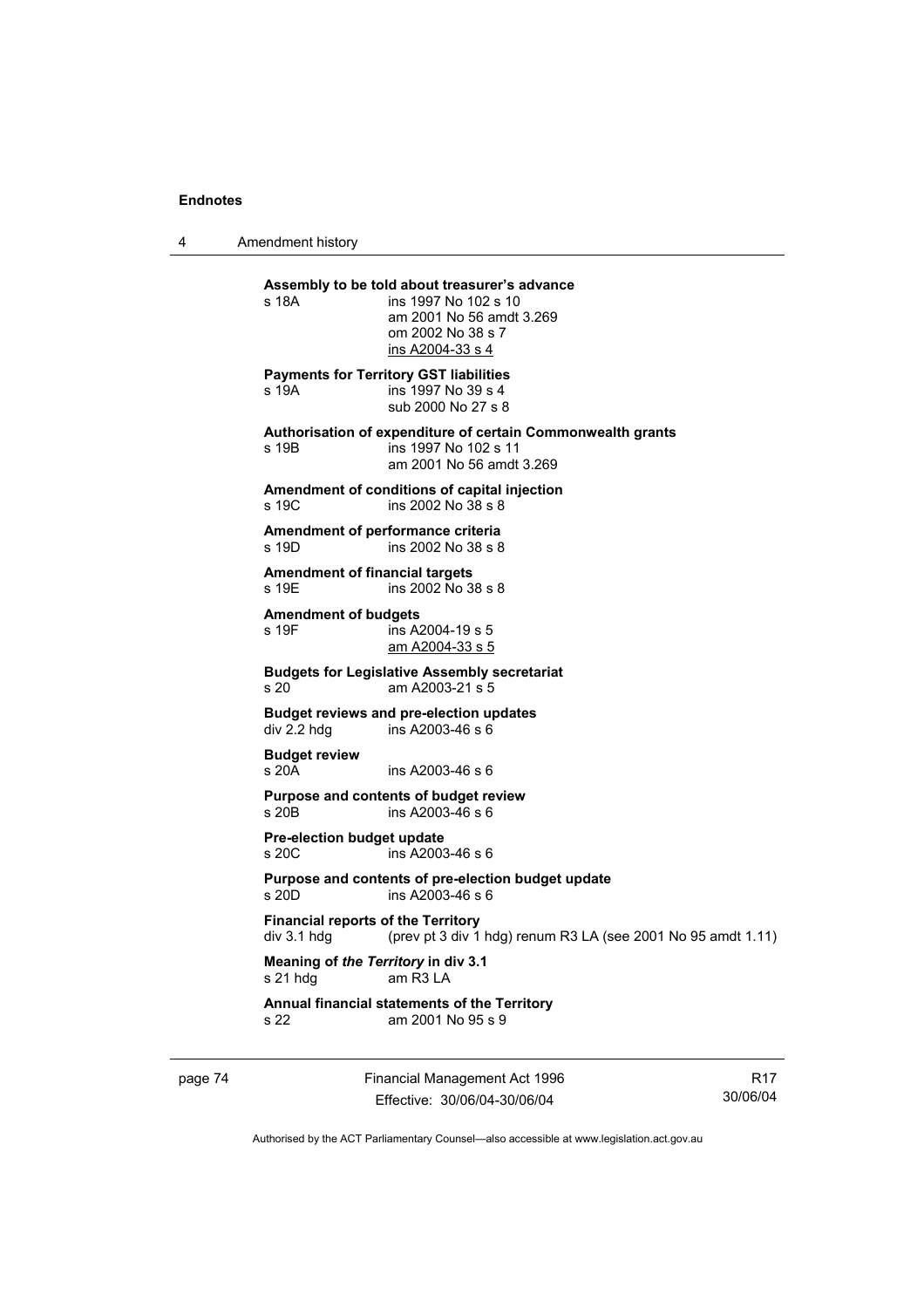| <b>Audit of annual financial statements</b>            |                                                                                                                                                                                               |
|--------------------------------------------------------|-----------------------------------------------------------------------------------------------------------------------------------------------------------------------------------------------|
| s 24                                                   | am 2002 No 38 s 9, amdt 1.1; A2003-46 s 7                                                                                                                                                     |
| s 25 hda<br>s 25                                       | Presentation of annual financial statements to Legislative Assembly<br>sub 2002 No 38 amdt 1.2<br>am 2001 No 56 amdt 3.270; A2003-46 s 8, s 9                                                 |
| s 25A                                                  | Quarterly departmental performance reports<br>reloc to s 30A                                                                                                                                  |
| <b>Periodic financial statements</b><br>s 26           | am 1997 No 124 s 10; 2001 No 42 s 4<br>(6), (7) exp 30 June 2001 (s 26 (7))<br>sub 2001 No 42 s 5; 2001 No 95 s 11                                                                            |
| <b>Financial reports of departments</b><br>div 3.2 hdg | (prev pt 3 div 2 hdg) renum R3 LA (see 2001 No 95 amdt 1.11)                                                                                                                                  |
| s 27                                                   | Annual financial statements of departments<br>am 2001 No 56 amdt 3.272; 2001 No 95 s 12; 2002 No 38<br>ss 10-13; pars renum R10 LA (see 2002 No 38 amdt 1.5)                                  |
| s 28 hdg                                               | Responsibility for annual financial statements<br>sub 2002 No 38 amdt 1.6                                                                                                                     |
| s 29                                                   | Audit of financial statements of departments<br>sub 2002 No 38 s 14                                                                                                                           |
| s 29A                                                  | Audit of financial statements for departments for 2000-2001<br>ins 2001 No 42 s 6<br>exp 31 December 2001 (s 29A (2))                                                                         |
| s 30 hdg<br>s 30                                       | <b>Presentation of annual financial statements</b><br>sub 2002 No 38 amdt 1.7<br>am 2001 No 56 amdt 3.273                                                                                     |
| s 30A                                                  | Quarterly departmental performance reports<br>(prev s 25A) ins 1997 No 124 s 9<br>am 2001 No 56 amdt 3.271; 2001 No 95 s 10; 2002 No 38<br>amdt $1.3$<br>reloc from s 25A 2002 No 38 amdt 1.4 |
| s 31                                                   | Responsibilities of chief executives of departments<br>am 2002 No 38 s 15                                                                                                                     |
| s 32                                                   | Agreement for the conduct of banking for Territory<br>am 1997 No 102 sch; 1999 No 33 sch                                                                                                      |
| <b>Territory banking account</b><br>s 33               | am 1997 No 102 sch                                                                                                                                                                            |

page 75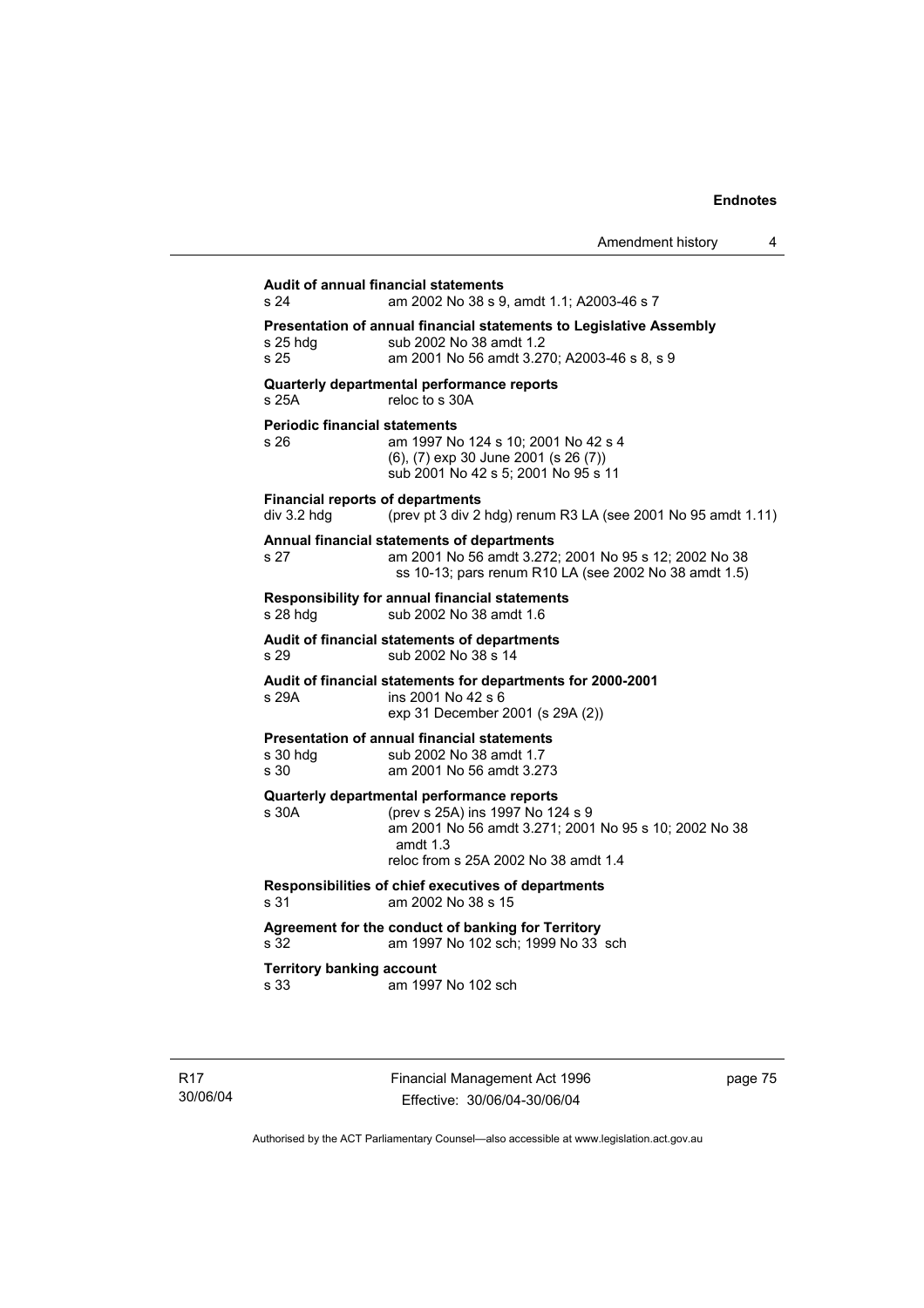4 Amendment history

| <b>Departmental banking accounts</b><br>s 34           | am 1997 No 102 sch; 1999 No 33 sch; 2001 No 95 s 13; 2001<br>No 95 s 7; ss renum R6 LA (see 2001 No 95 amdt 1.8); 2002<br>No 38 s 16                                                        |
|--------------------------------------------------------|---------------------------------------------------------------------------------------------------------------------------------------------------------------------------------------------|
| s 34A                                                  | Transfer of departmental banking account<br>prev s 34A renum as s 34B<br>ins 2001 No 95 s 14                                                                                                |
| s 34B                                                  | End of year balances of departmental banking accounts<br>(prev s 34A) ins 1997 No 102 s 12<br>renum 2001 No 95 s 15                                                                         |
| Payments into banking accounts<br>s 35                 | am 1997 No 102 sch; 1999 No 33 sch                                                                                                                                                          |
| s 36                                                   | Transfer following change in departmental responsibilities<br>am 1997 No 102 sch                                                                                                            |
| s.36A                                                  | Transfers from departmental banking accounts to Territory banking account<br>ins 2002 No 38 s 17                                                                                            |
| s 37 hdg<br>s 37                                       | <b>Payments from Territory banking account</b><br>sub 2002 No 38 s 18<br>am 1997 No 102 sch; 2000 No 21 sch; 2001 No 95 s 16; 2002<br>No 38 s 19; ss renum R10 LA (see 2002 No 38 amdt 1.8) |
| Investment of certain public money<br>s 38 hdg<br>s 38 | sub 2000 No 21 sch<br>am 1997 No 102 sch; 1999 No 33 sch; 2000 No 21 sch; 2001<br>No 45 s 5; 2001 No 95 s 17; A2003-21 s 6, s 7; ss renum<br>R12 LA (see A2003-21 s 8)                      |
| <b>Borrowing and guarantees</b><br>pt 6 hdg            | sub 2001 No 45 s 6                                                                                                                                                                          |
| s 42                                                   | Borrowings by Territory authorities to be approved<br>am 2001 No 95 s 18, amdt 1.9                                                                                                          |
| s 45                                                   | Loans to be paid into Territory banking account<br>am 1997 No 102 sch; 2001 No 95 s 19                                                                                                      |
| <b>Payments by Treasurer</b><br>$s$ 46                 | sub 2002 No 38 s 20                                                                                                                                                                         |
| <b>Guarantees by Territory</b><br>s <sub>47</sub>      | am 2001 No 56 amdt 3.274                                                                                                                                                                    |
| <b>Financial derivatives</b><br>s <sub>48</sub>        | om 2001 No 45 s 7                                                                                                                                                                           |
| s 51                                                   | Departmental trust banking accounts<br>am 1997 No 102 sch; 1999 No 33 sch; 2002 No 38 s 21                                                                                                  |
|                                                        |                                                                                                                                                                                             |

page 76 Financial Management Act 1996 Effective: 30/06/04-30/06/04

R17 30/06/04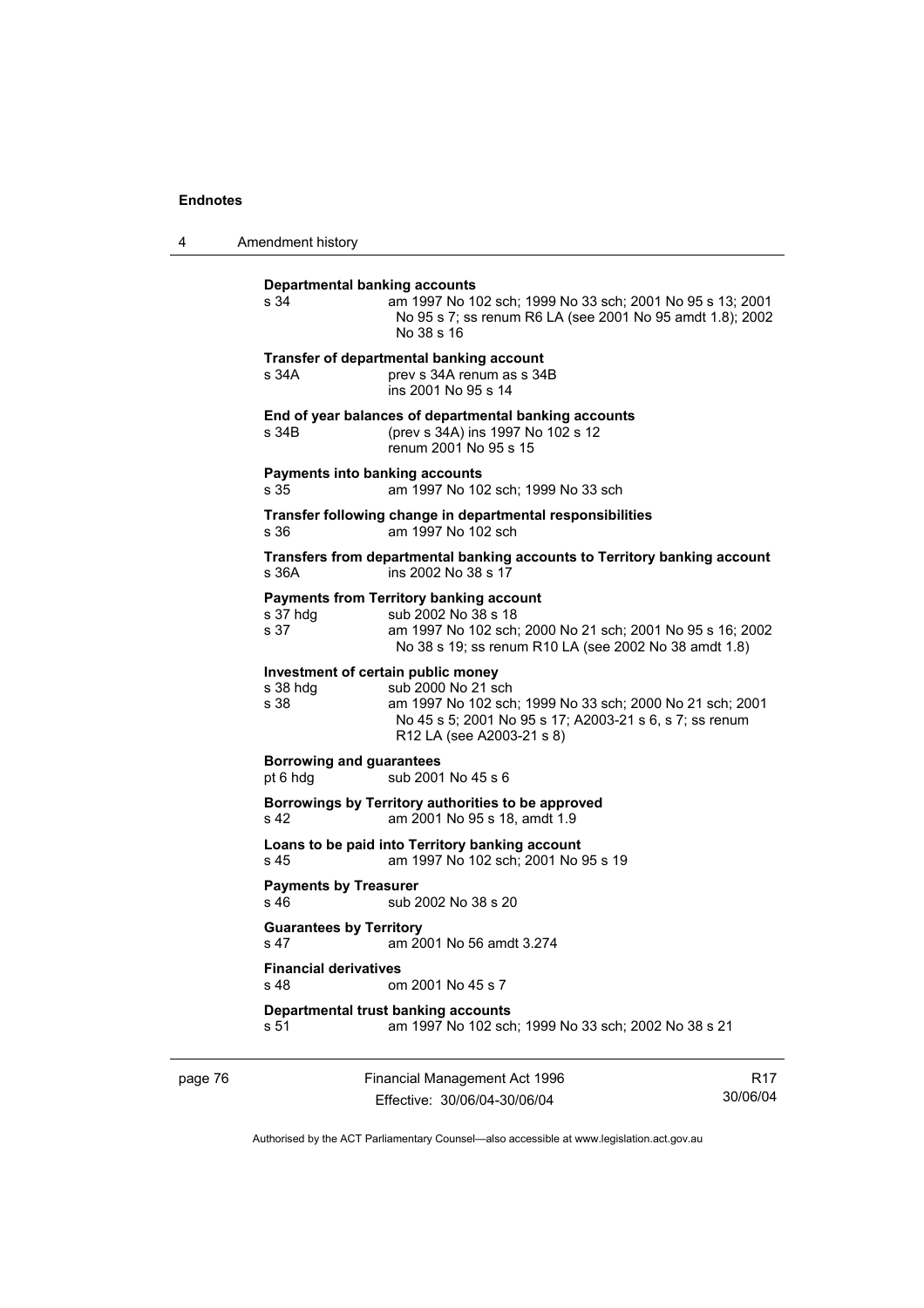**Transfers between banking accounts**<br>s 52 am 1997 No 102 sch am 1997 No 102 sch sub 2001 No 95 s 20 **Investment of trust money**  s 53 am 1999 No 28 sch **Unclaimed trust money**  s 53A ins 1997 No 102 s 13 am 1999 No 33 sch; 2001 No 44 amdts 1.1633-1.1635; ss renum R3 LA (see 2001 No 44 amdt 1.1636); 2001 No 95 s 21; ss renum R6 LA; 2002 No 30 amdt 3.367 **Review of decisions**  ins 1997 No 102 s 13 am 2002 No 30 amdt 3.368 **Notification of decisions**  s 53C ins 1997 No 102 s 13 **Banking accounts**  am 1997 No 102 sch; 1999 No 33 sch; 2002 No 38 s 22 **Investment**  s 56 am 1997 No 102 sch; 1999 No 33 sch; 2001 No 45 s 8; 2001 No 95 s 22; 2002 No 38 s 23, s 24; A2003-21 ss 9-12; ss renum R12 LA (see A2003-21 s 13) **Borrowing**  s 57 am 2001 No 95 s 23 **Statements of intent**  s 58 am 2001 No 95 s 24 **Annual financial statements**  s 59 am 2001 No 95 s 25 **Audit of annual financial statements**  s 61 sub 2002 No 38 s 25 **Audit of annual financial statements for 2000-2001**  s 61A ins 2001 No 42 s 7 exp 31 December 2001 (s 61A (2)) **Presentation of annual financial statements**  s 62 am 2001 No 56 amdt 3.275; R8 LA (see also 2002 No 38 amdt 1.9) **Act of grace payments**  s 64 am 2001 No 95 amdt 1.10

R17 30/06/04 Financial Management Act 1996 Effective: 30/06/04-30/06/04

page 77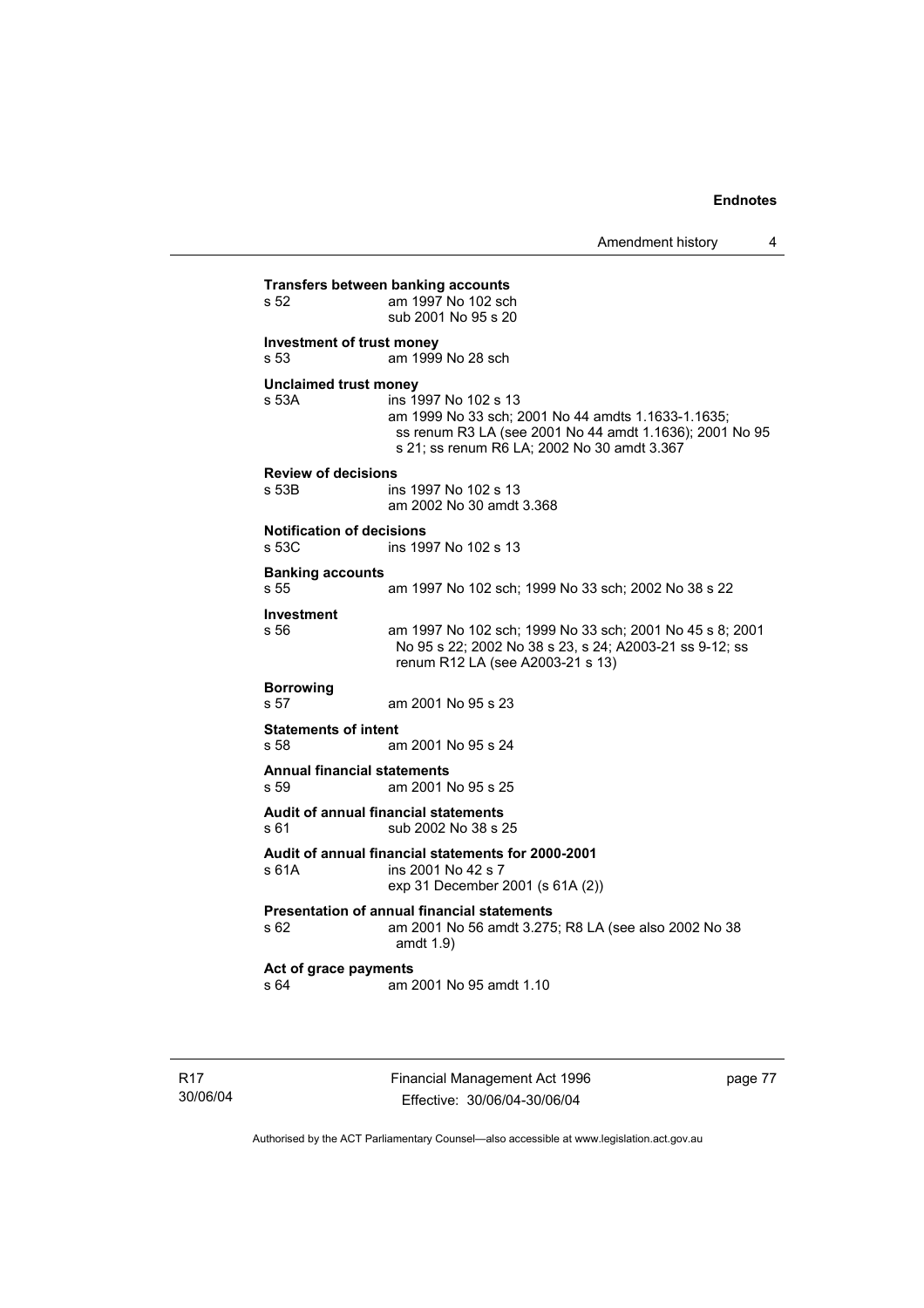4 Amendment history

| Guideline-making power<br>s 66A            | ins 2000 No 27 s 9<br>om 2001 No 44 amdt 1.1637                                                                                                                                                                                                                                                                                                                                                                                                                                                                                                                                                                                                                                                                                                                                                                                                                                                                                                                                                                                                                                                                                                                                                                                                                                                                                                                                                                                                                                                                                                       |
|--------------------------------------------|-------------------------------------------------------------------------------------------------------------------------------------------------------------------------------------------------------------------------------------------------------------------------------------------------------------------------------------------------------------------------------------------------------------------------------------------------------------------------------------------------------------------------------------------------------------------------------------------------------------------------------------------------------------------------------------------------------------------------------------------------------------------------------------------------------------------------------------------------------------------------------------------------------------------------------------------------------------------------------------------------------------------------------------------------------------------------------------------------------------------------------------------------------------------------------------------------------------------------------------------------------------------------------------------------------------------------------------------------------------------------------------------------------------------------------------------------------------------------------------------------------------------------------------------------------|
| Guideline-making power<br>s 67 hdg<br>s 67 | sub 2000 No 27 s 10<br>am 2000 No 27 s 10<br>sub 2001 No 44 amdt 1.1637<br>am A2003-56 amdt 3.139                                                                                                                                                                                                                                                                                                                                                                                                                                                                                                                                                                                                                                                                                                                                                                                                                                                                                                                                                                                                                                                                                                                                                                                                                                                                                                                                                                                                                                                     |
| <b>Regulation-making power</b><br>s 68     | ins 2001 No 44 amdt 1.1637                                                                                                                                                                                                                                                                                                                                                                                                                                                                                                                                                                                                                                                                                                                                                                                                                                                                                                                                                                                                                                                                                                                                                                                                                                                                                                                                                                                                                                                                                                                            |
| <b>Dictionary</b><br>dict                  | def appropriation reloc from s 3 2001 No 95 amdt 1.4<br>def Appropriation Act reloc from s 3 2001 No 95 amdt 1.4<br>def appropriation unit reloc from s 3 2001 No 95 amdt 1.4<br>def banking account ins 1997 No 102 s 4<br>am 1999 No 33 sch<br>reloc from s 3 2001 No 95 amdt 1.4<br>def borrowing reloc from s 3 2001 No 95 amdt 1.4<br>def <b>budget papers</b> am 2001 No 56 amdt 3.256<br>reloc from s 3 2001 No 95 amdt 1.4<br>def capital injection reloc from s 3 2001 No 95 amdt 1.4<br>def <i>chief executive officer</i> reloc from s 3 2001 No 95<br>amdt $1.4$<br>def class of outputs reloc from s 3 2001 No 95 amdt 1.4<br>def department reloc from s 3 2001 No 95 amdt 1.4<br>def departmental banking account am 1997 No 102 sch<br>reloc from s 3 2001 No 95 amdt 1.4<br>def expenses reloc from s 3 2001 No 95 amdt 1.4<br>def financial management guidelines sub 2001 No 11<br>amdt 3.125<br>reloc from s 3 2001 No 95 amdt 1.4<br>def general government sector ins 1997 No 124 s 4<br>reloc from s 3 2001 No 95 amdt 1.4<br>def generally accepted accounting practice reloc from s 3<br>2001 No 95 amdt 1.4<br>def GST ins 2000 No 27 s 4<br>reloc from s 3 2001 No 95 amdt 1.4<br>def input tax credit ins 2000 No 27 s 4<br>reloc from s 3 2001 No 95 amdt 1.4<br>def <i>interest</i> ins 2001 No 45 s 4 (as am 2002 No 30 amdt<br>3.370<br>def <i>invest</i> ins 2001 No 45 s 4 (as am 2002 No 30 amdt 3.370)<br>def Legislative Assembly secretariat sub 2001 No 95<br>amdt $1.1$<br>reloc from s 3 2001 No 95 amdt 1.4 |

page 78 Financial Management Act 1996 Effective: 30/06/04-30/06/04

R17 30/06/04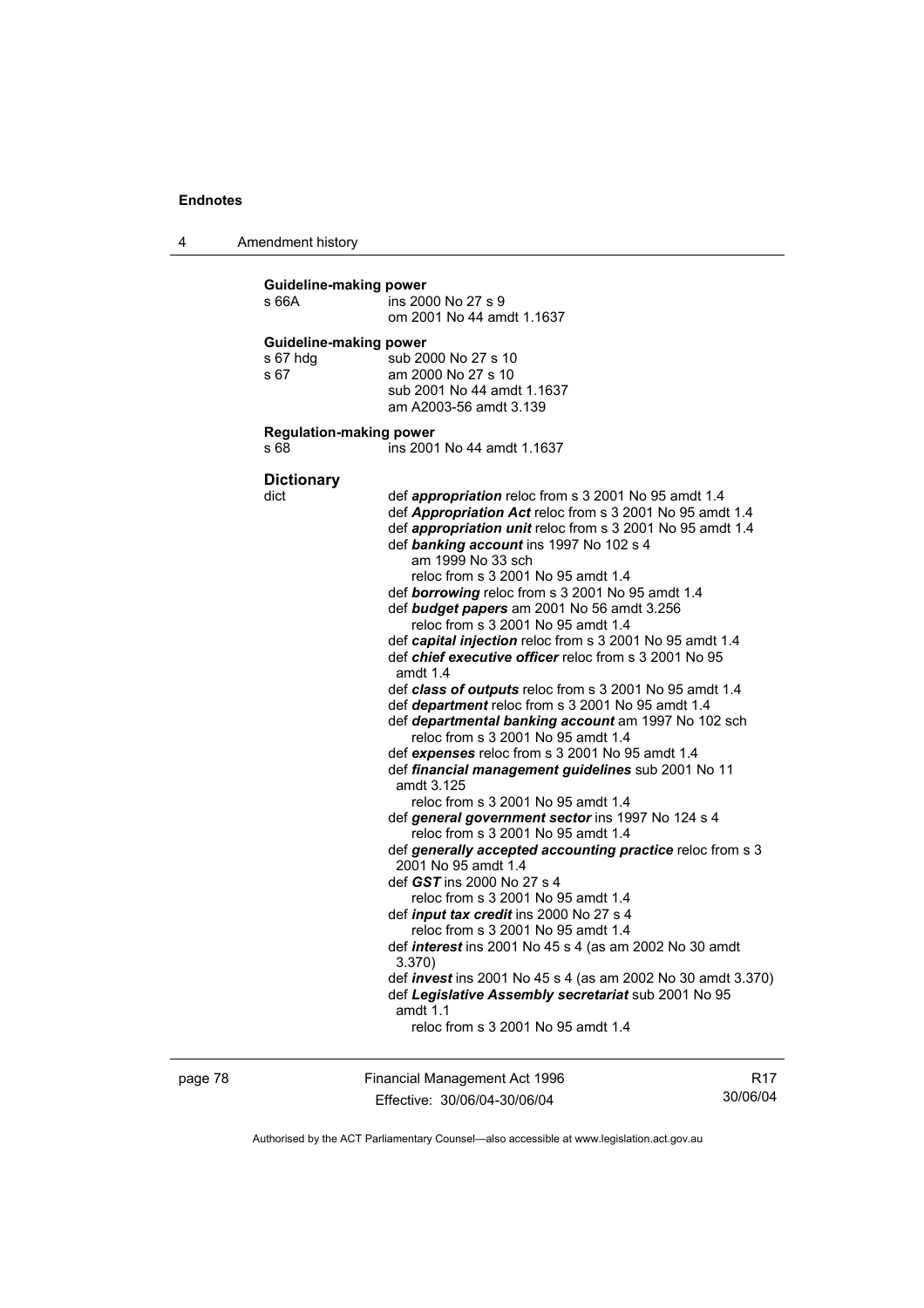def *outcomes* reloc from s 3 2001 No 95 amdt 1.4 def *outputs* reloc from s 3 2001 No 95 amdt 1.4 def *prescribed* reloc from s 3 2001 No 95 amdt 1.4 def *public money* am 2001 No 95 s 4 reloc from s 3 2001 No 95 amdt 1.4 def *public trading enterprise* ins 1997 No 124 s 4 reloc from s 3 2001 No 95 amdt 1.4 am A2003-21 s 14 def *public trading enterprise sector* ins 1997 No 124 s 4 reloc from s 3 2001 No 95 amdt 1.4 def *responsible chief executive* reloc from s 3 2001 No 95 amdt 1.4 def *responsible Minister* reloc from s 3 2001 No 95 amdt 1.4 def *securities* reloc from s 3 dict 2001 No 95 amdt 1.4 def *statement of intent* reloc from s 3 2001 No 95 amdt 1.4 def *superannuation appropriation* ins 2000 No 21 sch reloc from s 3 2001 No 95 amdt 1.4 def *superannuation banking account* ins 2000 No 21 sch reloc from s 3 2001 No 95 amdt 1.4 def *taxable supply* ins 2000 No 27 s 4 reloc from  $\dot{s}$  3 2001 No 95 amdt 1.4 def *Territory authority* am 2000 No 21 sch; 2001 No 95 amdt 1.3 reloc from s 3 2001 No 95 amdt 1.4 def *Territory banking account* am 1997 No 102 sch reloc from s 3 2001 No 95 amdt 1.4 def *trust money* reloc from s 3 2001 No 95 amdt 1.4 def *warrant* am 1997 No 102 sch reloc from s 3 2001 No 95 amdt 1.4 om 2002 No 38 amdt 1.10

### **5 Earlier republications**

Some earlier republications were not numbered. The number in column 1 refers to the publication order.

Since 12 September 2001 every authorised republication has been published in electronic pdf format on the ACT legislation register. A selection of authorised republications have also been published in printed format. These republications are marked with an asterisk (\*) in column 1. Except for the footer, electronic and printed versions of an authorised republication are identical.

| <b>Republication No</b> | <b>Amendments to</b> | <b>Republication date</b> |
|-------------------------|----------------------|---------------------------|
|                         | Act 1997 No 124      | 31 January 1998           |
|                         |                      |                           |

R17 30/06/04 Financial Management Act 1996 Effective: 30/06/04-30/06/04

page 79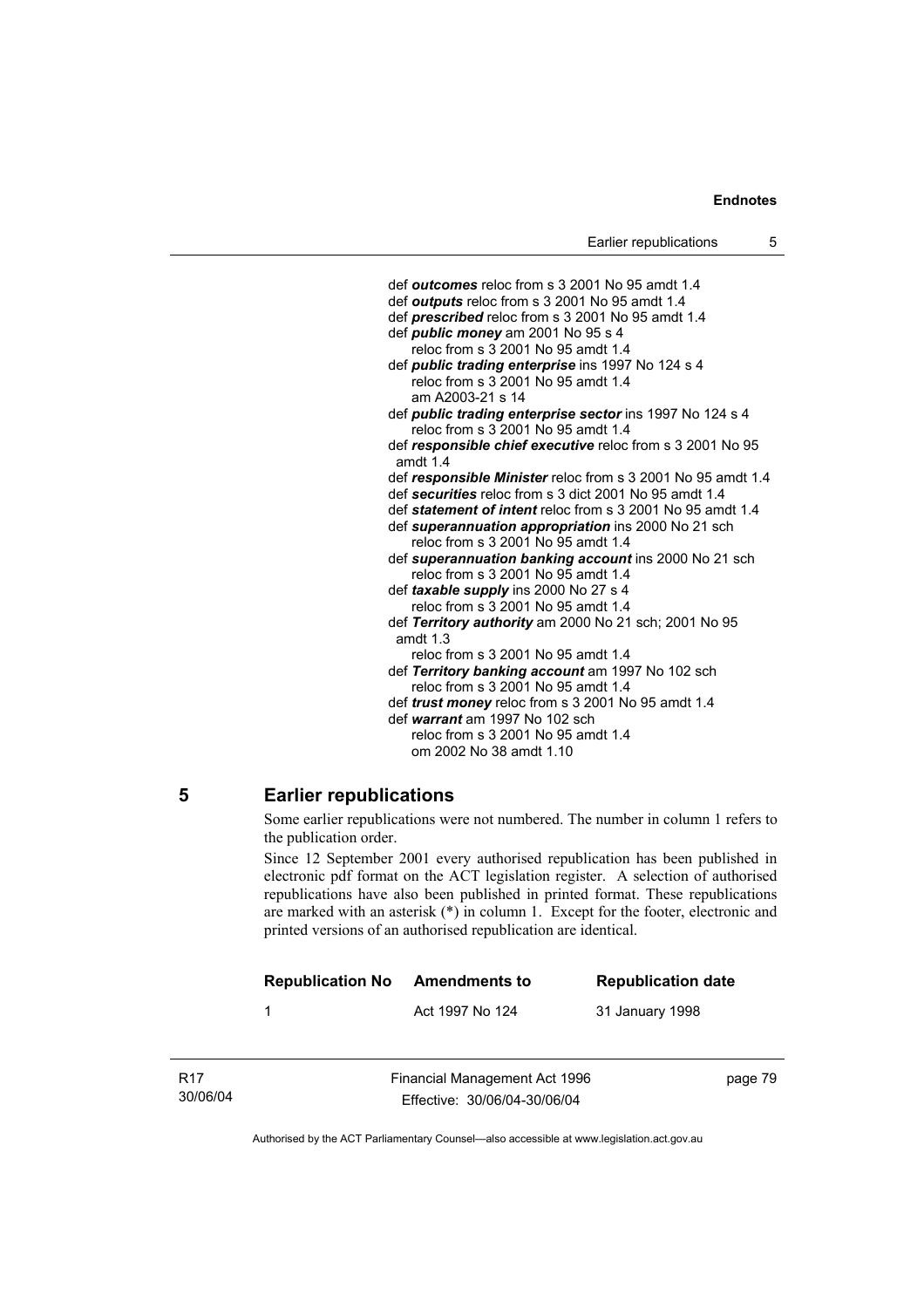| <b>Republication No</b>                               | <b>Amendments to</b> | <b>Republication date</b> |  |
|-------------------------------------------------------|----------------------|---------------------------|--|
| $\overline{2}$                                        | Act 1999 No 58       | 10 November 1999          |  |
| 3                                                     | Act 2001 No 56       | 12 September 2001         |  |
| 4                                                     | Act 2001 No 97       | 20 December 2001          |  |
| 5                                                     | Act 2001 No 97       | 31 December 2001          |  |
| 5(RI)                                                 | Act 2001 No 97 ‡     | 19 September 2002         |  |
| 6                                                     | Act 2001 No 97       | 4 January 2002            |  |
| 6(RI)                                                 | Act 2001 No 97 ‡     | 19 September 2002         |  |
| $7^*$                                                 | Act 2001 No 97       | 14 January 2002           |  |
| 7(RI)                                                 | Act 2001 No 97 ‡     | 19 September 2002         |  |
| 7A                                                    | Act 2001 No 97 ‡     | 19 September 2002         |  |
| 8                                                     | Act 2001 No 97       | 1 July 2002               |  |
| 8 (RI)                                                | Act 2001 No 97 ‡     | 19 September 2002         |  |
| 9*                                                    | Act 2002 No 30       | 19 September 2002         |  |
| 10                                                    | Act 2002 No 38       | 1 November 2002           |  |
| 11                                                    | A2003-9              | 8 March 2003              |  |
| 12                                                    | A2003-21             | 20 May 2003               |  |
| 13                                                    | A2003-27             | 30 June 2003              |  |
| 14                                                    | A2003-46             | 1 November 2003           |  |
| 15                                                    | A2003-56             | 19 December 2003          |  |
| 16                                                    | A2004-19             | 7 April 2004              |  |
| ‡ includes retrospective amendments by Act 2002 No 29 |                      |                           |  |

5 Earlier republications

‡ includes retrospective amendments by Act 2002 No 30

page 80 Financial Management Act 1996 Effective: 30/06/04-30/06/04

R17 30/06/04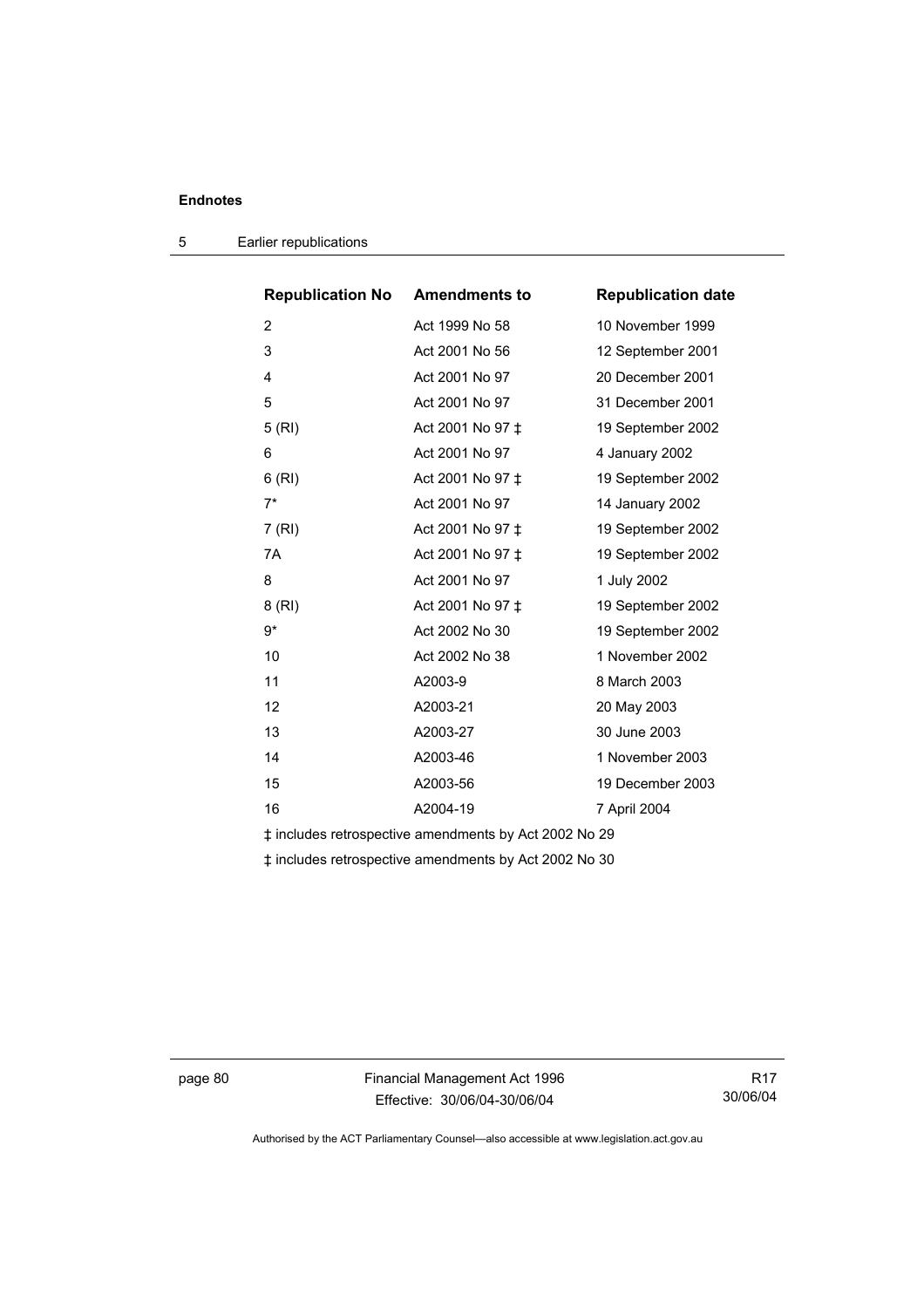### **6 Uncommenced amendments**

The following amendments have not been included in this republication because they were uncommenced at the republication date:

### **Financial Management Amendment Act 2004 (No 2) A2004-33**

### **4 Section 18**

*substitute* 

### **18 Treasurer's advance**

- (1) This section applies to expenditure that is—
	- (a) in excess of the amount specifically appropriated for expenditure of that kind; or
	- (b) not provided for by an appropriation.
- (2) The Treasurer may, in writing, authorise the appropriation if—
	- (a) the Treasurer is satisfied that—
		- (i) there is an urgent need for the expenditure; and
		- (ii) the expenditure is not provided for, or is insufficiently provided for, because of a prescribed circumstance; and
	- (b) the total expenditure authorised under this subsection in any financial year does not exceed the amount appropriated for that year for this section.
- (3) The amount appropriated for this section for a financial year must not exceed 1% of the total amount appropriated by all Appropriation Acts for that year.
- (4) The guidelines may prescribe when there is an *urgent need for expenditure* for subsection (2) (a) (i).

page 81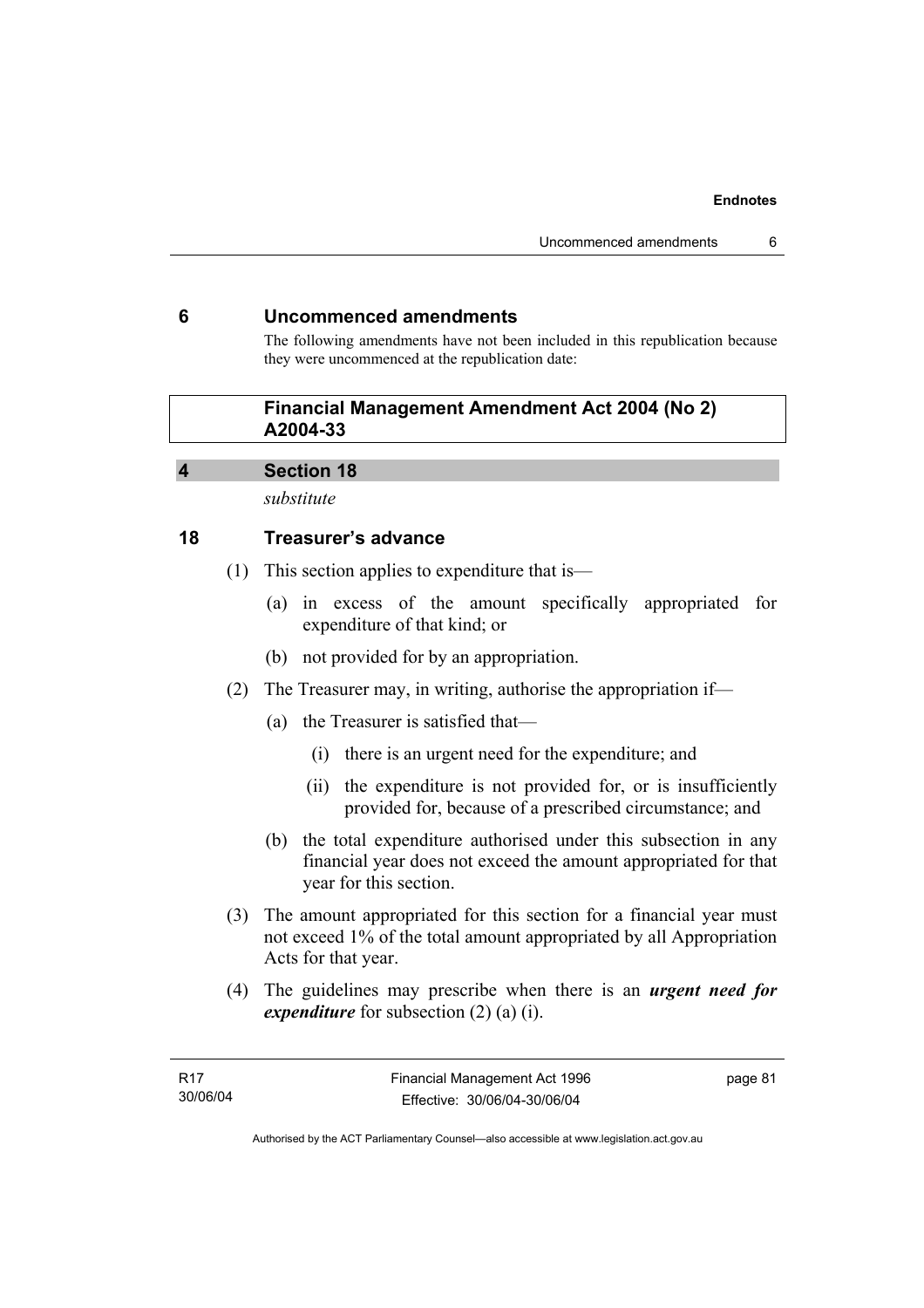- 6 Uncommenced amendments
	- (5) In this section:

*expenditure* means—

- (a) a payment for, or entering into a contract to make a payment for, an output delivery, including a payment for goods, services or grants; or
- (b) a payment on behalf of the Territory, or entering into a contract to make a payment on behalf of the Territory, including a payment for goods, services or grants; or
- (c) a payment from, or entering into a contract to make a payment from, a capital injection.

*prescribed circumstance*—each of the following is a *prescribed circumstance* in relation to expenditure:

- (a) there was an erroneous omission or understatement in an appropriation;
- (b) the expenditure was unforeseen until after the last day when it was practicable to provide for it in the relevant Appropriation Bill before the bill was introduced into the Legislative Assembly.

*relevant Appropriation Bill*, for expenditure, means the 1st Appropriation Bill for the financial year when the expenditure is to happen.

### **18A Assembly to be told about treasurer's advance**

- (1) This section applies if the Treasurer authorises expenditure under section 18 for a financial year.
- (2) Within 3 sitting days after the day when the authorisation is given, the Treasurer must present to the Legislative Assembly—
	- (a) a copy of the authorisation; and
	- (b) a statement of the reasons for giving it; and

R17 30/06/04

Authorised by the ACT Parliamentary Counsel—also accessible at www.legislation.act.gov.au